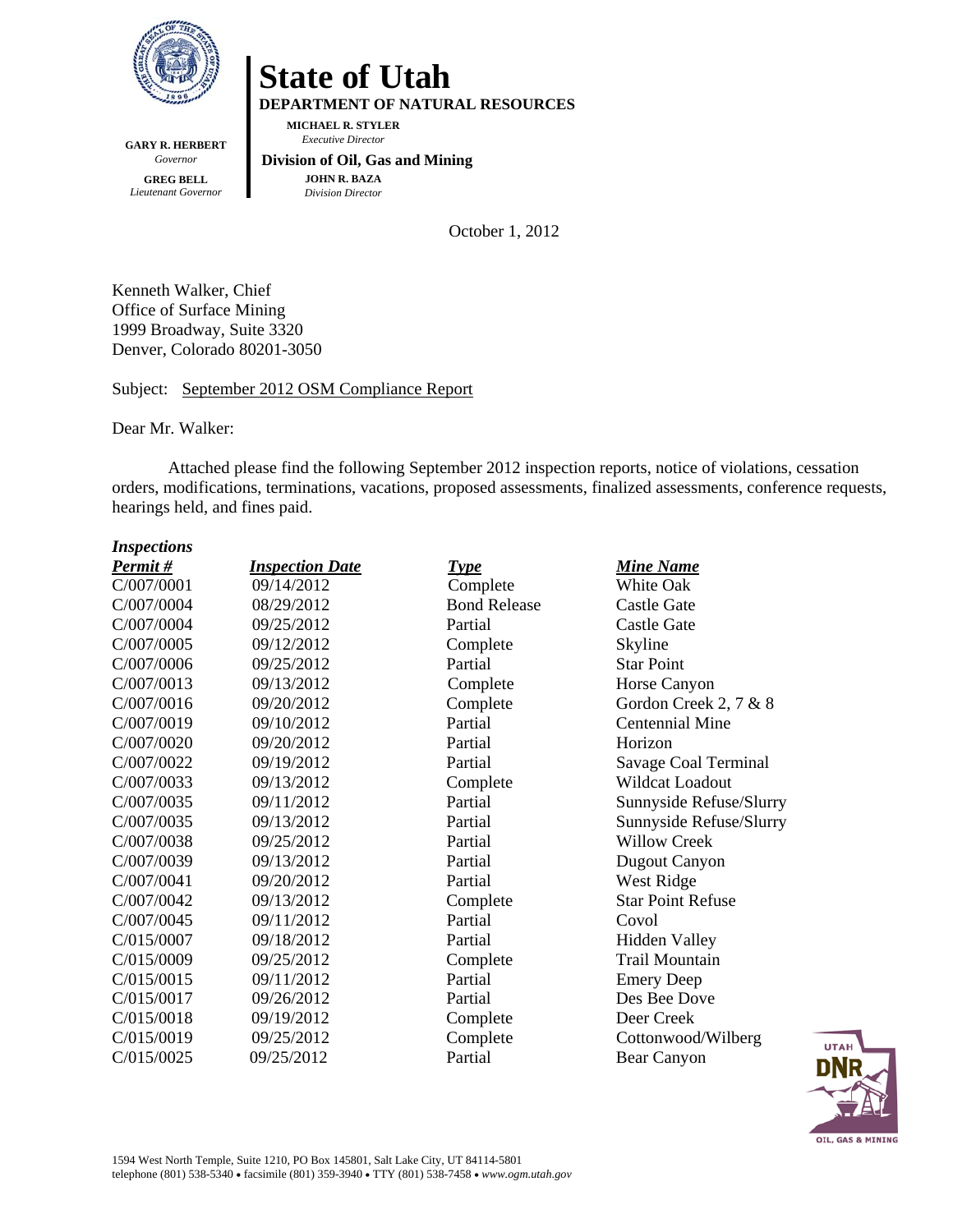| C/015/0032 | 09/06/2012 | Partial  | Crandall Canyon |
|------------|------------|----------|-----------------|
| C/015/0032 | 09/17/2012 | Partial  | Crandall Canyon |
| C/025/0005 | 09/05/2012 | Partial  | Coal Hollow     |
| C/041/0002 | 09/25/2012 | Complete | Sufco           |

All of the listed inspection reports, modifications, terminations, vacations, assessments and correspondence, included in this envelope have been verified by one of the Permit Supervisors.

Sincerely,

Surgenne Steab

Suzanne Steab Office Specialist

Enclosure O:\ComplianceReport\2012\September\LetterSeptember2012.doc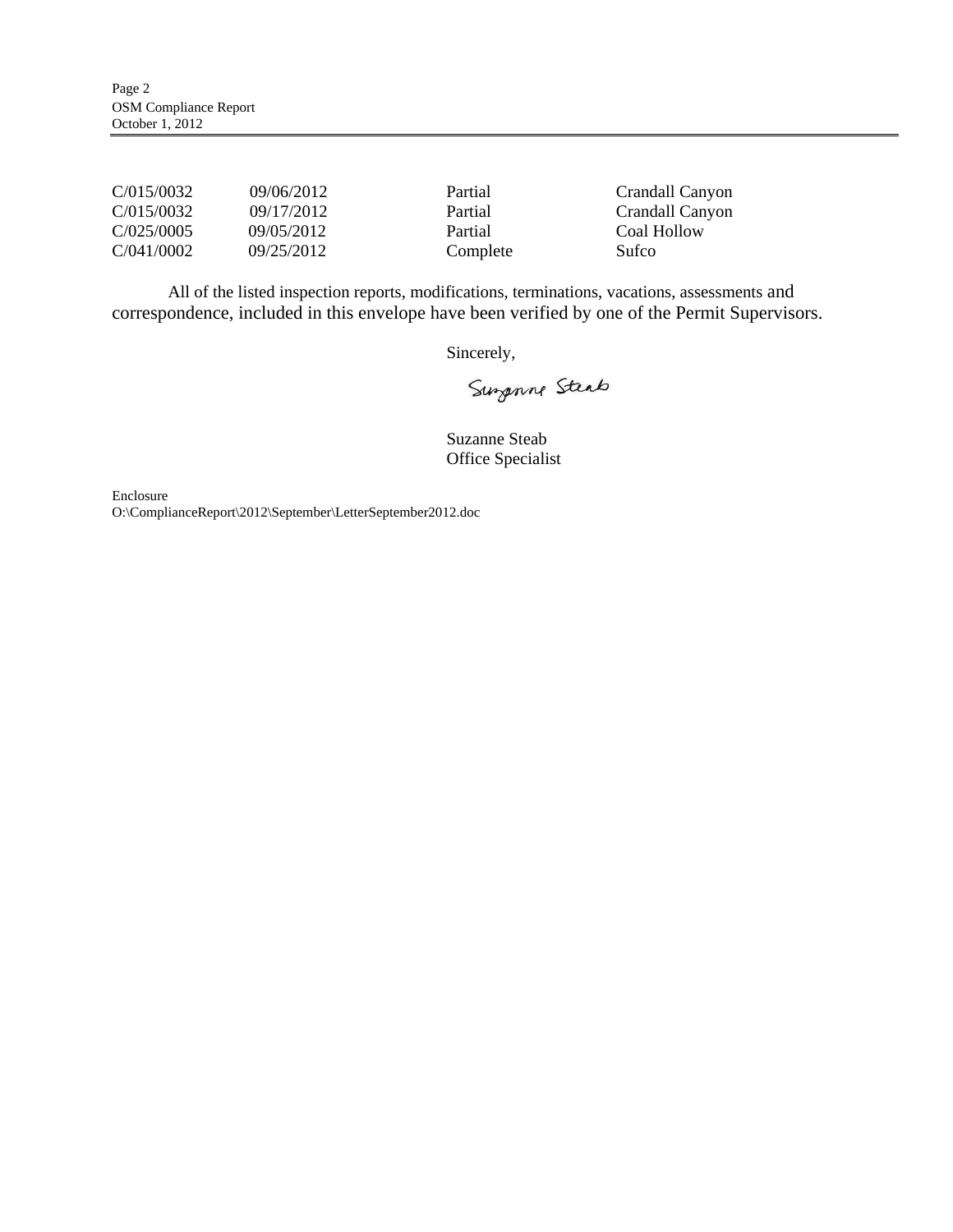

Lieutenant Governor

## **DEPARTMENT OF NATURAL RESOURCES MICHAEL R. STYLER**

**Executive Director** 

## Division of Oil, Gas and Mining

**State of Utah** 

**JOHN R. BAZA Division Director** 

| Representatives Present During the Inspection: |                      |  |
|------------------------------------------------|----------------------|--|
|                                                | OGM Priscilla Burton |  |

## **Inspection Report**

| Permit Number:   | C0070001                   |
|------------------|----------------------------|
| Inspection Type: | <b>COMPLETE</b>            |
| Inspection Date: | Friday, September 14, 2012 |
| Start Date/Time: | 9/14/2012 10:00:00 AM      |
| End Date/Time:   | 9/14/2012 12:30:00 PM      |
| Last Inspection: | Wednesday, August 08, 2012 |

Inspector: Priscilla Burton,

Weather: hazy sun 60

InspectionID Report Number: 3236

Accepted by:

| Permitee: LODESTAR ENERGY INC       |                          |                            |
|-------------------------------------|--------------------------|----------------------------|
| Operator:                           |                          |                            |
| Site: WHITE OAK MINE                |                          |                            |
| Address:,                           |                          |                            |
| County: <b>CARBON</b>               |                          |                            |
| Permit Type: PERMANENT COAL PROGRAM |                          |                            |
| <b>Permit Status: RECLAIMED</b>     |                          |                            |
| <b>Current Acreages</b>             | <b>Mineral Ownership</b> | <b>Types of Operations</b> |
| 3,906.00 Total Permitted            | Federal                  | Underground                |

| 3,906.00 Total Permitted |
|--------------------------|
| 151.10 Total Disturbed   |
| <b>Phase I</b>           |
| <b>Phase II</b>          |
| <b>Phase III</b>         |

| eral Ownership |                               |  |
|----------------|-------------------------------|--|
|                | $\triangledown$ Federal       |  |
|                | $\vee$ State                  |  |
|                | $\vee$ County                 |  |
|                | $\overline{\smash{\vee}}$ Fee |  |

| $\triangledown$ Underground      |
|----------------------------------|
| $\vee$ Surface                   |
| $\vert \mathbf{v} \vert$ Loadout |
|                                  |

**Processing**

**Reprocessing**

**Report summary and status for pending enforcement actions, permit conditions, Division Orders, and amendments:**

No vehicle access is possible due to the new chain and lock on the gate to the mine site. I hiked to the site and walked the channel. Both loadout and mine site are stable.

**Other**



**Inspector's Signature:**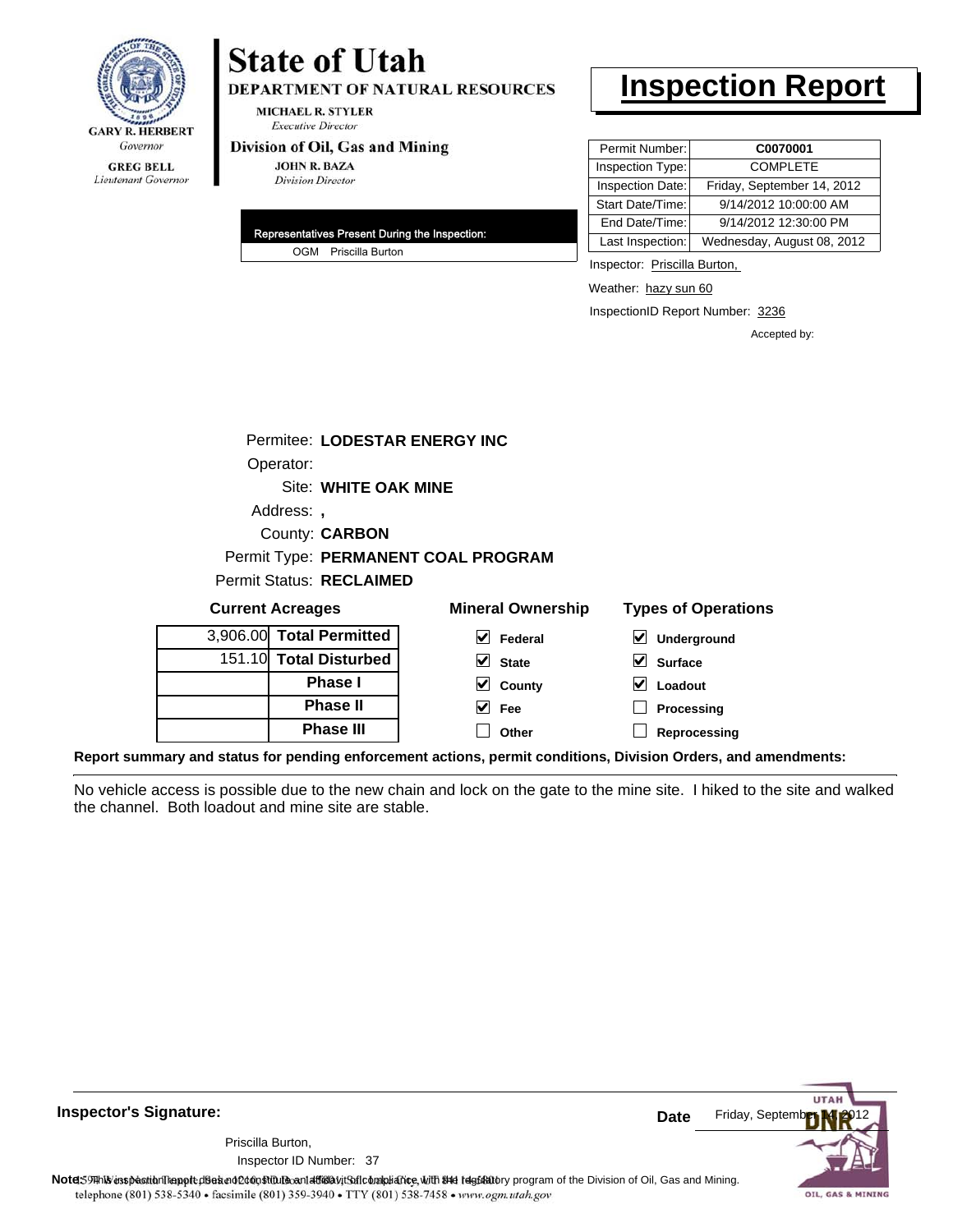#### *REVIEW OF PERMIT, PERFORMANCE STANDARDS PERMIT CONDITION REQUIREMENTS*

*1. Substantiate the elements on this inspection by checking the appropriate performance standard.*

 *a. For COMPLETE inspections provide narrative justification for any elements not fully inspected unless element is not appropriate to the site, in which case check Not Applicable.*

 *b. For PARTIAL inspections check only the elements evaluated.*

*2. Document any noncompliance situation by reference the NOV issued at the appropriate performance standard listed below.*

*3. Reference any narratives written in conjunction with this inspection at the appropriate performace standard listed below.*

*4. Provide a brief status report for all pending enforcement actions, permit conditions, Divison Orders, and amendments.*

|     |                                                               | Evaluated               | Not Applicable Comment  |                         | Enforcement |
|-----|---------------------------------------------------------------|-------------------------|-------------------------|-------------------------|-------------|
| 1.  | Permits, Change, Transfer, Renewal, Sale                      | V                       |                         |                         |             |
| 2.  | Signs and Markers                                             | $\overline{\mathbf{v}}$ |                         |                         |             |
| 3.  | Topsoil                                                       |                         | $\overline{\mathbf{v}}$ |                         |             |
| 4.a | Hydrologic Balance: Diversions                                | ⊽                       |                         | $\overline{\mathbf{v}}$ |             |
| 4.b | Hydrologic Balance: Sediment Ponds and Impoundments           | $\blacktriangledown$    |                         |                         |             |
| 4.C | Hydrologic Balance: Other Sediment Control Measures           | $\overline{\mathbf{v}}$ |                         | $\overline{\mathsf{v}}$ |             |
| 4.d | Hydrologic Balance: Water Monitoring                          |                         | ☑                       |                         |             |
| 4.e | Hydrologic Balance: Effluent Limitations                      | $\overline{\mathbf{v}}$ |                         | $\overline{\mathbf{v}}$ |             |
| 5.  | <b>Explosives</b>                                             |                         | $\blacktriangledown$    |                         |             |
| 6.  | Disposal of Excess Spoil, Fills, Benches                      |                         | ⊻                       |                         |             |
| 7.  | Coal Mine Waste, Refuse Piles, Impoundments                   | $\overline{\mathbf{v}}$ |                         | $\overline{\mathbf{v}}$ |             |
| 8.  | Noncoal Waste                                                 | $\overline{\mathbf{v}}$ |                         | $\overline{\mathbf{v}}$ |             |
| 9.  | Protection of Fish, Wildlife and Related Environmental Issues | $\overline{\mathsf{v}}$ |                         | $\overline{\mathbf{v}}$ |             |
|     | 10. Slides and Other Damage                                   | ⊽                       |                         | $\overline{\mathbf{v}}$ |             |
| 11. | Contemporaneous Reclamation                                   |                         | ⊻                       |                         |             |
| 12. | <b>Backfilling And Grading</b>                                | $\overline{\mathbf{v}}$ |                         | $\overline{\mathbf{v}}$ |             |
|     | 13. Revegetation                                              | $\overline{\mathbf{v}}$ |                         | $\overline{\mathbf{v}}$ |             |
|     | 14. Subsidence Control                                        | ⊽                       |                         | $\overline{\mathbf{v}}$ |             |
|     | 15. Cessation of Operations                                   | $\blacktriangledown$    |                         |                         |             |
|     | 16.a Roads: Construction, Maintenance, Surfacing              |                         | ⊻                       |                         |             |
|     | 16.b Roads: Drainage Controls                                 | V                       |                         | $\overline{\mathbf{v}}$ |             |
|     | 17. Other Transportation Facilities                           |                         | $\blacktriangledown$    |                         |             |
| 18. | Support Facilities, Utility Installations                     |                         | $\blacktriangledown$    |                         |             |
|     | 19. AVS Check                                                 |                         | ☑                       |                         |             |
|     | 20. Air Quality Permit                                        |                         | $\blacktriangledown$    |                         |             |
|     | 21. Bonding and Insurance                                     | V                       |                         | V                       |             |
|     | 22. Other                                                     | ⊽                       |                         | $\overline{\mathbf{v}}$ |             |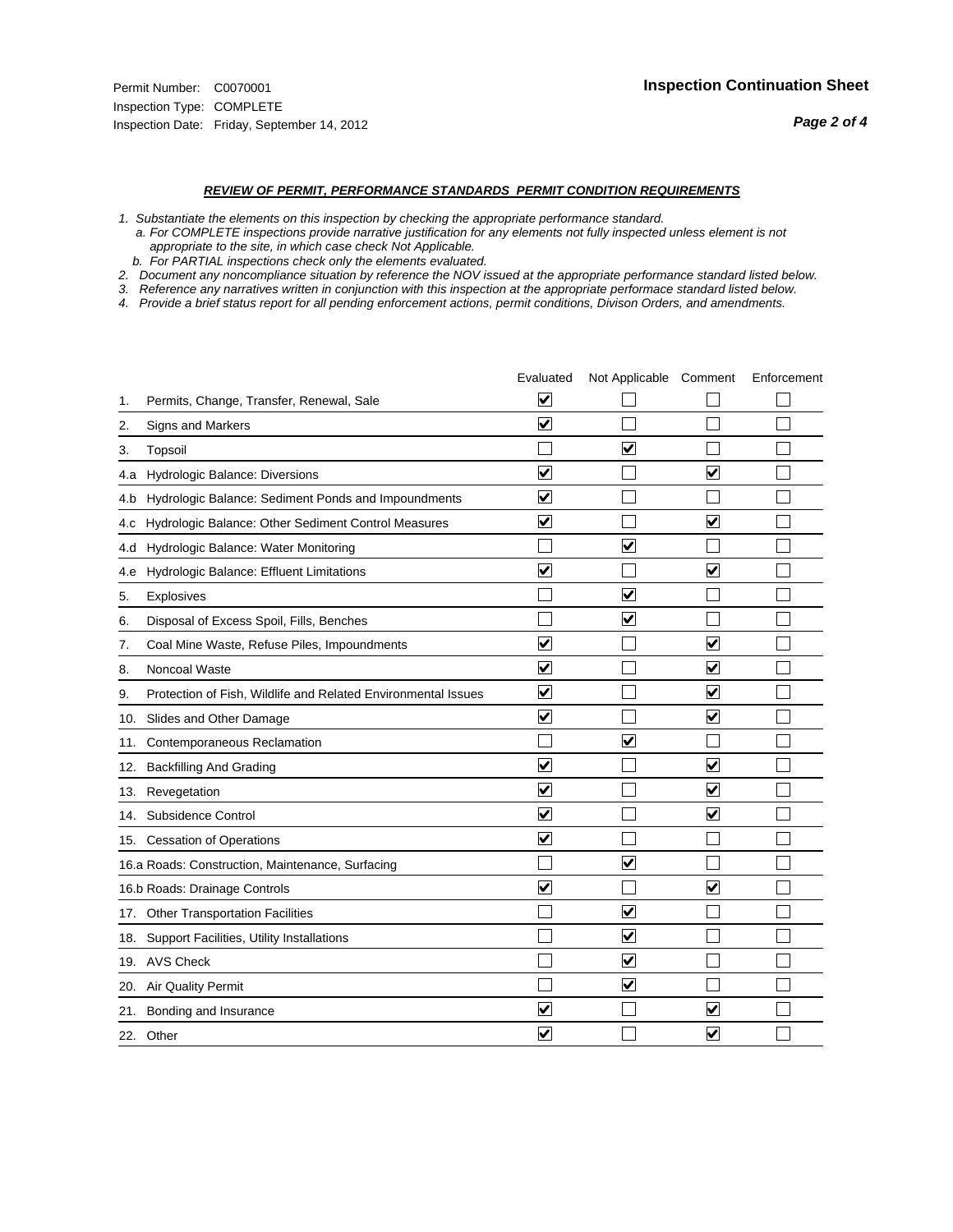Inspection Type: COMPLETE Inspection Date: Friday, September 14, 2012

## **4.a Hydrologic Balance: Diversions**

Terraces functiioning and stable.

## **4.c Hydrologic Balance: Other Sediment Control Measures**

Vegetation is growing on areas seeded last fall. Rills and Gullies treated with excelsior logs are filling in. Slopes and banks in Reach 4 of Whiskey Creek could use another seeding.

## **4.e Hydrologic Balance: Effluent Limitations**

Acidity in the spoil is emerging in the reclaimed Whiskey Creek drainage. This flow should be sampled and analyzed at the next opportunity to drive to the site. Photograph taken of confluence of Eccles and Whiskey Creeks.

## **7. Coal Mine Waste, Refuse Piles, Impoundments**

Slopes in Reach 4 of Whiskey Creek (location of former sediment pond and accumulated coal fines) are stable.

## **8. Noncoal Waste**

Removed three discarded 5 gallon containers of hydraulic fluid and oil left along the access road by the logging contractor. Hydraulic fluid was leaking down the road.

## **9. Protection of Fish, Wildlife and Related Environmental Issues**

One dead sheep and one dead deer are lying in the reclaimed Whiskey creek channel in Reach 3.

## **10. Slides and Other Damage**

Sink holes remain stable.

## **12. Backfilling And Grading**

Terraces and slopes are stable.

## **13. Revegetation**

Native grasses are taking hold. Triticale is evident in last years seeding except in Reach 4.

## **14. Subsidence Control**

Large and small sink holes are stable.

## **16.b Roads: Drainage Controls**

Access road is deteriorating. Erosion is due to lack of maintenance on paved road and logging egress along the paved road.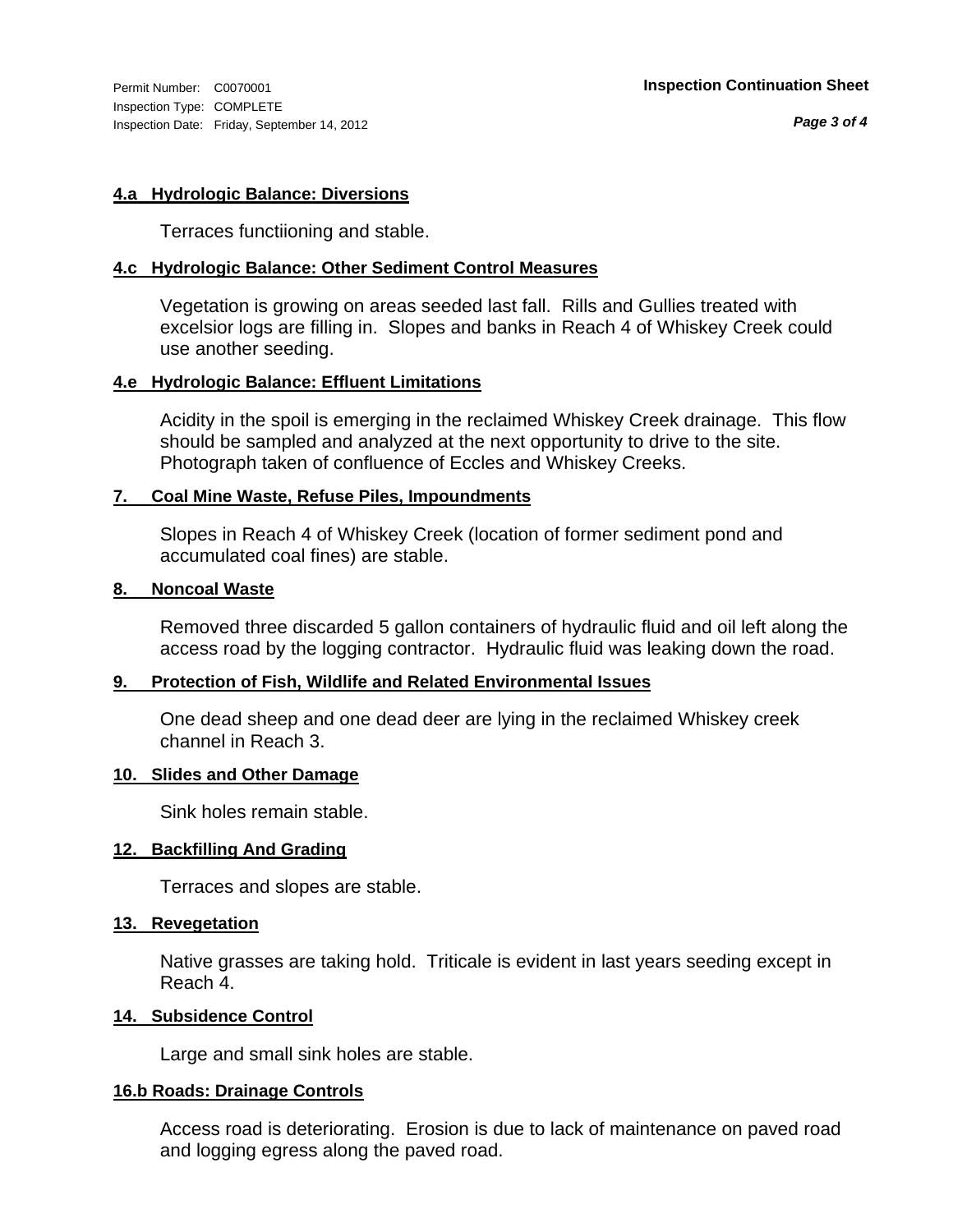Inspection Type: COMPLETE Inspection Date: Friday, September 14, 2012

*Page 4 of 4*

## **21. Bonding and Insurance**

Possibility of using bond monies for seeding and weed control is under discussion.

## **22. Other**

I left a telephone message and sent Darin Caine (landowner) an email on 9172012 concerning the locked gate and Division access.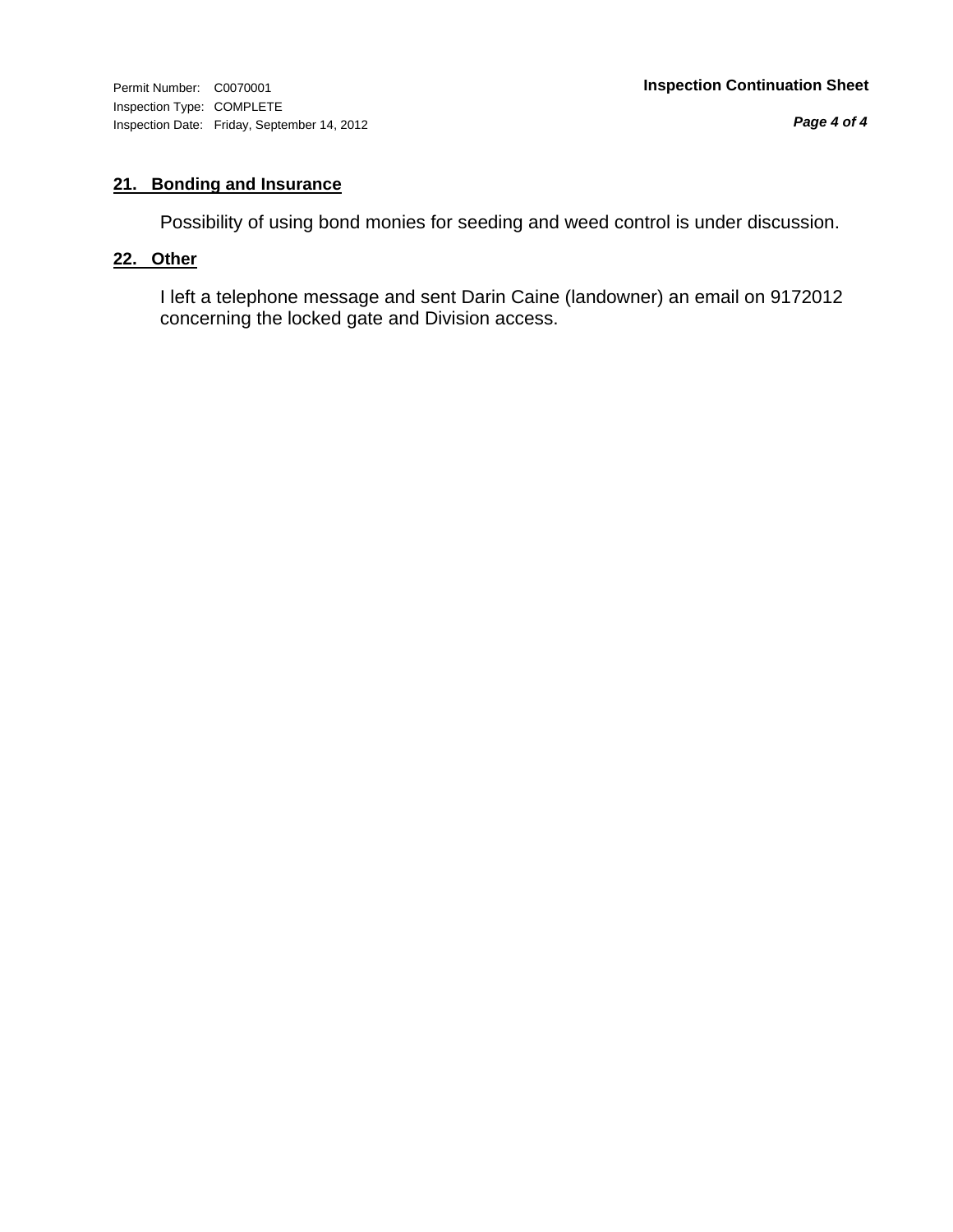

**GREG BELL** Lieutenant Governor

# **State of Utah**

**DEPARTMENT OF NATURAL RESOURCES** 

**MICHAEL R. STYLER Executive Director** 

#### Division of Oil, Gas and Mining

**JOHN R. BAZA Division Director** 

| Representatives Present During the Inspection: |                   |  |
|------------------------------------------------|-------------------|--|
| OGM                                            | April Abate       |  |
|                                                | OGM Daron Haddock |  |
| OGM                                            | Ingrid Campbell   |  |
| OGM                                            | James Owen        |  |
| Company                                        | Dennis Ware       |  |

# **Inspection Report**

| Permit Number:   | C0070004                   |
|------------------|----------------------------|
| Inspection Type: | <b>BOND RELEASE</b>        |
| Inspection Date: | Wednesday, August 29, 2012 |
| Start Date/Time: | 8/29/2012 10:00:00 AM      |
| End Date/Time:   | 8/29/2012 2:00:00 PM       |
| Last Inspection: |                            |
|                  |                            |

Inspector: April Abate,

Weather: Clear, 80s F

InspectionID Report Number: 3225

Accepted by: jhelfric 9/6/2012

|                                                                                   |                                  | Permitee: CASTLE GATE HOLDING CO         |                                            |  |  |  |
|-----------------------------------------------------------------------------------|----------------------------------|------------------------------------------|--------------------------------------------|--|--|--|
|                                                                                   | Operator: CASTLE GATE HOLDING CO |                                          |                                            |  |  |  |
|                                                                                   | <b>Site: CASTLE GATE MINE</b>    |                                          |                                            |  |  |  |
|                                                                                   |                                  | Address: PO BOX 30, HELPER UT 84526-0030 |                                            |  |  |  |
|                                                                                   | <b>County: CARBON</b>            |                                          |                                            |  |  |  |
|                                                                                   |                                  | Permit Type: PERMANENT COAL PROGRAM      |                                            |  |  |  |
|                                                                                   | Permit Status: RECLAIMED         |                                          |                                            |  |  |  |
| <b>Mineral Ownership</b><br><b>Types of Operations</b><br><b>Current Acreages</b> |                                  |                                          |                                            |  |  |  |
|                                                                                   | 7,619.00 Total Permitted         | V<br>Federal                             | $\vert\bm{\checkmark}\vert$<br>Underground |  |  |  |
|                                                                                   | 62.42 Total Disturbed            | $\vee$ State                             | V<br><b>Surface</b>                        |  |  |  |
| 62.42                                                                             | <b>Phase I</b>                   | $\vee$ County                            | Loadout<br>M                               |  |  |  |
| 58.10                                                                             | <b>Phase II</b>                  | M<br>Fee                                 | Processing                                 |  |  |  |
|                                                                                   | <b>Phase III</b>                 | Other                                    | Reprocessing                               |  |  |  |

**Report summary and status for pending enforcement actions, permit conditions, Division Orders, and amendments:**

The purpose of this inspection was to conduct a Phase III Bond Release of 57.44 acres of the Hardscrabble and Sow Belly Canyons within the Castle Gate permit area. Sue Wiler from BLM and Dan McKinnon from OSM were also present at the inspection. Jeff Richins from the Price River Water Improvement District was on-site for the first 10 minutes of the inspection inquiring on whether or not any of the inspection was taking place on or near PRWiD property. We informed him that it was not. Mr. Richins did not stay for the remainder of the inspection.

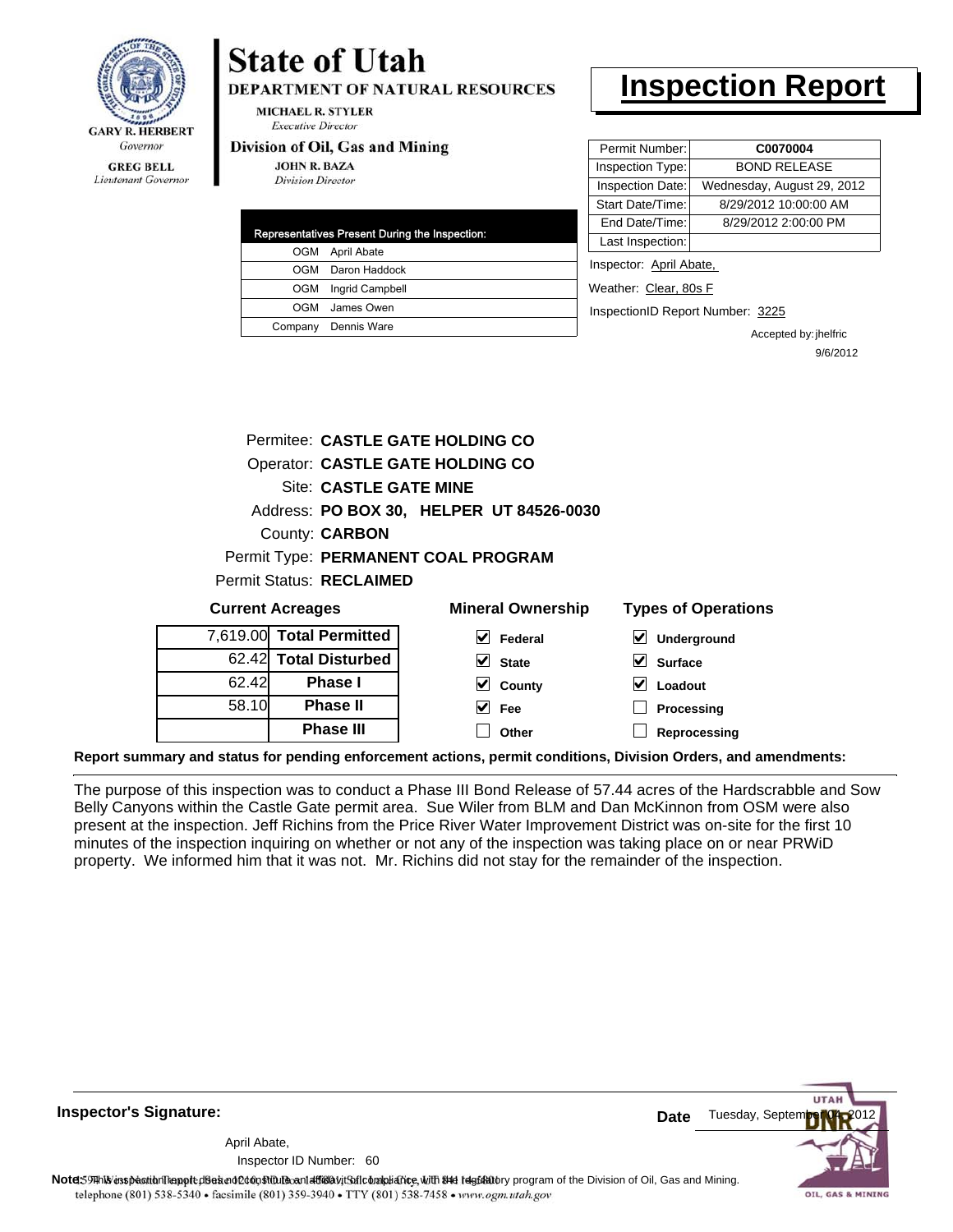#### *REVIEW OF PERMIT, PERFORMANCE STANDARDS PERMIT CONDITION REQUIREMENTS*

- *1. Substantiate the elements on this inspection by checking the appropriate performance standard.*
- *a. For COMPLETE inspections provide narrative justification for any elements not fully inspected unless element is not appropriate to the site, in which case check Not Applicable.*
- *b. For PARTIAL inspections check only the elements evaluated.*
- *2. Document any noncompliance situation by reference the NOV issued at the appropriate performance standard listed below.*
- *3. Reference any narratives written in conjunction with this inspection at the appropriate performace standard listed below.*
- *4. Provide a brief status report for all pending enforcement actions, permit conditions, Divison Orders, and amendments.*

|     |                                                               | Evaluated               | Not Applicable Comment |                         | Enforcement |
|-----|---------------------------------------------------------------|-------------------------|------------------------|-------------------------|-------------|
| 1.  | Permits, Change, Transfer, Renewal, Sale                      | $\overline{\mathbf{v}}$ |                        | V                       |             |
| 2.  | Signs and Markers                                             |                         |                        |                         |             |
| 3.  | Topsoil                                                       |                         |                        |                         |             |
| 4.a | Hydrologic Balance: Diversions                                | $\blacktriangledown$    |                        | V                       |             |
| 4.b | Hydrologic Balance: Sediment Ponds and Impoundments           | V                       |                        | V                       |             |
| 4.c | Hydrologic Balance: Other Sediment Control Measures           |                         |                        |                         |             |
| 4.d | Hydrologic Balance: Water Monitoring                          |                         |                        |                         |             |
| 4.e | Hydrologic Balance: Effluent Limitations                      |                         |                        |                         |             |
| 5.  | <b>Explosives</b>                                             |                         |                        |                         |             |
| 6.  | Disposal of Excess Spoil, Fills, Benches                      |                         |                        |                         |             |
| 7.  | Coal Mine Waste, Refuse Piles, Impoundments                   |                         |                        |                         |             |
| 8.  | Noncoal Waste                                                 | $\overline{\mathsf{v}}$ |                        | V                       |             |
| 9.  | Protection of Fish, Wildlife and Related Environmental Issues |                         |                        |                         |             |
|     | 10. Slides and Other Damage                                   | $\overline{\mathbf{v}}$ |                        | ☑                       |             |
| 11. | Contemporaneous Reclamation                                   |                         |                        |                         |             |
| 12. | <b>Backfilling And Grading</b>                                |                         |                        |                         |             |
| 13. | Revegetation                                                  | $\overline{\mathbf{v}}$ |                        | $\overline{\mathbf{v}}$ |             |
| 14. | Subsidence Control                                            |                         |                        |                         |             |
|     | 15. Cessation of Operations                                   |                         |                        |                         |             |
|     | 16.a Roads: Construction, Maintenance, Surfacing              | $\blacktriangledown$    |                        | $\blacktriangledown$    |             |
|     | 16.b Roads: Drainage Controls                                 |                         |                        |                         |             |
| 17. | <b>Other Transportation Facilities</b>                        |                         |                        |                         |             |
| 18. | Support Facilities, Utility Installations                     |                         |                        |                         |             |
|     | 19. AVS Check                                                 |                         |                        |                         |             |
| 20. | <b>Air Quality Permit</b>                                     |                         |                        |                         |             |
|     | 21. Bonding and Insurance                                     | $\overline{\mathbf{v}}$ |                        | $\blacktriangledown$    |             |
|     | 22. Other                                                     |                         |                        |                         |             |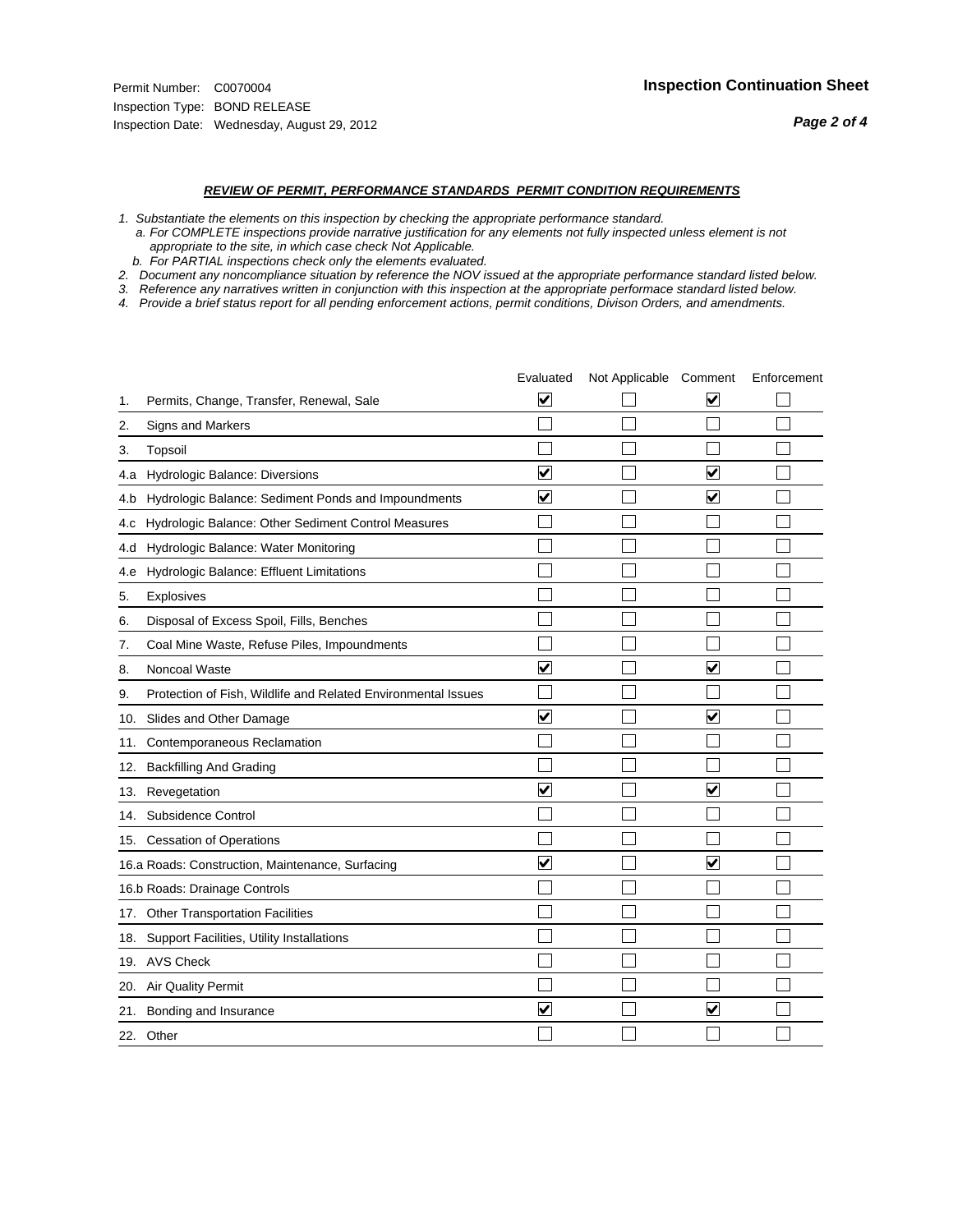*Page 3 of 4*

## **1. Permits, Change, Transfer, Renewal, Sale**

Castle Gate Holding Company (the Permittee) is seeking Phase III Bond Release on 57.44 acres in Hardscrabble and Sow Belly Canyons within the Castle Gate permit area. The application addresses 38.28 acres in Hardscrabble canyon, excluding a 0.72-acre area that was the location of a reclaimed substation. The application addresses 19.16 acres in Sowbelly canyon excluding a 1.84-acre area that was the location of a reclaimed substation. The vegetation studies were not completed in time for Phase III bond release on the substation areas. These areas are expected to apply for Phase III bond release in 2013. Between the remaining acreage in Hardscrabble and Sowbelly canyons and Adit #1 areas, the amount of acres in the Castle Gate permit remaining for Phase III Bond release totals 5.56.

## **4.a Hydrologic Balance: Diversions**

Each of the canyons had a main channel with established water monitoring location points above and below the reclaimed disturbed areas. Neither of these canyons have reported any historic flow or water quality data. Some evidence of flow was noted in Sow belly canyon but no indications of sediment flowing off the permit area below the disturbed area locations was evident.

## **4.b Hydrologic Balance: Sediment Ponds and Impoundments**

All ponds and impoundments have been reclaimed.

## **8. Noncoal Waste**

The gate is locked going into Hardscrabble Canyon and there is limited access going into Sowbelly Canyon. The sites are free of trash and appear to be well maintained. Dennis Ware has spent a lot of time removing subsidence stakes and markers, so that there is little evidence of mining remaining.

## **10. Slides and Other Damage**

The sites appear stable with no evidence of slides or other earth movement.

## **13. Revegetation**

The vegetation in Sowbelly and Hardscrabble is well established and meets the standards set by the reference area according to the year nine and ten vegetation reports. No noxious weed species were identified. Some weedy species were present but were not included in the cover estimates in the vegetation report and were not competing with native desireable species.

## **16.a Roads: Construction, Maintenance, Surfacing**

A road into Hardscrabble canyon will remain in place to suit post-mining land use as wildlife habitat, grazing and recreation. No road into Sowbelly canyon exists - only a small cattle trail.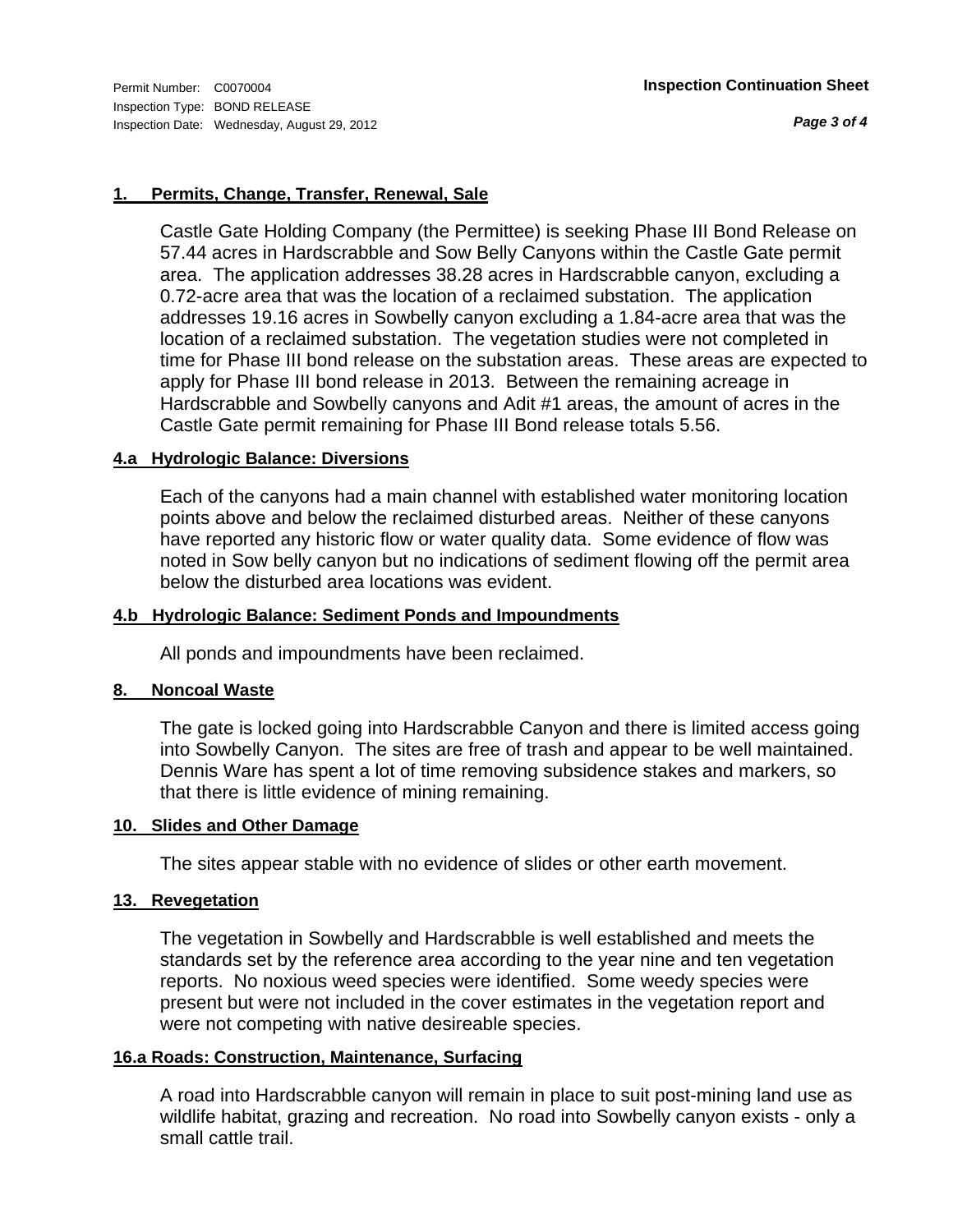*Page 4 of 4*

## **21. Bonding and Insurance**

This Phase III application seeks to release \$263,500 of the existing surety bond posted for the Castle Gate Mine. The amount of bond once this application is approved will be reduced to \$226,600.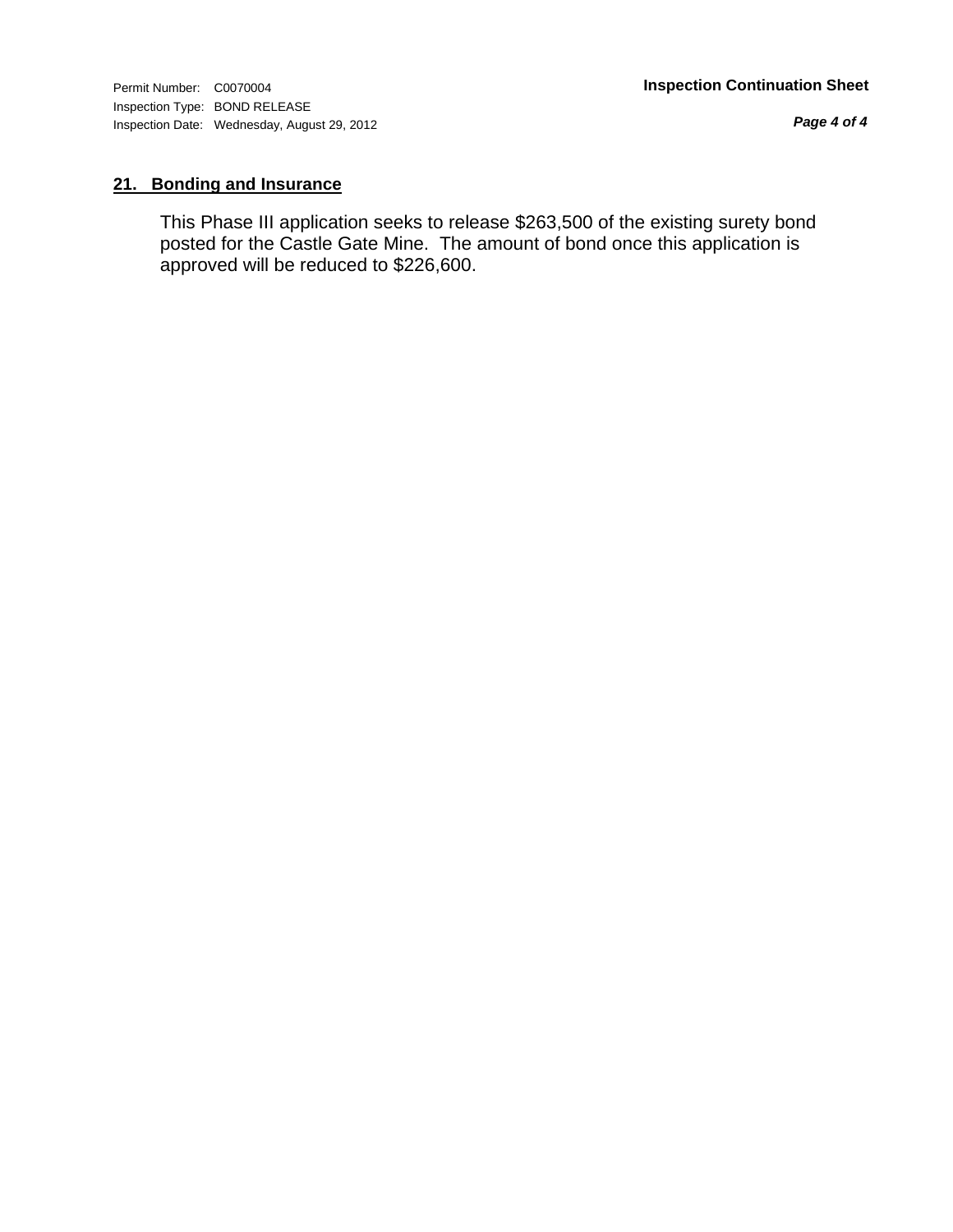

## Lieutenant Governor

# **State of Utah**

DEPARTMENT OF NATURAL RESOURCES

**MICHAEL R. STYLER Executive Director** 

#### Division of Oil, Gas and Mining

**JOHN R. BAZA Division Director** 

|  | Representatives Present During the Inspection: |
|--|------------------------------------------------|
|  | Company Dennis Ware                            |
|  | OGM Steve Demczak                              |

## **Inspection Report**

| Permit Number:   | C0070004                    |
|------------------|-----------------------------|
| Inspection Type: | <b>PARTIAL</b>              |
| Inspection Date: | Tuesday, September 25, 2012 |
| Start Date/Time: | 9/25/2012 12:00:00 PM       |
| End Date/Time:   | 9/25/2012 2:00:00 PM        |
| Last Inspection: | Monday, August 27, 2012     |

Inspector: Steve Demczak,

Weather: Partly cloudy, 70's

**Processing**

InspectionID Report Number: 3249

Accepted by:

|                                                                                   | Permitee: CASTLE GATE HOLDING CO |                                          |                                          |  |  |
|-----------------------------------------------------------------------------------|----------------------------------|------------------------------------------|------------------------------------------|--|--|
|                                                                                   | Operator: CASTLE GATE HOLDING CO |                                          |                                          |  |  |
|                                                                                   | Site: CASTLE GATE MINE           |                                          |                                          |  |  |
|                                                                                   |                                  | Address: PO BOX 30, HELPER UT 84526-0030 |                                          |  |  |
|                                                                                   | <b>County: CARBON</b>            |                                          |                                          |  |  |
|                                                                                   |                                  | Permit Type: PERMANENT COAL PROGRAM      |                                          |  |  |
|                                                                                   | <b>Permit Status: RECLAIMED</b>  |                                          |                                          |  |  |
| <b>Mineral Ownership</b><br><b>Types of Operations</b><br><b>Current Acreages</b> |                                  |                                          |                                          |  |  |
| 7.619.00                                                                          | <b>Total Permitted</b>           | V<br>Federal                             | $\boldsymbol{\mathsf{v}}$<br>Underground |  |  |
|                                                                                   | 62.42 Total Disturbed            | <b>State</b>                             | <b>Surface</b>                           |  |  |
| 62.42                                                                             | <b>Phase I</b>                   | County                                   | Loadout                                  |  |  |

**Fee Other**

**Reprocessing Report summary and status for pending enforcement actions, permit conditions, Division Orders, and amendments:**

**Phase II Phase III**



Inspector ID Number: 39 Steve Demczak,

58.10

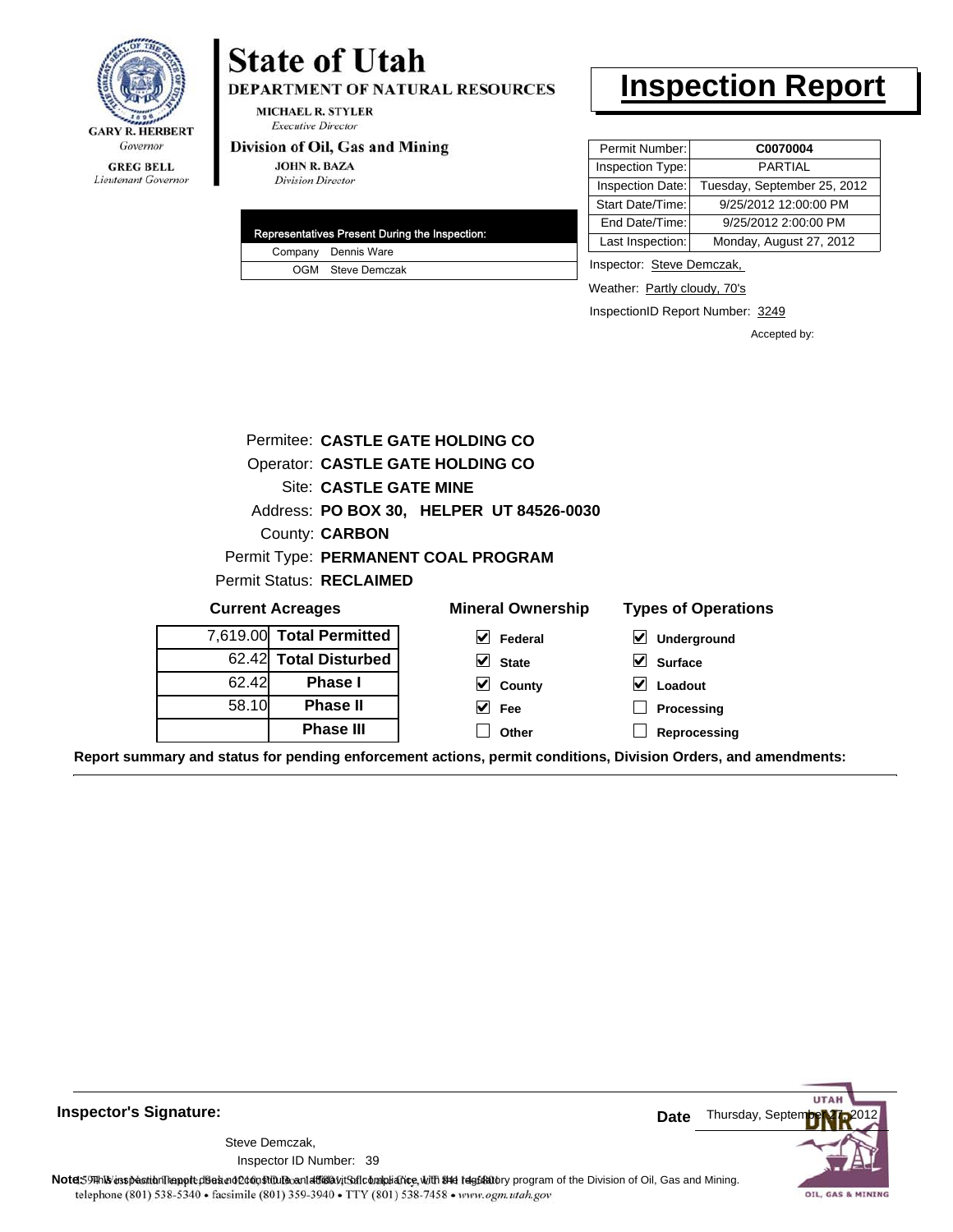#### *REVIEW OF PERMIT, PERFORMANCE STANDARDS PERMIT CONDITION REQUIREMENTS*

- *1. Substantiate the elements on this inspection by checking the appropriate performance standard.*
- *a. For COMPLETE inspections provide narrative justification for any elements not fully inspected unless element is not appropriate to the site, in which case check Not Applicable.*
- *b. For PARTIAL inspections check only the elements evaluated.*
- *2. Document any noncompliance situation by reference the NOV issued at the appropriate performance standard listed below.*
- *3. Reference any narratives written in conjunction with this inspection at the appropriate performace standard listed below.*
- *4. Provide a brief status report for all pending enforcement actions, permit conditions, Divison Orders, and amendments.*

|     |                                                               | Evaluated | Not Applicable Comment | Enforcement |
|-----|---------------------------------------------------------------|-----------|------------------------|-------------|
| 1.  | Permits, Change, Transfer, Renewal, Sale                      |           |                        |             |
| 2.  | <b>Signs and Markers</b>                                      |           |                        |             |
| 3.  | Topsoil                                                       |           |                        |             |
| 4.a | Hydrologic Balance: Diversions                                |           |                        |             |
| 4.b | Hydrologic Balance: Sediment Ponds and Impoundments           |           |                        |             |
| 4.c | Hydrologic Balance: Other Sediment Control Measures           |           |                        |             |
| 4.d | Hydrologic Balance: Water Monitoring                          |           |                        |             |
| 4.e | Hydrologic Balance: Effluent Limitations                      |           |                        |             |
| 5.  | <b>Explosives</b>                                             |           |                        |             |
| 6.  | Disposal of Excess Spoil, Fills, Benches                      |           |                        |             |
| 7.  | Coal Mine Waste, Refuse Piles, Impoundments                   |           |                        |             |
| 8.  | Noncoal Waste                                                 |           |                        |             |
| 9.  | Protection of Fish, Wildlife and Related Environmental Issues |           |                        |             |
|     | 10. Slides and Other Damage                                   |           |                        |             |
| 11. | Contemporaneous Reclamation                                   |           |                        |             |
| 12. | <b>Backfilling And Grading</b>                                |           |                        |             |
| 13. | Revegetation                                                  |           |                        |             |
| 14. | Subsidence Control                                            |           |                        |             |
|     | 15. Cessation of Operations                                   |           |                        |             |
|     | 16.a Roads: Construction, Maintenance, Surfacing              |           |                        |             |
|     | 16.b Roads: Drainage Controls                                 |           |                        |             |
|     | 17. Other Transportation Facilities                           |           |                        |             |
| 18. | Support Facilities, Utility Installations                     |           |                        |             |
|     | 19. AVS Check                                                 |           |                        |             |
| 20. | Air Quality Permit                                            |           |                        |             |
| 21. | Bonding and Insurance                                         |           |                        |             |
|     | 22. Other                                                     |           |                        |             |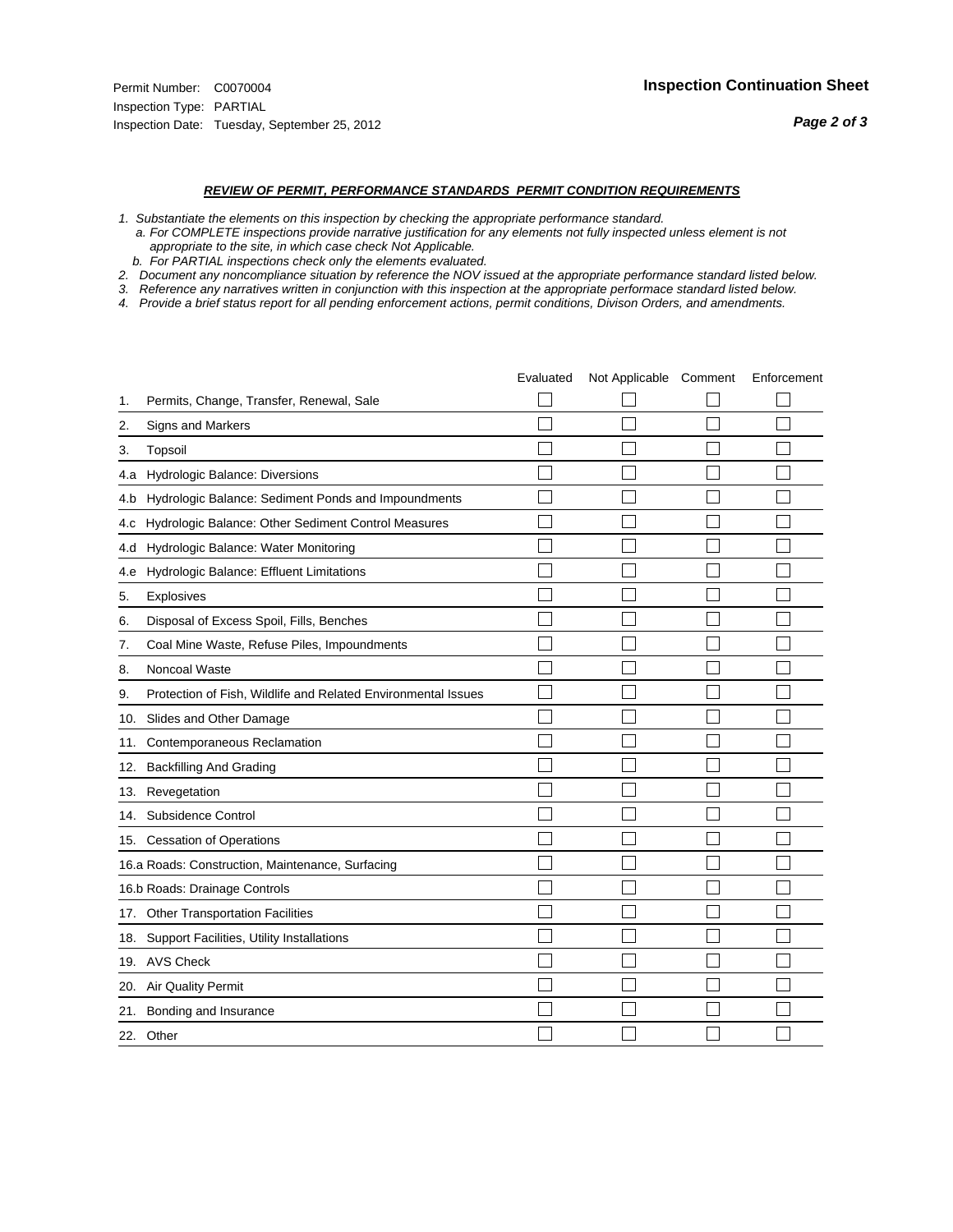Permit Number: C0070004 **Inspection Continuation Shee t** Inspection Type: PARTIAL Inspection Date: Tuesday, September 25, 2012

*Page 3 of 3*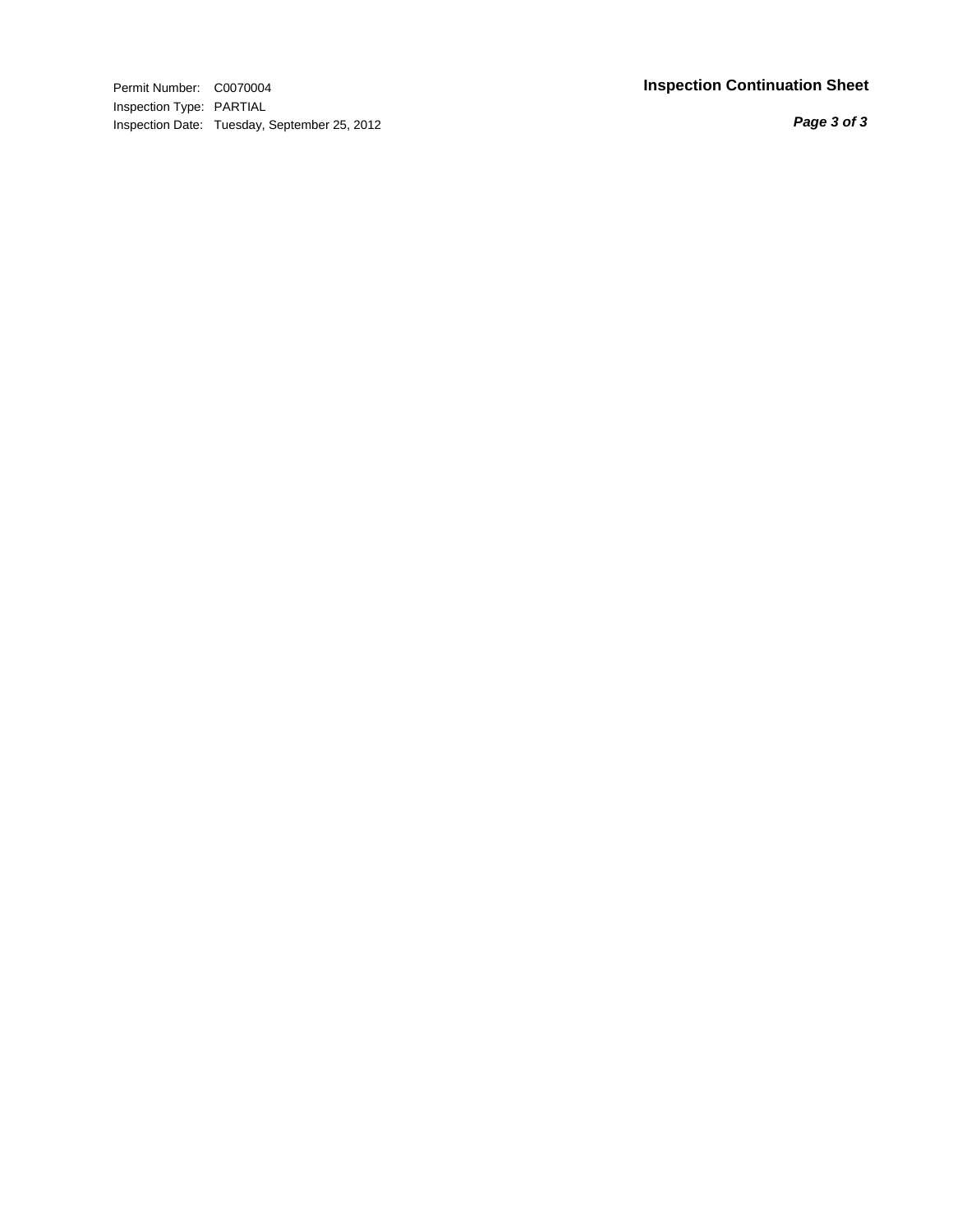

# **State of Utah**

**DEPARTMENT OF NATURAL RESOURCES** 

**MICHAEL R. STYLER Executive Director** 

#### Division of Oil, Gas and Mining

**JOHN R. BAZA Division Director** 

|  |  | <b>Representatives Present During the Inspection:</b> |
|--|--|-------------------------------------------------------|
|  |  | Company Gregg Galecki                                 |
|  |  | OGM Karl Houskeeper                                   |

## **Inspection Report**

| Permit Number:   | C0070005                                       |
|------------------|------------------------------------------------|
| Inspection Type: | <b>COMPLETE</b>                                |
|                  | Inspection Date: Wednesday, September 12, 2012 |
| Start Date/Time: | 9/12/2012 8:00:00 AM                           |
| End Date/Time:   | 9/12/2012 2:00:00 PM                           |
| Last Inspection: | Thursday, August 02, 2012                      |

Inspector: Karl Houskeeper,

Weather: Clear Skies, Temp. 60 Deg. F.

InspectionID Report Number: 3231

Accepted by:

|                       | <b>Operator: CANYON FUEL COMPANY</b><br>Site: SKYLINE MINE |                                         |            |
|-----------------------|------------------------------------------------------------|-----------------------------------------|------------|
|                       |                                                            | Address: HC 35 BOX 380, HELPER UT 84526 |            |
|                       | County: <b>CARBON</b>                                      |                                         |            |
|                       | Permit Type: PERMANENT COAL PROGRAM                        |                                         |            |
| Permit Status: ACTIVE |                                                            |                                         |            |
| Currant Acraanac      |                                                            | Minaral Ownarchin                       | Tynes of O |

| <b>Current Acreages</b> | <b>Mineral Ownership</b> | <b>Types of Operations</b> |
|-------------------------|--------------------------|----------------------------|
| 121.97 Total Permitted  | V<br>Federal             | V<br>Underground           |
| 121.97 Total Disturbed  | V<br><b>State</b>        | <b>Surface</b>             |
| <b>Phase I</b>          | County                   | Loadout                    |
| <b>Phase II</b>         | V<br>Fee                 | Processing                 |
| <b>Phase III</b>        | Other                    | Reprocessing               |
|                         |                          |                            |

**Report summary and status for pending enforcement actions, permit conditions, Division Orders, and amendments:**

The following permit conditions have been met or are being met:

1) Water Monitoring data is being submitted in an electronic format to the Division.

2) Canyon Fuel Co. must submit cumulative monthly flow data for discharges into Electric Lake and Eccles Creek. This condition is being met.

**Inspector's Signature:**

49 Inspector ID Number:Karl Houskeeper,

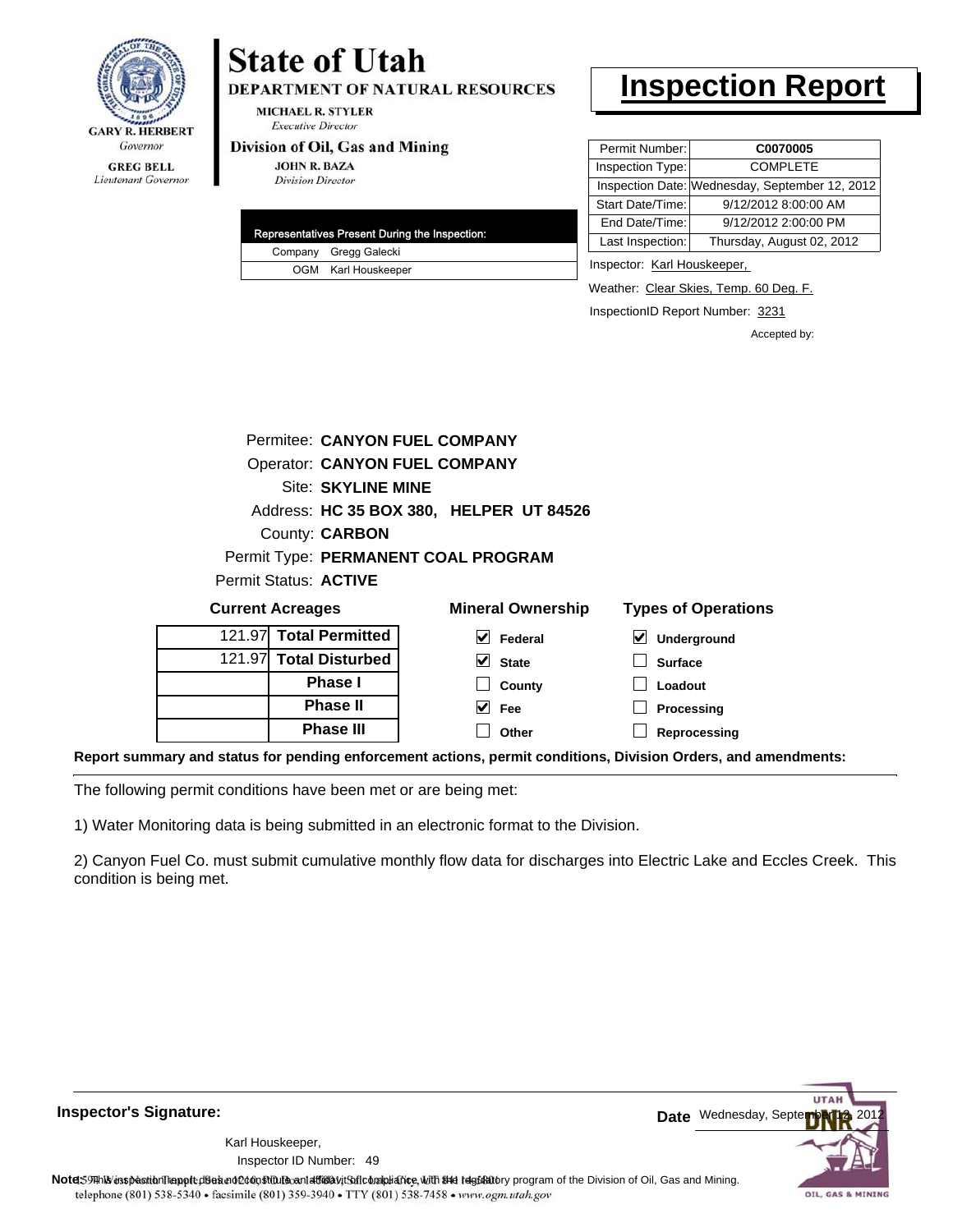#### *REVIEW OF PERMIT, PERFORMANCE STANDARDS PERMIT CONDITION REQUIREMENTS*

*1. Substantiate the elements on this inspection by checking the appropriate performance standard.*

 *a. For COMPLETE inspections provide narrative justification for any elements not fully inspected unless element is not appropriate to the site, in which case check Not Applicable.*

 *b. For PARTIAL inspections check only the elements evaluated.*

*2. Document any noncompliance situation by reference the NOV issued at the appropriate performance standard listed below.*

*3. Reference any narratives written in conjunction with this inspection at the appropriate performace standard listed below.*

*4. Provide a brief status report for all pending enforcement actions, permit conditions, Divison Orders, and amendments.*

|     |                                                               | Evaluated               | Not Applicable Comment |                         | Enforcement |
|-----|---------------------------------------------------------------|-------------------------|------------------------|-------------------------|-------------|
| 1.  | Permits, Change, Transfer, Renewal, Sale                      | $\overline{\mathbf{v}}$ |                        | V                       |             |
| 2.  | Signs and Markers                                             | $\overline{\mathbf{v}}$ |                        | $\blacktriangledown$    |             |
| 3.  | Topsoil                                                       | $\overline{\mathbf{v}}$ |                        |                         |             |
| 4.a | Hydrologic Balance: Diversions                                | $\overline{\mathbf{v}}$ |                        |                         |             |
| 4.b | Hydrologic Balance: Sediment Ponds and Impoundments           | $\blacktriangledown$    |                        | V                       |             |
| 4.C | Hydrologic Balance: Other Sediment Control Measures           | $\overline{\mathbf{v}}$ |                        | $\blacktriangledown$    |             |
| 4.d | Hydrologic Balance: Water Monitoring                          | $\overline{\mathbf{v}}$ |                        |                         |             |
| 4.e | Hydrologic Balance: Effluent Limitations                      | $\overline{\mathbf{v}}$ |                        | $\overline{\mathbf{v}}$ |             |
| 5.  | <b>Explosives</b>                                             | $\overline{\mathbf{v}}$ |                        | ⊽                       |             |
| 6.  | Disposal of Excess Spoil, Fills, Benches                      | $\blacktriangledown$    |                        |                         |             |
| 7.  | Coal Mine Waste, Refuse Piles, Impoundments                   | $\overline{\mathsf{v}}$ |                        | $\overline{\mathbf{v}}$ |             |
| 8.  | Noncoal Waste                                                 | $\overline{\mathbf{v}}$ |                        | $\overline{\mathbf{v}}$ |             |
| 9.  | Protection of Fish, Wildlife and Related Environmental Issues | $\overline{\mathbf{v}}$ |                        |                         |             |
|     | 10. Slides and Other Damage                                   | $\overline{\mathbf{v}}$ |                        |                         |             |
| 11. | Contemporaneous Reclamation                                   | ⊽                       |                        |                         |             |
| 12. | <b>Backfilling And Grading</b>                                | $\overline{\mathbf{v}}$ |                        |                         |             |
| 13. | Revegetation                                                  | $\overline{\mathbf{v}}$ |                        |                         |             |
| 14. | Subsidence Control                                            | $\overline{\mathbf{v}}$ |                        |                         |             |
|     | 15. Cessation of Operations                                   | $\overline{\mathbf{v}}$ |                        |                         |             |
|     | 16.a Roads: Construction, Maintenance, Surfacing              | $\blacktriangledown$    |                        |                         |             |
|     | 16.b Roads: Drainage Controls                                 | $\overline{\mathbf{v}}$ |                        |                         |             |
| 17. | <b>Other Transportation Facilities</b>                        | $\overline{\mathbf{v}}$ |                        |                         |             |
| 18. | Support Facilities, Utility Installations                     | $\overline{\mathbf{v}}$ |                        |                         |             |
|     | 19. AVS Check                                                 | $\overline{\mathbf{v}}$ |                        |                         |             |
| 20. | <b>Air Quality Permit</b>                                     | $\checkmark$            |                        | $\blacktriangledown$    |             |
| 21. | Bonding and Insurance                                         | $\blacktriangledown$    |                        | $\blacktriangledown$    |             |
|     | 22. Other                                                     | $\overline{\mathbf{v}}$ |                        |                         |             |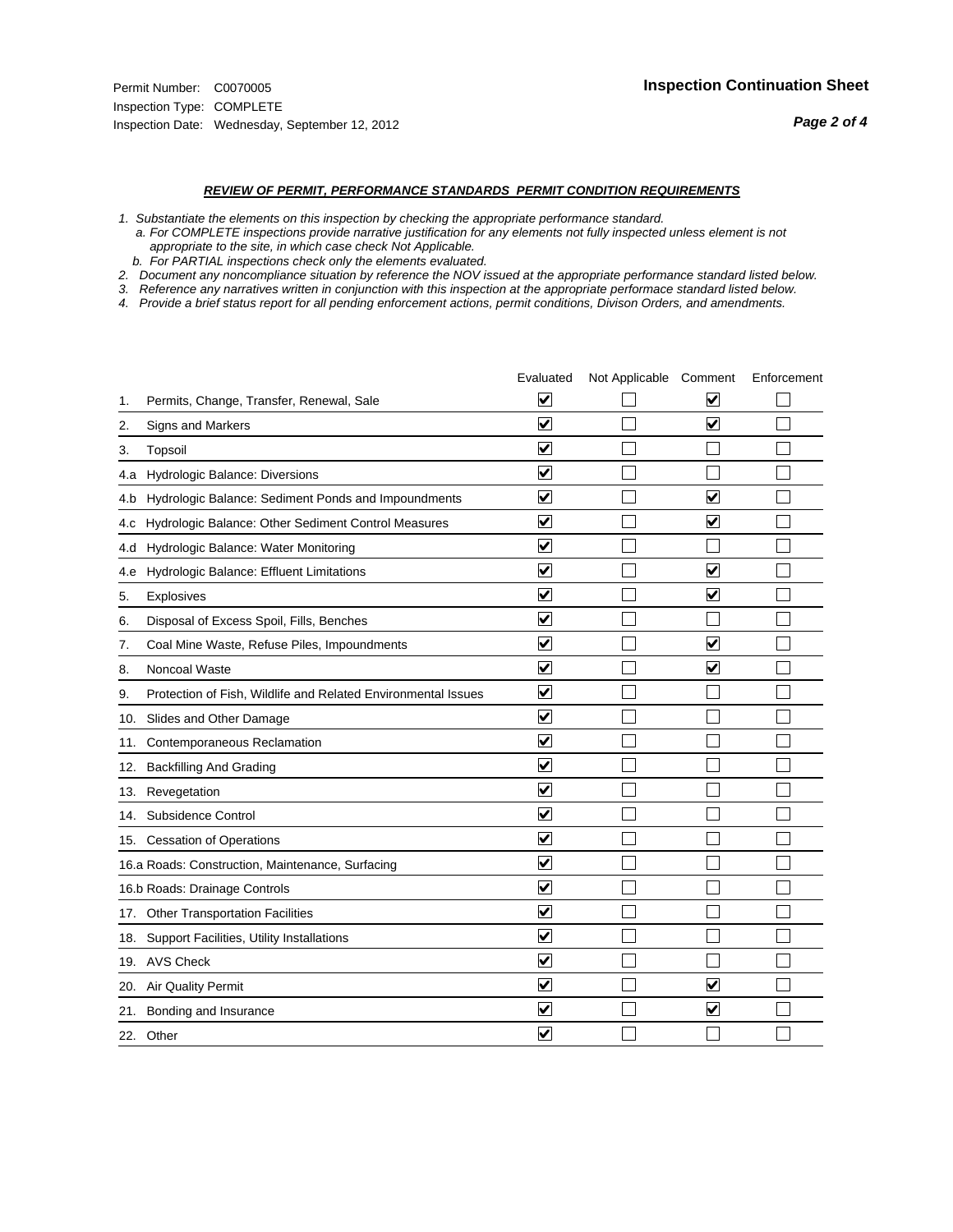## **1. Permits, Change, Transfer, Renewal, Sale**

The current DOGM permit C/007/005 was issued effective 04/30/20012 and expires 04/30/2017.

-Certificate of Insurance policy number GL093-61-11, issued 07/31/2012 and terminates 07/31/2013.

-UPDES permit # UT0023540 effective 12/01/2009 and expires @ midnight 11/30/2014.

-Air Quality permit DAQE-AN0092007-03, issued June 24, 2003.

-SPCC Plan dated 12/2//09. The Plan is P.E. certified, stamped, signed and dated by a Utah P.E. on 12/30/09.

## **2. Signs and Markers**

Observed the mine identification signs at the main facility, load-out facility and refuse pile. All of the signs contained the required information set forth in the Utah R645 Coal Mining rules. The signs are compliant with the regulations.

## **4.b Hydrologic Balance: Sediment Ponds and Impoundments**

The first quarter 2012 sediment pond inspections for the main sediment pond, loadout sediment pond, waste rock sediment pond and winter quarters sediment pond were done on March 6, 2012 and compiled into a report dated April 12, 2012.

The second quarter 2012 sediment pond inspections for the main sediment pond, load-out sediment pond, waste rock sediment pond and winter quarters sediment pond were done on June 26, 2012 and compiled into a report dated August 10, 2012.

The cleaning of the main sediment pond is completed and the pond is In service.

## **4.c Hydrologic Balance: Other Sediment Control Measures**

New material is being tested at the sediment traps located at the base of the refuse access road in lieu of silt fence material. The material is more porous.

## **4.e Hydrologic Balance: Effluent Limitations**

The discharge monitoring reports for May, June and July 2012 were reviewed as part of the complete inspection. No problems were observed.

## **5. Explosives**

The powder and cap magazines were examined. The magazines are signed properly and both magazines are properly grounded.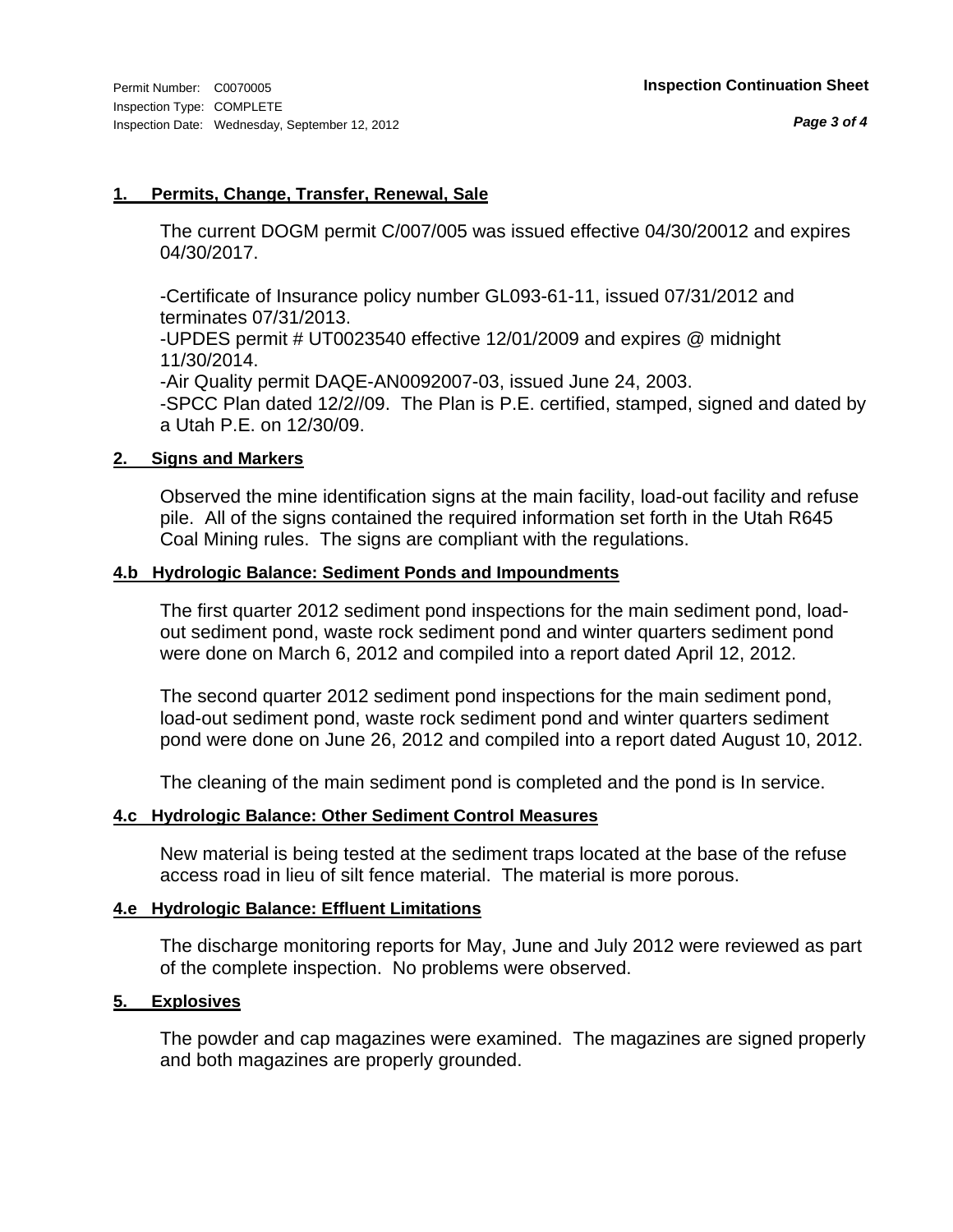## **7. Coal Mine Waste, Refuse Piles, Impoundments**

The waste rock site (refuse pile), was inspected during the second quarter of 2012 on June 22, 2012. The inspection is documented on a report dated August 6, 2012, which is P.E. signed, dated and stamped by a Utah P.E.

During the inspection the refuse pile appeared stable. No visible hazards were observed.

## **8. Noncoal Waste**

All areas of the mine site visited were found to be free of noncoal waste items. Noncoal waste storage bins are being maintained.

## **20. Air Quality Permit**

The Air Quality Permit Approval Order DAQE-AN0092007-03 was issued on June 24, 2003. The permit remains effective.

## **21. Bonding and Insurance**

The current bond is \$5,137,000.00 as of September 19, 2006. The previous bond amount was \$5,076,000.00. The bond from St. Paul Fire and Marine Insurance Company was released on February 4, 2009 and Bond #SUR0000311 issued by Rockwood Casualty Insurance Company was accepted as a replacement in the same amount.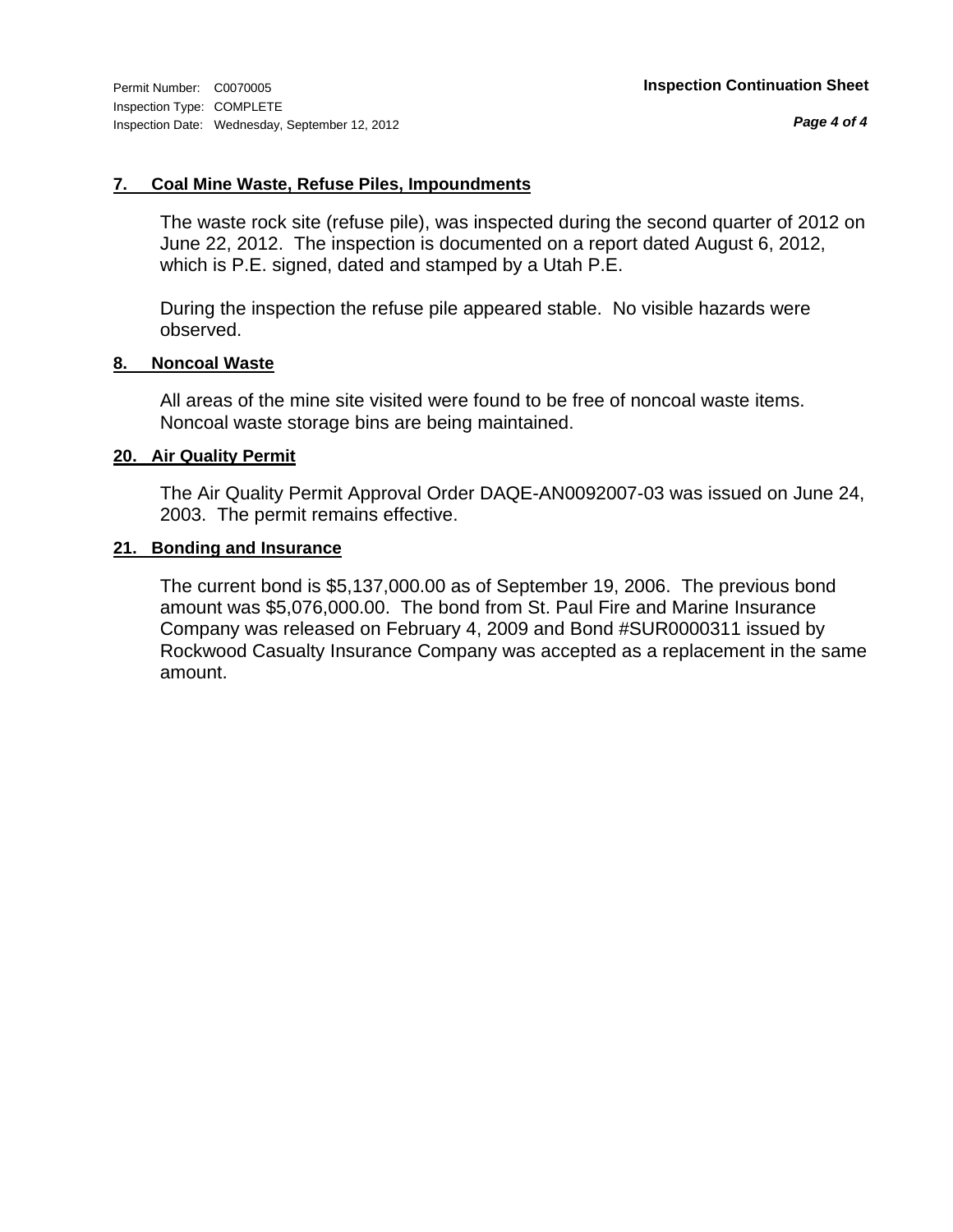

Lieutenant Governor

# **State of Utah**

DEPARTMENT OF NATURAL RESOURCES

**MICHAEL R. STYLER Executive Director** 

#### Division of Oil, Gas and Mining

**JOHN R. BAZA Division Director** 

|  | Representatives Present During the Inspection: |
|--|------------------------------------------------|
|  | OGM Steve Demczak                              |
|  | Company Dennis Ware                            |

## **Inspection Report**

| Permit Number:   | C0070006                    |
|------------------|-----------------------------|
| Inspection Type: | <b>PARTIAL</b>              |
| Inspection Date: | Tuesday, September 25, 2012 |
| Start Date/Time: | 9/25/2012 10:00:00 AM       |
| End Date/Time:   | 9/25/2012 12:00:00 PM       |
| Last Inspection: | Monday, August 27, 2012     |

Inspector: Steve Demczak,

Weather: Partly Sunny, 70's

InspectionID Report Number: 3248

**Reprocessing**

Accepted by:

|        | Permitee: PLATEAU MINING CORP        |                                          |                                            |
|--------|--------------------------------------|------------------------------------------|--------------------------------------------|
|        | <b>Operator: PLATEAU MINING CORP</b> |                                          |                                            |
|        | Site: STAR POINT MINE                |                                          |                                            |
|        |                                      | Address: PO BOX 30, HELPER UT 84526-0030 |                                            |
|        | County: <b>CARBON</b>                |                                          |                                            |
|        |                                      | Permit Type: PERMANENT COAL PROGRAM      |                                            |
|        | <b>Permit Status: RECLAIMED</b>      |                                          |                                            |
|        | <b>Current Acreages</b>              | <b>Mineral Ownership</b>                 | <b>Types of Operations</b>                 |
|        | 8,885.00 Total Permitted             | V<br>Federal                             | $\vert\bm{\checkmark}\vert$<br>Underground |
|        | 87.30 Total Disturbed                | M<br><b>State</b>                        | <b>Surface</b>                             |
| 100.76 | <b>Phase I</b>                       | County                                   | Loadout                                    |
| 100.76 | <b>Phase II</b>                      | V<br>Fee                                 | <b>Processing</b>                          |
| 13.46  | <b>Phase III</b>                     | Other                                    | Reprocessing                               |

**Report summary and status for pending enforcement actions, permit conditions, Division Orders, and amendments:**

No violations were issued.



Inspector ID Number: 39 Steve Demczak,



Note: 59 This inspection report does not do an affidavit Suite and Affidavit Constitute and Division of Coli, Gas and Mining.<br>telephone (801) 538-5340 • facsimile (801) 359-3940 • TTY (801) 538-7458 • www.ogm.utah.gov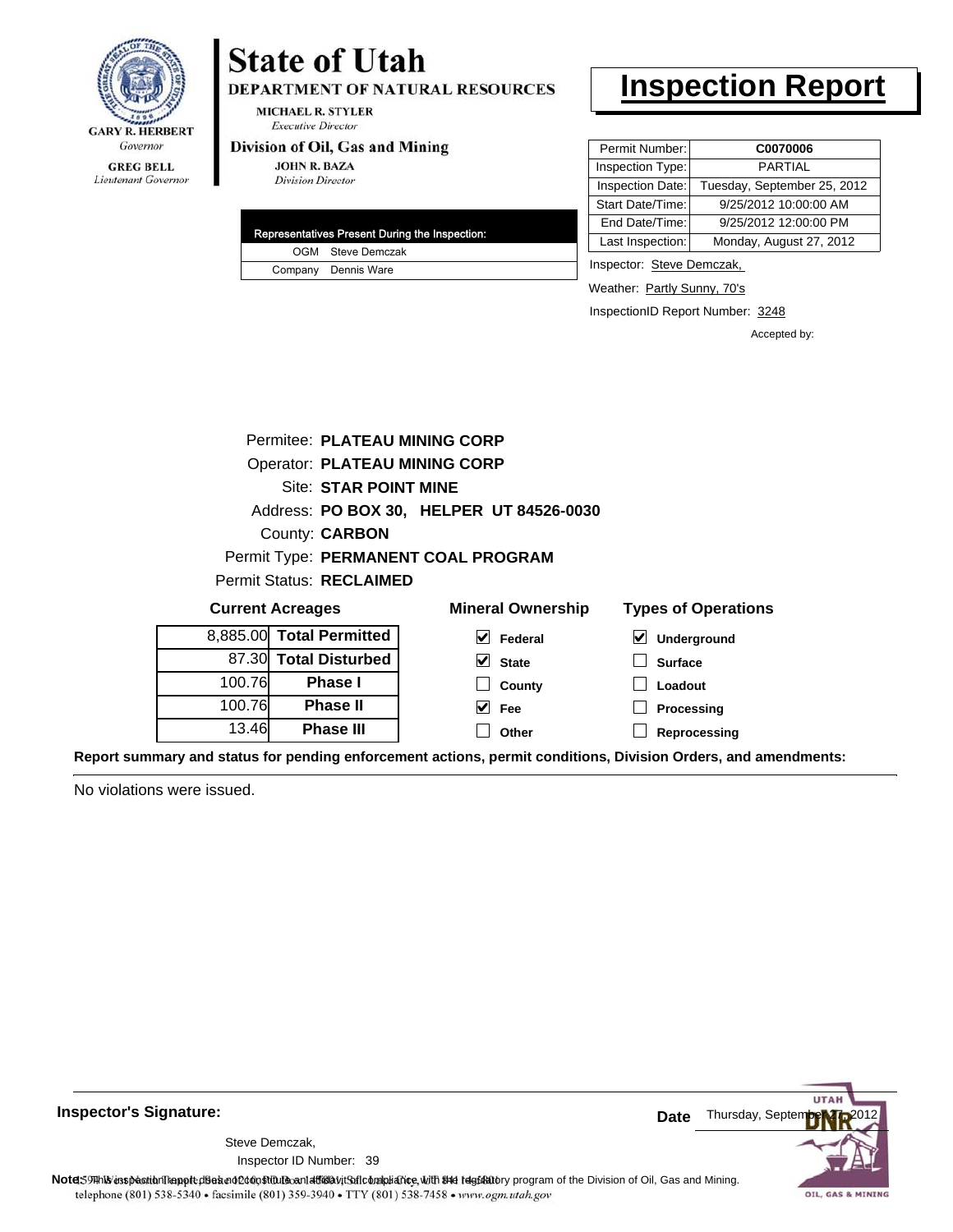#### *REVIEW OF PERMIT, PERFORMANCE STANDARDS PERMIT CONDITION REQUIREMENTS*

- *1. Substantiate the elements on this inspection by checking the appropriate performance standard.*
- *a. For COMPLETE inspections provide narrative justification for any elements not fully inspected unless element is not appropriate to the site, in which case check Not Applicable.*
- *b. For PARTIAL inspections check only the elements evaluated.*
- *2. Document any noncompliance situation by reference the NOV issued at the appropriate performance standard listed below.*
- *3. Reference any narratives written in conjunction with this inspection at the appropriate performace standard listed below.*
- *4. Provide a brief status report for all pending enforcement actions, permit conditions, Divison Orders, and amendments.*

|     |                                                               | Evaluated               | Not Applicable Comment |                         | Enforcement |
|-----|---------------------------------------------------------------|-------------------------|------------------------|-------------------------|-------------|
| 1.  | Permits, Change, Transfer, Renewal, Sale                      |                         |                        |                         |             |
| 2.  | <b>Signs and Markers</b>                                      | $\overline{\mathbf{v}}$ |                        | $\blacktriangledown$    |             |
| 3.  | Topsoil                                                       | $\overline{\mathbf{v}}$ |                        | $\overline{\mathsf{v}}$ |             |
| 4.a | Hydrologic Balance: Diversions                                | $\blacktriangledown$    |                        | $\blacktriangledown$    |             |
| 4.b | Hydrologic Balance: Sediment Ponds and Impoundments           |                         | V                      |                         |             |
| 4.c | Hydrologic Balance: Other Sediment Control Measures           | $\overline{\mathbf{v}}$ |                        | $\blacktriangledown$    |             |
| 4.d | Hydrologic Balance: Water Monitoring                          |                         |                        |                         |             |
| 4.e | Hydrologic Balance: Effluent Limitations                      |                         |                        |                         |             |
| 5.  | <b>Explosives</b>                                             |                         |                        |                         |             |
| 6.  | Disposal of Excess Spoil, Fills, Benches                      |                         |                        |                         |             |
| 7.  | Coal Mine Waste, Refuse Piles, Impoundments                   |                         |                        |                         |             |
| 8.  | Noncoal Waste                                                 | $\overline{\mathbf{v}}$ |                        | $\overline{\mathbf{v}}$ |             |
| 9.  | Protection of Fish, Wildlife and Related Environmental Issues | $\overline{\mathbf{v}}$ |                        | ☑                       |             |
|     | 10. Slides and Other Damage                                   | $\overline{\mathbf{v}}$ |                        | $\blacktriangledown$    |             |
| 11. | Contemporaneous Reclamation                                   |                         |                        |                         |             |
| 12. | <b>Backfilling And Grading</b>                                | $\blacktriangledown$    |                        | $\blacktriangledown$    |             |
| 13. | Revegetation                                                  | $\overline{\mathbf{v}}$ |                        | $\overline{\mathbf{v}}$ |             |
| 14. | Subsidence Control                                            |                         |                        |                         |             |
|     | 15. Cessation of Operations                                   |                         |                        |                         |             |
|     | 16.a Roads: Construction, Maintenance, Surfacing              |                         |                        |                         |             |
|     | 16.b Roads: Drainage Controls                                 |                         |                        |                         |             |
|     | 17. Other Transportation Facilities                           |                         |                        |                         |             |
| 18. | Support Facilities, Utility Installations                     |                         |                        |                         |             |
|     | 19. AVS Check                                                 |                         |                        |                         |             |
| 20. | Air Quality Permit                                            |                         |                        |                         |             |
| 21. | Bonding and Insurance                                         |                         |                        |                         |             |
|     | 22. Other                                                     |                         |                        |                         |             |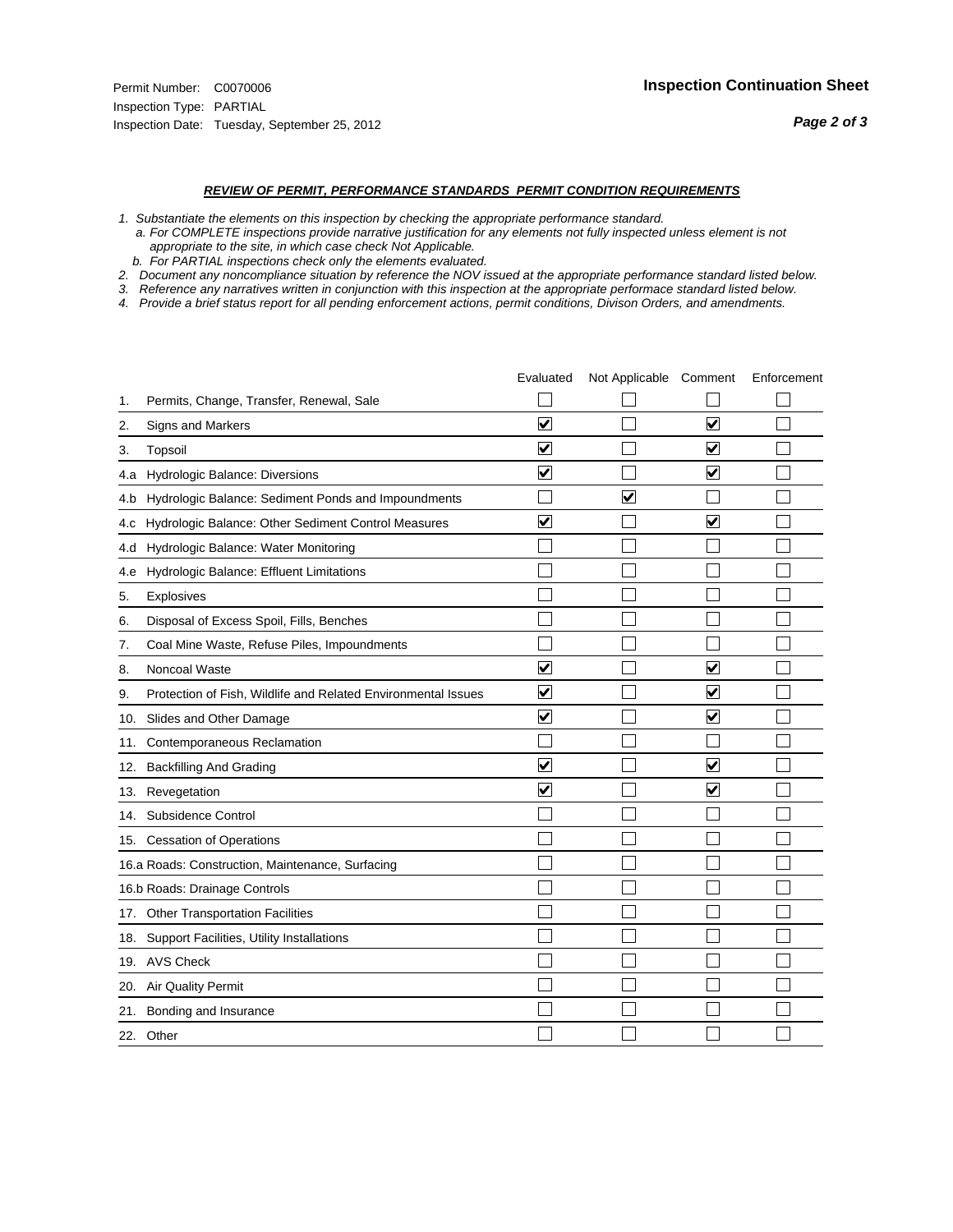## **2. Signs and Markers**

The identification sign is next to the road to the site. The permittee has removed the subsidence markers from the permit area.

## **3. Topsoil**

All topsoil was used for reclamation.

## **4.a Hydrologic Balance: Diversions**

The main diversion that leaves the reclaim site had blown out in several places due to a rain storm. The permittee will be receiving bids on fixing the diversion this week.

## **4.c Hydrologic Balance: Other Sediment Control Measures**

The complete site is pocked to prevent sediment from leaving the reclaimed area.

## **8. Noncoal Waste**

The area was clear of non-coal waste materials.

## **9. Protection of Fish, Wildlife and Related Environmental Issues**

Deer were grazing on reclaim site.

## **10. Slides and Other Damage**

No slides were noticed during the inspection.

## **12. Backfilling And Grading**

The site is completely backfilled and graded to AOC.

## **13. Revegetation**

Vegetation appears to be doing well in the summer.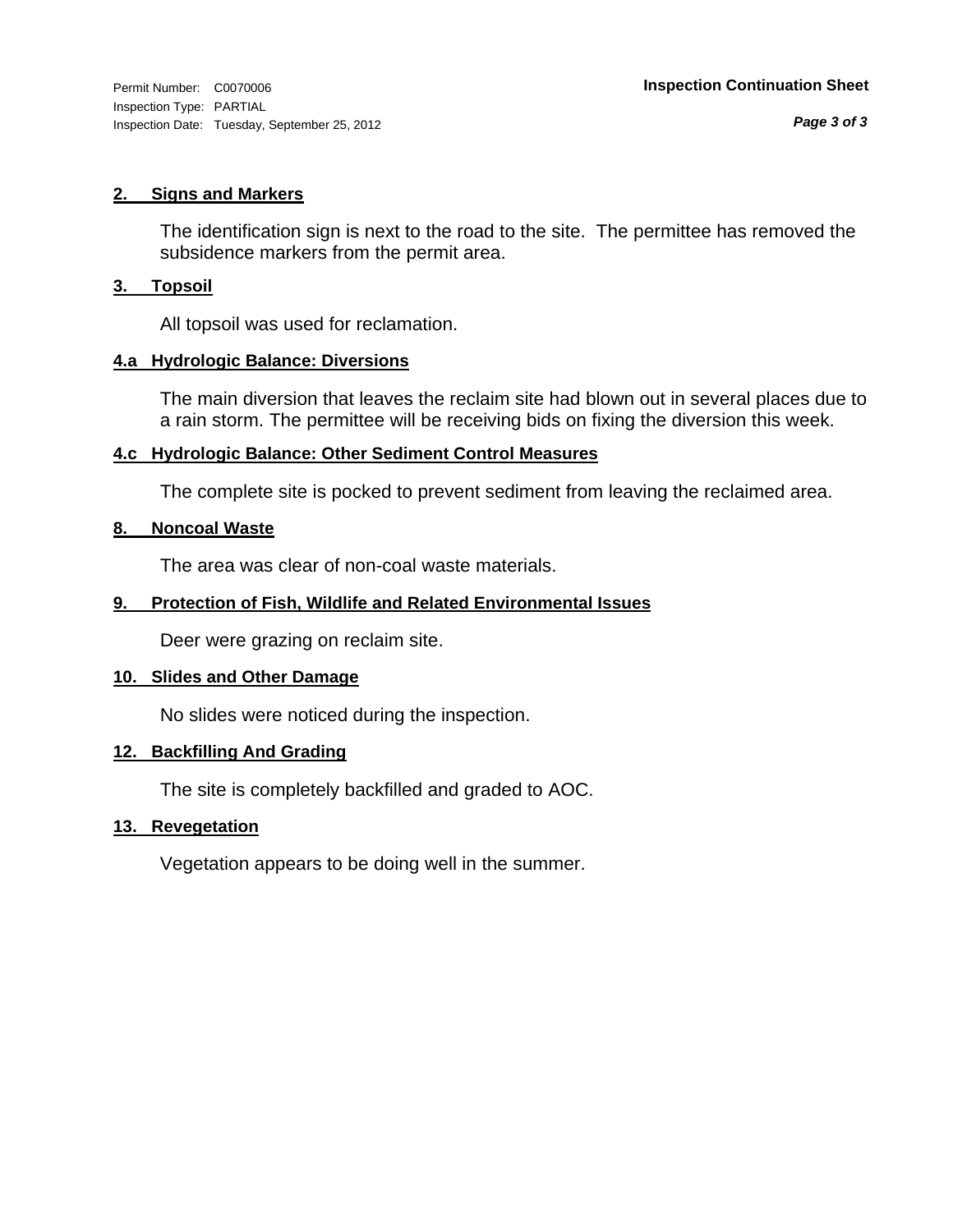

# **State of Utah**

**DEPARTMENT OF NATURAL RESOURCES** 

**MICHAEL R. STYLER Executive Director** 

### Division of Oil, Gas and Mining

**JOHN R. BAZA Division Director** 

| Representatives Present During the Inspection: |                      |  |  |  |
|------------------------------------------------|----------------------|--|--|--|
|                                                | OGM James Owen       |  |  |  |
|                                                | Company Jay Marshall |  |  |  |

## **Inspection Report**

| Permit Number:   | C0070013                     |
|------------------|------------------------------|
| Inspection Type: | <b>COMPLETE</b>              |
| Inspection Date: | Thursday, September 13, 2012 |
| Start Date/Time: | 9/13/2012 11:00:00 AM        |
| End Date/Time:   | 9/13/2012 2:00:00 PM         |
| Last Inspection: | Tuesday, August 07, 2012     |

Inspector: James Owen,

Weather: 75 degrees F, sunny, clear

InspectionID Report Number: 3235

Accepted by:

|                         |  |                          | Permitee: UTAHAMERICAN ENERGY INC        |                                                |                            |  |
|-------------------------|--|--------------------------|------------------------------------------|------------------------------------------------|----------------------------|--|
|                         |  |                          | <b>Operator: UTAHAMERICAN ENERGY INC</b> |                                                |                            |  |
|                         |  |                          | <b>Site: HORSE CANYON MINE</b>           |                                                |                            |  |
|                         |  |                          |                                          | Address: PO BOX 910, EAST CARBON UT 84520-0910 |                            |  |
| <b>County: CARBON</b>   |  |                          |                                          |                                                |                            |  |
|                         |  |                          | Permit Type: PERMANENT COAL PROGRAM      |                                                |                            |  |
|                         |  | Permit Status: ACTIVE    |                                          |                                                |                            |  |
| <b>Current Acreages</b> |  |                          |                                          | <b>Mineral Ownership</b>                       | <b>Types of Operations</b> |  |
|                         |  | 5,992.07 Total Permitted | M                                        | Federal                                        | Underground                |  |
|                         |  | 42.60 Total Disturbed    |                                          | <b>State</b>                                   | <b>Surface</b>             |  |

**County Fee Other**

| $0,002.01$ TULAI FUITHLIUM |       |
|----------------------------|-------|
| 42.60 Total Disturbed      |       |
| <b>Phase</b> I             | 74.26 |
| <b>Phase II</b>            | 74.26 |
| <b>Phase III</b>           | 74.26 |

| $\vee$ Underground |
|--------------------|
| $\Box$ Surface     |
| $\Box$ Loadout     |
| $\Box$ Processing  |

**Reprocessing**

**Report summary and status for pending enforcement actions, permit conditions, Division Orders, and amendments:**

This was a complete inspection. Checked in at the main office located at the West Ridge Mine unannounced.



James Owen,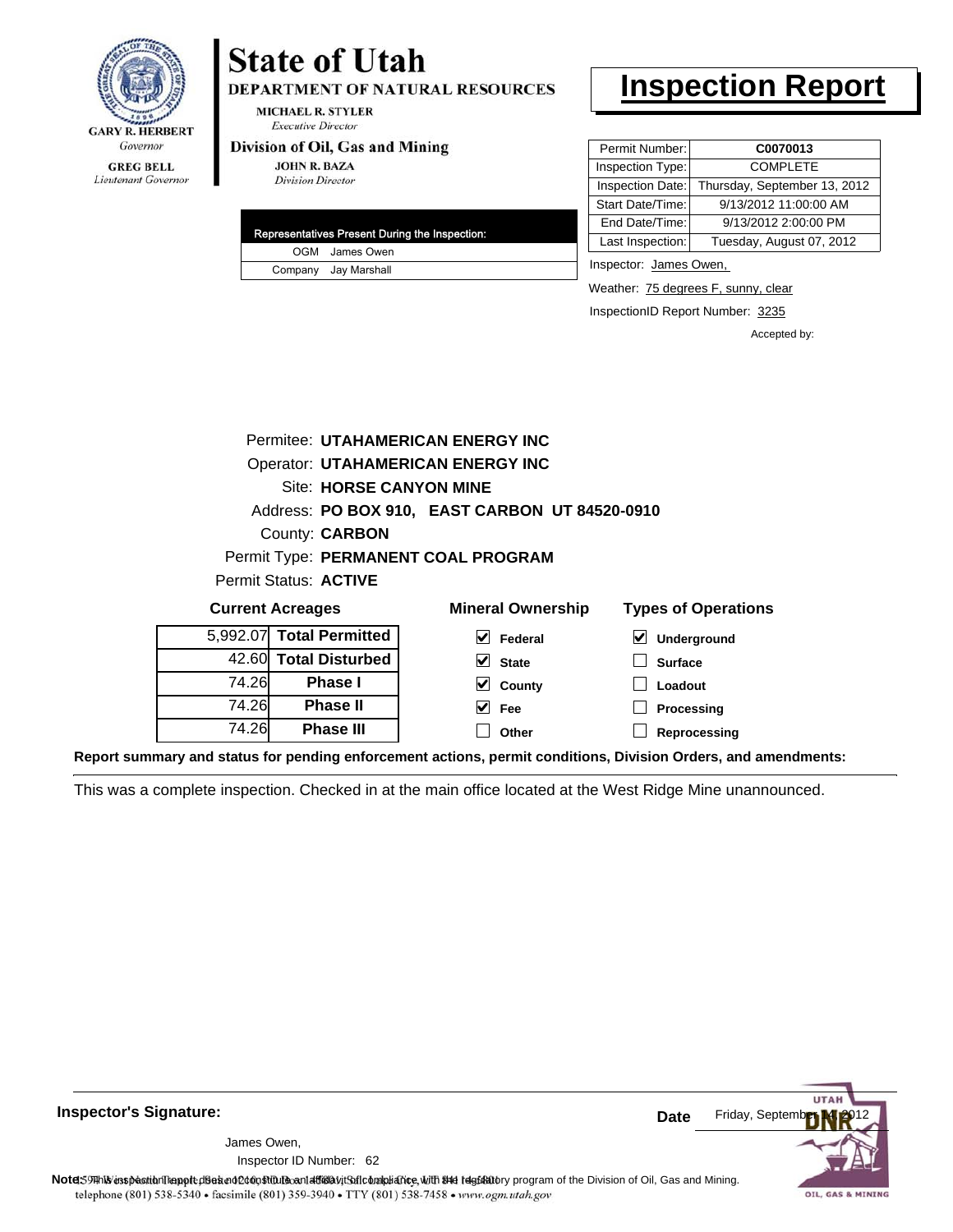#### *REVIEW OF PERMIT, PERFORMANCE STANDARDS PERMIT CONDITION REQUIREMENTS*

*1. Substantiate the elements on this inspection by checking the appropriate performance standard.*

 *a. For COMPLETE inspections provide narrative justification for any elements not fully inspected unless element is not appropriate to the site, in which case check Not Applicable.*

 *b. For PARTIAL inspections check only the elements evaluated.*

*2. Document any noncompliance situation by reference the NOV issued at the appropriate performance standard listed below.*

*3. Reference any narratives written in conjunction with this inspection at the appropriate performace standard listed below.*

*4. Provide a brief status report for all pending enforcement actions, permit conditions, Divison Orders, and amendments.*

|     |                                                               | Evaluated               | Not Applicable Comment  |                         | Enforcement |
|-----|---------------------------------------------------------------|-------------------------|-------------------------|-------------------------|-------------|
| 1.  | Permits, Change, Transfer, Renewal, Sale                      | $\overline{\mathbf{v}}$ |                         | V                       |             |
| 2.  | Signs and Markers                                             | $\overline{\mathbf{v}}$ |                         | $\blacktriangledown$    |             |
| 3.  | Topsoil                                                       | $\overline{\mathbf{v}}$ |                         | $\overline{\mathsf{v}}$ |             |
| 4.a | Hydrologic Balance: Diversions                                | $\overline{\mathsf{v}}$ |                         | $\blacktriangledown$    |             |
| 4.b | Hydrologic Balance: Sediment Ponds and Impoundments           | $\blacktriangledown$    |                         | V                       |             |
| 4.C | Hydrologic Balance: Other Sediment Control Measures           | $\overline{\mathbf{v}}$ |                         | $\blacktriangledown$    |             |
| 4.d | Hydrologic Balance: Water Monitoring                          | $\overline{\mathbf{v}}$ |                         | $\blacktriangledown$    |             |
| 4.e | Hydrologic Balance: Effluent Limitations                      | $\overline{\mathbf{v}}$ |                         |                         |             |
| 5.  | <b>Explosives</b>                                             | $\overline{\mathbf{v}}$ |                         |                         |             |
| 6.  | Disposal of Excess Spoil, Fills, Benches                      | $\blacktriangledown$    |                         |                         |             |
| 7.  | Coal Mine Waste, Refuse Piles, Impoundments                   | $\overline{\mathsf{v}}$ |                         | $\overline{\mathbf{v}}$ |             |
| 8.  | Noncoal Waste                                                 | $\overline{\mathbf{v}}$ |                         | $\blacktriangledown$    |             |
| 9.  | Protection of Fish, Wildlife and Related Environmental Issues | $\overline{\mathbf{v}}$ |                         | $\overline{\mathsf{v}}$ |             |
|     | 10. Slides and Other Damage                                   | $\overline{\mathbf{v}}$ |                         | ☑                       |             |
| 11. | Contemporaneous Reclamation                                   | ⊽                       |                         |                         |             |
| 12. | <b>Backfilling And Grading</b>                                | $\overline{\mathbf{v}}$ |                         |                         |             |
| 13. | Revegetation                                                  | $\overline{\mathbf{v}}$ |                         |                         |             |
| 14. | Subsidence Control                                            | $\overline{\mathbf{v}}$ |                         |                         |             |
|     | 15. Cessation of Operations                                   | $\overline{\mathbf{v}}$ |                         | $\blacktriangledown$    |             |
|     | 16.a Roads: Construction, Maintenance, Surfacing              | $\blacktriangledown$    |                         | $\blacktriangledown$    |             |
|     | 16.b Roads: Drainage Controls                                 | $\overline{\mathbf{v}}$ |                         | $\overline{\mathbf{v}}$ |             |
|     | 17. Other Transportation Facilities                           | $\overline{\mathbf{v}}$ |                         | $\overline{\mathbf{v}}$ |             |
| 18. | Support Facilities, Utility Installations                     | $\overline{\mathbf{v}}$ |                         |                         |             |
|     | 19. AVS Check                                                 | $\overline{\mathbf{v}}$ |                         | $\blacktriangledown$    |             |
| 20. | <b>Air Quality Permit</b>                                     | $\checkmark$            |                         | $\blacktriangledown$    |             |
| 21. | Bonding and Insurance                                         | $\overline{\mathbf{v}}$ |                         | $\blacktriangledown$    |             |
|     | 22. Other                                                     |                         | $\overline{\mathbf{v}}$ |                         |             |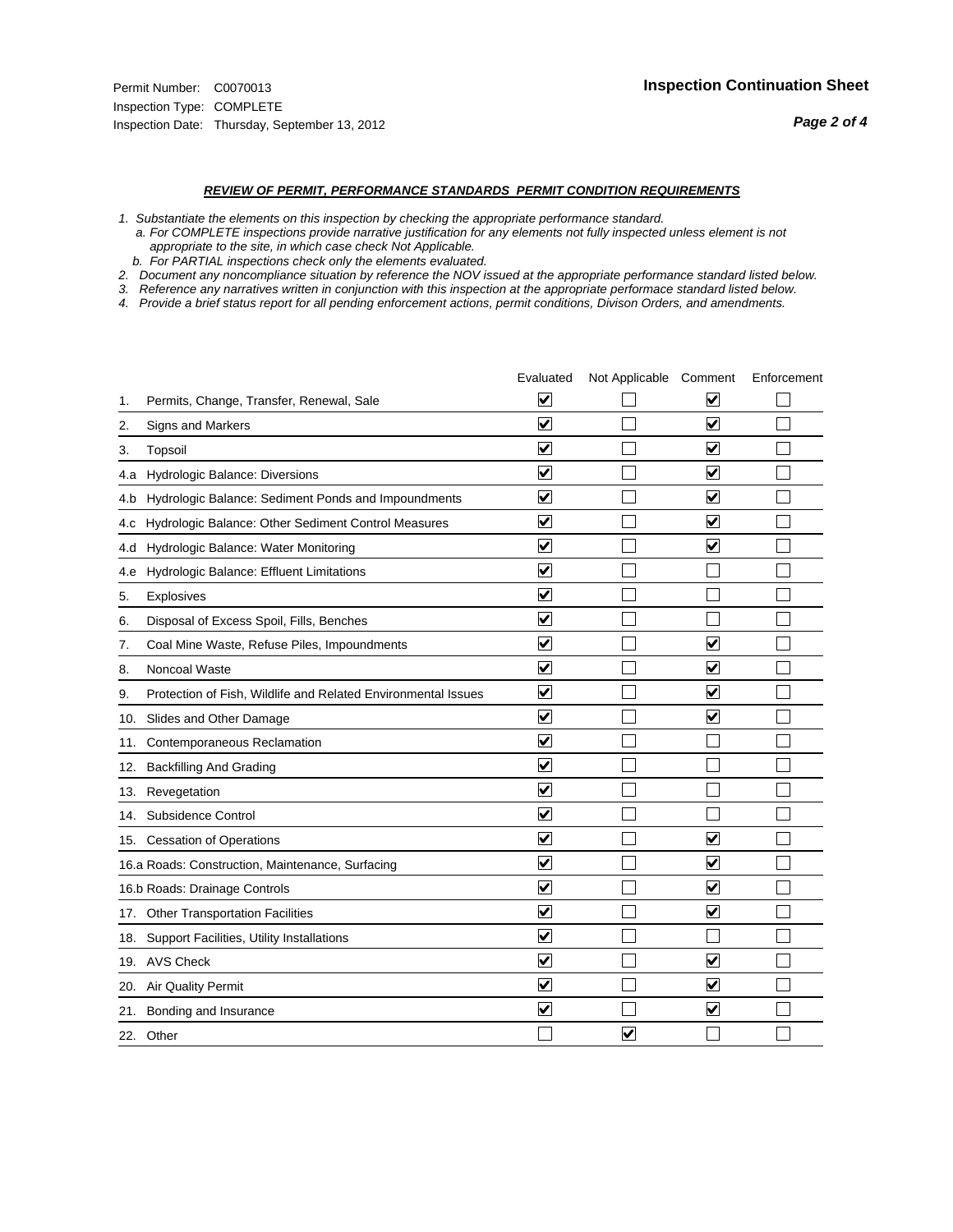## **1. Permits, Change, Transfer, Renewal, Sale**

The current DOGM permit remains valid through May 2016. The current UPDES permit (UTG040024) is valid through April 30, 2013.

## **2. Signs and Markers**

Signs were in place and properly maintained. One permit boundary marker needed to be re-surveyed for verification of proper placement. Mr. Marshall committed to verify placement by October 9 (second week of October).

## **3. Topsoil**

Topsoil stockpile inspected. No topsoil recovery is occurring at this time.

## **4.a Hydrologic Balance: Diversions**

Diversions and ditches were operating as designed. A reminder was given for maintenance and regular upkeep.

## **4.b Hydrologic Balance: Sediment Ponds and Impoundments**

Ponds 1 and 2 were both dry. The 2nd Quarter Impoundment inspections for both ponds were conducted by Mr. Marshall on June 14, 2012. The Annual Impoundment inspections for both ponds were conducted by Mr. Marshall on August 15, 2012. There were no hazards or compliance issues indentified during those inspections. All inlets and spillways appeared capable of functioning properly. No compliance issues were identified.

## **4.c Hydrologic Balance: Other Sediment Control Measures**

A few silt fences needing maintenance were identified. One silt fence may need to be removed after permit boundary marker verification is complete. Mr. Marshall committed to have any required silt fence repairs or replacements donet by October 9 (second week of October).

## **4.d Hydrologic Balance: Water Monitoring**

Discharge monitoring reports for the first quarter of 2012 were reviewed for exeedance and timely submittal. Both of the UPDES outfalls were reported as "no flow". The timeliness of each reporting period was in accordance with the permitted reporting criteria.

## **7. Coal Mine Waste, Refuse Piles, Impoundments**

Mr. Marshall discussed possible locations for a planned refuse pile to be installed at a future (unknown) date.

## **8. Noncoal Waste**

No noncoal waste issues were identified during the inspection.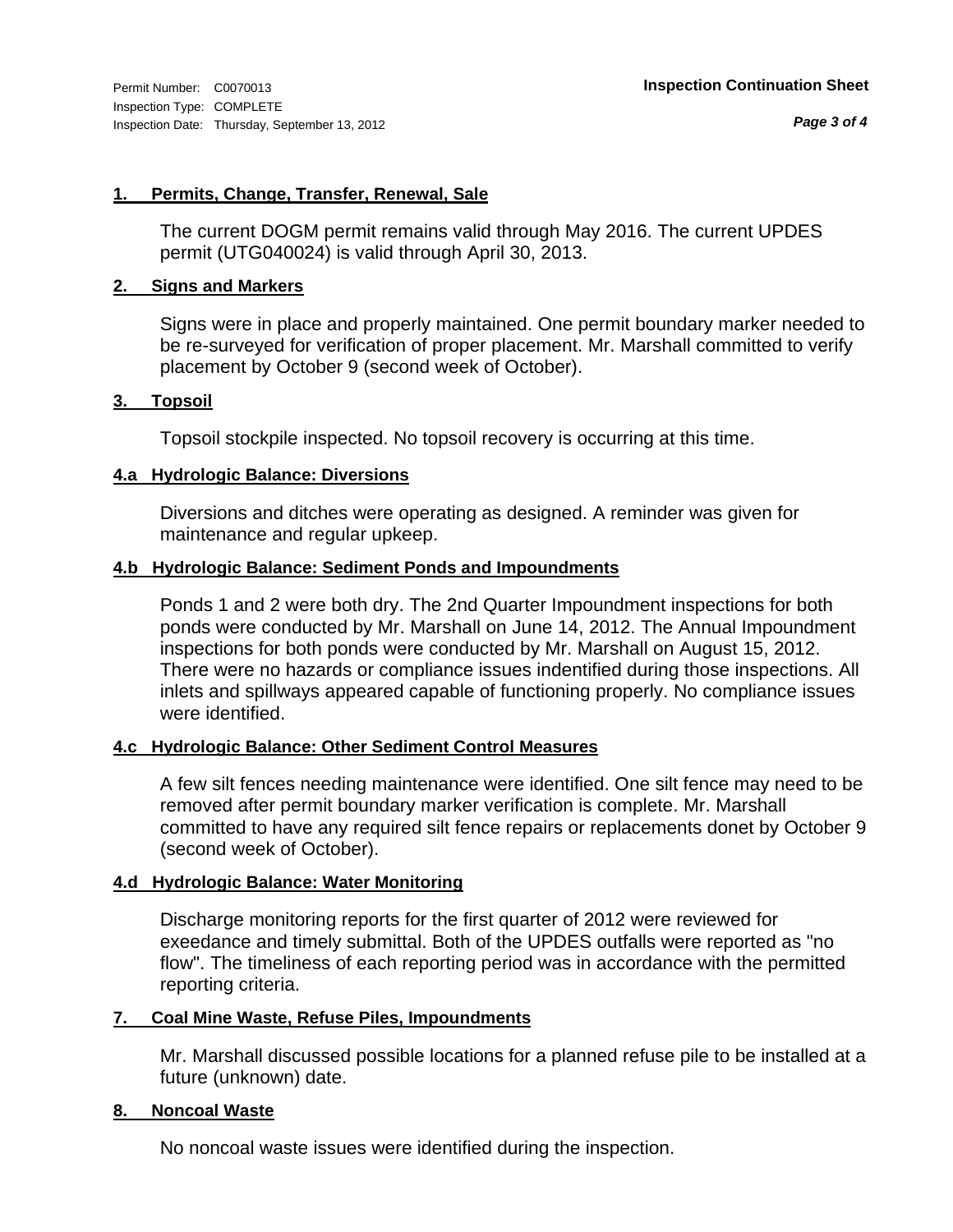*Page 4 of 4*

## **9. Protection of Fish, Wildlife and Related Environmental Issues**

No wildlife was observed during the inspection. Mr Marshall discussed wildlife mitigation measures through pinyon juniper removal. Mr. Marshall is scheduled to meet with contractors and BLM on September 19, 2012. Mr. Marshall will keep the Division informed and up to date on project progress.

## **10. Slides and Other Damage**

No slides or damge were observed or reported.

## **15. Cessation of Operations**

The mine is currently out of cessation and is operating 1 continuous mining unit system (CM development section).

## **16.a Roads: Construction, Maintenance, Surfacing**

Roads are properly maintained and surfacing is adequate. No compliance issues were identified.

## **16.b Roads: Drainage Controls**

Road drainage controls and culverts were inspected. No compliance issues were identified.

## **17. Other Transportation Facilities**

Conveyor belt areas were inspected for identification of areas that require maintenance and general up-keep.

## **19. AVS Check**

There have been no changes to the Ownership and Control sections of the approved MRP.

## **20. Air Quality Permit**

The current air quality permit allows for 4.5 M tons of throughput per 12 month rolling period. The mine is currently operating at less than 1M tons/year.

## **21. Bonding and Insurance**

The bond currently posted is adequate. The current liability insurance policy expires on 6/1/13.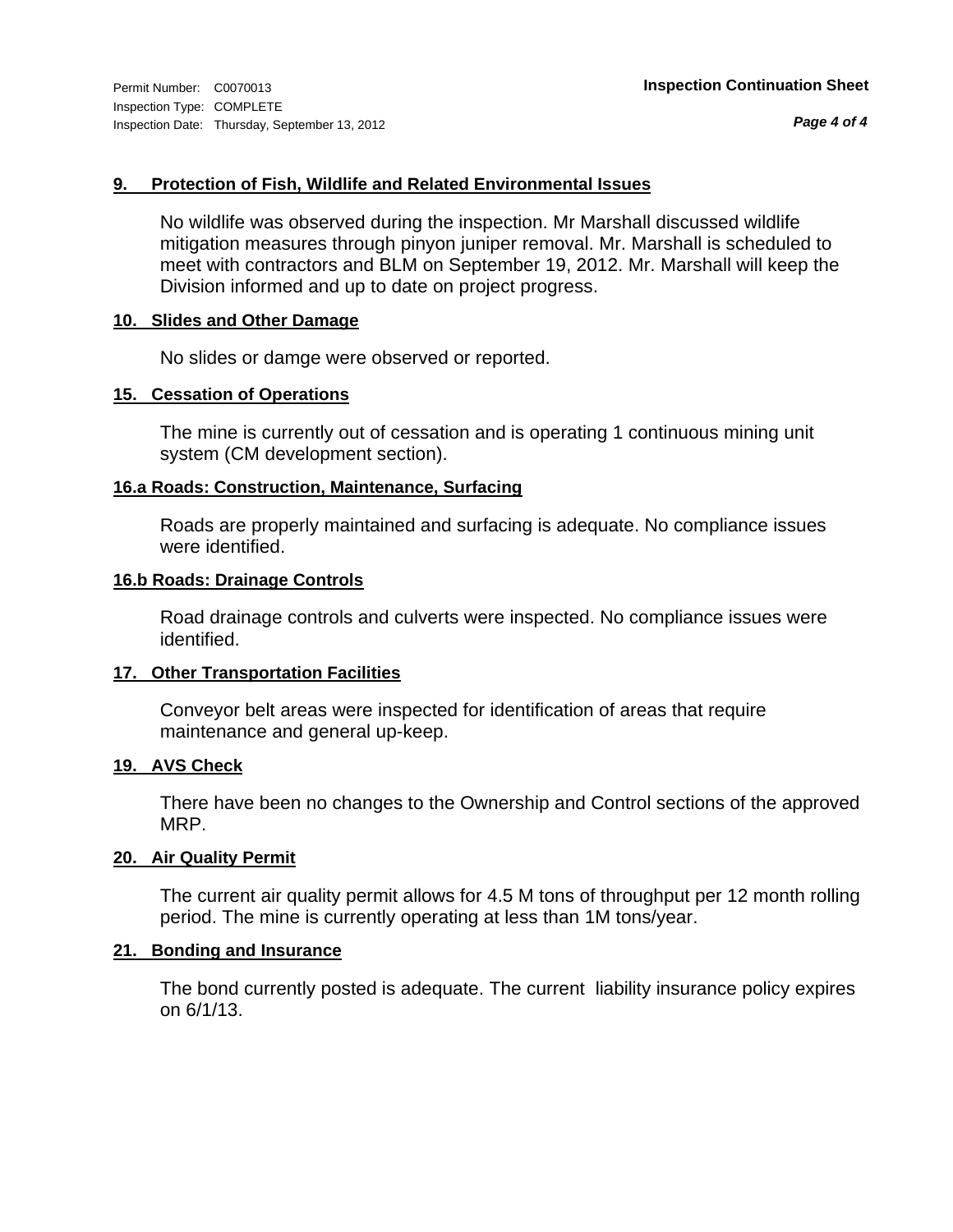

# **State of Utah**

**DEPARTMENT OF NATURAL RESOURCES** 

**MICHAEL R. STYLER Executive Director** 

#### Division of Oil, Gas and Mining

**JOHN R. BAZA Division Director** 

0.73

**Phase III**

| Representatives Present During the Inspection: |                    |  |  |  |
|------------------------------------------------|--------------------|--|--|--|
|                                                | OGM Amanda Daniels |  |  |  |

## **Inspection Report**

| Permit Number:   | C0070016                     |
|------------------|------------------------------|
| Inspection Type: | <b>COMPLETE</b>              |
| Inspection Date: | Thursday, September 20, 2012 |
| Start Date/Time: | 9/20/2012 10:00:00 AM        |
| End Date/Time:   | 9/20/2012 12:00:00 PM        |
| Last Inspection: | Tuesday, August 14, 2012     |

Inspector: 1

Weather: Clear, +70F

InspectionID Report Number: 3254

**Reprocessing**

Accepted by:

|       | Permitee: CANYON FUEL COMPANY        |                                         |                            |  |  |  |
|-------|--------------------------------------|-----------------------------------------|----------------------------|--|--|--|
|       | <b>Operator: CANYON FUEL COMPANY</b> |                                         |                            |  |  |  |
|       |                                      | Site: GORDON CREEK 2, 7 & 8 MINES       |                            |  |  |  |
|       |                                      | Address: HC 35 BOX 380, HELPER UT 84526 |                            |  |  |  |
|       | County: <b>CARBON</b>                |                                         |                            |  |  |  |
|       |                                      | Permit Type: PERMANENT COAL PROGRAM     |                            |  |  |  |
|       | <b>Permit Status: RECLAIMED</b>      |                                         |                            |  |  |  |
|       | <b>Current Acreages</b>              | <b>Mineral Ownership</b>                | <b>Types of Operations</b> |  |  |  |
|       | 179.27 Total Permitted               | V<br>Federal                            | Underground<br>M           |  |  |  |
|       | 34.15 Total Disturbed                | <b>State</b>                            | <b>Surface</b>             |  |  |  |
| 32.52 | Phase I                              | County                                  | Loadout                    |  |  |  |
| 32.52 | <b>Phase II</b>                      | Fee                                     | <b>Processing</b>          |  |  |  |

**Report summary and status for pending enforcement actions, permit conditions, Division Orders, and amendments:**

Phase I bond release was granted in October 2003; Phase II was approved in March 2007. The 3 cell sediment pond was reclaimed in October of 2007. The site has been re-vegitated, and one stock watering pond remians on site.

**Other**

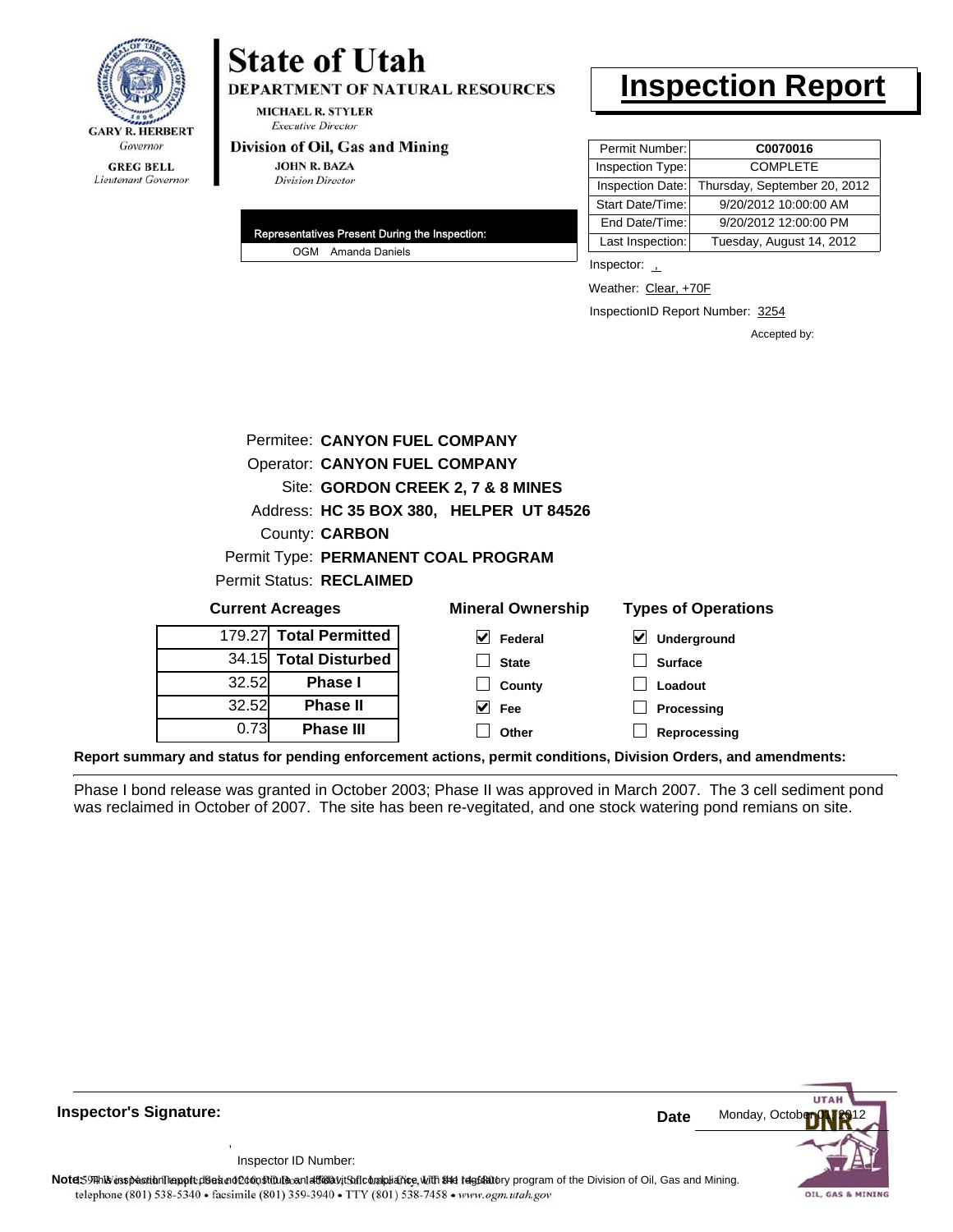#### *REVIEW OF PERMIT, PERFORMANCE STANDARDS PERMIT CONDITION REQUIREMENTS*

*1. Substantiate the elements on this inspection by checking the appropriate performance standard.*

 *a. For COMPLETE inspections provide narrative justification for any elements not fully inspected unless element is not appropriate to the site, in which case check Not Applicable.*

 *b. For PARTIAL inspections check only the elements evaluated.*

*2. Document any noncompliance situation by reference the NOV issued at the appropriate performance standard listed below.*

*3. Reference any narratives written in conjunction with this inspection at the appropriate performace standard listed below.*

*4. Provide a brief status report for all pending enforcement actions, permit conditions, Divison Orders, and amendments.*

|     |                                                               | Evaluated               | Not Applicable Comment          |                         | Enforcement |
|-----|---------------------------------------------------------------|-------------------------|---------------------------------|-------------------------|-------------|
| 1.  | Permits, Change, Transfer, Renewal, Sale                      | $\overline{\mathbf{v}}$ |                                 | V                       |             |
| 2.  | Signs and Markers                                             | $\overline{\mathbf{v}}$ |                                 | $\blacktriangledown$    |             |
| 3.  | Topsoil                                                       |                         | $\overline{\blacktriangledown}$ |                         |             |
| 4.a | Hydrologic Balance: Diversions                                | $\blacktriangledown$    |                                 | $\blacktriangledown$    |             |
| 4.b | Hydrologic Balance: Sediment Ponds and Impoundments           | $\blacktriangledown$    |                                 | ⊻                       |             |
| 4.C | Hydrologic Balance: Other Sediment Control Measures           |                         | $\overline{\mathbf{v}}$         |                         |             |
| 4.d | Hydrologic Balance: Water Monitoring                          | $\overline{\mathbf{v}}$ |                                 | $\overline{\mathbf{v}}$ |             |
| 4.e | Hydrologic Balance: Effluent Limitations                      |                         | ⊽                               |                         |             |
| 5.  | <b>Explosives</b>                                             |                         | $\overline{\mathbf{v}}$         |                         |             |
| 6.  | Disposal of Excess Spoil, Fills, Benches                      |                         | $\blacktriangledown$            |                         |             |
| 7.  | Coal Mine Waste, Refuse Piles, Impoundments                   |                         | $\overline{\mathbf{v}}$         |                         |             |
| 8.  | Noncoal Waste                                                 | $\overline{\mathsf{v}}$ |                                 |                         |             |
| 9.  | Protection of Fish, Wildlife and Related Environmental Issues | $\overline{\mathbf{v}}$ |                                 | ☑                       |             |
|     | 10. Slides and Other Damage                                   |                         | ⊽                               |                         |             |
| 11. | Contemporaneous Reclamation                                   |                         | ☑                               |                         |             |
| 12. | <b>Backfilling And Grading</b>                                |                         | $\overline{\mathbf{v}}$         |                         |             |
| 13. | Revegetation                                                  | $\overline{\mathbf{v}}$ |                                 | $\overline{\mathsf{v}}$ |             |
| 14. | Subsidence Control                                            |                         | $\overline{\mathbf{v}}$         |                         |             |
|     | 15. Cessation of Operations                                   |                         | $\blacktriangledown$            |                         |             |
|     | 16.a Roads: Construction, Maintenance, Surfacing              |                         | $\overline{\mathbf{v}}$         |                         |             |
|     | 16.b Roads: Drainage Controls                                 |                         | $\blacktriangledown$            |                         |             |
|     | 17. Other Transportation Facilities                           |                         | $\overline{\mathbf{v}}$         |                         |             |
| 18. | Support Facilities, Utility Installations                     |                         | $\blacktriangledown$            |                         |             |
|     | 19. AVS Check                                                 | $\blacktriangledown$    |                                 |                         |             |
| 20. | <b>Air Quality Permit</b>                                     |                         | $\blacktriangledown$            |                         |             |
| 21. | Bonding and Insurance                                         | $\overline{\mathbf{v}}$ |                                 | $\blacktriangledown$    |             |
|     | 22. Other                                                     |                         |                                 |                         |             |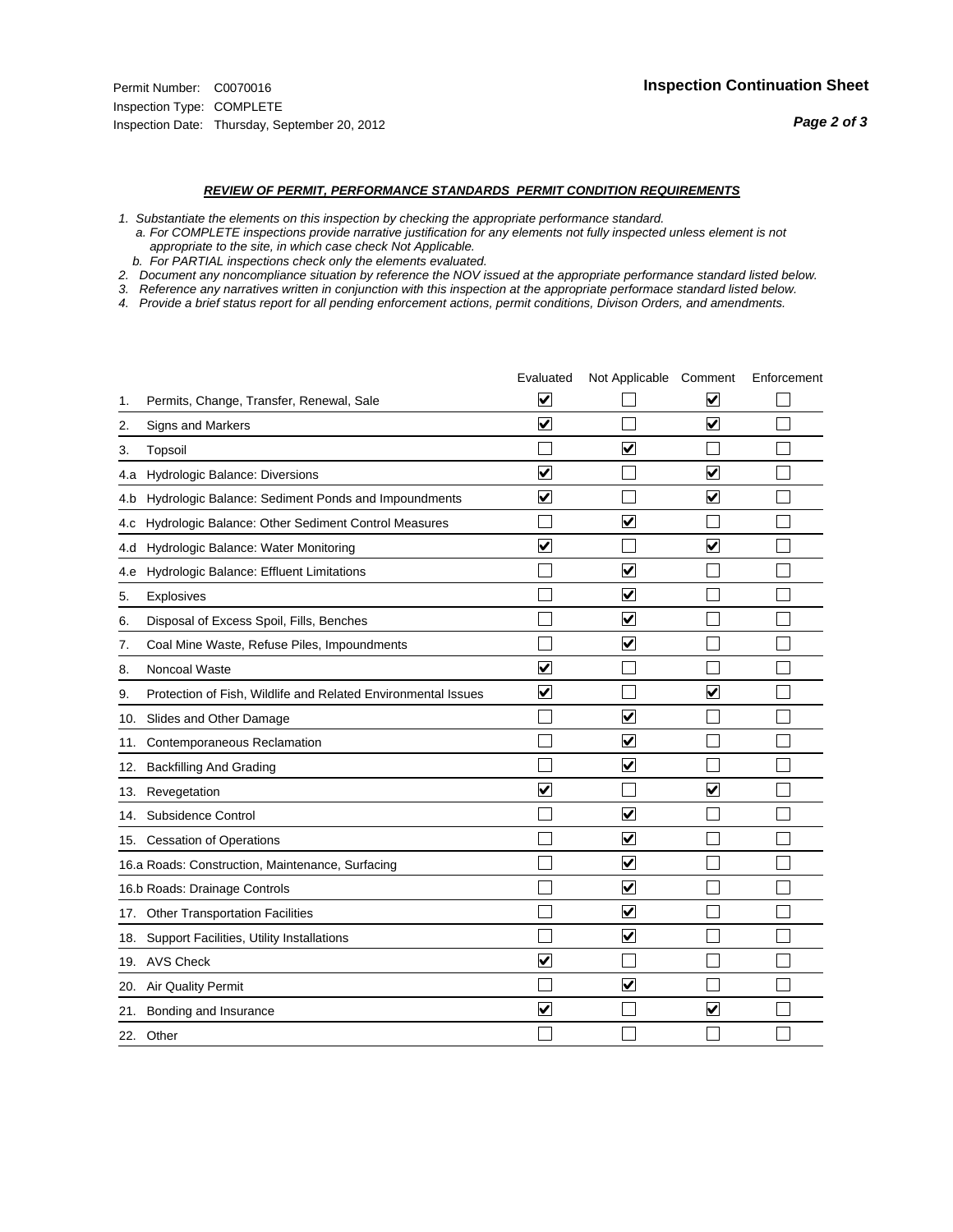## **1. Permits, Change, Transfer, Renewal, Sale**

The current DOGM permit expires August 27, 2014. There are no MRP amendments pending.

## **2. Signs and Markers**

Company information and DOGM contact information was clearly marked at the entrance to the site.

## **4.a Hydrologic Balance: Diversions**

Several of the diversions showed evidence of recent flow events, but all diversions were dry during the inspection.

## **4.b Hydrologic Balance: Sediment Ponds and Impoundments**

Jacobs pond was inspected by Vicky Miller on September 18, 2012. No problems were reported, and no issues were observed during the inspection.

## **4.d Hydrologic Balance: Water Monitoring**

2nd quarter data has been submited to the DOGM database as required.

## **9. Protection of Fish, Wildlife and Related Environmental Issues**

The only wildlife observed on site during the inspection were small ground squirrels, but there was evidence of recent cattle grazing.

## **13. Revegetation**

Vegitation was very dry, and thisle was observed. This should be taken care of before it becomes a more widespread problem.

## **21. Bonding and Insurance**

A surety bond of \$641,443 has been posted. Insurance is maintained with a \$500,000 general aggregate and \$300,000 for each occurrence. The insurance policy is effective until July 31, 2013.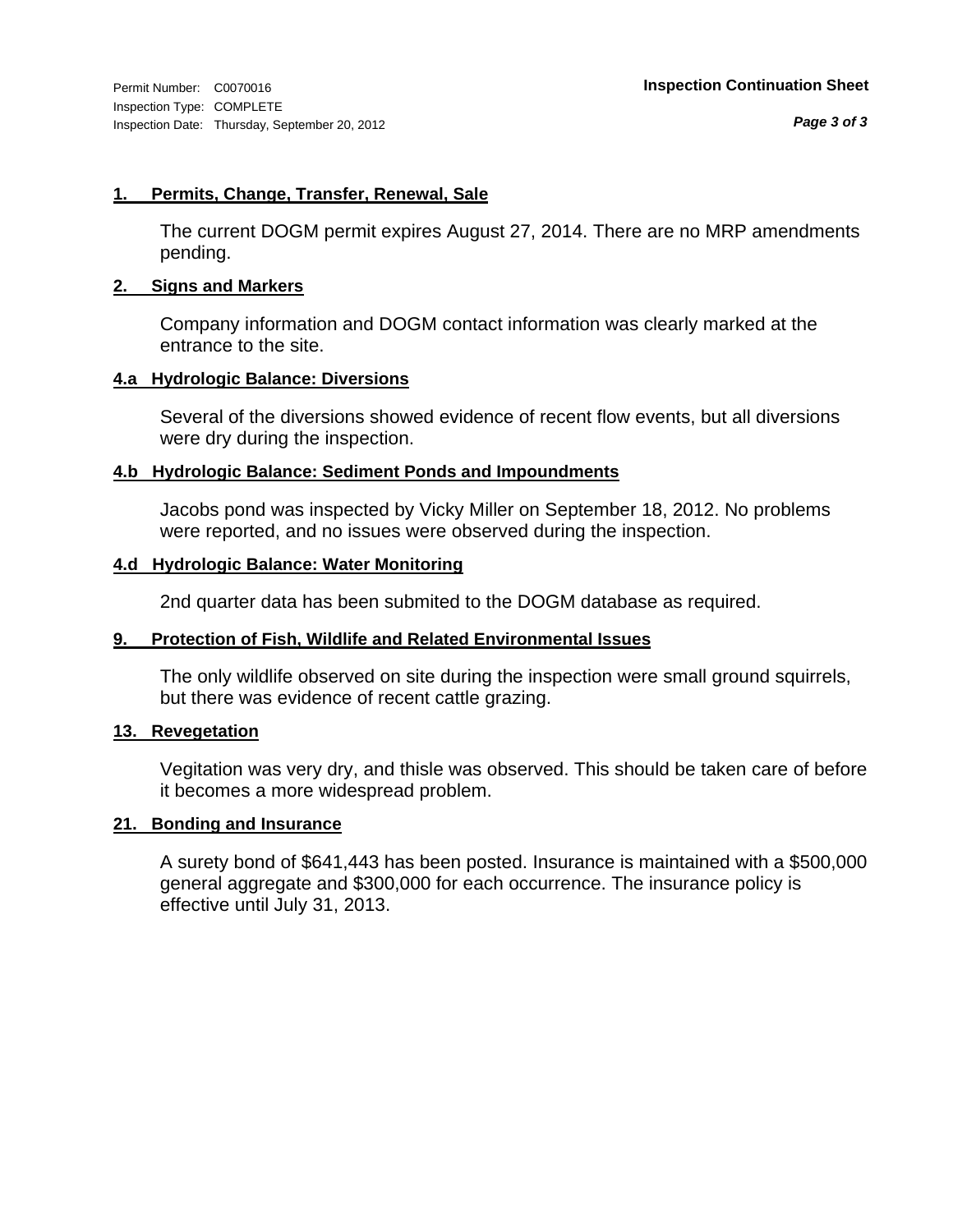

Lieutenant Governor

# **State of Utah**

**DEPARTMENT OF NATURAL RESOURCES** 

**MICHAEL R. STYLER Executive Director** 

## Division of Oil, Gas and Mining

**JOHN R. BAZA Division Director** 

# **Inspection Report**

| Permit Number:   | C0070019                   |
|------------------|----------------------------|
| Inspection Type: | <b>PARTIAL</b>             |
| Inspection Date: | Monday, September 10, 2012 |
| Start Date/Time: | 9/10/2012 8:30:00 AM       |
| End Date/Time:   | 9/17/2012 10:00:00 AM      |
| Last Inspection: | Monday, August 13, 2012    |

Inspector: Karl Houskeeper,

Weather: Clear Skies, Temp. 70 Deg. F.

InspectionID Report Number: 3228

Accepted by:

| <b>Current Acreages</b> |                              | <b>Mineral Ownership</b>                       | <b>Types of Operations</b> |
|-------------------------|------------------------------|------------------------------------------------|----------------------------|
| Permit Status: ACTIVE   |                              |                                                |                            |
|                         |                              | Permit Type: PERMANENT COAL PROGRAM            |                            |
|                         | County: <b>CARBON</b>        |                                                |                            |
|                         |                              | Address: PO BOX 910, EAST CARBON UT 84520-0910 |                            |
|                         | <b>Site: CENTENNIAL MINE</b> |                                                |                            |
|                         |                              | <b>Operator: ANDALEX RESOURCES INC</b>         |                            |
|                         |                              | Permitee: ANDALEX RESOURCES INC                |                            |
|                         |                              |                                                |                            |

|  |                                         | <b>Current Acreages</b>  | <b>Mineral Ownership</b>        | <b>Types of Operations</b>                                                                                     |  |
|--|-----------------------------------------|--------------------------|---------------------------------|----------------------------------------------------------------------------------------------------------------|--|
|  |                                         | 6,516.91 Total Permitted | $\blacktriangledown$<br>Federal | $\vert\mathbf{v}\vert$<br>Underground                                                                          |  |
|  | 47.19 Total Disturbed<br><b>Phase I</b> |                          | $\overline{\mathsf{v}}$ State   | <b>Surface</b>                                                                                                 |  |
|  |                                         |                          | County                          | Loadout                                                                                                        |  |
|  |                                         | <b>Phase II</b>          | $\overline{\smash{\vee}}$ Fee   | Processing                                                                                                     |  |
|  |                                         | <b>Phase III</b>         | Other                           | Reprocessing                                                                                                   |  |
|  |                                         |                          |                                 | Report summary and status for pending enforcement actions, permit conditions, Division Orders, and amendments: |  |

#### 9/10/2012

Checked in at the main office located at the West Ridge Mine. JD leonard was in, but not available to go to Centennial. Conducted the partial inspection unattended..

## 9/17/2012

Checked the Mine site. All items of concern from 9/10/2012 have been taken care of.

**Inspector's Signature:**

49 Inspector ID Number:Karl Houskeeper,

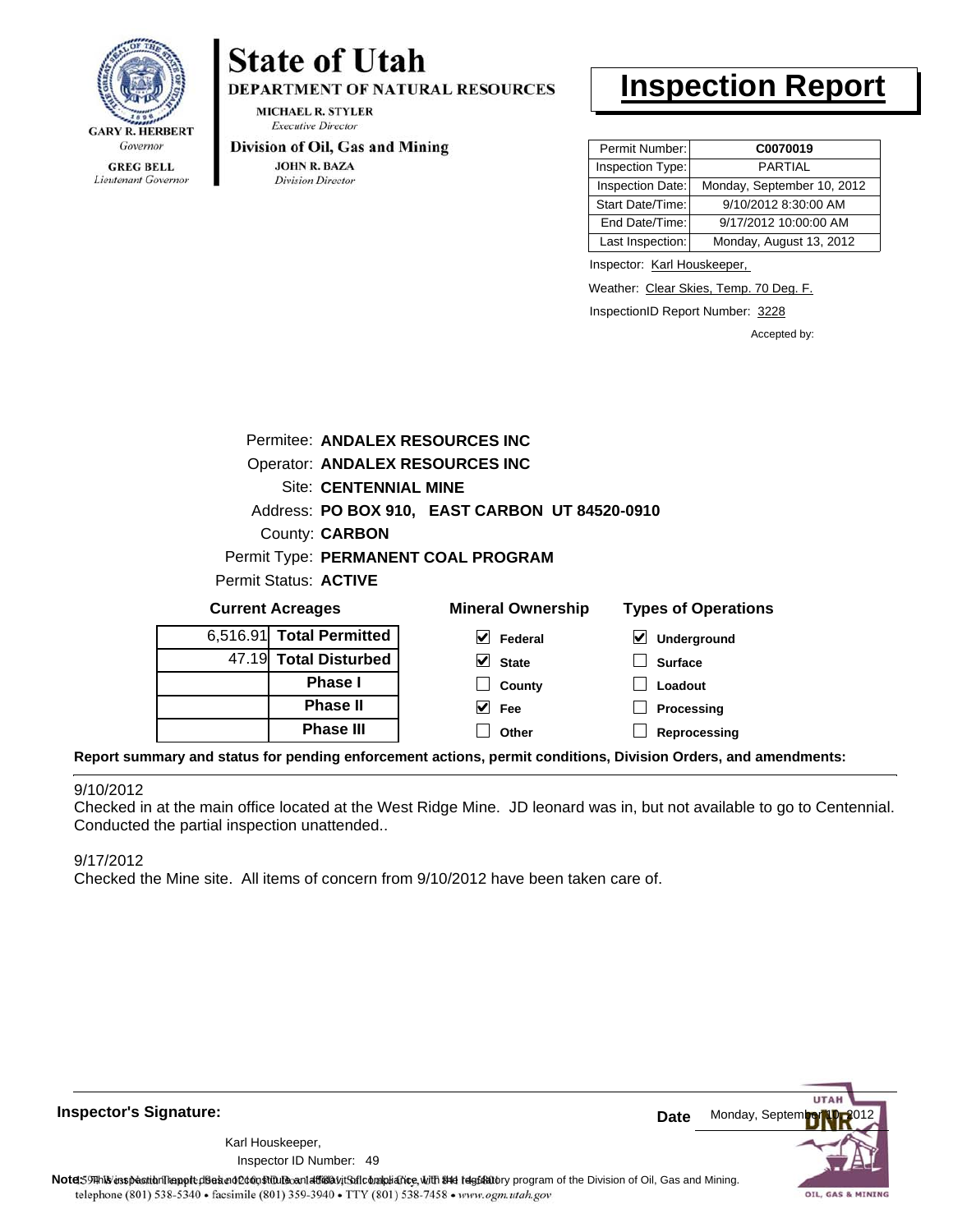#### *REVIEW OF PERMIT, PERFORMANCE STANDARDS PERMIT CONDITION REQUIREMENTS*

- *1. Substantiate the elements on this inspection by checking the appropriate performance standard.*
- *a. For COMPLETE inspections provide narrative justification for any elements not fully inspected unless element is not appropriate to the site, in which case check Not Applicable.*
- *b. For PARTIAL inspections check only the elements evaluated.*
- *2. Document any noncompliance situation by reference the NOV issued at the appropriate performance standard listed below.*
- *3. Reference any narratives written in conjunction with this inspection at the appropriate performace standard listed below.*
- *4. Provide a brief status report for all pending enforcement actions, permit conditions, Divison Orders, and amendments.*

|     |                                                               | Evaluated               | Not Applicable Comment |                         | Enforcement |
|-----|---------------------------------------------------------------|-------------------------|------------------------|-------------------------|-------------|
| 1.  | Permits, Change, Transfer, Renewal, Sale                      |                         |                        |                         |             |
| 2.  | <b>Signs and Markers</b>                                      | $\overline{\mathbf{v}}$ |                        | $\overline{\mathbf{v}}$ |             |
| 3.  | Topsoil                                                       |                         |                        |                         |             |
| 4.a | Hydrologic Balance: Diversions                                | $\blacktriangledown$    |                        | $\overline{\mathbf{v}}$ |             |
| 4.b | Hydrologic Balance: Sediment Ponds and Impoundments           | $\blacktriangledown$    |                        | ⊻                       |             |
| 4.c | Hydrologic Balance: Other Sediment Control Measures           |                         |                        |                         |             |
| 4.d | Hydrologic Balance: Water Monitoring                          |                         |                        |                         |             |
| 4.e | Hydrologic Balance: Effluent Limitations                      |                         |                        |                         |             |
| 5.  | <b>Explosives</b>                                             |                         |                        |                         |             |
| 6.  | Disposal of Excess Spoil, Fills, Benches                      |                         |                        |                         |             |
| 7.  | Coal Mine Waste, Refuse Piles, Impoundments                   |                         |                        |                         |             |
| 8.  | Noncoal Waste                                                 | $\overline{\mathbf{v}}$ |                        | $\overline{\mathsf{v}}$ |             |
| 9.  | Protection of Fish, Wildlife and Related Environmental Issues |                         |                        |                         |             |
|     | 10. Slides and Other Damage                                   |                         |                        |                         |             |
| 11. | Contemporaneous Reclamation                                   |                         |                        |                         |             |
| 12. | <b>Backfilling And Grading</b>                                |                         |                        |                         |             |
| 13. | Revegetation                                                  |                         |                        |                         |             |
| 14. | Subsidence Control                                            |                         |                        |                         |             |
|     | 15. Cessation of Operations                                   |                         |                        |                         |             |
|     | 16.a Roads: Construction, Maintenance, Surfacing              | ⊽                       |                        | $\blacktriangledown$    |             |
|     | 16.b Roads: Drainage Controls                                 |                         |                        |                         |             |
|     | 17. Other Transportation Facilities                           |                         |                        |                         |             |
| 18. | Support Facilities, Utility Installations                     |                         |                        |                         |             |
|     | 19. AVS Check                                                 |                         |                        |                         |             |
| 20. | Air Quality Permit                                            |                         |                        |                         |             |
| 21. | Bonding and Insurance                                         |                         |                        |                         |             |
|     | 22. Other                                                     | $\overline{\mathbf{v}}$ |                        | $\overline{\mathbf{v}}$ |             |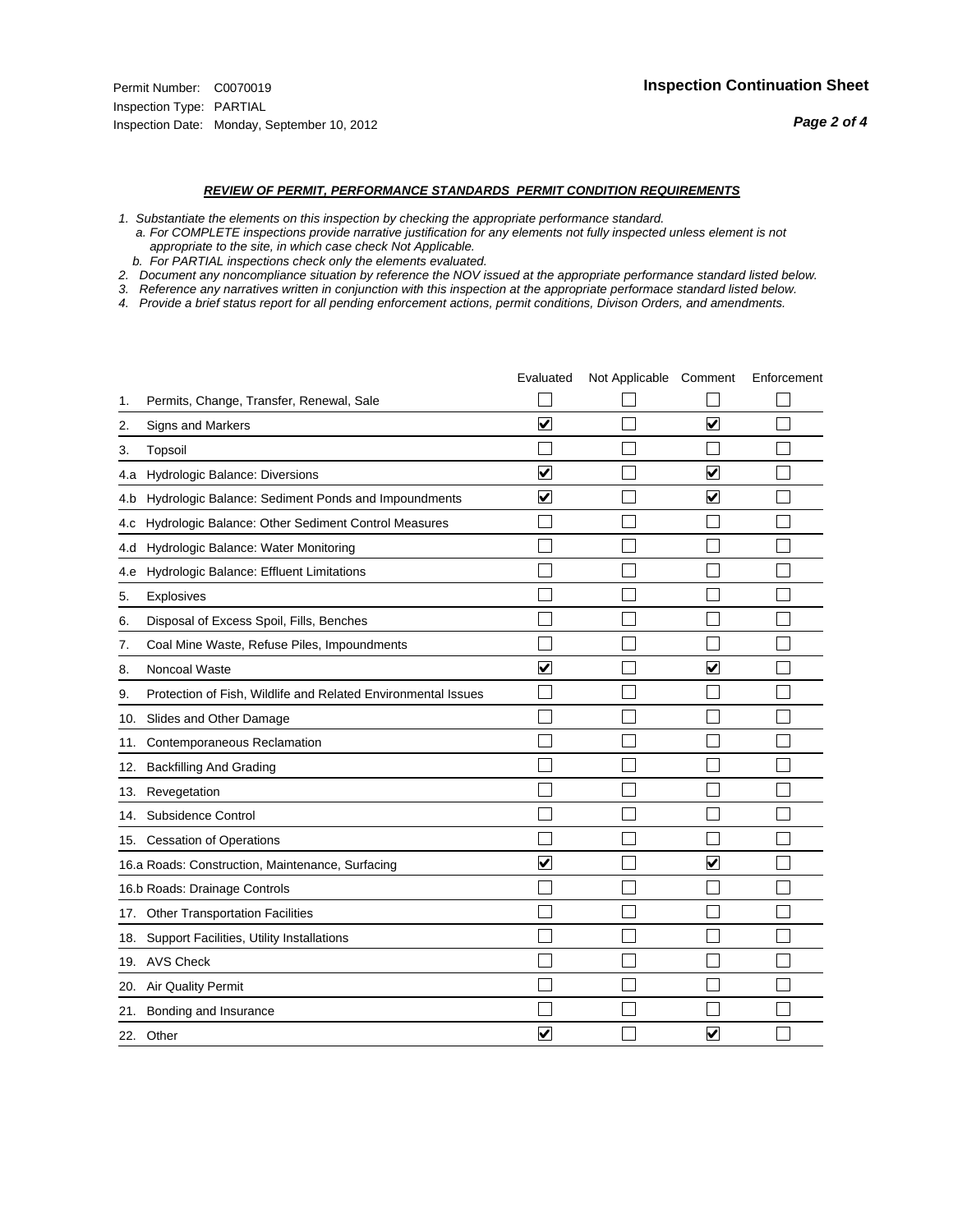## **2. Signs and Markers**

The mine identification sign is in place at the entrance into the mine permit area from the county road. The sign contains the required information set forth by the R645 Coal Rules.

## **4.a Hydrologic Balance: Diversions**

Three (3) diversion structures were noted during the inspection as requiring maintenance. The structures are as follows:

\* Undisturbed culvert inlet located adjacent to the oil storage building is beginning to build with sediment and tumble weeds.

\* Disturbed culvert outlet located just below the access road to the lamp house, along the main road, is starting to build with sediment.

\* Disturbed culvert outlet located just below the access road to the shop, along the main road, is smashed and beginning to build with sediment.

These same structures were identified on the August 2012 inspection. Contacted JD by phone. JD Contacted the contractor and called back indicating that the work should be completed this week. A follow up inspection will be conducted.

## **4.b Hydrologic Balance: Sediment Ponds and Impoundments**

Thistle was observed in Sediment Basin B in all cells (See item 22.). The thistle in the sediment cells was identified on the July 2012 inspection report and still needs to be done. Thistle heads need to be removed and disposed of properly and then the plant needs to be treated and/or removed. Plastic rap was found in this basin between cell 1 and cell 2. The plastic rap needs to be removed and disposed of properly.

These items were identified on the August 2012 inspection. Contacted JD by phone. JD Contacted the contractor and called back indicating that the work should be completed this week. A follow up inspection will be conducted.

## **8. Noncoal Waste**

Plastic rap in Sediment Basin B (see item 4b).

This item was identified on the August 2012 inspection. Contacted JD by phone. JD Contacted the contractor and called back indicating that the work should be completed this week. A follow up inspection will be conducted.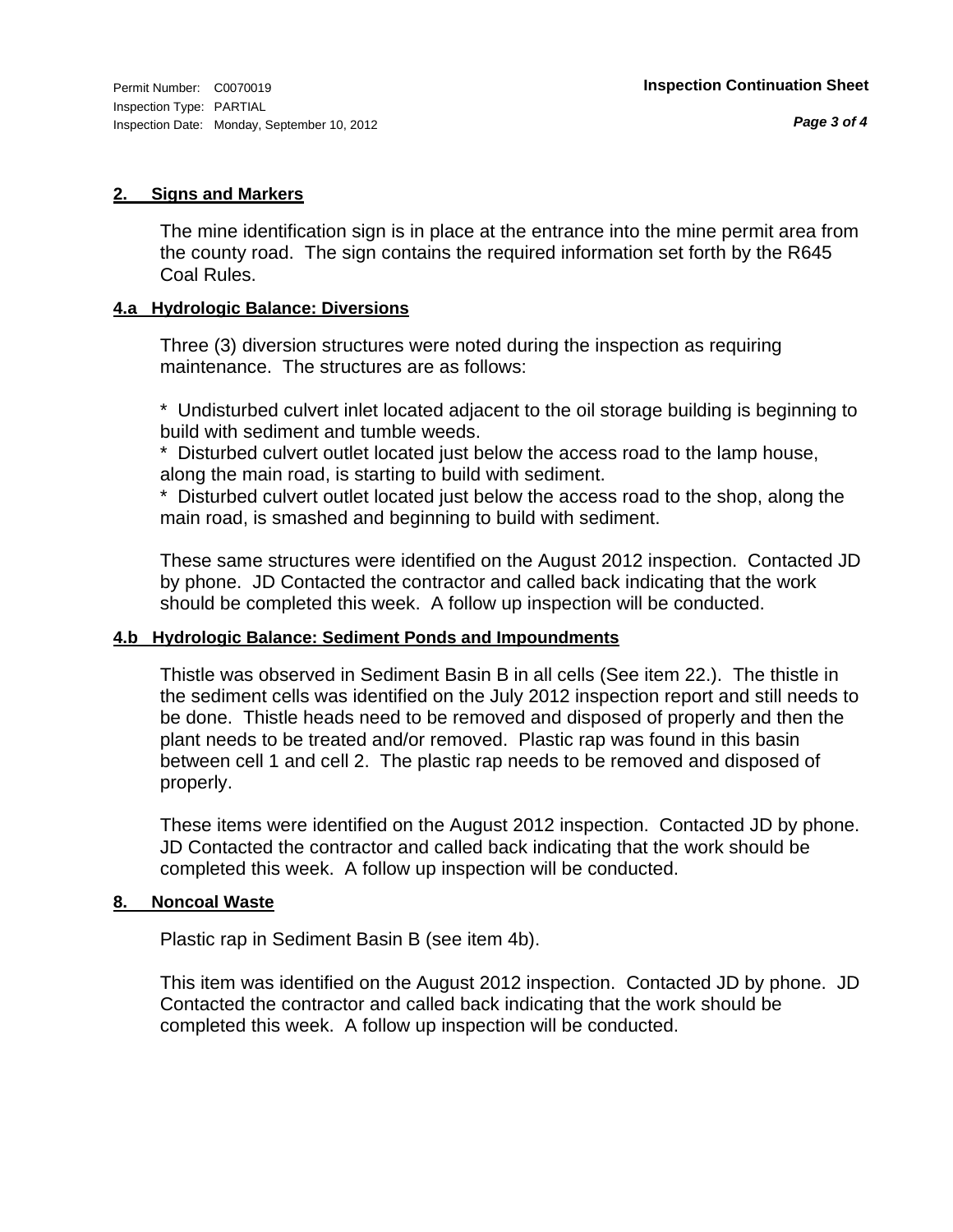## **16.a Roads: Construction, Maintenance, Surfacing**

Drainage from upper most load out is being channelized down the main road and causing erosion. The road needs to be re-graded so that the flow of water from this load out pad area is placed in the proper diversions and taken off the road as quickly as possible to prevent channelization and erosion.

This item was identified on the August 2012 inspection. Contacted JD by phone. JD Contacted the contractor and called back indicating that the work should be completed this week. A follow up inspection will be conducted.

## **22. Other**

Thistle was observed at various locations through out the mine site. The thistle was identified as a problem during the July 2012 inspection. The stands of thistle on the storage pad above the shop area have been treated (sprayed) as the plant is starting to die. However the heads have not been removed and been disposed of properly. This will allow the plant to regenerate in the future. The heads need to be removed and disposed of.

The thistle along the main road just above the shop area on the left side looking up canyon has not been treated and the heads have not been removed. This plant was identified on the July 2012 inspection.

The numerous thistle plants located in the Sediment Basin B all Cells have not been treated and the heads have not been removed. These plants were identified in the July 2012 inspection report.

All thistle plants identified need to have the heads removed and disposed of properly. The plants need to be treated and/or removed. These items need to be addressed immediately to avoid future compliance actions.

These items were identified on the August 2012 inspection. Contacted JD by phone. JD Contacted the contractor and called back indicating that the work should be completed this week. A follow up inspection will be conducted.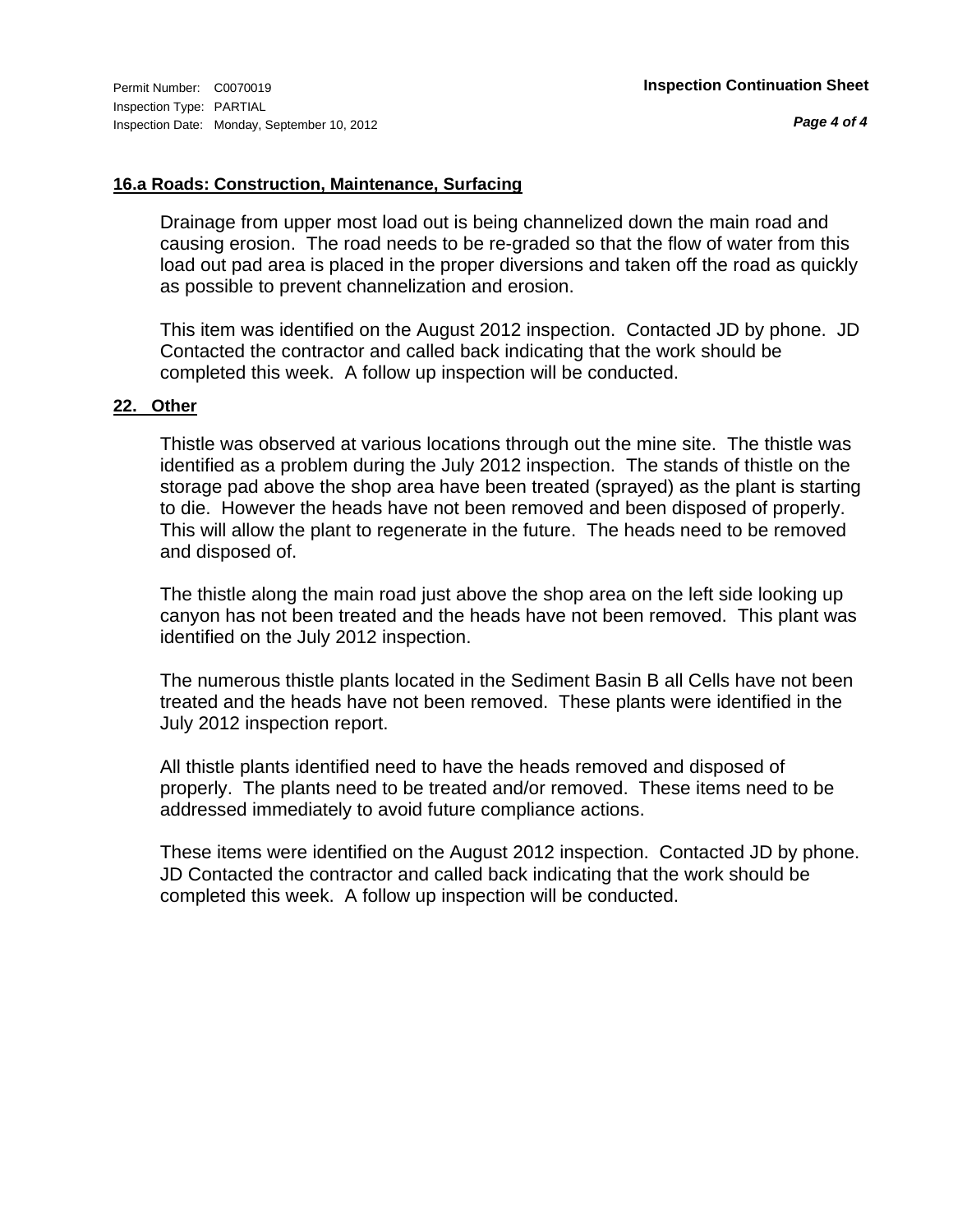

# **State of Utah**

**DEPARTMENT OF NATURAL RESOURCES** 

**MICHAEL R. STYLER Executive Director** 

#### Division of Oil, Gas and Mining

**Phase III**

**JOHN R. BAZA Division Director** 

|  | Representatives Present During the Inspection: |
|--|------------------------------------------------|
|  | Company Kit Pappas                             |
|  | OGM Karl Houskeeper                            |

## **Inspection Report**

| Permit Number:   | C0070020                     |
|------------------|------------------------------|
| Inspection Type: | <b>PARTIAL</b>               |
| Inspection Date: | Thursday, September 20, 2012 |
| Start Date/Time: | 9/20/2012 9:00:00 AM         |
| End Date/Time:   | 9/20/2012 1:00:00 PM         |
| Last Inspection: | Thursday, August 23, 2012    |

Inspector: Karl Houskeeper,

Weather: Hazy Skies, Temp. 69 Deg. F.

InspectionID Report Number: 3240

**Reprocessing**

Accepted by:

|      |                              | Permitee: HIDDEN SPLENDOR RESOURCES                            |                                                   |
|------|------------------------------|----------------------------------------------------------------|---------------------------------------------------|
|      |                              | <b>Operator: HIDDEN SPLENDOR RESOURCES</b>                     |                                                   |
|      | Site: HORIZON MINE           |                                                                |                                                   |
|      |                              | Address: 57 WEST 200 SOUTH, SUITE 400, SALT LAKE CITY UT 84101 |                                                   |
|      | County: <b>CARBON</b>        |                                                                |                                                   |
|      |                              | Permit Type: PERMANENT COAL PROGRAM                            |                                                   |
|      | Permit Status: <b>ACTIVE</b> |                                                                |                                                   |
|      | <b>Current Acreages</b>      | <b>Mineral Ownership</b>                                       | <b>Types of Operations</b>                        |
|      | 1,577.00 Total Permitted     | V<br>Federal                                                   | $\vert\bm{\checkmark}\vert$<br><b>Underground</b> |
| 9.50 | <b>Total Disturbed</b>       | <b>State</b>                                                   | <b>Surface</b>                                    |
|      | <b>Phase I</b>               | County                                                         | Loadout                                           |
|      | <b>Phase II</b>              | Fee                                                            | Processing                                        |

**Other**

**Report summary and status for pending enforcement actions, permit conditions, Division Orders, and amendments:**

The mine site continues to be idled. Plans for the underground seals have been approved By MSHA. Only a few certified personnel are at the mine site to maintain the underground facilities. Personnel for surface facilities and compliance have not been available since the mine was idled.



**Inspector's Signature:**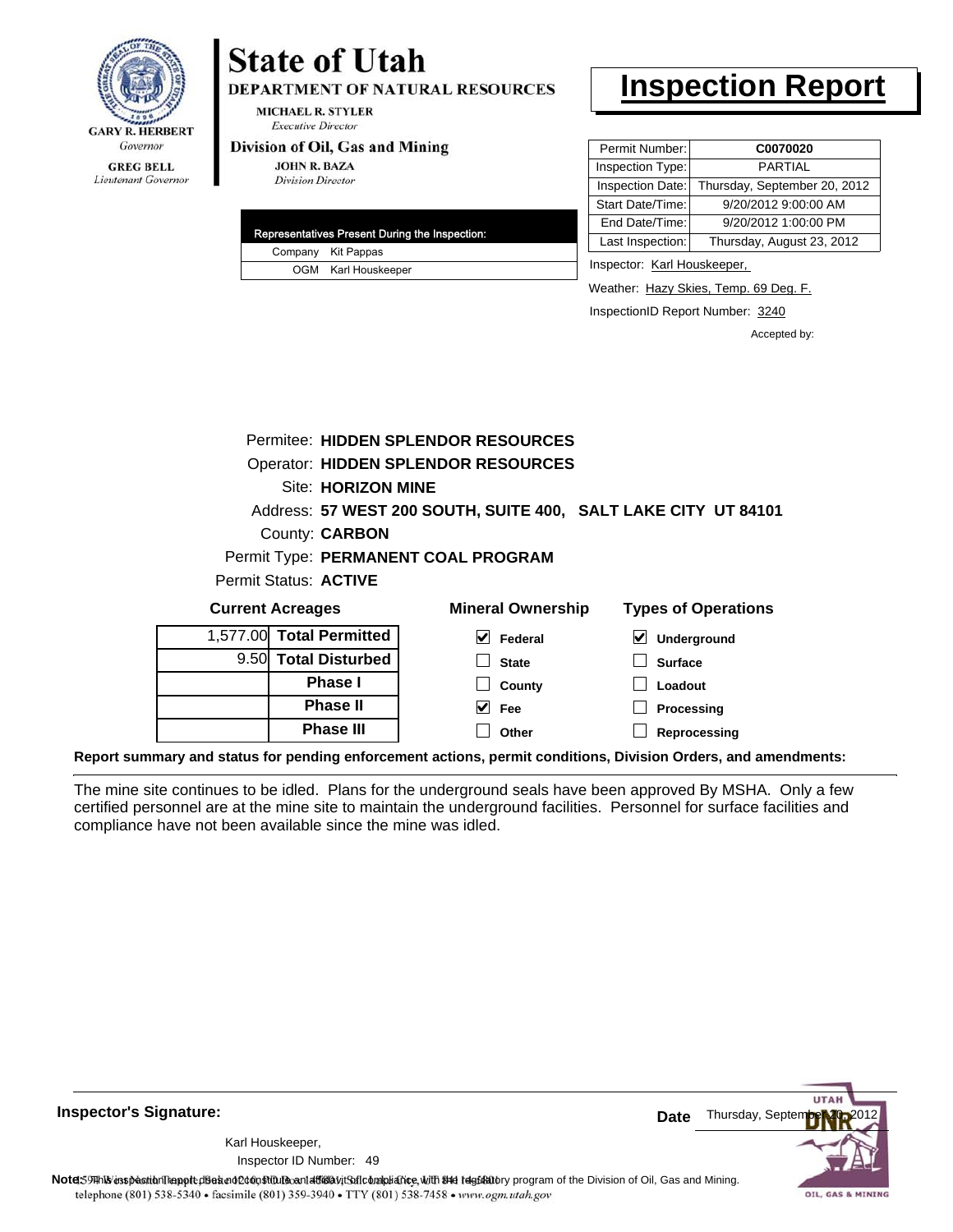#### *REVIEW OF PERMIT, PERFORMANCE STANDARDS PERMIT CONDITION REQUIREMENTS*

*1. Substantiate the elements on this inspection by checking the appropriate performance standard.*

 *a. For COMPLETE inspections provide narrative justification for any elements not fully inspected unless element is not appropriate to the site, in which case check Not Applicable.*

 *b. For PARTIAL inspections check only the elements evaluated.*

*2. Document any noncompliance situation by reference the NOV issued at the appropriate performance standard listed below.*

*3. Reference any narratives written in conjunction with this inspection at the appropriate performace standard listed below.*

*4. Provide a brief status report for all pending enforcement actions, permit conditions, Divison Orders, and amendments.*

|     |                                                               | Evaluated               | Not Applicable Comment |                         | Enforcement |
|-----|---------------------------------------------------------------|-------------------------|------------------------|-------------------------|-------------|
| 1.  | Permits, Change, Transfer, Renewal, Sale                      |                         |                        |                         |             |
| 2.  | Signs and Markers                                             | $\overline{\mathbf{v}}$ |                        | $\overline{\mathbf{v}}$ |             |
| 3.  | Topsoil                                                       | $\overline{\mathbf{v}}$ |                        |                         |             |
| 4.a | Hydrologic Balance: Diversions                                | $\blacktriangledown$    |                        |                         |             |
| 4.b | Hydrologic Balance: Sediment Ponds and Impoundments           | $\blacktriangledown$    |                        | V                       |             |
| 4.C | Hydrologic Balance: Other Sediment Control Measures           |                         |                        |                         |             |
| 4.d | Hydrologic Balance: Water Monitoring                          |                         |                        |                         |             |
| 4.e | Hydrologic Balance: Effluent Limitations                      |                         |                        |                         |             |
| 5.  | Explosives                                                    | $\overline{\mathbf{v}}$ |                        | $\overline{\mathbf{v}}$ |             |
| 6.  | Disposal of Excess Spoil, Fills, Benches                      |                         |                        |                         |             |
| 7.  | Coal Mine Waste, Refuse Piles, Impoundments                   |                         |                        |                         |             |
| 8.  | Noncoal Waste                                                 | $\overline{\mathsf{v}}$ |                        | $\overline{\mathbf{v}}$ |             |
| 9.  | Protection of Fish, Wildlife and Related Environmental Issues |                         |                        |                         |             |
| 10. | Slides and Other Damage                                       |                         |                        |                         |             |
| 11. | Contemporaneous Reclamation                                   |                         |                        |                         |             |
| 12. | <b>Backfilling And Grading</b>                                |                         |                        |                         |             |
| 13. | Revegetation                                                  |                         |                        |                         |             |
| 14. | Subsidence Control                                            |                         |                        |                         |             |
|     | 15. Cessation of Operations                                   |                         |                        |                         |             |
|     | 16.a Roads: Construction, Maintenance, Surfacing              |                         |                        |                         |             |
|     | 16.b Roads: Drainage Controls                                 |                         |                        |                         |             |
| 17. | <b>Other Transportation Facilities</b>                        |                         |                        |                         |             |
| 18. | Support Facilities, Utility Installations                     |                         |                        |                         |             |
|     | 19. AVS Check                                                 |                         |                        |                         |             |
| 20. | <b>Air Quality Permit</b>                                     |                         |                        |                         |             |
| 21. | Bonding and Insurance                                         |                         |                        |                         |             |
|     | 22. Other                                                     |                         |                        |                         |             |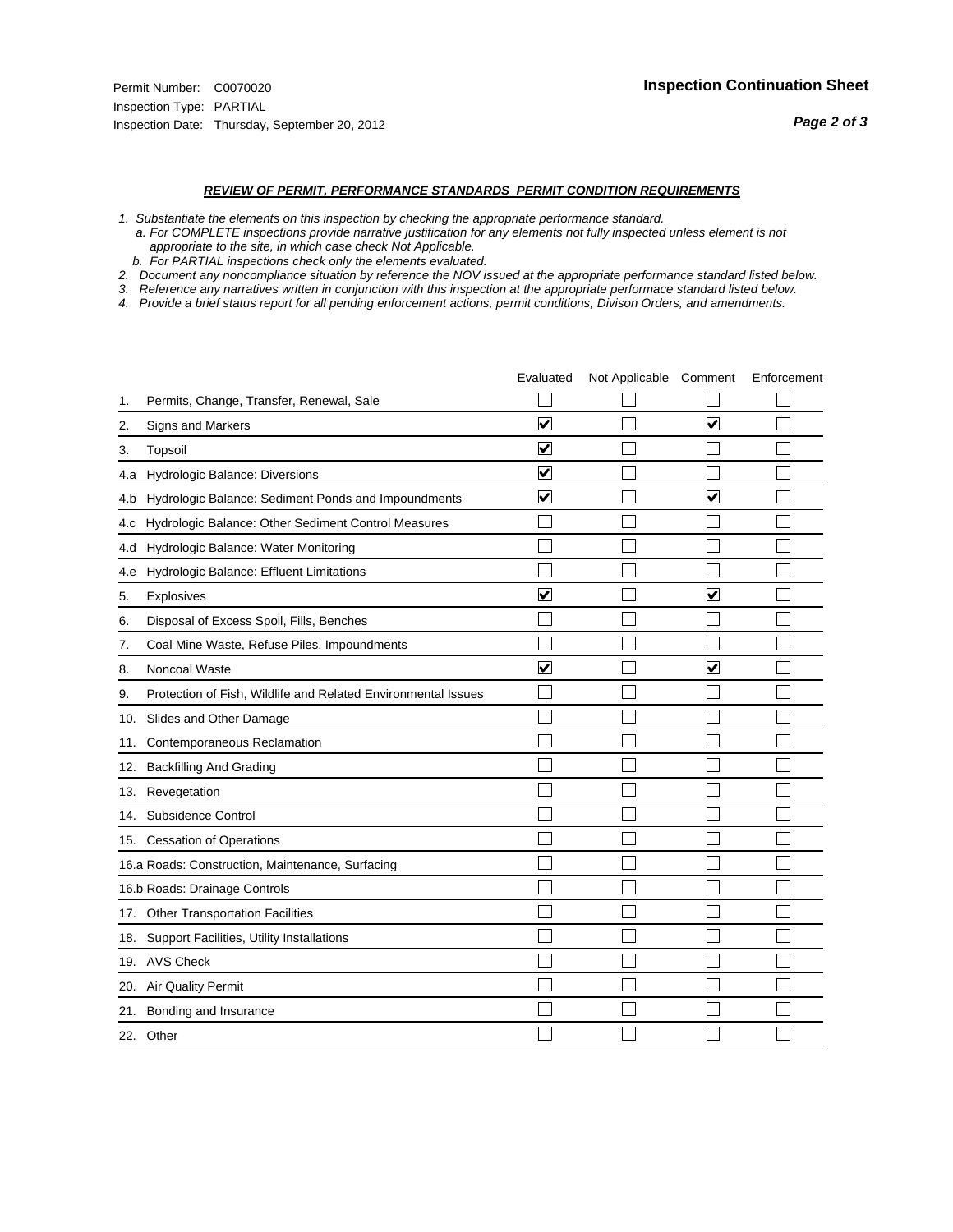## **2. Signs and Markers**

The mine identification sign is located along the side of the Carbon County road used to access the mine site. The sign is located near to the permit boundary and contains the required information.

## **4.b Hydrologic Balance: Sediment Ponds and Impoundments**

Belting was observed around the upper portion of the sediment pond on the pad area and extending down the side nearest the roadway.

## **5. Explosives**

The magazines are signed properly and grounded.

## **8. Noncoal Waste**

The mine site has numerous items of noncoal waste throughout the site and especially around the noncoal storage bins.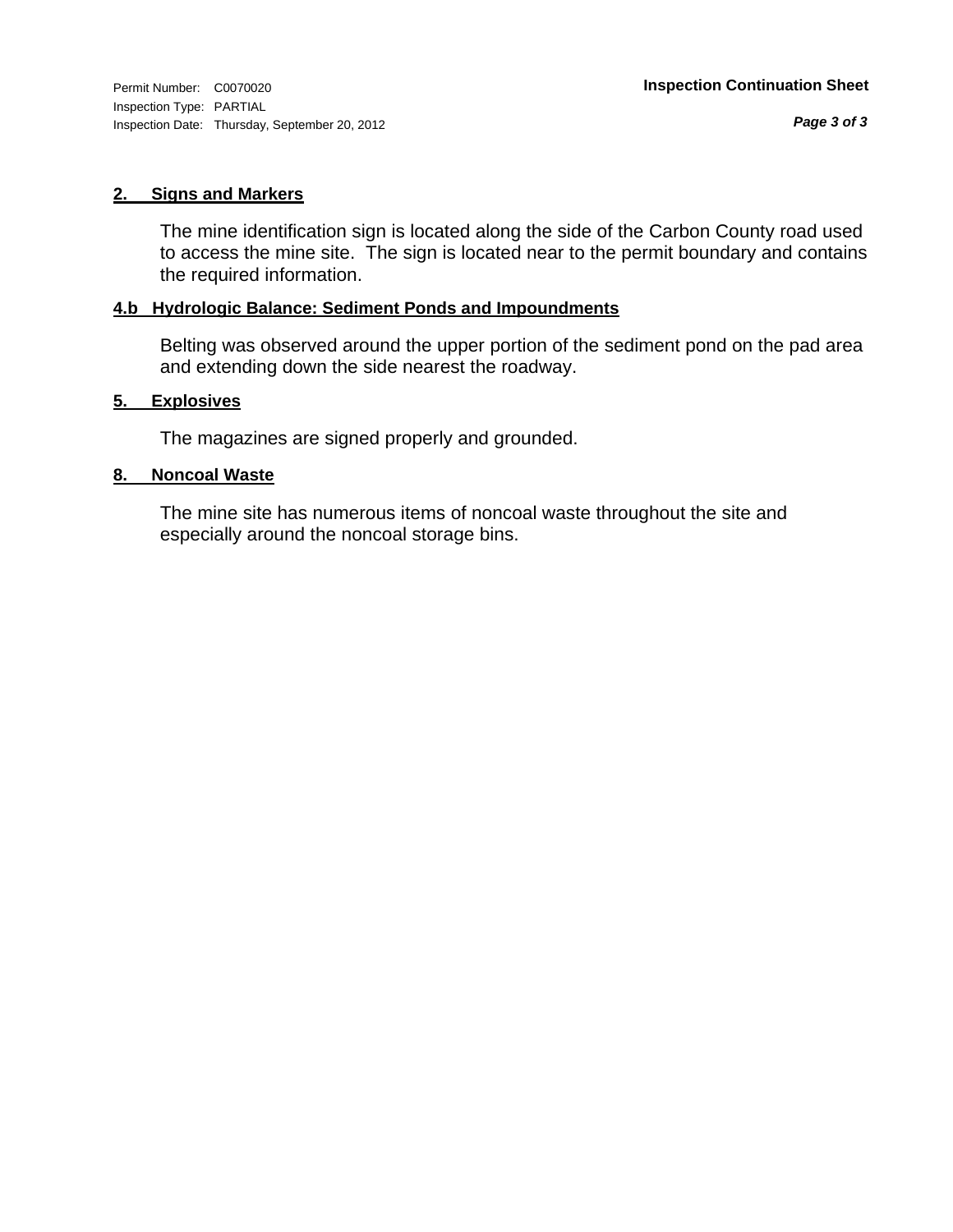

# **State of Utah**

DEPARTMENT OF NATURAL RESOURCES

**MICHAEL R. STYLER Executive Director** 

#### Division of Oil, Gas and Mining

**JOHN R. BAZA Division Director** 

| Representatives Present During the Inspection: |                   |  |
|------------------------------------------------|-------------------|--|
|                                                | OGM Steve Demczak |  |

## **Inspection Report**

| Permit Number:   | C0070022                                       |
|------------------|------------------------------------------------|
| Inspection Type: | PARTIAL                                        |
|                  | Inspection Date: Wednesday, September 19, 2012 |
| Start Date/Time: | 9/19/2012 9:00:00 AM                           |
| End Date/Time:   | 9/19/2012 1:00:00 PM                           |
| Last Inspection: | Tuesday, August 14, 2012                       |

Inspector: Steve Demczak,

Weather: Sunny, 80's

InspectionID Report Number: 3246

Accepted by:

| Permitee: SAVAGE SERVICES CORP        |                                                         |                            |  |  |  |
|---------------------------------------|---------------------------------------------------------|----------------------------|--|--|--|
| <b>Operator: SAVAGE SERVICES CORP</b> |                                                         |                            |  |  |  |
|                                       | Site: SAVAGE COAL TERMINAL                              |                            |  |  |  |
|                                       | Address: 6340 S 3000 E STE 600, SALT LAKE CITY UT 84121 |                            |  |  |  |
| County: <b>CARBON</b>                 |                                                         |                            |  |  |  |
|                                       | Permit Type: PERMANENT COAL PROGRAM                     |                            |  |  |  |
| Permit Status: <b>ACTIVE</b>          |                                                         |                            |  |  |  |
| <b>Current Acreages</b>               | <b>Mineral Ownership</b>                                | <b>Types of Operations</b> |  |  |  |
| 153.46 Total Permitted                | Federal                                                 | ⊻<br><b>Underground</b>    |  |  |  |
| 132.50 Total Disturbed                | <b>State</b>                                            | V<br><b>Surface</b>        |  |  |  |
| Phase I                               | County                                                  | V<br>Loadout               |  |  |  |
| <b>Phase II</b>                       | Fee                                                     | Processing                 |  |  |  |
| Phase III                             | Other                                                   | Reprocessing               |  |  |  |
|                                       |                                                         |                            |  |  |  |

**Report summary and status for pending enforcement actions, permit conditions, Division Orders, and amendments:**

I attendented inspection with Victor Fausett.



**Inspector's Signature:**

Inspector ID Number: 39 Steve Demczak,

Note: 59 This inspection report does not do an affidavit Suite and Affidavit Constitute and Division of Coli, Gas and Mining.<br>telephone (801) 538-5340 • facsimile (801) 359-3940 • TTY (801) 538-7458 • www.ogm.utah.gov

OIL, GAS & MINING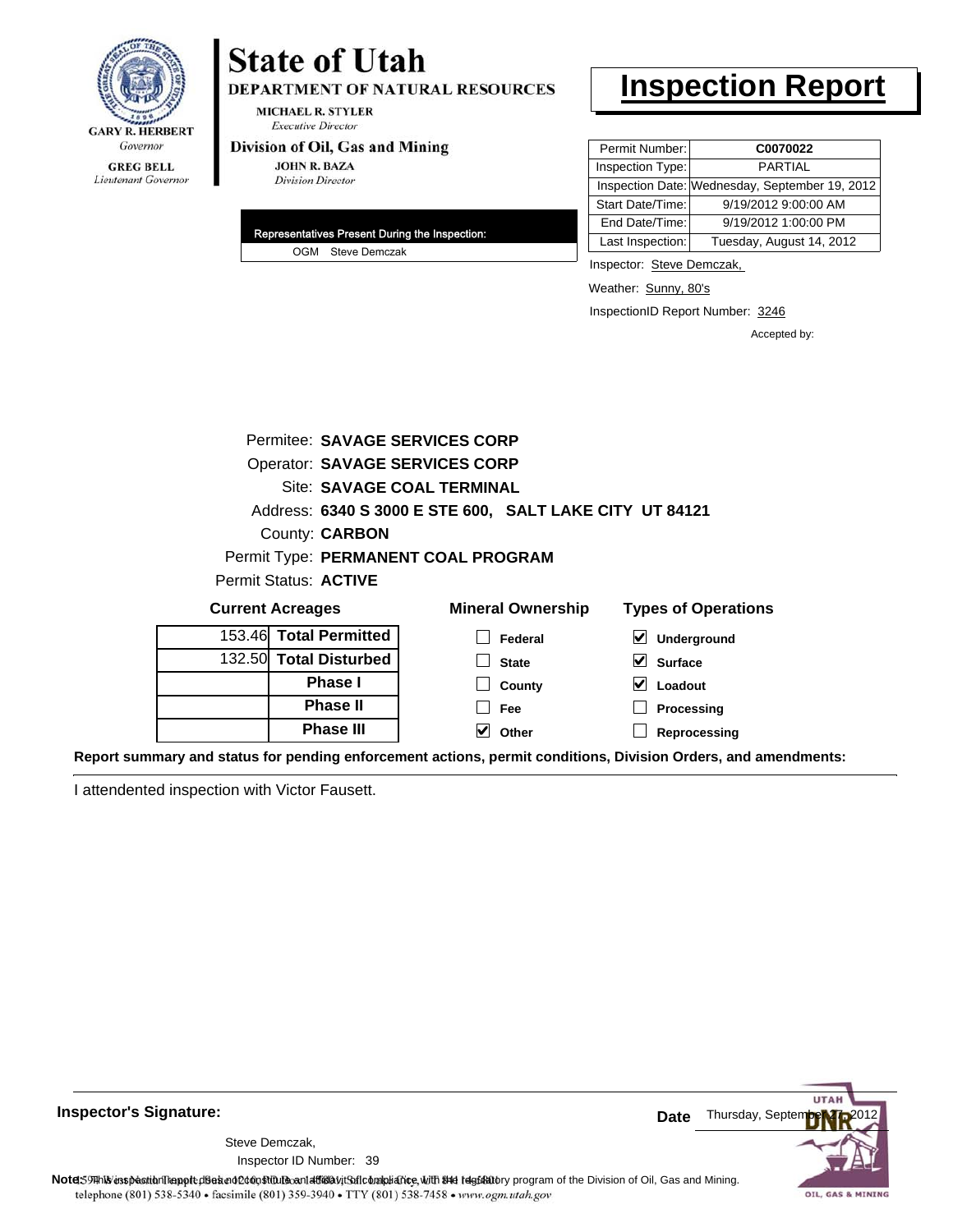#### *REVIEW OF PERMIT, PERFORMANCE STANDARDS PERMIT CONDITION REQUIREMENTS*

*1. Substantiate the elements on this inspection by checking the appropriate performance standard.*

 *a. For COMPLETE inspections provide narrative justification for any elements not fully inspected unless element is not appropriate to the site, in which case check Not Applicable.*

 *b. For PARTIAL inspections check only the elements evaluated.*

*2. Document any noncompliance situation by reference the NOV issued at the appropriate performance standard listed below.*

*3. Reference any narratives written in conjunction with this inspection at the appropriate performace standard listed below.*

*4. Provide a brief status report for all pending enforcement actions, permit conditions, Divison Orders, and amendments.*

|     |                                                               | Evaluated               | Not Applicable Comment |                         | Enforcement |
|-----|---------------------------------------------------------------|-------------------------|------------------------|-------------------------|-------------|
| 1.  | Permits, Change, Transfer, Renewal, Sale                      |                         |                        |                         |             |
| 2.  | <b>Signs and Markers</b>                                      | $\overline{\mathbf{v}}$ |                        | $\overline{\mathbf{v}}$ |             |
| 3.  | Topsoil                                                       | $\overline{\mathbf{v}}$ |                        | $\overline{\mathbf{v}}$ |             |
| 4.a | Hydrologic Balance: Diversions                                | ⊽                       |                        | $\blacktriangledown$    |             |
| 4.b | Hydrologic Balance: Sediment Ponds and Impoundments           | $\blacktriangledown$    |                        | ⊻                       |             |
| 4.C | Hydrologic Balance: Other Sediment Control Measures           |                         |                        |                         |             |
| 4.d | Hydrologic Balance: Water Monitoring                          |                         |                        |                         |             |
| 4.e | Hydrologic Balance: Effluent Limitations                      |                         |                        |                         |             |
| 5.  | Explosives                                                    |                         |                        |                         |             |
| 6.  | Disposal of Excess Spoil, Fills, Benches                      |                         |                        |                         |             |
| 7.  | Coal Mine Waste, Refuse Piles, Impoundments                   | $\overline{\mathbf{v}}$ |                        | $\overline{\mathsf{v}}$ |             |
| 8.  | Noncoal Waste                                                 | $\overline{\mathbf{v}}$ |                        | $\blacktriangledown$    |             |
| 9.  | Protection of Fish, Wildlife and Related Environmental Issues |                         |                        |                         |             |
|     | 10. Slides and Other Damage                                   |                         |                        |                         |             |
| 11. | Contemporaneous Reclamation                                   |                         |                        |                         |             |
| 12. | <b>Backfilling And Grading</b>                                |                         |                        |                         |             |
| 13. | Revegetation                                                  |                         |                        |                         |             |
| 14. | Subsidence Control                                            |                         |                        |                         |             |
|     | 15. Cessation of Operations                                   |                         |                        |                         |             |
|     | 16.a Roads: Construction, Maintenance, Surfacing              |                         |                        |                         |             |
|     | 16.b Roads: Drainage Controls                                 | $\blacktriangledown$    |                        | V                       |             |
|     | 17. Other Transportation Facilities                           |                         |                        |                         |             |
| 18. | Support Facilities, Utility Installations                     |                         |                        |                         |             |
|     | 19. AVS Check                                                 |                         |                        |                         |             |
| 20. | Air Quality Permit                                            |                         |                        |                         |             |
|     | 21. Bonding and Insurance                                     |                         |                        |                         |             |
|     | 22. Other                                                     |                         |                        |                         |             |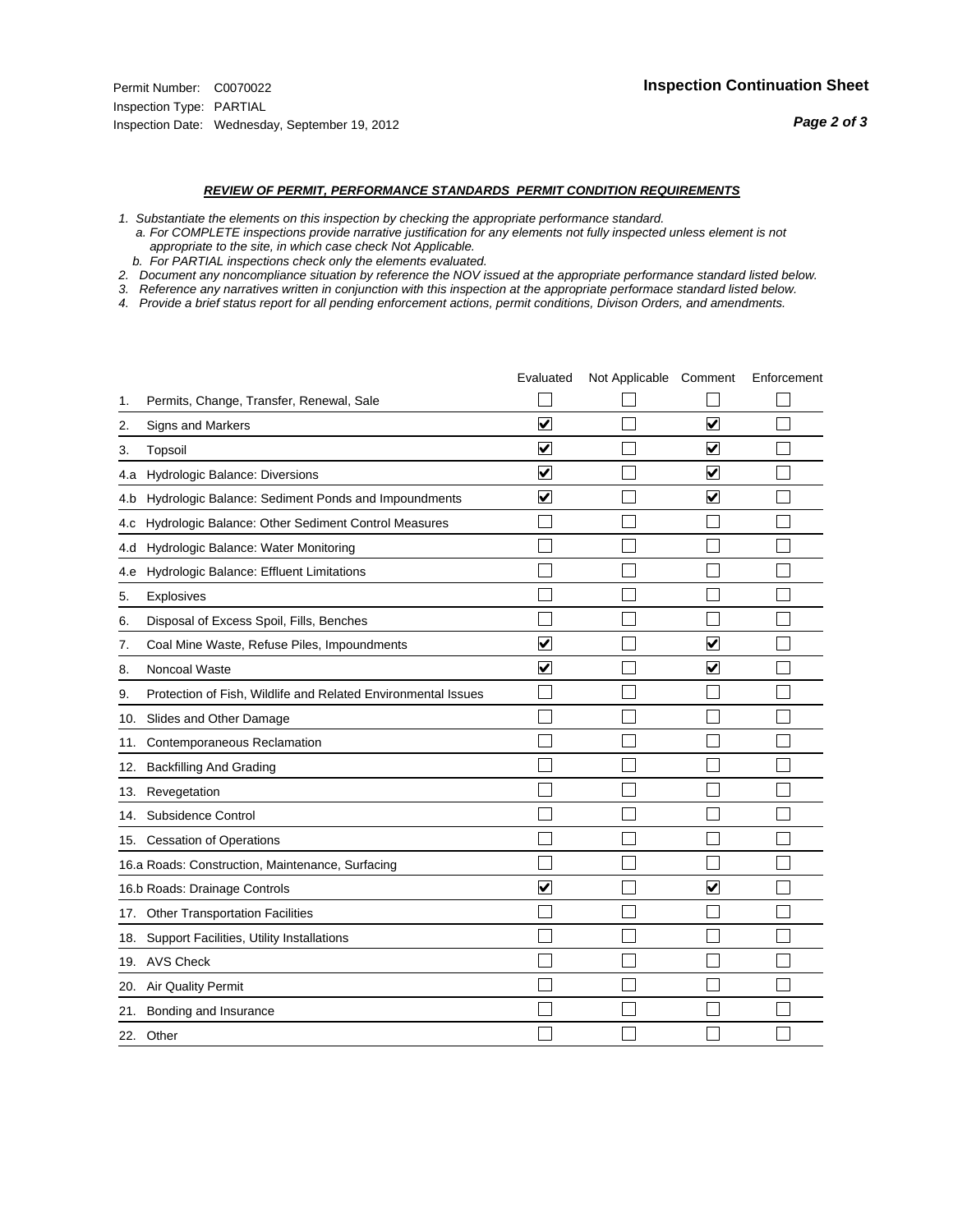#### **2. Signs and Markers**

Identification sign was at gate to permit area.

#### **3. Topsoil**

There are two topsoil piles. These soil piles were protected by berms. There were no signs of wind or water erosion.

#### **4.a Hydrologic Balance: Diversions**

Several diversions were recently cleaned out of coal fines. Culverts were inspected and open.

#### **4.b Hydrologic Balance: Sediment Ponds and Impoundments**

I inspected the sediment ponds. No hazardous conditons were noticed. No water was discharging from the sediment ponds.

#### **7. Coal Mine Waste, Refuse Piles, Impoundments**

The refuse pile was inspected with no hazardous conditons noticed. The diversion around refuse pile had been re-graded.

#### **8. Noncoal Waste**

The site was clear of non-coal waste materials.

#### **16.b Roads: Drainage Controls**

Road drainage was inspected and would function as designed.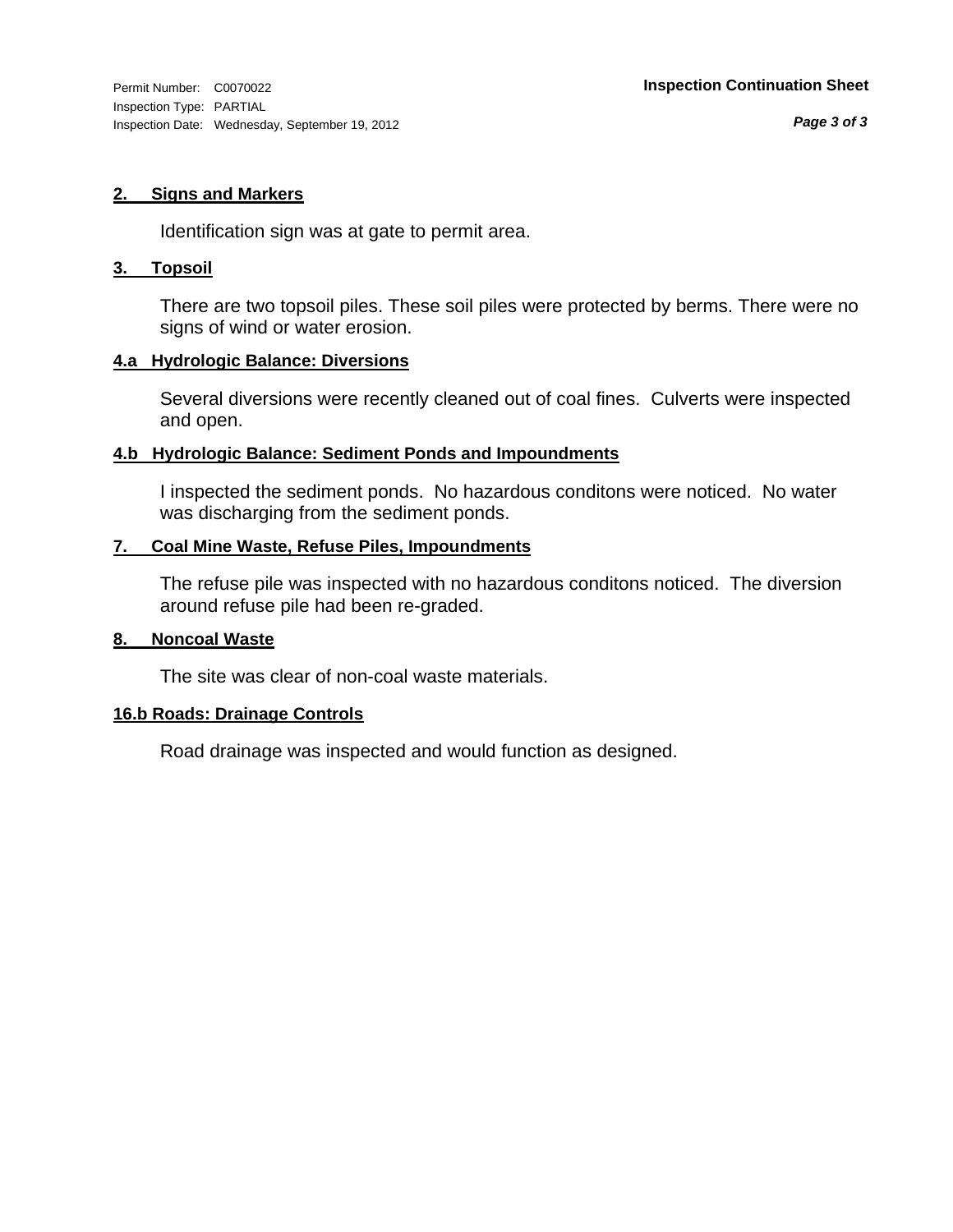

# **State of Utah**

**DEPARTMENT OF NATURAL RESOURCES** 

**MICHAEL R. STYLER Executive Director** 

#### Division of Oil, Gas and Mining

**Phase II Phase III**

**JOHN R. BAZA Division Director** 

|  | Representatives Present During the Inspection: |
|--|------------------------------------------------|
|  | OGM Amanda Daniels                             |
|  | OGM Priscilla Burton                           |

### **Inspection Report**

| Permit Number:   | C0070033                     |
|------------------|------------------------------|
| Inspection Type: | <b>COMPLETE</b>              |
| Inspection Date: | Thursday, September 13, 2012 |
| Start Date/Time: | 9/13/2012 10:00:00 AM        |
| End Date/Time:   | 9/13/2012 1:00:00 PM         |
| Last Inspection: | Tuesday, August 14, 2012     |

Inspector: 1

Weather: Clear, +75F

InspectionID Report Number: 3253

**Processing Reprocessing** Accepted by:

| Permitee: INTERMOUNTAIN POWER AGENCY |                                        |                                              |                            |  |  |
|--------------------------------------|----------------------------------------|----------------------------------------------|----------------------------|--|--|
|                                      | Operator: AMERICA WEST RESOURCES, INC. |                                              |                            |  |  |
|                                      | <b>Site: WILDCAT LOADOUT</b>           |                                              |                            |  |  |
|                                      |                                        | Address: 3266 SOUTH 125 WEST, PRICE UT 84501 |                            |  |  |
|                                      | County: <b>CARBON</b>                  |                                              |                            |  |  |
|                                      |                                        | Permit Type: PERMANENT COAL PROGRAM          |                            |  |  |
|                                      | Permit Status: ACTIVE                  |                                              |                            |  |  |
|                                      | <b>Current Acreages</b>                | <b>Mineral Ownership</b>                     | <b>Types of Operations</b> |  |  |
|                                      | 100.00 Total Permitted                 | V<br><b>Federal</b>                          | <b>Underground</b>         |  |  |
|                                      | 78.45 Total Disturbed                  | <b>State</b>                                 | <b>Surface</b>             |  |  |
|                                      | <b>Phase I</b>                         | County                                       | Loadout                    |  |  |
|                                      |                                        |                                              |                            |  |  |

**Report summary and status for pending enforcement actions, permit conditions, Division Orders, and amendments:**

The permit has two ongoing permit conditions listed in Attachment A of the Permit. The Permittee is required to submit quarterly water monitoring data to the DOGM database, and the Permittee must monitor the accumulation of coal fines East of the main stockpile areas quarterly. The coal fine monitoring is reported in the Annual Report. We met with the loadout opperator, Scott Dimick, onsite and then proceded on with the inspection. Priscilla Burton was present to inspect the vegetation and topsoil stockpiles.

**Fee Other**

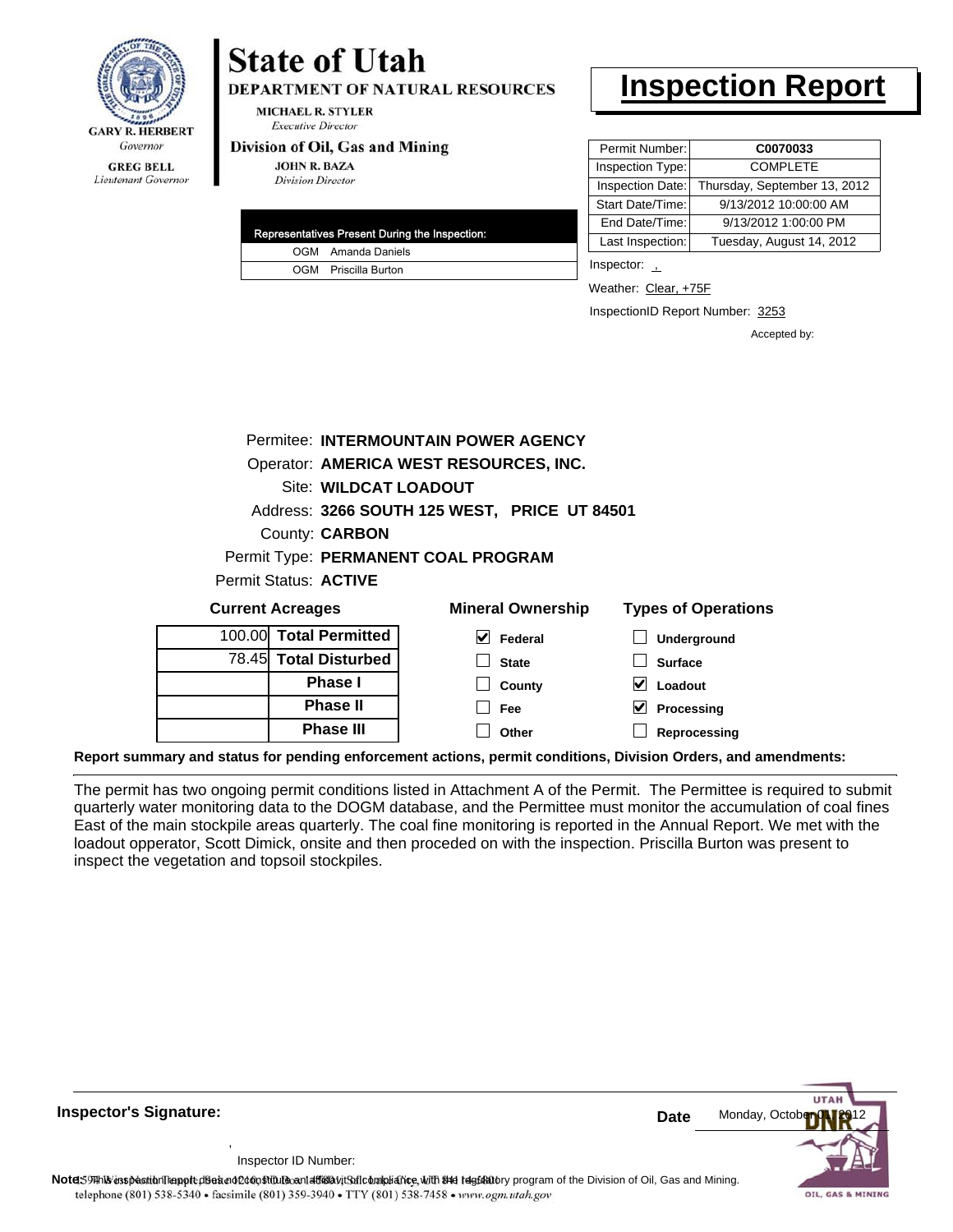#### *REVIEW OF PERMIT, PERFORMANCE STANDARDS PERMIT CONDITION REQUIREMENTS*

*1. Substantiate the elements on this inspection by checking the appropriate performance standard.*

 *a. For COMPLETE inspections provide narrative justification for any elements not fully inspected unless element is not appropriate to the site, in which case check Not Applicable.*

 *b. For PARTIAL inspections check only the elements evaluated.*

*2. Document any noncompliance situation by reference the NOV issued at the appropriate performance standard listed below.*

*3. Reference any narratives written in conjunction with this inspection at the appropriate performace standard listed below.*

*4. Provide a brief status report for all pending enforcement actions, permit conditions, Divison Orders, and amendments.*

|     |                                                               | Evaluated               | Not Applicable Comment  |                         | Enforcement |
|-----|---------------------------------------------------------------|-------------------------|-------------------------|-------------------------|-------------|
| 1.  | Permits, Change, Transfer, Renewal, Sale                      | $\overline{\mathbf{v}}$ |                         | V                       |             |
| 2.  | Signs and Markers                                             | $\overline{\mathbf{v}}$ |                         | $\blacktriangledown$    |             |
| 3.  | Topsoil                                                       | $\overline{\mathbf{v}}$ |                         |                         |             |
| 4.a | Hydrologic Balance: Diversions                                | $\overline{\mathsf{v}}$ |                         |                         |             |
| 4.b | Hydrologic Balance: Sediment Ponds and Impoundments           | $\blacktriangledown$    |                         | V                       |             |
| 4.C | Hydrologic Balance: Other Sediment Control Measures           | $\overline{\mathbf{v}}$ |                         | $\blacktriangledown$    |             |
| 4.d | Hydrologic Balance: Water Monitoring                          | $\overline{\mathbf{v}}$ |                         | $\overline{\mathbf{v}}$ |             |
| 4.e | Hydrologic Balance: Effluent Limitations                      | $\overline{\mathbf{v}}$ |                         | $\blacktriangledown$    |             |
| 5.  | <b>Explosives</b>                                             |                         | ⊽                       |                         |             |
| 6.  | Disposal of Excess Spoil, Fills, Benches                      |                         | $\blacktriangledown$    |                         |             |
| 7.  | Coal Mine Waste, Refuse Piles, Impoundments                   | $\overline{\mathbf{v}}$ |                         | $\overline{\mathbf{v}}$ |             |
| 8.  | Noncoal Waste                                                 | $\overline{\mathbf{v}}$ |                         |                         |             |
| 9.  | Protection of Fish, Wildlife and Related Environmental Issues | $\blacktriangledown$    |                         |                         |             |
|     | 10. Slides and Other Damage                                   |                         | $\blacktriangledown$    |                         |             |
| 11. | Contemporaneous Reclamation                                   | ⊽                       |                         |                         |             |
| 12. | <b>Backfilling And Grading</b>                                |                         | $\overline{\mathbf{v}}$ |                         |             |
| 13. | Revegetation                                                  | $\overline{\mathbf{v}}$ |                         |                         |             |
| 14. | Subsidence Control                                            |                         | $\overline{\mathbf{v}}$ |                         |             |
|     | 15. Cessation of Operations                                   |                         | $\blacktriangleright$   |                         |             |
|     | 16.a Roads: Construction, Maintenance, Surfacing              | ⊽                       |                         |                         |             |
|     | 16.b Roads: Drainage Controls                                 | $\overline{\mathbf{v}}$ |                         |                         |             |
|     | 17. Other Transportation Facilities                           | $\overline{\mathbf{v}}$ |                         |                         |             |
| 18. | Support Facilities, Utility Installations                     | $\overline{\mathbf{v}}$ |                         |                         |             |
|     | 19. AVS Check                                                 | $\overline{\mathbf{v}}$ |                         |                         |             |
| 20. | <b>Air Quality Permit</b>                                     | $\checkmark$            |                         | $\blacktriangledown$    |             |
| 21. | Bonding and Insurance                                         | $\overline{\mathbf{v}}$ |                         | $\blacktriangledown$    |             |
|     | 22. Other                                                     |                         |                         |                         |             |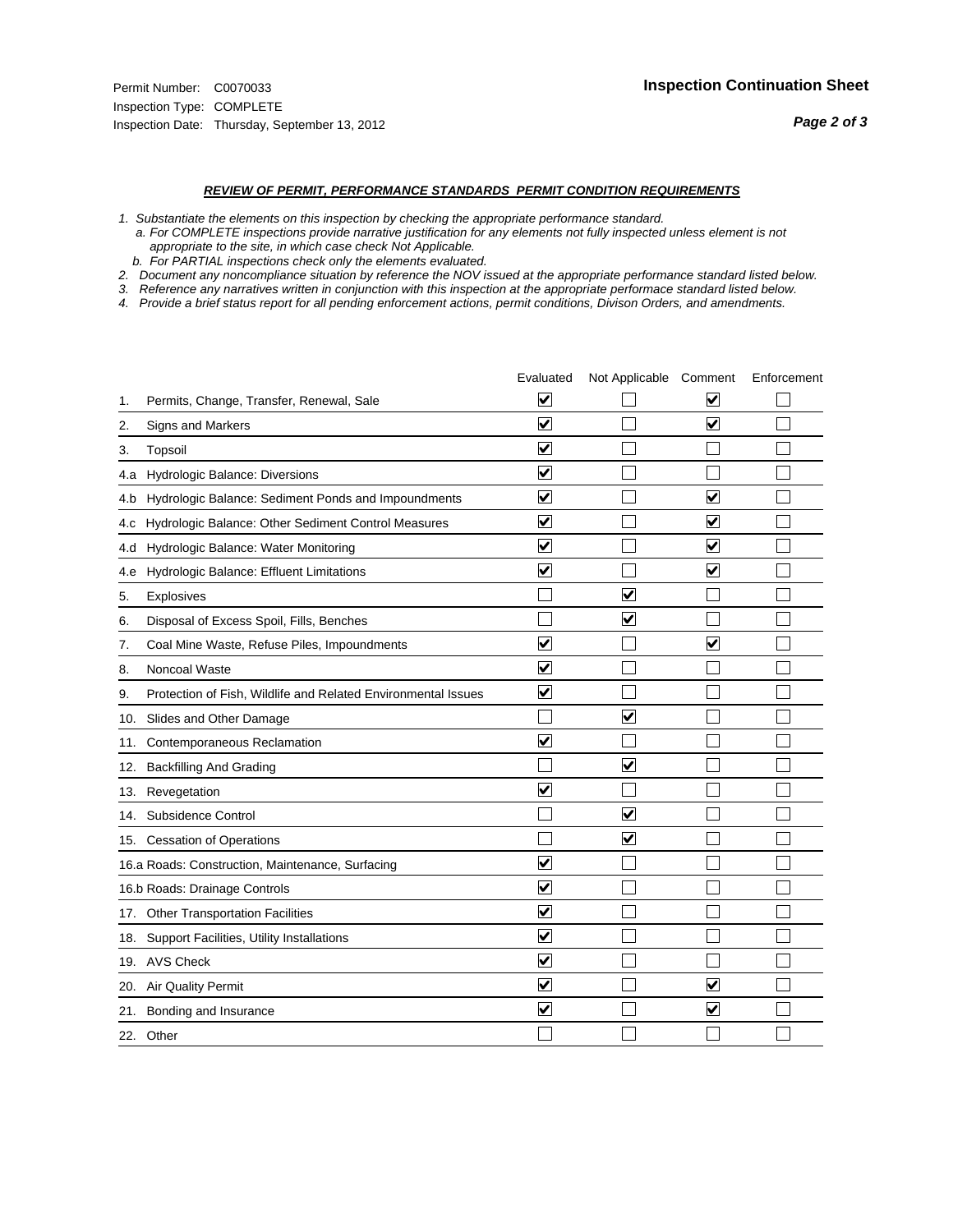#### **1. Permits, Change, Transfer, Renewal, Sale**

The permit was reviewed and is effective from June 27, 2011 to May 5, 2014.

#### **2. Signs and Markers**

Topsoil piles and stormwater ponds were designated as required. The company and DOGM information was clearly posted at the entrance to the facility.

#### **4.b Hydrologic Balance: Sediment Ponds and Impoundments**

Sediment ponds were last inspected by Mr. Tom Paluso on June 8, 2012. The ponds were clear of debris and ranged from dry to a small amount of water during the inspection.

#### **4.c Hydrologic Balance: Other Sediment Control Measures**

Along the low points on the East side of the loadout there are numerous excelsior logs providing sediment control. These appear to be working well to keep coal fines from traveling off site, but should be evaluated and potentially replaced to continue providing sufficient sediment control. The coal fines adjacent to these areas appeared to be at least 6 inches deep.

#### **4.d Hydrologic Balance: Water Monitoring**

Water monitoring data has been submitted to the DOGM database as required in the Permit. Currently data has been submitted through August, 2012.

#### **4.e Hydrologic Balance: Effluent Limitations**

The sediment six ponds each have a corresponding UPDES discharge point. These ponds have not discharged since 2007. The current UPDES permit expires April 20, 1013.

#### **7. Coal Mine Waste, Refuse Piles, Impoundments**

The refuse piles were inspected June 8, 2012 by Mr. Tom Paluso.

#### **20. Air Quality Permit**

The current air quality permit has approved a throughput of 5.5 million tons per year.

#### **21. Bonding and Insurance**

The current bond posted for the site is \$1,148,000. Intermountain Power has self insured and has provided justification to the Division. IPA has posted \$3M in general liability.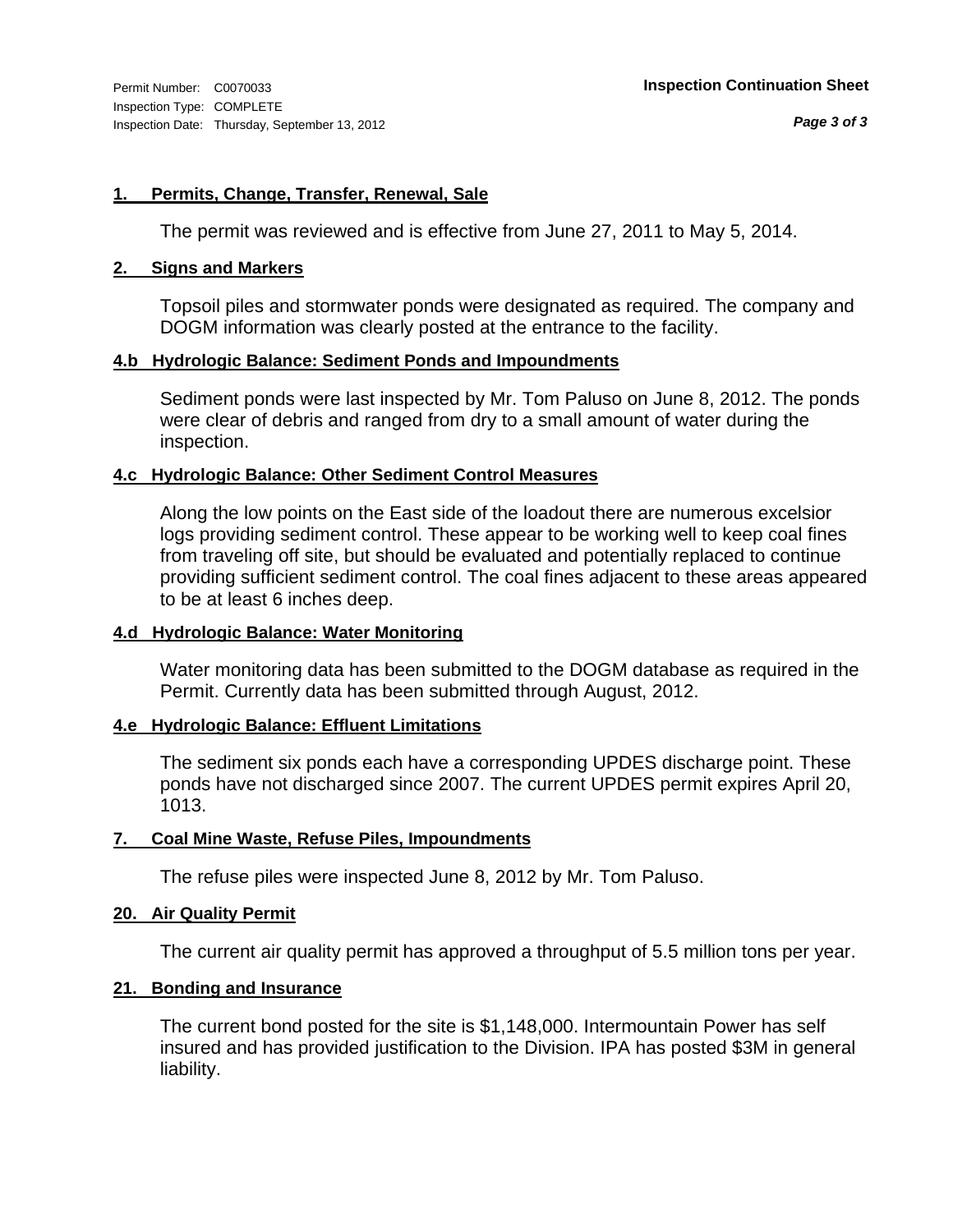

#### **GREG BELL** Lieutenant Governor

# **State of Utah**

DEPARTMENT OF NATURAL RESOURCES

**MICHAEL R. STYLER Executive Director** 

#### Division of Oil, Gas and Mining

**JOHN R. BAZA Division Director** 

|  | Representatives Present During the Inspection: |
|--|------------------------------------------------|
|  | Company Rusty Netz                             |
|  | OGM Karl Houskeeper                            |

### **Inspection Report**

| Permit Number:   | C0070035                     |
|------------------|------------------------------|
| Inspection Type: | <b>COMPLETE</b>              |
| Inspection Date: | Thursday, September 13, 2012 |
| Start Date/Time: | 9/13/2012 8:00:00 AM         |
| End Date/Time:   | 9/13/2012 12:00:00 PM        |
| Last Inspection: | Thursday, August 16, 2012    |
|                  |                              |

Inspector: Karl Houskeeper,

Weather: Clear Skies, Temp. 67 Deg. F.

InspectionID Report Number: 3233

Accepted by:

|                                                    |                         | Permitee: SUNNYSIDE COGENERATION ASSOCIATES |                            |  |  |
|----------------------------------------------------|-------------------------|---------------------------------------------|----------------------------|--|--|
| <b>Operator: SUNNYSIDE COGENERATION ASSOCIATES</b> |                         |                                             |                            |  |  |
|                                                    |                         | Site: SUNNYSIDE REFUSE & SLURRY             |                            |  |  |
|                                                    |                         | Address: PO BOX 159, SUNNYSIDE UT 84539     |                            |  |  |
|                                                    | County: <b>CARBON</b>   |                                             |                            |  |  |
|                                                    |                         | Permit Type: PERMANENT COAL PROGRAM         |                            |  |  |
|                                                    | Permit Status: ACTIVE   |                                             |                            |  |  |
|                                                    | <b>Current Acreages</b> | <b>Mineral Ownership</b>                    | <b>Types of Operations</b> |  |  |
|                                                    | 241.25 Total Permitted  | Federal                                     | Underground                |  |  |
|                                                    | 196.65 Total Disturbed  | <b>State</b>                                | <b>Surface</b>             |  |  |
| 5.35                                               | <b>Phase I</b>          | County                                      | Loadout                    |  |  |
| 5.35                                               | <b>Phase II</b>         | V<br><b>Fee</b>                             | Processing                 |  |  |
| 5.35                                               | <b>Phase III</b>        | Other                                       | Reprocessing               |  |  |

**Report summary and status for pending enforcement actions, permit conditions, Division Orders, and amendments:**

**Inspector's Signature:**

49 Inspector ID Number:Karl Houskeeper,

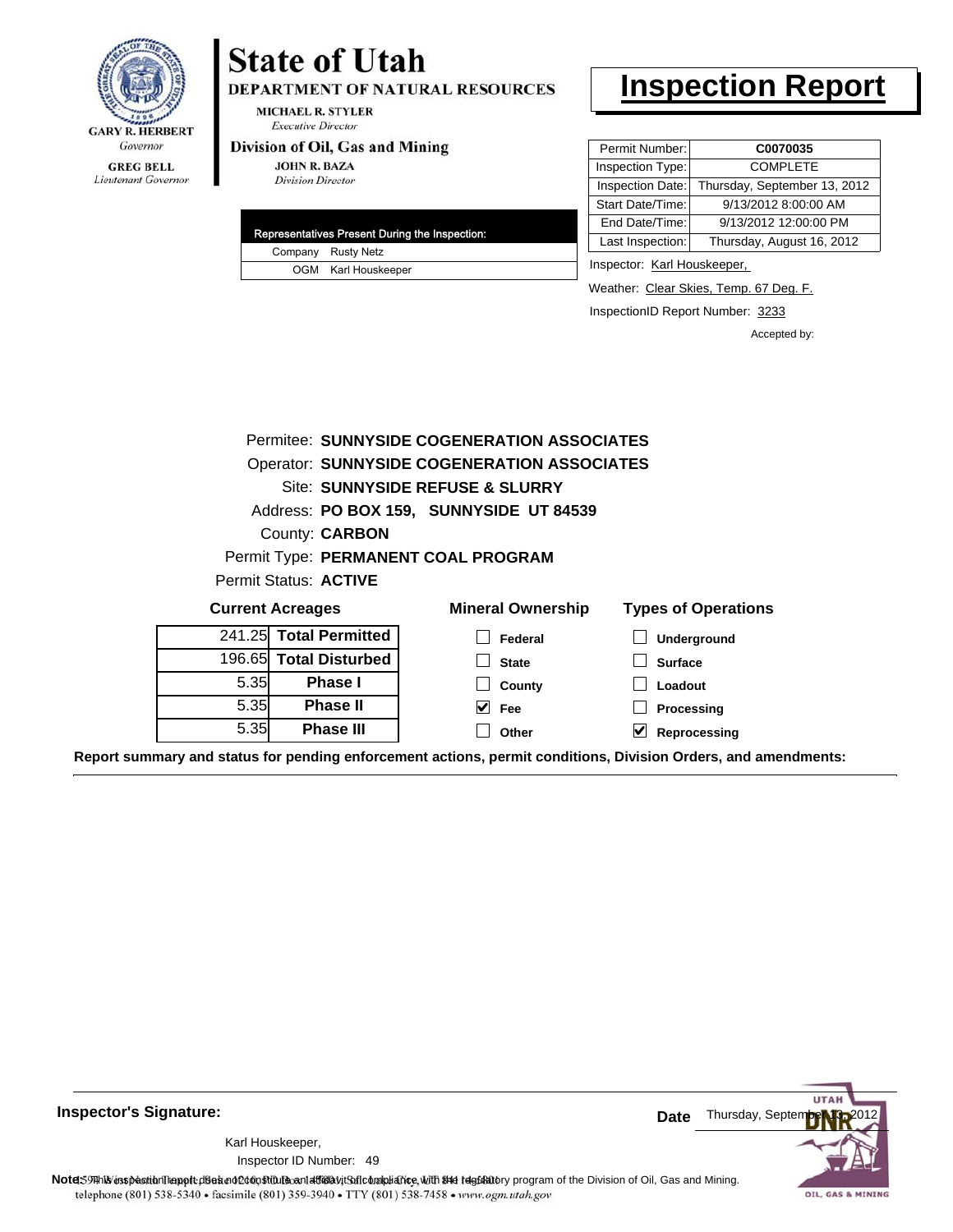#### *REVIEW OF PERMIT, PERFORMANCE STANDARDS PERMIT CONDITION REQUIREMENTS*

*1. Substantiate the elements on this inspection by checking the appropriate performance standard.*

 *a. For COMPLETE inspections provide narrative justification for any elements not fully inspected unless element is not appropriate to the site, in which case check Not Applicable.*

 *b. For PARTIAL inspections check only the elements evaluated.*

*2. Document any noncompliance situation by reference the NOV issued at the appropriate performance standard listed below.*

*3. Reference any narratives written in conjunction with this inspection at the appropriate performace standard listed below.*

*4. Provide a brief status report for all pending enforcement actions, permit conditions, Divison Orders, and amendments.*

|     |                                                               | Evaluated               | Not Applicable Comment |                         | Enforcement |
|-----|---------------------------------------------------------------|-------------------------|------------------------|-------------------------|-------------|
| 1.  | Permits, Change, Transfer, Renewal, Sale                      | $\overline{\mathbf{v}}$ |                        | V                       |             |
| 2.  | Signs and Markers                                             | $\overline{\mathbf{v}}$ |                        | $\blacktriangledown$    |             |
| 3.  | Topsoil                                                       | $\overline{\mathbf{v}}$ |                        |                         |             |
| 4.a | Hydrologic Balance: Diversions                                | $\overline{\mathbf{v}}$ |                        |                         |             |
| 4.b | Hydrologic Balance: Sediment Ponds and Impoundments           | $\blacktriangledown$    |                        | V                       |             |
| 4.C | Hydrologic Balance: Other Sediment Control Measures           | $\overline{\mathbf{v}}$ |                        |                         |             |
| 4.d | Hydrologic Balance: Water Monitoring                          | $\overline{\mathbf{v}}$ |                        |                         |             |
| 4.e | Hydrologic Balance: Effluent Limitations                      | $\overline{\mathbf{v}}$ |                        | $\blacktriangledown$    |             |
| 5.  | <b>Explosives</b>                                             | $\overline{\mathbf{v}}$ |                        |                         |             |
| 6.  | Disposal of Excess Spoil, Fills, Benches                      | $\blacktriangledown$    |                        | $\overline{\mathbf{v}}$ |             |
| 7.  | Coal Mine Waste, Refuse Piles, Impoundments                   | $\overline{\mathbf{v}}$ |                        | $\overline{\mathbf{v}}$ |             |
| 8.  | Noncoal Waste                                                 | $\overline{\mathbf{v}}$ |                        |                         |             |
| 9.  | Protection of Fish, Wildlife and Related Environmental Issues | $\overline{\mathbf{v}}$ |                        |                         |             |
|     | 10. Slides and Other Damage                                   | $\overline{\mathbf{v}}$ |                        |                         |             |
| 11. | Contemporaneous Reclamation                                   | ⊽                       |                        |                         |             |
| 12. | <b>Backfilling And Grading</b>                                | $\overline{\mathbf{v}}$ |                        |                         |             |
| 13. | Revegetation                                                  | $\overline{\mathbf{v}}$ |                        |                         |             |
| 14. | Subsidence Control                                            | $\overline{\mathbf{v}}$ |                        |                         |             |
|     | 15. Cessation of Operations                                   | $\overline{\mathbf{v}}$ |                        |                         |             |
|     | 16.a Roads: Construction, Maintenance, Surfacing              | $\blacktriangledown$    |                        |                         |             |
|     | 16.b Roads: Drainage Controls                                 | $\overline{\mathbf{v}}$ |                        |                         |             |
| 17. | <b>Other Transportation Facilities</b>                        | $\overline{\mathbf{v}}$ |                        |                         |             |
| 18. | Support Facilities, Utility Installations                     | $\overline{\mathbf{v}}$ |                        |                         |             |
|     | 19. AVS Check                                                 | $\overline{\mathbf{v}}$ |                        |                         |             |
| 20. | <b>Air Quality Permit</b>                                     | $\checkmark$            |                        | $\blacktriangledown$    |             |
| 21. | Bonding and Insurance                                         | $\blacktriangledown$    |                        | $\blacktriangledown$    |             |
|     | 22. Other                                                     | $\overline{\mathbf{v}}$ |                        |                         |             |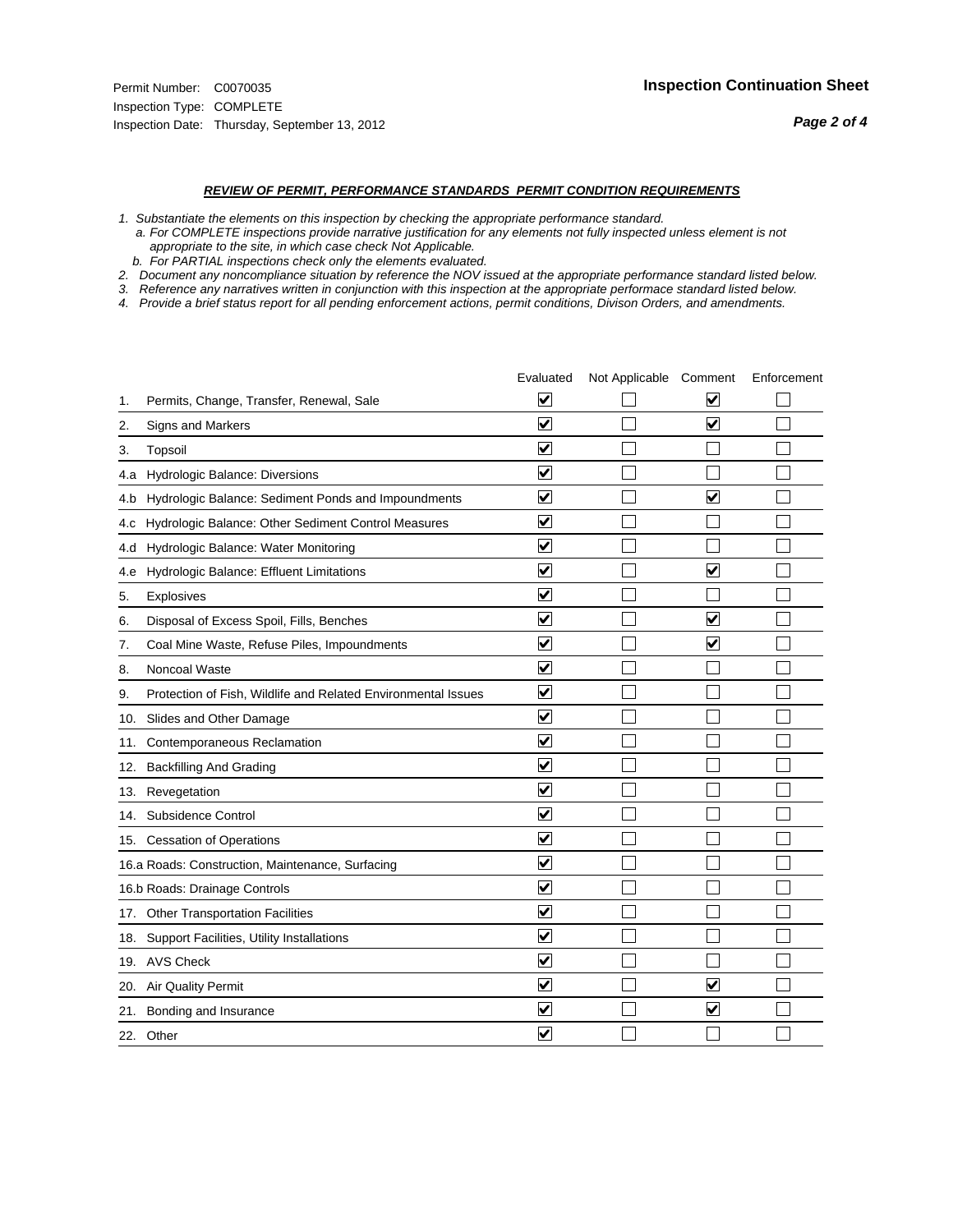#### **1. Permits, Change, Transfer, Renewal, Sale**

The following permits were reviewed as part of the complete inspection:

-Mining permit C/007/035 issued February 3, 2008 and expires February 4, 2013. -UPDES permit #UT0024759 effective August 1, 2007 and expires midnight July 31, 2012.

-Air Quality Permit DAQO-702038-02 issued November 1, 2002, remains in effect. -SPCC plan is only applicable to plant site which is not within the permit area.

-Certificate of Insurance effective 08/01/2011 and terminates 08/01/2012.

-Reclamation agreement is dated December 1996 and signed by both parties.

#### **2. Signs and Markers**

The mine identification is posted on a power pole at the entrance into the permit area. The sign is near the fuel area that Savage Trucking utilizes. The sign contained all of the information required by regulation.

#### **4.b Hydrologic Balance: Sediment Ponds and Impoundments**

The sediment ponds were inspected for the Second Quarter of 2012 on 6/21/12. A report was compiled on 7/10/12 and P.E. certified on 7/12. Existing sediment levels for all of the sediment ponds was below the 60% sediment elevation level, which requires that a pond be cleaned.

#### **4.e Hydrologic Balance: Effluent Limitations**

The discharge monitoring reports for May, June and July 2012 were reviewed as part of the complete inspection. The reports showed that no discharge occurred in any of the months listed from any of the sediment pond outfalls. The reports were submitted to the State of Utah Department of Environment Quality.

#### **6. Disposal of Excess Spoil, Fills, Benches**

The excess spoil piles #1 and #2 were inspected on 6/21/12. A report was compiled on 7/10/12 and P.E. certified on 7//12. The reports did not show any problem with either excess spoil pile.

#### **7. Coal Mine Waste, Refuse Piles, Impoundments**

The refuse pile was inspected and no hazards were observed during the inspection. The pile appeared stable. Mining of this reuse pile has or is occurring in different locations as different qualities are needed as a fuel supply for the Co-Generation Plant which is located adjacent to the refuse pile.

The refuse pile was inspected during the Second Quarter of 2012 on 6/21/12. The information was compiled into a report dated.74/10/12 and P.E. certified on 7/12. No problems were noted as a result of this inspection.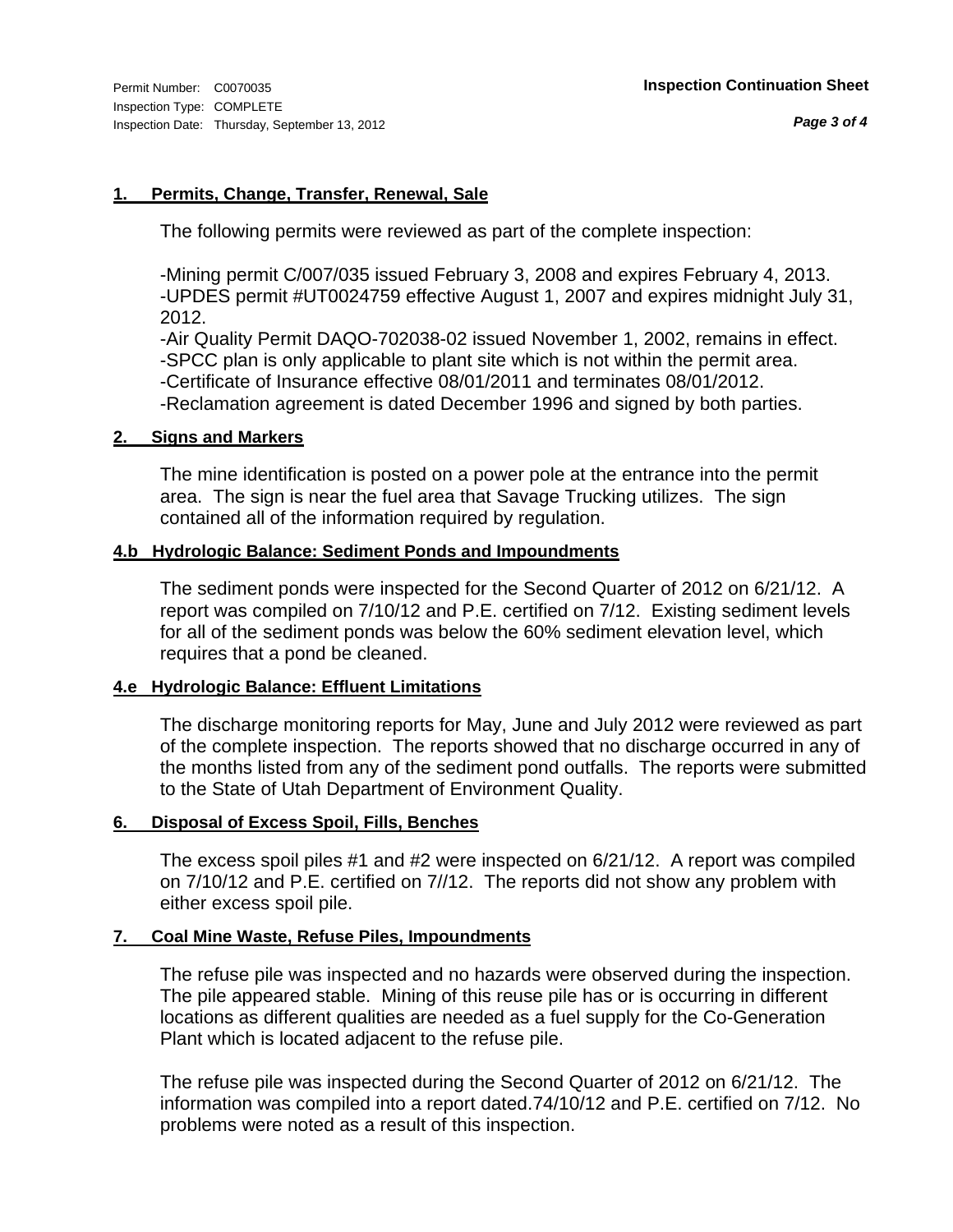*Page 4 of 4*

#### **20. Air Quality Permit**

DAQ-702038-02 issued November 1, 2002, remains in effect. Air Quality Permit DAQE-691-99 issued August 13, 1999 was replaced by DAQO-702038-02. The permit was modified to allow the usage of a diesel generator on the power plant site. The Air Quality Permit covers both the power

#### **21. Bonding and Insurance**

A Pledge and Escrow agreement dated January 4, 2002 is in place. The escrow agency is Wells Fargo for SCA. SCA has invested \$1,780,250.19 in federally guaranteed Treasury Notes as of December 31, 2006. The required bond amount is \$1,720,000.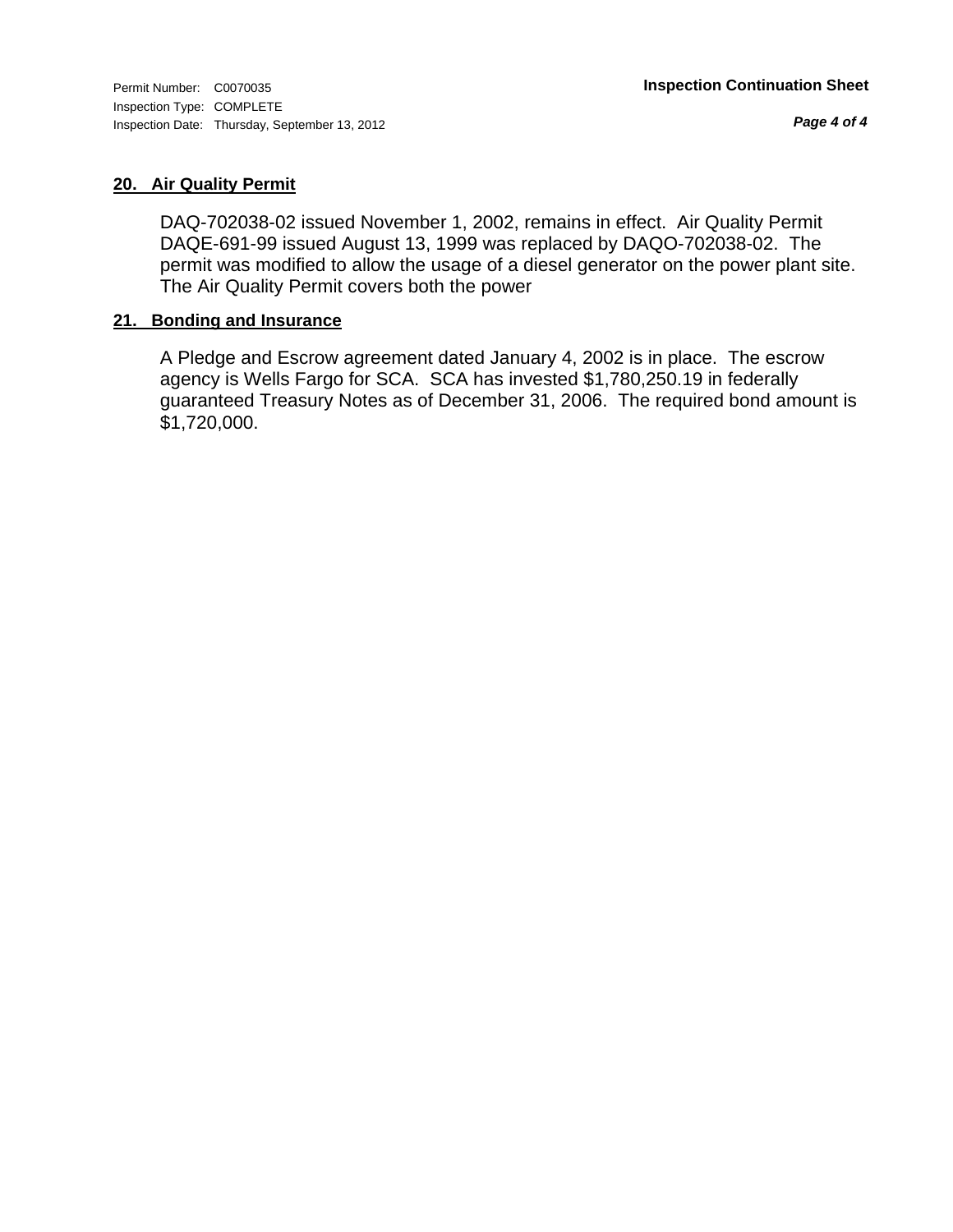

# **State of Utah**

**DEPARTMENT OF NATURAL RESOURCES** 

**MICHAEL R. STYLER Executive Director** 

#### Division of Oil, Gas and Mining

**JOHN R. BAZA Division Director** 

| Representatives Present During the Inspection: |
|------------------------------------------------|
| OGM Priscilla Burton                           |
| Company Rusty Netz                             |

### **Inspection Report**

| Permit Number:   | C0070035                    |
|------------------|-----------------------------|
| Inspection Type: | <b>PARTIAL</b>              |
| Inspection Date: | Tuesday, September 11, 2012 |
| Start Date/Time: | 9/11/2012 3:00:00 PM        |
| End Date/Time:   | 9/11/2012 4:30:00 PM        |
| Last Inspection: | Thursday, August 16, 2012   |

Inspector: Priscilla Burton,

Weather: overcast 60 F

InspectionID Report Number: 3232

**Reprocessing**

Accepted by:

| Permitee: SUNNYSIDE COGENERATION ASSOCIATES |                              |                                                    |                            |  |  |
|---------------------------------------------|------------------------------|----------------------------------------------------|----------------------------|--|--|
|                                             |                              | <b>Operator: SUNNYSIDE COGENERATION ASSOCIATES</b> |                            |  |  |
|                                             |                              | Site: SUNNYSIDE REFUSE & SLURRY                    |                            |  |  |
|                                             |                              | Address: PO BOX 159, SUNNYSIDE UT 84539            |                            |  |  |
|                                             | <b>County: CARBON</b>        |                                                    |                            |  |  |
|                                             |                              | Permit Type: PERMANENT COAL PROGRAM                |                            |  |  |
|                                             | Permit Status: <b>ACTIVE</b> |                                                    |                            |  |  |
|                                             | <b>Current Acreages</b>      | <b>Mineral Ownership</b>                           | <b>Types of Operations</b> |  |  |
|                                             | 241.25 Total Permitted       | Federal                                            | Underground                |  |  |
|                                             | 196.65 Total Disturbed       | <b>State</b>                                       | <b>Surface</b>             |  |  |
| 5.35                                        | Phase I                      | County                                             | Loadout                    |  |  |
| 5.35                                        | <b>Phase II</b>              | $ v $ Fee                                          | Processing                 |  |  |
| 5.35                                        | <b>Phase III</b>             | Other                                              | Reprocessing               |  |  |

**Report summary and status for pending enforcement actions, permit conditions, Division Orders, and amendments:**

Observed the vegetation on the reclaimed Excess Spoil #2 pile. The Excess Spoil Pile #2 is shown on Plate 5-1 surface facilities. The Excess Spoil Pile was covered with four feet of material, fertilized, mulched, and roughened per Appendix 9-7. The site was hand seeded in January 2012 using the mix described in Figure 10-3. 2012 was a poor water year with little snowpack and rain at Sunnyside. There is little vegetation growth at the site.

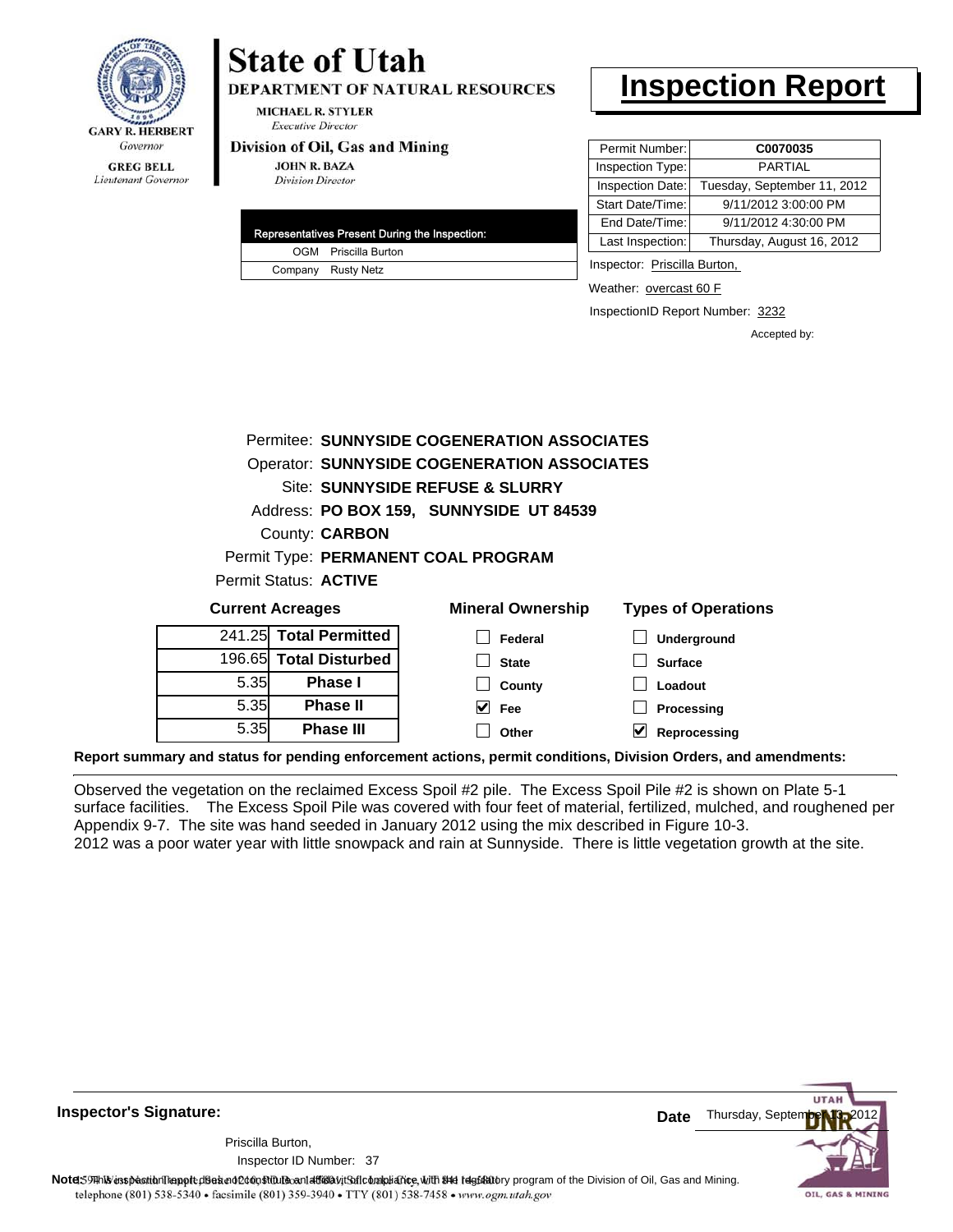#### *REVIEW OF PERMIT, PERFORMANCE STANDARDS PERMIT CONDITION REQUIREMENTS*

- *1. Substantiate the elements on this inspection by checking the appropriate performance standard.*
- *a. For COMPLETE inspections provide narrative justification for any elements not fully inspected unless element is not appropriate to the site, in which case check Not Applicable.*
- *b. For PARTIAL inspections check only the elements evaluated.*
- *2. Document any noncompliance situation by reference the NOV issued at the appropriate performance standard listed below.*
- *3. Reference any narratives written in conjunction with this inspection at the appropriate performace standard listed below.*
- *4. Provide a brief status report for all pending enforcement actions, permit conditions, Divison Orders, and amendments.*

|     |                                                               | Evaluated               | Not Applicable Comment |                         | Enforcement |
|-----|---------------------------------------------------------------|-------------------------|------------------------|-------------------------|-------------|
| 1.  | Permits, Change, Transfer, Renewal, Sale                      | $\overline{\mathsf{v}}$ |                        | V                       |             |
| 2.  | Signs and Markers                                             |                         |                        |                         |             |
| 3.  | Topsoil                                                       |                         |                        |                         |             |
| 4.a | Hydrologic Balance: Diversions                                |                         |                        |                         |             |
| 4.b | Hydrologic Balance: Sediment Ponds and Impoundments           |                         |                        |                         |             |
| 4.c | Hydrologic Balance: Other Sediment Control Measures           |                         |                        |                         |             |
| 4.d | Hydrologic Balance: Water Monitoring                          |                         |                        |                         |             |
| 4.e | Hydrologic Balance: Effluent Limitations                      |                         |                        |                         |             |
| 5.  | <b>Explosives</b>                                             |                         |                        |                         |             |
| 6.  | Disposal of Excess Spoil, Fills, Benches                      |                         |                        |                         |             |
| 7.  | Coal Mine Waste, Refuse Piles, Impoundments                   |                         |                        |                         |             |
| 8.  | Noncoal Waste                                                 |                         |                        |                         |             |
| 9.  | Protection of Fish, Wildlife and Related Environmental Issues |                         |                        |                         |             |
|     | 10. Slides and Other Damage                                   |                         |                        |                         |             |
| 11. | Contemporaneous Reclamation                                   |                         |                        |                         |             |
| 12. | <b>Backfilling And Grading</b>                                |                         |                        |                         |             |
| 13. | Revegetation                                                  | $\overline{\checkmark}$ |                        | $\overline{\mathbf{v}}$ |             |
| 14. | Subsidence Control                                            |                         |                        |                         |             |
|     | 15. Cessation of Operations                                   |                         |                        |                         |             |
|     | 16.a Roads: Construction, Maintenance, Surfacing              |                         |                        |                         |             |
|     | 16.b Roads: Drainage Controls                                 |                         |                        |                         |             |
|     | 17. Other Transportation Facilities                           |                         |                        |                         |             |
| 18. | Support Facilities, Utility Installations                     |                         |                        |                         |             |
|     | 19. AVS Check                                                 |                         |                        |                         |             |
| 20. | Air Quality Permit                                            |                         |                        |                         |             |
| 21. | Bonding and Insurance                                         |                         |                        |                         |             |
|     | 22. Other                                                     |                         |                        |                         |             |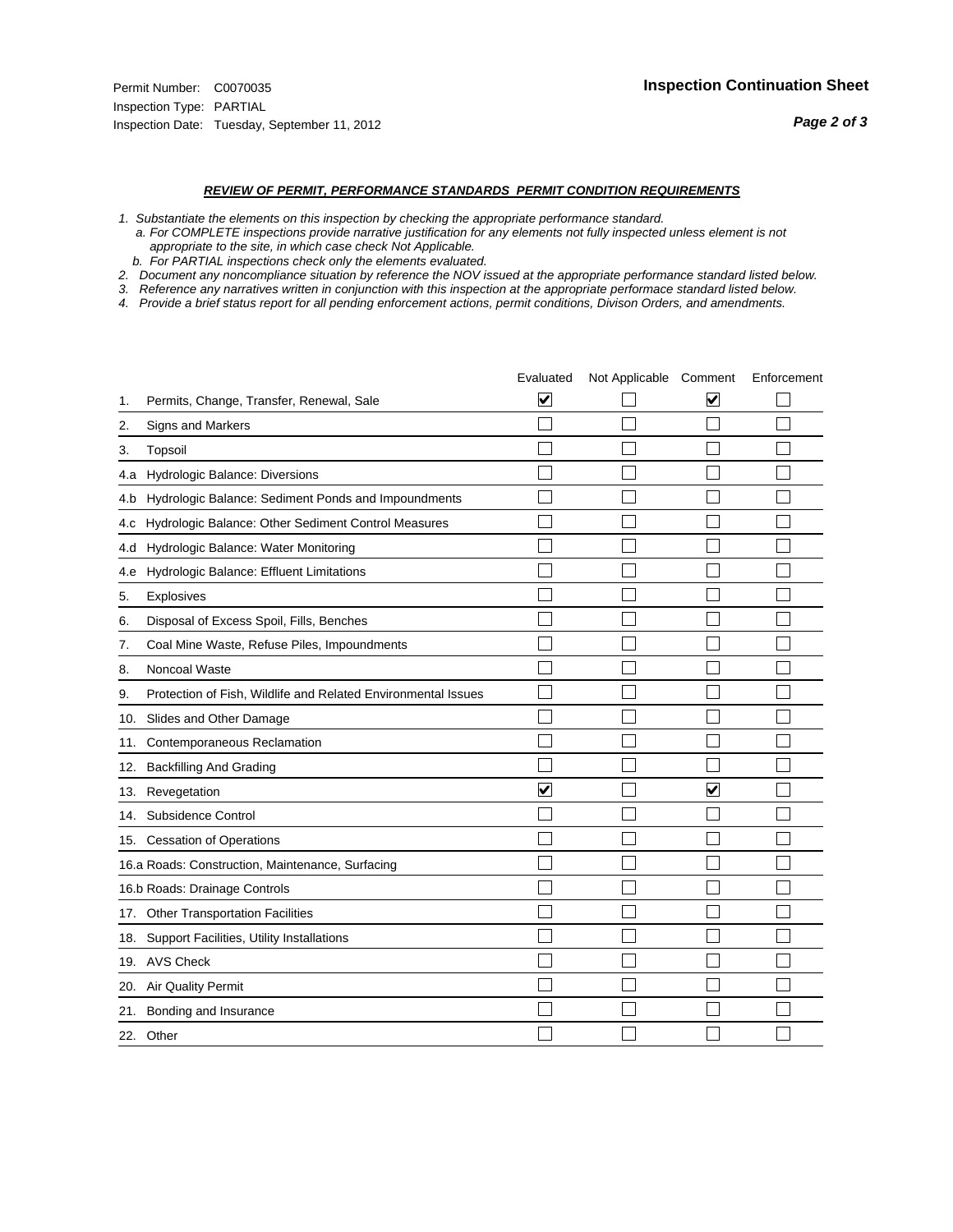*Page 3 of 3*

#### **1. Permits, Change, Transfer, Renewal, Sale**

MRP Appendix 9.7 Excess Spoil Area #2 Design was revised and incorporated in February 2012. Pages 8 - 10 describe the final reclamation of the pile. Per Appendix 9-7, one Ton per acre straw mulch was incorporated into the pile (see Insp. Rpt. # 2995, Jan 27, 2012 and photographs). Appendix 9-7 allowed for either hand broadcast or hydroseeding with mulch. The seed was hand broadcast and no hydromulch or tackifier was applied. The final revegetation mixture (Figure 10-3) was broadcast. This seed mix was reviewed by DOGM and UDWR prior to approval. The final revision of the mix incorporated agency comments that the number of seeds/sq ft should be reduced, especially for the grasses, as they would tend to come in on their own. The final approved mix reduced the number of seed/sq ft of Squirreltail grass, Great Basin Wildrye, "Ladak" alfalfa; eliminated Needle and Thread grass, and Cercocarpus ledifolius (Mountain Mahogany); and increased numbers of Pacific Aster and Artemisia tridentata (Wyoming Big Sagebrush); and made minor adjustments to the remaining species to have whole numbers per sq/ft. The Seed Mix Additions listed on the bottom of Figure 10-3 were not seeded on the Excess Spoil Pile.

#### **13. Revegetation**

Vegetation at the site is dominated by Kochia. A few Fourwing saltbush, winterfat and shadscale shrubs were doing well at the site. With the exception of one stunted Triticale plant, there were NO GRASSES seen growing at the site. The limited success of the shrubs over the grasses is likely due to the longer tap roots of the shrubs, able to reach soil moisture at depth.

In the applied seed mix, there were 35 seeds/sq ft of cold season grasses: including a variety of wheat grasses, Great Basin Wildrye, Indian ricegrass and Squirreltail grass. There were 27 seeds/sq ft of shrubs were seeded at the site: including Artimesia tridentata (Big Sagebrush, 20 seeds/sq ft), Atriplex canescens (Fourwing saltbush, 2 seeds/sq ft.), Atriplex gardneri (Gardner saltbush, 3 seeds/sq ft.), Atriplex confertifolia (shadscale, 1 seed/sq ft), and Ceratoides lanata (winterfat, 1 seed/sq ft).

Many of these seeds require a cold moist stratification period before germination and given a good snowpack, they are likely to germinate in future years. Some of these seeds will germinate after they are buried by soil.

Mr. Netz is considering reseeding the site. If reseeding is undertaken, I would only reseed Western wheatgrass, thickspike wheatgrass, Four wing saltbush, shadscale and winterfat based upon the successful revegetation of these species at the Old Coarse Refuse Road (2007 Annual Report) and on growth of these shrubs on Excess Spoil Pile #2.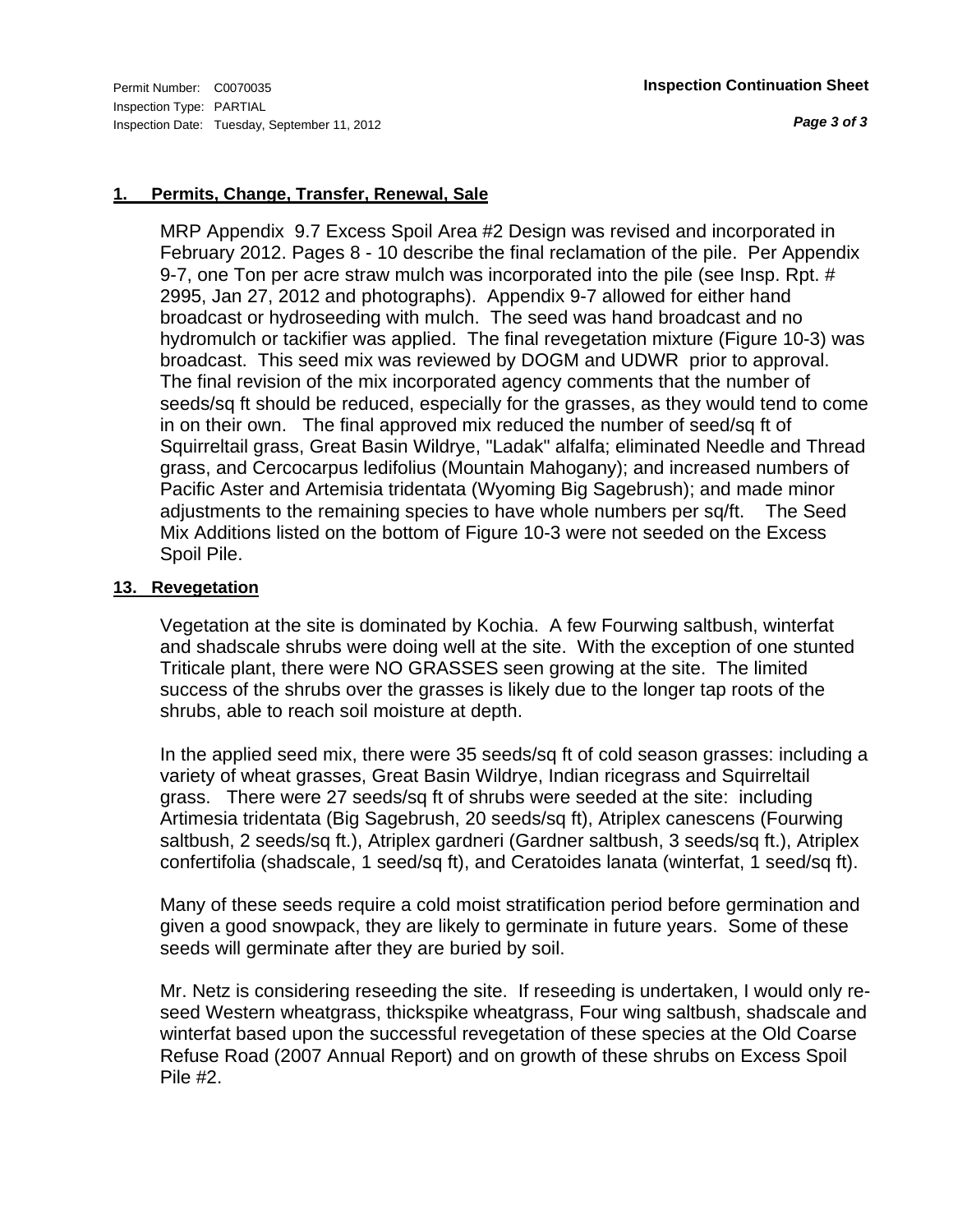

Lieutenant Governor

#### **MICHAEL R. STYLER Executive Director**

#### Division of Oil, Gas and Mining

**State of Utah** 

**JOHN R. BAZA Division Director** 

|  | Representatives Present During the Inspection: |
|--|------------------------------------------------|
|  | Company Dennis Ware                            |
|  | OGM Steve Demczak                              |

DEPARTMENT OF NATURAL RESOURCES

### **Inspection Report**

| Permit Number:   | C0070038                    |
|------------------|-----------------------------|
| Inspection Type: | <b>PARTIAL</b>              |
| Inspection Date: | Tuesday, September 25, 2012 |
| Start Date/Time: | 9/25/2012 2:00:00 PM        |
| End Date/Time:   | 9/25/2012 4:00:00 PM        |
| Last Inspection: | Saturday, August 25, 2012   |

Inspector: Steve Demczak,

Weather: Cloudy, 70's

InspectionID Report Number: 3250

Accepted by:

|        | Permitee: PLATEAU MINING CORP        |                                          |                            |  |  |  |
|--------|--------------------------------------|------------------------------------------|----------------------------|--|--|--|
|        | <b>Operator: PLATEAU MINING CORP</b> |                                          |                            |  |  |  |
|        | Site: WILLOW CREEK MINE              |                                          |                            |  |  |  |
|        |                                      | Address: PO BOX 30, HELPER UT 84526-0030 |                            |  |  |  |
|        | <b>County: CARBON</b>                |                                          |                            |  |  |  |
|        |                                      | Permit Type: PERMANENT COAL PROGRAM      |                            |  |  |  |
|        | Permit Status: ACTIVE                |                                          |                            |  |  |  |
|        | <b>Current Acreages</b>              | <b>Mineral Ownership</b>                 | <b>Types of Operations</b> |  |  |  |
|        | 14,662.49 Total Permitted            | V<br>Federal                             | V<br>Underground           |  |  |  |
|        | 95.40 Total Disturbed                | <b>State</b>                             | <b>Surface</b>             |  |  |  |
| 187.85 | <b>Phase I</b>                       | County                                   | V<br>Loadout               |  |  |  |
| 187.85 | <b>Phase II</b>                      | V<br>Fee                                 | Processing                 |  |  |  |
| 92.45  | <b>Phase III</b>                     | Other                                    | Reprocessing               |  |  |  |

**Report summary and status for pending enforcement actions, permit conditions, Division Orders, and amendments:**

No violatios were issued.



Inspector ID Number: 39 Steve Demczak,



Note: 59 This inspection report does not do an affidavit Suite and Affidavit Constitute and Division of Coli, Gas and Mining.<br>telephone (801) 538-5340 • facsimile (801) 359-3940 • TTY (801) 538-7458 • www.ogm.utah.gov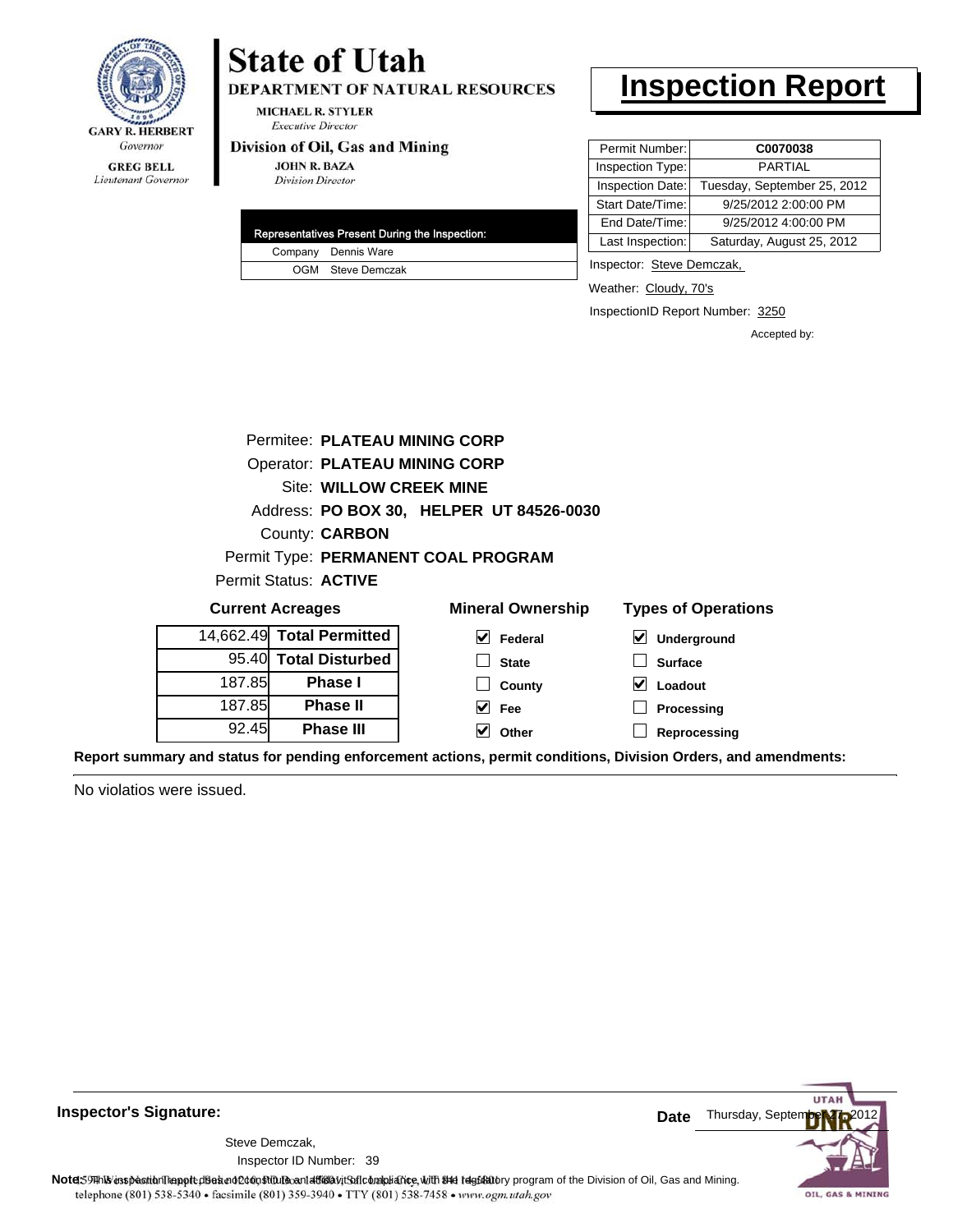#### *REVIEW OF PERMIT, PERFORMANCE STANDARDS PERMIT CONDITION REQUIREMENTS*

- *1. Substantiate the elements on this inspection by checking the appropriate performance standard.*
- *a. For COMPLETE inspections provide narrative justification for any elements not fully inspected unless element is not appropriate to the site, in which case check Not Applicable.*
- *b. For PARTIAL inspections check only the elements evaluated.*
- *2. Document any noncompliance situation by reference the NOV issued at the appropriate performance standard listed below.*
- *3. Reference any narratives written in conjunction with this inspection at the appropriate performace standard listed below.*
- *4. Provide a brief status report for all pending enforcement actions, permit conditions, Divison Orders, and amendments.*

|     |                                                               | Evaluated               | Not Applicable Comment |                         | Enforcement |
|-----|---------------------------------------------------------------|-------------------------|------------------------|-------------------------|-------------|
| 1.  | Permits, Change, Transfer, Renewal, Sale                      | $\overline{\mathbf{v}}$ |                        | V                       |             |
| 2.  | Signs and Markers                                             | $\overline{\mathbf{v}}$ |                        | ☑                       |             |
| 3.  | Topsoil                                                       | $\overline{\mathbf{v}}$ |                        | $\overline{\mathsf{v}}$ |             |
| 4.a | Hydrologic Balance: Diversions                                | ⊻                       |                        | $\blacktriangledown$    |             |
| 4.b | Hydrologic Balance: Sediment Ponds and Impoundments           |                         |                        |                         |             |
| 4.C | Hydrologic Balance: Other Sediment Control Measures           |                         |                        |                         |             |
| 4.d | Hydrologic Balance: Water Monitoring                          |                         |                        |                         |             |
| 4.e | Hydrologic Balance: Effluent Limitations                      |                         |                        |                         |             |
| 5.  | <b>Explosives</b>                                             |                         |                        |                         |             |
| 6.  | Disposal of Excess Spoil, Fills, Benches                      |                         |                        |                         |             |
| 7.  | Coal Mine Waste, Refuse Piles, Impoundments                   |                         |                        |                         |             |
| 8.  | Noncoal Waste                                                 |                         |                        |                         |             |
| 9.  | Protection of Fish, Wildlife and Related Environmental Issues |                         |                        |                         |             |
|     | 10. Slides and Other Damage                                   |                         |                        |                         |             |
| 11. | Contemporaneous Reclamation                                   |                         |                        |                         |             |
| 12. | <b>Backfilling And Grading</b>                                |                         |                        |                         |             |
| 13. | Revegetation                                                  |                         |                        |                         |             |
| 14. | Subsidence Control                                            |                         |                        |                         |             |
|     | 15. Cessation of Operations                                   |                         |                        |                         |             |
|     | 16.a Roads: Construction, Maintenance, Surfacing              |                         |                        |                         |             |
|     | 16.b Roads: Drainage Controls                                 |                         |                        |                         |             |
| 17. | <b>Other Transportation Facilities</b>                        |                         |                        |                         |             |
| 18. | Support Facilities, Utility Installations                     |                         |                        |                         |             |
|     | 19. AVS Check                                                 |                         |                        |                         |             |
| 20. | <b>Air Quality Permit</b>                                     |                         |                        |                         |             |
|     | 21. Bonding and Insurance                                     |                         |                        |                         |             |
|     | 22. Other                                                     |                         |                        |                         |             |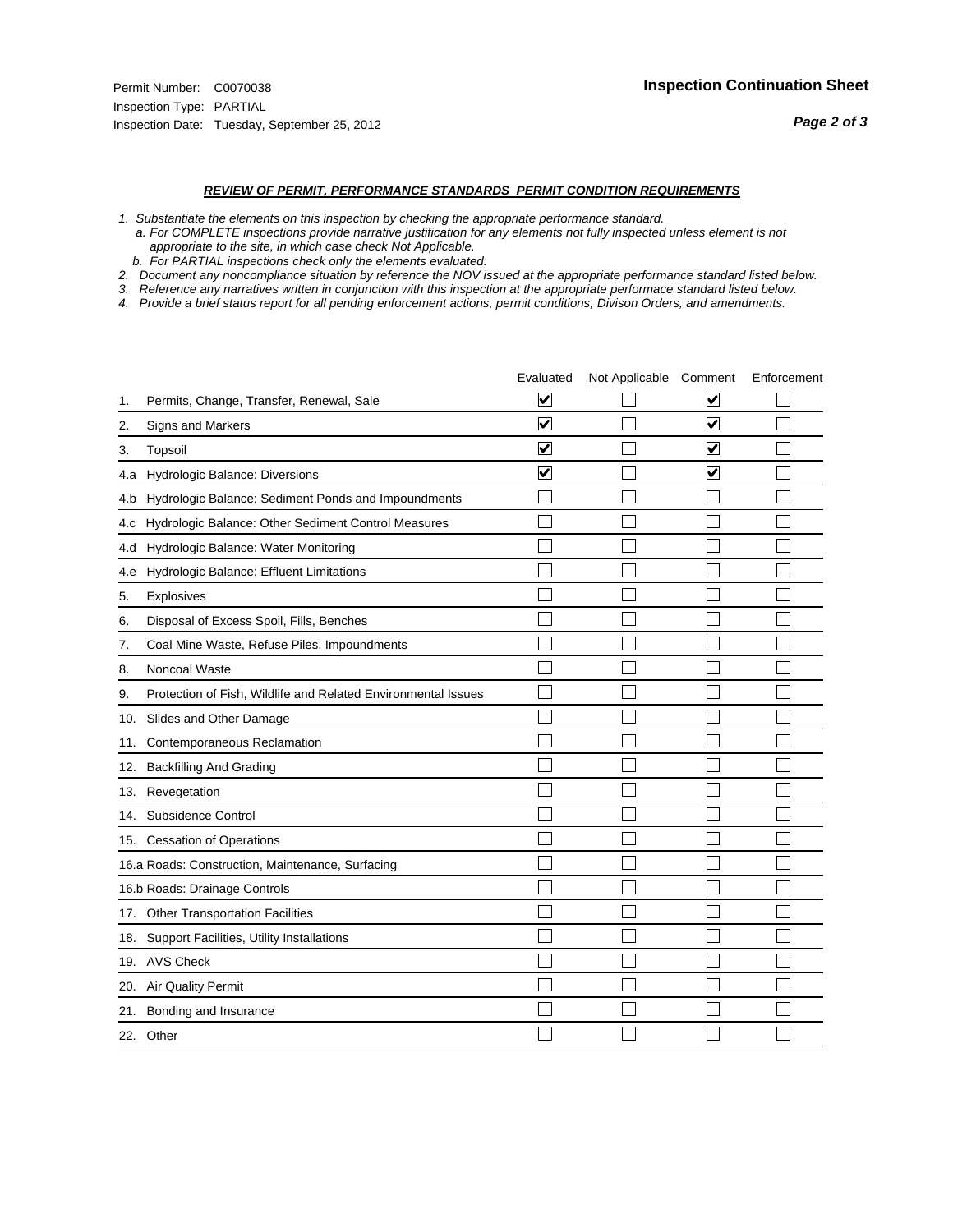Inspection Type: PARTIAL Inspection Date: Tuesday, September 25, 2012

*Page 3 of 3*

#### **1. Permits, Change, Transfer, Renewal, Sale**

The Willow Creek Mine has received Phase II bond release.

#### **2. Signs and Markers**

Identification signs are at the gates to the property.

### **3. Topsoil**

All topsoil was used in reclamation.

#### **4.a Hydrologic Balance: Diversions**

Diversions were open and in good condition.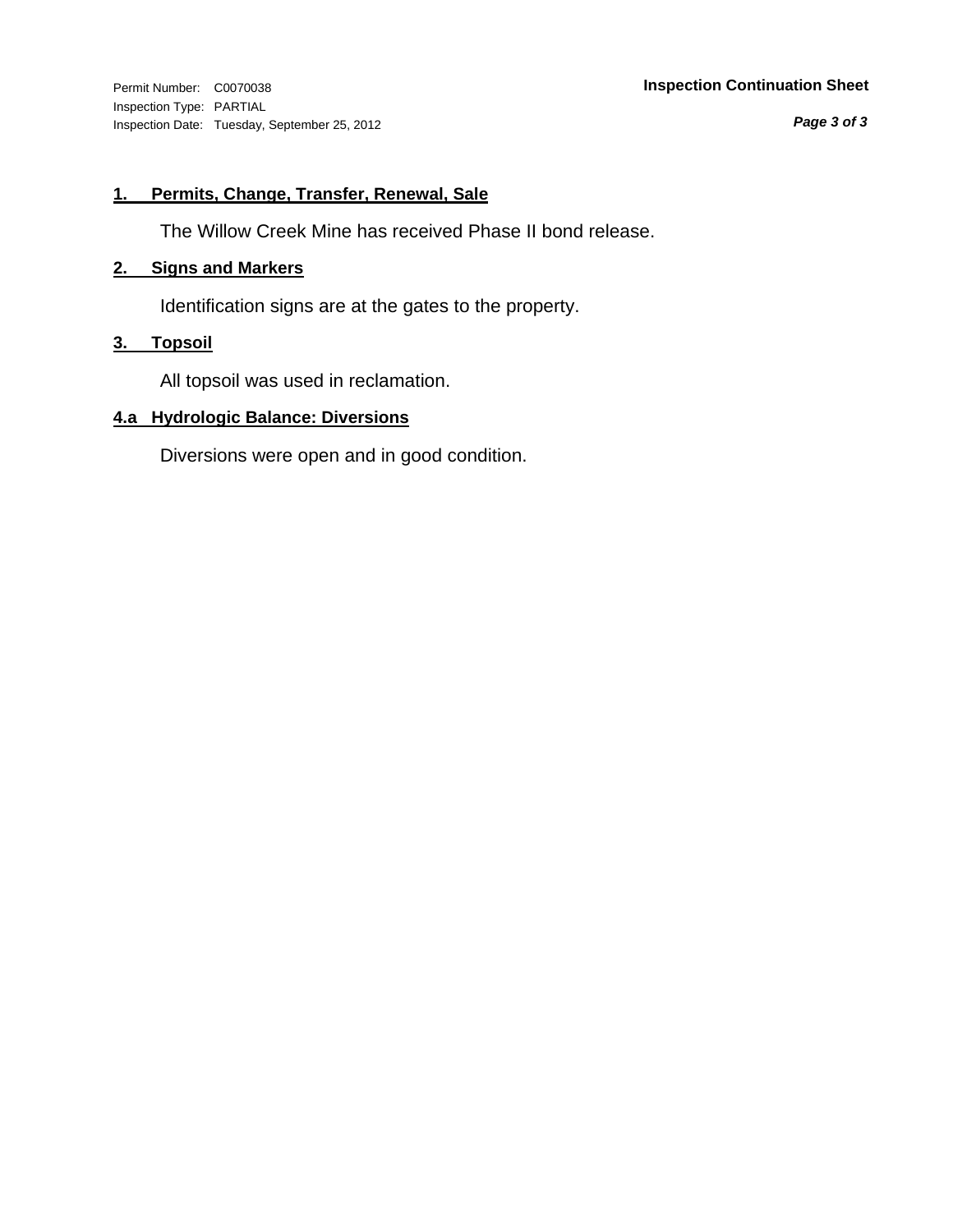

Lieutenant Governor

# **State of Utah**

**DEPARTMENT OF NATURAL RESOURCES** 

**MICHAEL R. STYLER Executive Director** 

#### Division of Oil, Gas and Mining

**JOHN R. BAZA Division Director** 

|  | Representatives Present During the Inspection: |
|--|------------------------------------------------|
|  | Company Vicky Miller                           |
|  | OGM Steve Demczak                              |

### **Inspection Report**

| Permit Number:   | C0070039                     |
|------------------|------------------------------|
| Inspection Type: | <b>PARTIAL</b>               |
| Inspection Date: | Thursday, September 13, 2012 |
| Start Date/Time: | 9/13/2012 9:00:00 AM         |
| End Date/Time:   | 9/13/2012 3:00:00 PM         |
| Last Inspection: | Tuesday, August 07, 2012     |

Inspector: Steve Demczak,

Weather: Sunny, 80's

InspectionID Report Number: 3245

Accepted by:

|                         | Permitee: CANYON FUEL COMPANY             |   |                          |                                            |  |
|-------------------------|-------------------------------------------|---|--------------------------|--------------------------------------------|--|
|                         | <b>Operator: CANYON FUEL COMPANY</b>      |   |                          |                                            |  |
|                         | <b>Site: DUGOUT CANYON MINE</b>           |   |                          |                                            |  |
|                         | Address: PO BOX 1029, WELLINGTON UT 84542 |   |                          |                                            |  |
|                         | County: <b>CARBON</b>                     |   |                          |                                            |  |
|                         | Permit Type: PERMANENT COAL PROGRAM       |   |                          |                                            |  |
|                         | Permit Status: ACTIVE                     |   |                          |                                            |  |
| <b>Current Acreages</b> |                                           |   | <b>Mineral Ownership</b> | <b>Types of Operations</b>                 |  |
|                         | 9,801.00 Total Permitted                  | V | Federal                  | $\vert\bm{\checkmark}\vert$<br>Underground |  |
|                         | 108.70 Total Disturbed                    | V | <b>State</b>             | <b>Surface</b>                             |  |

**County Fee Other**

| 9,001.00 <b>TOtal Permitted</b> |
|---------------------------------|
| 108.70 Total Disturbed          |
| <b>Phase I</b>                  |
| <b>Phase II</b>                 |
| <b>Phase III</b>                |

**Surface Loadout Processing**

**Reprocessing**

**Report summary and status for pending enforcement actions, permit conditions, Division Orders, and amendments:**

There are no pending compliance actions for the Dugout Canyon Mine permit area.



**Inspector's Signature:**

Inspector ID Number: 39 Steve Demczak,

Note: 59 This inspection report does not do an affidavit Suite and Affidavit Constitute and Division of Coli, Gas and Mining.<br>telephone (801) 538-5340 • facsimile (801) 359-3940 • TTY (801) 538-7458 • www.ogm.utah.gov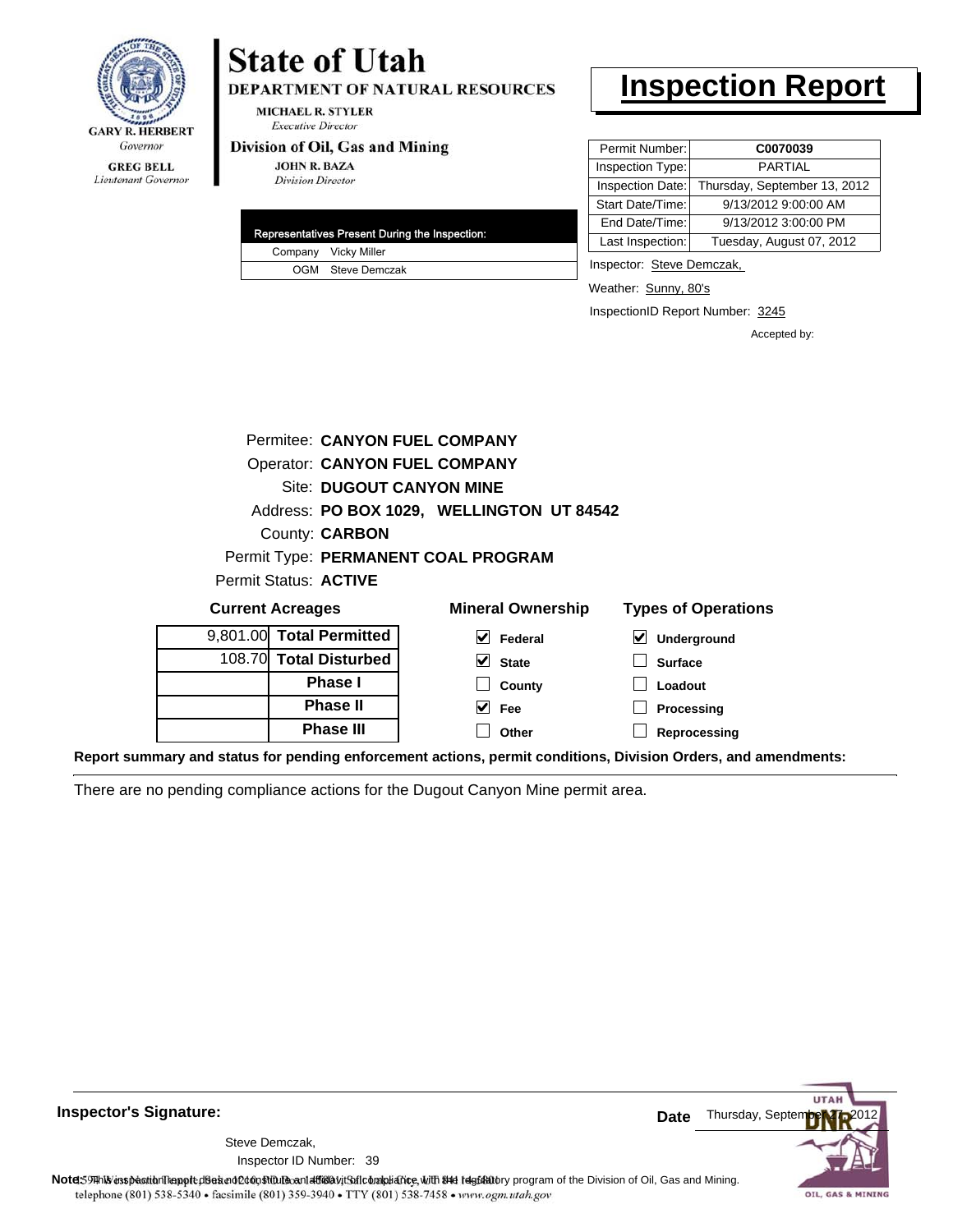#### *REVIEW OF PERMIT, PERFORMANCE STANDARDS PERMIT CONDITION REQUIREMENTS*

*1. Substantiate the elements on this inspection by checking the appropriate performance standard.*

 *a. For COMPLETE inspections provide narrative justification for any elements not fully inspected unless element is not appropriate to the site, in which case check Not Applicable.*

 *b. For PARTIAL inspections check only the elements evaluated.*

*2. Document any noncompliance situation by reference the NOV issued at the appropriate performance standard listed below.*

*3. Reference any narratives written in conjunction with this inspection at the appropriate performace standard listed below.*

*4. Provide a brief status report for all pending enforcement actions, permit conditions, Divison Orders, and amendments.*

|     |                                                               | Evaluated               | Not Applicable Comment |                         | Enforcement |
|-----|---------------------------------------------------------------|-------------------------|------------------------|-------------------------|-------------|
| 1.  | Permits, Change, Transfer, Renewal, Sale                      |                         |                        |                         |             |
| 2.  | <b>Signs and Markers</b>                                      | $\overline{\mathbf{v}}$ |                        | $\overline{\mathbf{v}}$ |             |
| 3.  | Topsoil                                                       | $\overline{\mathbf{v}}$ |                        | $\overline{\mathbf{v}}$ |             |
| 4.a | Hydrologic Balance: Diversions                                | ⊽                       |                        | $\blacktriangledown$    |             |
| 4.b | Hydrologic Balance: Sediment Ponds and Impoundments           | $\blacktriangledown$    |                        | ⊻                       |             |
| 4.C | Hydrologic Balance: Other Sediment Control Measures           |                         |                        |                         |             |
| 4.d | Hydrologic Balance: Water Monitoring                          |                         |                        |                         |             |
| 4.e | Hydrologic Balance: Effluent Limitations                      |                         |                        |                         |             |
| 5.  | Explosives                                                    |                         |                        |                         |             |
| 6.  | Disposal of Excess Spoil, Fills, Benches                      |                         |                        |                         |             |
| 7.  | Coal Mine Waste, Refuse Piles, Impoundments                   | $\overline{\mathbf{v}}$ |                        | $\overline{\mathbf{v}}$ |             |
| 8.  | Noncoal Waste                                                 | $\overline{\mathbf{v}}$ |                        | $\overline{\mathbf{v}}$ |             |
| 9.  | Protection of Fish, Wildlife and Related Environmental Issues |                         |                        |                         |             |
|     | 10. Slides and Other Damage                                   | $\blacktriangledown$    |                        | $\overline{\mathbf{v}}$ |             |
| 11. | Contemporaneous Reclamation                                   |                         |                        |                         |             |
| 12. | <b>Backfilling And Grading</b>                                |                         |                        |                         |             |
| 13. | Revegetation                                                  |                         |                        |                         |             |
| 14. | Subsidence Control                                            |                         |                        |                         |             |
|     | 15. Cessation of Operations                                   |                         |                        |                         |             |
|     | 16.a Roads: Construction, Maintenance, Surfacing              |                         |                        |                         |             |
|     | 16.b Roads: Drainage Controls                                 | ⊽                       |                        | V                       |             |
|     | 17. Other Transportation Facilities                           |                         |                        |                         |             |
| 18. | Support Facilities, Utility Installations                     | $\overline{\mathsf{v}}$ |                        | $\overline{\mathbf{v}}$ |             |
|     | 19. AVS Check                                                 |                         |                        |                         |             |
| 20. | Air Quality Permit                                            |                         |                        |                         |             |
|     | 21. Bonding and Insurance                                     |                         |                        |                         |             |
|     | 22. Other                                                     |                         |                        |                         |             |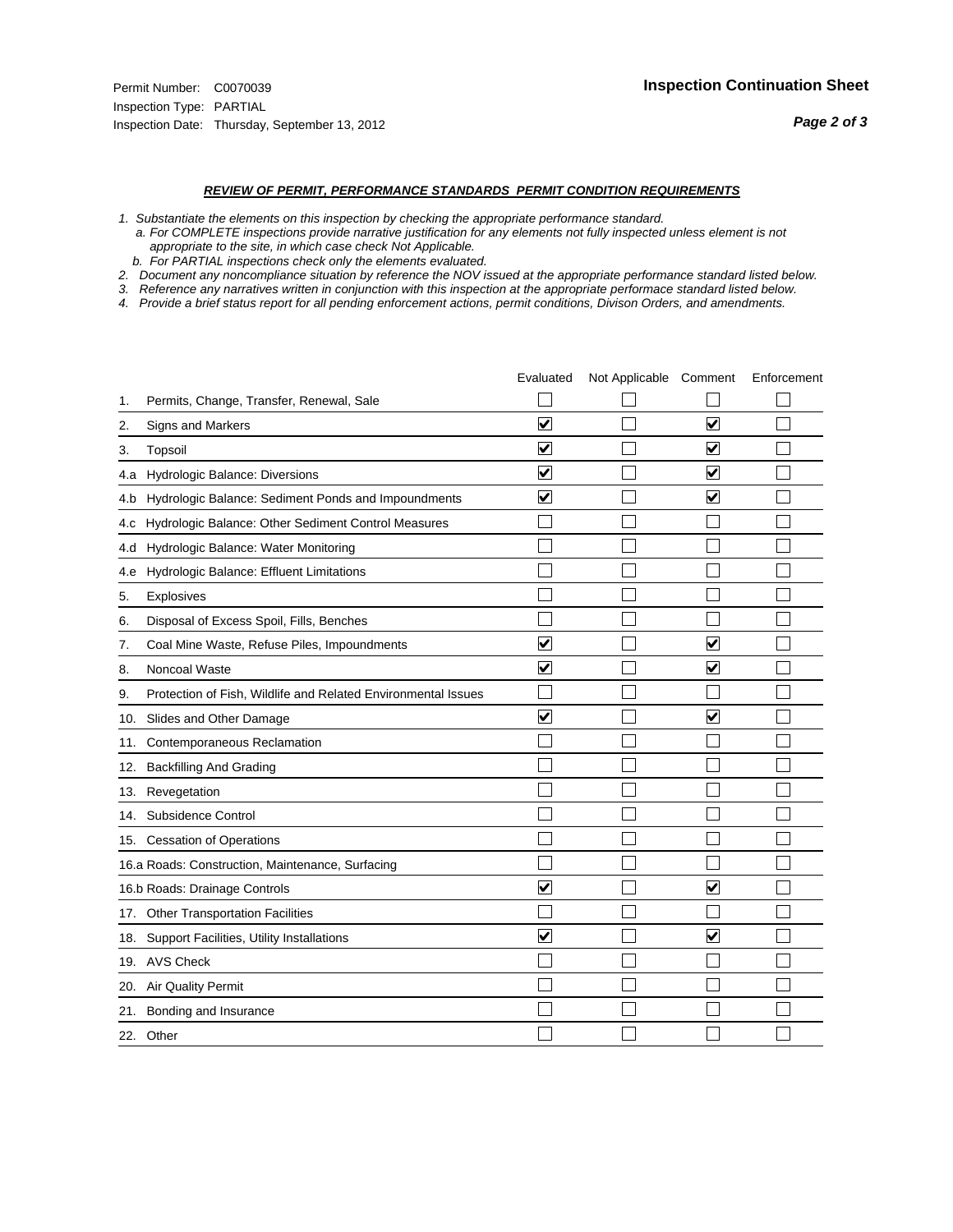#### **2. Signs and Markers**

The permit sign is located at the gate to the property. Information meets the minimium requirements of the R645 Coal Rules.

#### **3. Topsoil**

There was no signs of wind or water erosion to the topsoil piles.

#### **4.a Hydrologic Balance: Diversions**

Diversions were recently cleaned. There was some water flow from wash down of equipment and dust suppression.

#### **4.b Hydrologic Balance: Sediment Ponds and Impoundments**

The minw sediment pond did contain water but was not discharging during the inspection. No hazardous conditions were noticed during the inspection. The refuse sediment had no water. No hazardous conditions were noticed.

#### **7. Coal Mine Waste, Refuse Piles, Impoundments**

The refuse pile was inspected. No hazardous conditions were noticed.

#### **8. Noncoal Waste**

The site was clear of non-coal waste materials.

#### **10. Slides and Other Damage**

No slides or other damage was noticed during the inspection.

#### **16.b Roads: Drainage Controls**

Road drainage was functioning as designed.

#### **18. Support Facilities, Utility Installations**

No new construction has ocurred since the last inspection.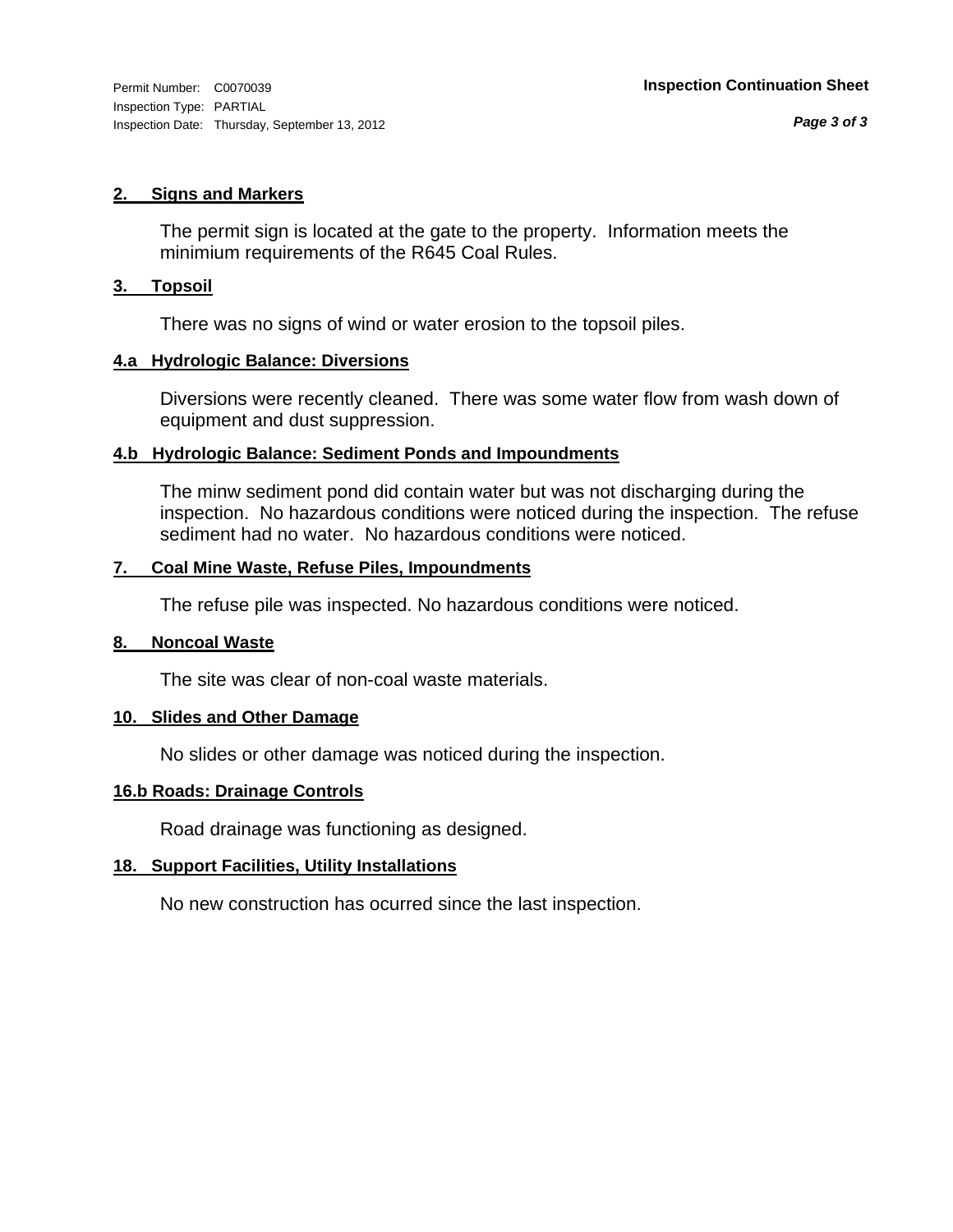

# **State of Utah**

DEPARTMENT OF NATURAL RESOURCES

**MICHAEL R. STYLER Executive Director** 

#### Division of Oil, Gas and Mining

**JOHN R. BAZA Division Director** 

| Representatives Present During the Inspection: |                   |  |  |
|------------------------------------------------|-------------------|--|--|
|                                                | OGM Steve Demczak |  |  |

### **Inspection Report**

| Permit Number:   | C0070041                     |
|------------------|------------------------------|
| Inspection Type: | <b>PARTIAL</b>               |
| Inspection Date: | Thursday, September 20, 2012 |
| Start Date/Time: | 9/20/2012 9:00:00 AM         |
| End Date/Time:   | 9/20/2012 2:00:00 PM         |
| Last Inspection: | Thursday, August 16, 2012    |

Inspector: Steve Demczak,

Weather: Sunny, 70's

InspectionID Report Number: 3247

Accepted by:

|                          |                       | Permitee: WEST RIDGE RESOURCES                 |                            |
|--------------------------|-----------------------|------------------------------------------------|----------------------------|
|                          |                       | <b>Operator: WEST RIDGE RESOURCES</b>          |                            |
|                          | Site: WEST RIDGE MINE |                                                |                            |
|                          |                       | Address: PO BOX 910, EAST CARBON UT 84520-0910 |                            |
|                          | County: <b>CARBON</b> |                                                |                            |
|                          |                       | Permit Type: PERMANENT COAL PROGRAM            |                            |
| Permit Status: ACTIVE    |                       |                                                |                            |
| <b>Current Acreages</b>  |                       | <b>Mineral Ownership</b>                       | <b>Types of Operations</b> |
| 7,600.38 Total Permitted |                       | Federal                                        | <b>Underground</b>         |

**Fee Other**

| 7,600.38 Total Permitted |
|--------------------------|
| 31.24 Total Disturbed    |
| Phase I                  |
| <b>Phase II</b>          |
| <b>Phase III</b>         |

| $\blacktriangleright$ Federal | $\nabla$ Undergr |
|-------------------------------|------------------|
| $\sqrt{\phantom{a}}$ State    | $\Box$ Surface   |
| $\Box$ County                 | $\Box$ Loadout   |
| $\parallel$ Fee               | $\Box$ Process   |

**Loadout Processing**

**Reprocessing**

**Report summary and status for pending enforcement actions, permit conditions, Division Orders, and amendments:**

The Permittee continues to meet this Special Condition of the current State of Utah permit to send water data electronically.



**Inspector's Signature:**

Inspector ID Number: 39 Steve Demczak,

Note: This inspection report does not constitute and affidavit for compliance, with the regulatory program of the Division of Oil, Gas and Mining. telephone (801) 538-5340 · facsimile (801) 359-3940 · TTY (801) 538-7458 · www.ogm.utah.gov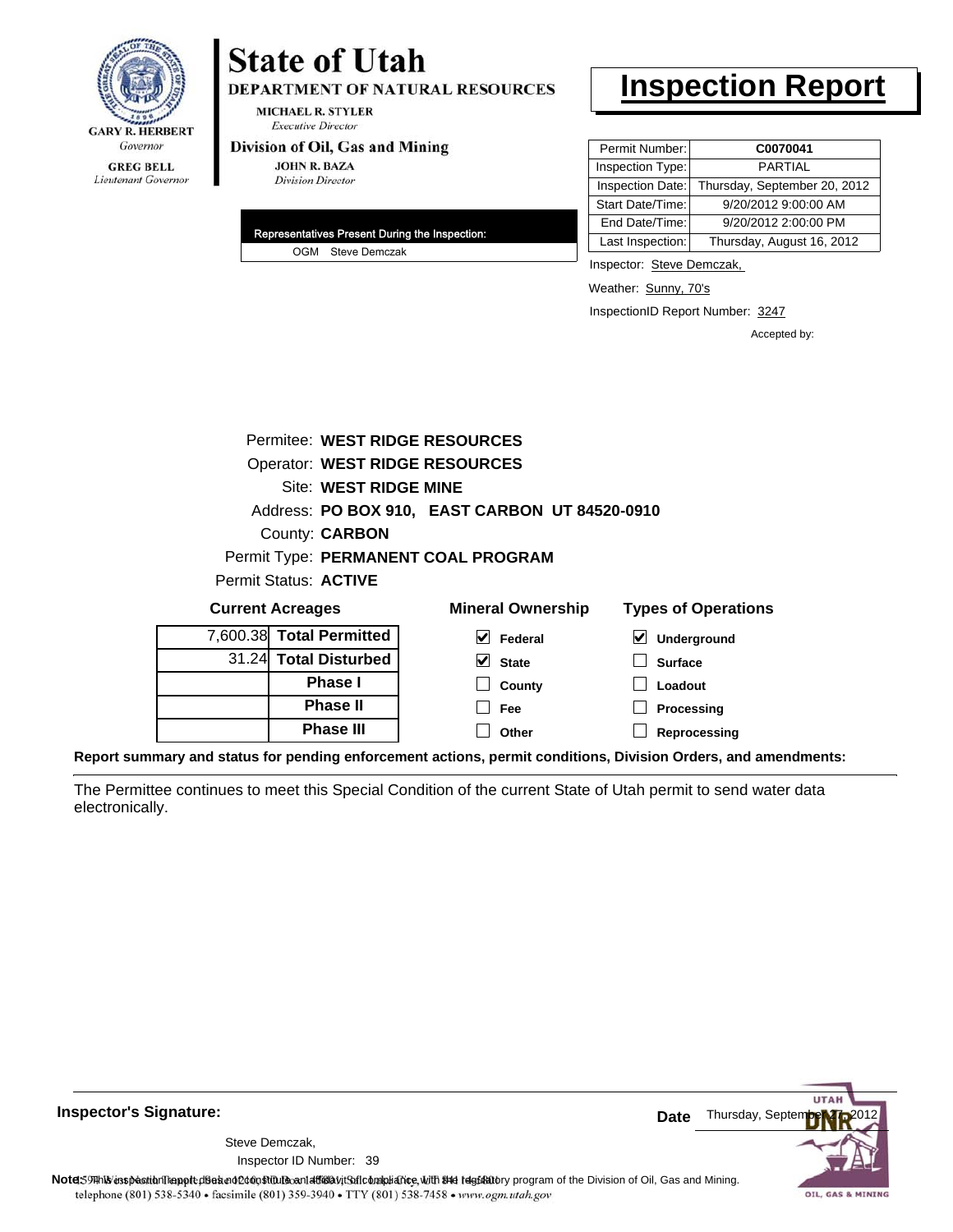#### *REVIEW OF PERMIT, PERFORMANCE STANDARDS PERMIT CONDITION REQUIREMENTS*

*1. Substantiate the elements on this inspection by checking the appropriate performance standard.*

 *a. For COMPLETE inspections provide narrative justification for any elements not fully inspected unless element is not appropriate to the site, in which case check Not Applicable.*

 *b. For PARTIAL inspections check only the elements evaluated.*

*2. Document any noncompliance situation by reference the NOV issued at the appropriate performance standard listed below.*

*3. Reference any narratives written in conjunction with this inspection at the appropriate performace standard listed below.*

*4. Provide a brief status report for all pending enforcement actions, permit conditions, Divison Orders, and amendments.*

|     |                                                               | Evaluated               | Not Applicable Comment |                         | Enforcement |
|-----|---------------------------------------------------------------|-------------------------|------------------------|-------------------------|-------------|
| 1.  | Permits, Change, Transfer, Renewal, Sale                      |                         |                        |                         |             |
| 2.  | Signs and Markers                                             | $\overline{\mathbf{v}}$ |                        | $\overline{\mathbf{v}}$ |             |
| 3.  | Topsoil                                                       | $\overline{\mathbf{v}}$ |                        | $\overline{\mathsf{v}}$ |             |
| 4.a | Hydrologic Balance: Diversions                                |                         |                        |                         |             |
| 4.b | Hydrologic Balance: Sediment Ponds and Impoundments           | V                       |                        | V                       |             |
| 4.c | Hydrologic Balance: Other Sediment Control Measures           |                         |                        |                         |             |
| 4.d | Hydrologic Balance: Water Monitoring                          |                         |                        |                         |             |
| 4.e | Hydrologic Balance: Effluent Limitations                      |                         |                        |                         |             |
| 5.  | <b>Explosives</b>                                             |                         |                        |                         |             |
| 6.  | Disposal of Excess Spoil, Fills, Benches                      |                         |                        |                         |             |
| 7.  | Coal Mine Waste, Refuse Piles, Impoundments                   |                         |                        |                         |             |
| 8.  | Noncoal Waste                                                 | $\overline{\mathsf{v}}$ |                        | V                       |             |
| 9.  | Protection of Fish, Wildlife and Related Environmental Issues |                         |                        |                         |             |
|     | 10. Slides and Other Damage                                   | $\blacktriangledown$    |                        | ✓                       |             |
| 11. | Contemporaneous Reclamation                                   |                         |                        |                         |             |
| 12. | <b>Backfilling And Grading</b>                                |                         |                        |                         |             |
| 13. | Revegetation                                                  |                         |                        |                         |             |
| 14. | Subsidence Control                                            |                         |                        |                         |             |
|     | 15. Cessation of Operations                                   |                         |                        |                         |             |
|     | 16.a Roads: Construction, Maintenance, Surfacing              |                         |                        |                         |             |
|     | 16.b Roads: Drainage Controls                                 | $\blacktriangledown$    |                        | $\overline{\mathbf{v}}$ |             |
| 17. | <b>Other Transportation Facilities</b>                        |                         |                        |                         |             |
| 18. | Support Facilities, Utility Installations                     | $\overline{\mathbf{v}}$ |                        | $\blacktriangledown$    |             |
|     | 19. AVS Check                                                 |                         |                        |                         |             |
| 20. | Air Quality Permit                                            |                         |                        |                         |             |
| 21. | Bonding and Insurance                                         |                         |                        |                         |             |
|     | 22. Other                                                     |                         |                        |                         |             |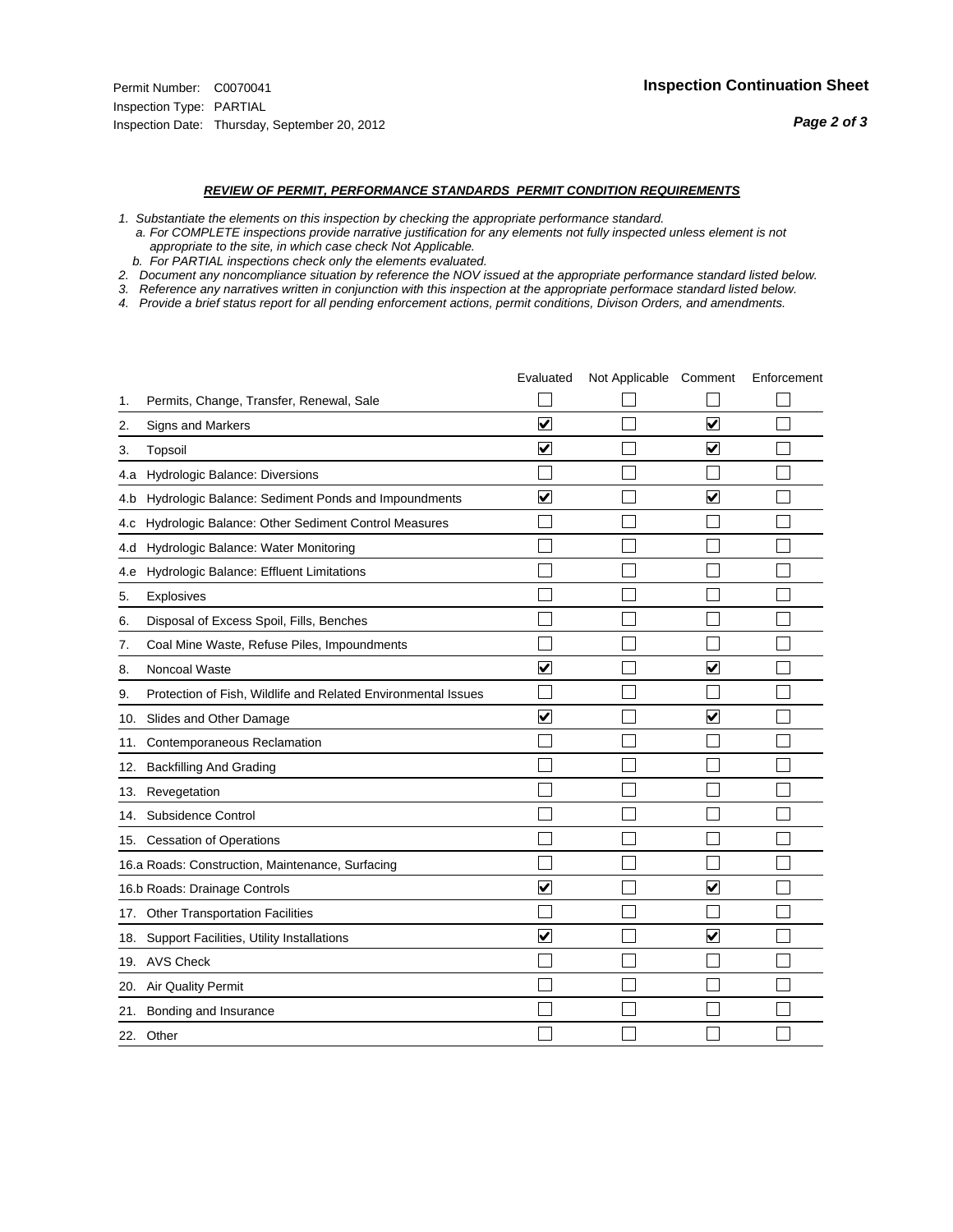#### **2. Signs and Markers**

The identification sign is after the main gate to the property. All information complied with the R645 Coal Rules.

#### **3. Topsoil**

Topsoil pile is well vergetated and there is no signs of erosion.

#### **4.b Hydrologic Balance: Sediment Ponds and Impoundments**

Sediment pond did contain water but was not discharging. No hazardous conditions were noticed.

#### **8. Noncoal Waste**

The mine site was clear of non-coal waste materials.

#### **10. Slides and Other Damage**

I did not see any slides or other damages.

#### **16.b Roads: Drainage Controls**

Diversions were functioning as designed. A small amount of water was flowing within the road diversions.

#### **18. Support Facilities, Utility Installations**

No new support facilites were constructed since the last inspection.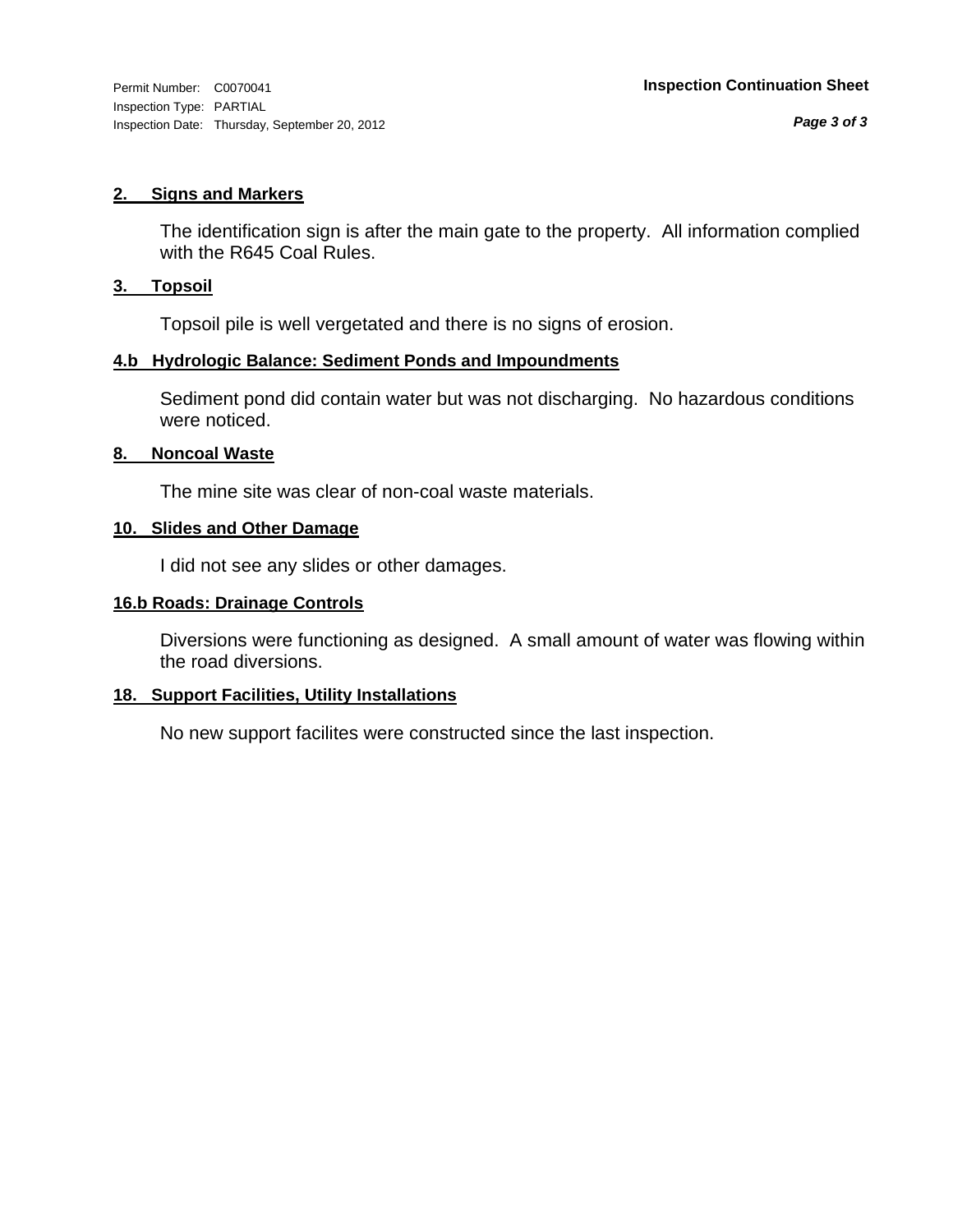

#### **MICHAEL R. STYLER Executive Director**

#### Division of Oil, Gas and Mining

**JOHN R. BAZA** 

**Division Director** 

**State of Utah** 

Lieutenant Governor

| Representatives Present During the Inspection: |
|------------------------------------------------|
| Company Rusty Netz                             |

DEPARTMENT OF NATURAL RESOURCES

OGM Karl Houskeeper

### **Inspection Report**

| Permit Number:   | C0070042                     |
|------------------|------------------------------|
| Inspection Type: | <b>COMPLETE</b>              |
| Inspection Date: | Thursday, September 13, 2012 |
| Start Date/Time: | 9/13/2012 12:00:00 PM        |
| End Date/Time:   | 9/13/2012 4:00:00 PM         |
| Last Inspection: | Thursday, August 16, 2012    |

Inspector: Karl Houskeeper,

Weather: Clear Skies, Temp. 67 Deg. F.

InspectionID Report Number: 3234

Accepted by:

|                                                    | Permitee: SUNNYSIDE COGENERATION ASSOCIATES |                            |  |  |  |
|----------------------------------------------------|---------------------------------------------|----------------------------|--|--|--|
| <b>Operator: SUNNYSIDE COGENERATION ASSOCIATES</b> |                                             |                            |  |  |  |
| Site: STAR POINT REFUSE                            |                                             |                            |  |  |  |
|                                                    | Address: PO BOX 159, SUNNYSIDE UT 84539     |                            |  |  |  |
| County: <b>CARBON</b>                              |                                             |                            |  |  |  |
|                                                    | Permit Type: PERMANENT COAL PROGRAM         |                            |  |  |  |
| Permit Status: ACTIVE                              |                                             |                            |  |  |  |
| <b>Current Acreages</b>                            | <b>Mineral Ownership</b>                    | <b>Types of Operations</b> |  |  |  |
| 152.93 Total Permitted                             | Federal                                     | <b>Underground</b>         |  |  |  |
| 152.93 Total Disturbed                             | <b>State</b>                                | <b>Surface</b>             |  |  |  |
| <b>Phase I</b>                                     | County                                      | Loadout                    |  |  |  |
| <b>Phase II</b>                                    | <b>Fee</b>                                  | Processing                 |  |  |  |
| <b>Phase III</b>                                   | Other                                       | Reprocessing               |  |  |  |

**Report summary and status for pending enforcement actions, permit conditions, Division Orders, and amendments:**

**Inspector's Signature:**

49 Inspector ID Number:Karl Houskeeper,



**Note**:59 This inspection report disean of constitute and affidavit Saft compliance, with the desidatory program of the Division of Oil, Gas and Mining. telephone (801) 538-5340 · facsimile (801) 359-3940 · TTY (801) 538-7458 · www.ogm.utah.gov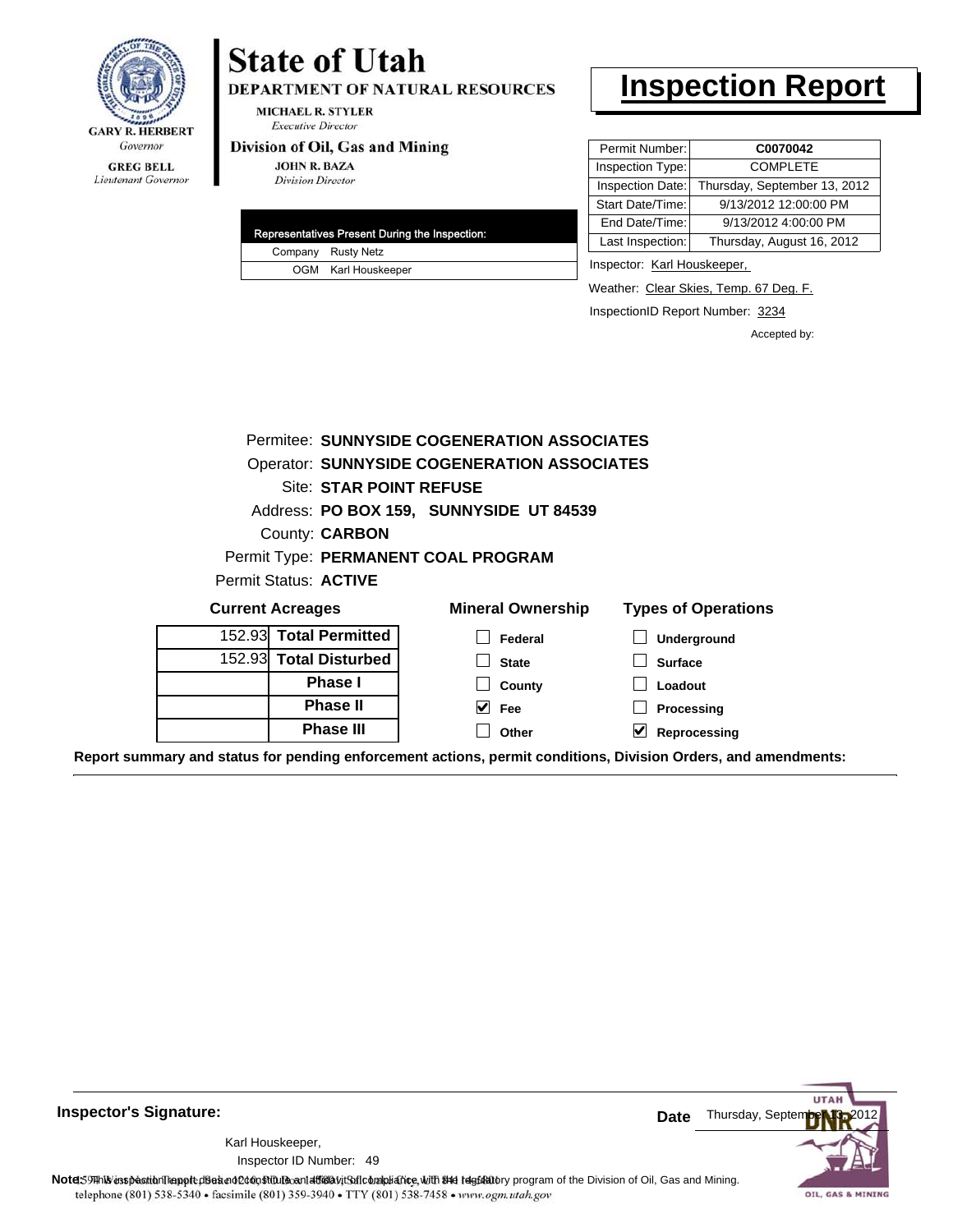#### *REVIEW OF PERMIT, PERFORMANCE STANDARDS PERMIT CONDITION REQUIREMENTS*

*1. Substantiate the elements on this inspection by checking the appropriate performance standard.*

 *a. For COMPLETE inspections provide narrative justification for any elements not fully inspected unless element is not appropriate to the site, in which case check Not Applicable.*

 *b. For PARTIAL inspections check only the elements evaluated.*

*2. Document any noncompliance situation by reference the NOV issued at the appropriate performance standard listed below.*

*3. Reference any narratives written in conjunction with this inspection at the appropriate performace standard listed below.*

*4. Provide a brief status report for all pending enforcement actions, permit conditions, Divison Orders, and amendments.*

|     |                                                               | Evaluated               | Not Applicable Comment |                         | Enforcement |
|-----|---------------------------------------------------------------|-------------------------|------------------------|-------------------------|-------------|
| 1.  | Permits, Change, Transfer, Renewal, Sale                      | $\overline{\mathbf{v}}$ |                        | V                       |             |
| 2.  | Signs and Markers                                             | $\overline{\mathbf{v}}$ |                        | $\blacktriangledown$    |             |
| 3.  | Topsoil                                                       | $\overline{\mathbf{v}}$ |                        |                         |             |
| 4.a | Hydrologic Balance: Diversions                                | $\blacktriangledown$    |                        |                         |             |
| 4.b | Hydrologic Balance: Sediment Ponds and Impoundments           | $\blacktriangledown$    |                        | V                       |             |
| 4.C | Hydrologic Balance: Other Sediment Control Measures           | $\overline{\mathbf{v}}$ |                        |                         |             |
| 4.d | Hydrologic Balance: Water Monitoring                          | $\overline{\mathbf{v}}$ |                        |                         |             |
| 4.e | Hydrologic Balance: Effluent Limitations                      | $\overline{\mathbf{v}}$ |                        | $\blacktriangledown$    |             |
| 5.  | <b>Explosives</b>                                             | $\overline{\mathbf{v}}$ |                        |                         |             |
| 6.  | Disposal of Excess Spoil, Fills, Benches                      | $\blacktriangledown$    |                        |                         |             |
| 7.  | Coal Mine Waste, Refuse Piles, Impoundments                   | $\overline{\mathsf{v}}$ |                        | $\overline{\mathbf{v}}$ |             |
| 8.  | Noncoal Waste                                                 | $\overline{\mathbf{v}}$ |                        |                         |             |
| 9.  | Protection of Fish, Wildlife and Related Environmental Issues | $\overline{\mathbf{v}}$ |                        |                         |             |
|     | 10. Slides and Other Damage                                   | $\overline{\mathbf{v}}$ |                        |                         |             |
| 11. | Contemporaneous Reclamation                                   | ⊽                       |                        |                         |             |
| 12. | <b>Backfilling And Grading</b>                                | $\overline{\mathbf{v}}$ |                        |                         |             |
| 13. | Revegetation                                                  | $\overline{\mathbf{v}}$ |                        |                         |             |
| 14. | Subsidence Control                                            | $\overline{\mathbf{v}}$ |                        |                         |             |
|     | 15. Cessation of Operations                                   | $\overline{\mathbf{v}}$ |                        |                         |             |
|     | 16.a Roads: Construction, Maintenance, Surfacing              | $\blacktriangledown$    |                        |                         |             |
|     | 16.b Roads: Drainage Controls                                 | $\overline{\mathbf{v}}$ |                        |                         |             |
| 17. | <b>Other Transportation Facilities</b>                        | $\overline{\mathbf{v}}$ |                        |                         |             |
| 18. | Support Facilities, Utility Installations                     | $\overline{\mathbf{v}}$ |                        |                         |             |
|     | 19. AVS Check                                                 | $\overline{\mathbf{v}}$ |                        |                         |             |
| 20. | <b>Air Quality Permit</b>                                     | $\checkmark$            |                        |                         |             |
| 21. | Bonding and Insurance                                         | V                       |                        |                         |             |
|     | 22. Other                                                     | $\blacktriangledown$    |                        |                         |             |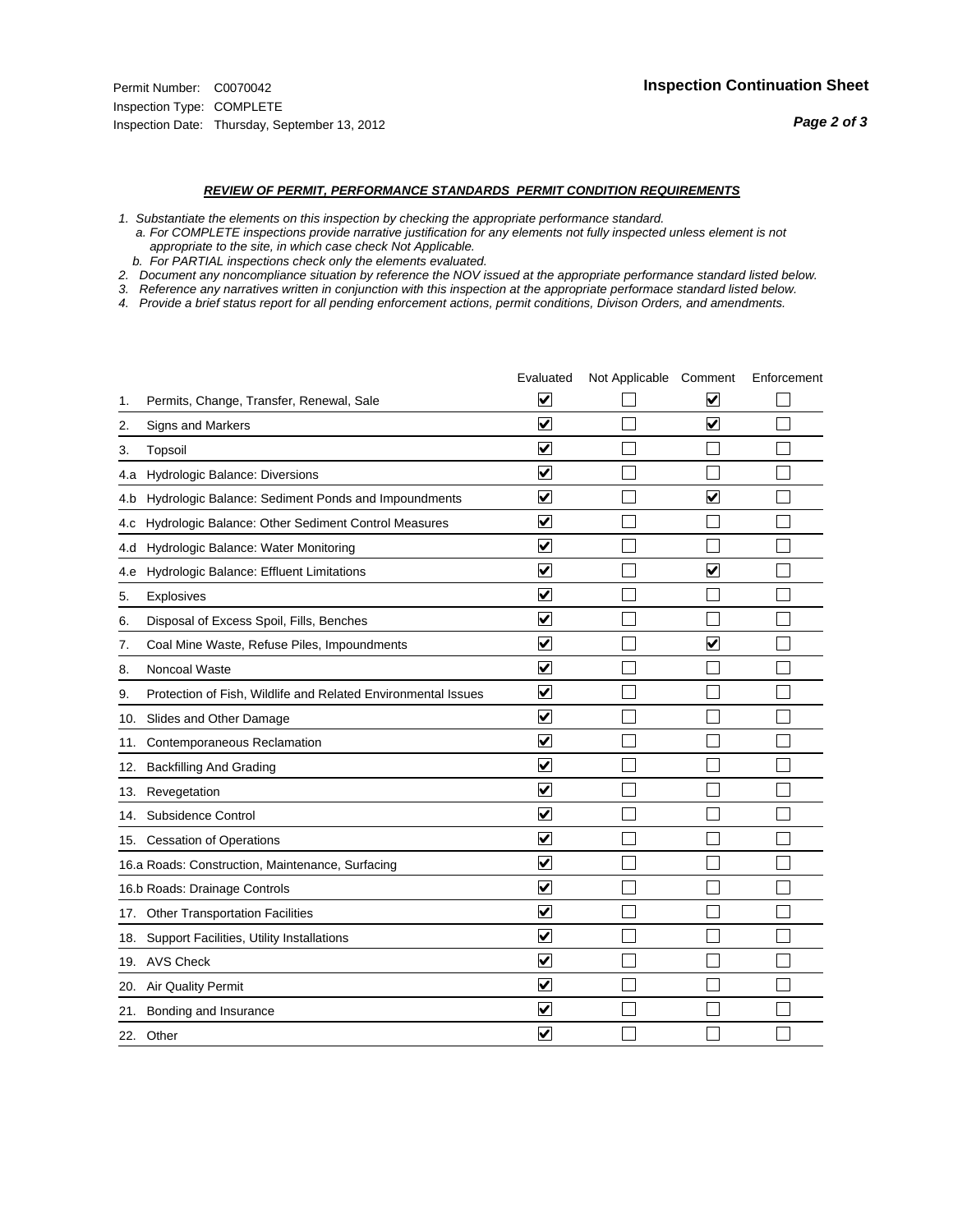#### **1. Permits, Change, Transfer, Renewal, Sale**

The following permits were reviewed in conjunction with the complete inspection::

-Mining permit C/007/042 issued November 14, 2008 and expires November 14, 2013.

-UPDES permit #UTG040025 effective May 1, 2008 and expires midnight April 30, 2013 (under general permit UTG040000).

-Air Quality Permit DAQE-239-02 issued April 1, 2002, remains in effect. -SPCC plan is not required.

-Certificate of Insurance effective 08/01/2011 and terminates 08/01/2012.

-Reclamation agreement is dated October 14, 2003 and signed by both parties. -Storm Water Permit UTR000604, effective 01/01/07 and expires @ midnight

12/31/11 (under general permit UTR000000).

#### **2. Signs and Markers**

The mine identification sign is located on the left side of the county road as you obtain access into the permit area. The sign is visible from the road and contains all of the required information listed in the regulations.

#### **4.b Hydrologic Balance: Sediment Ponds and Impoundments**

The sediment ponds were inspected during the Second Quarter of 2012 of 6/21/12. A report from this inspection was compiled on 7/10/12 and then P.E. certified on 7/12. The reports were checked to make sure that all existing sediment elevations are below the 60% sediment elevation. Once the sediment level reached the 60% sediment level the pond is required to be cleaned.

#### **4.e Hydrologic Balance: Effluent Limitations**

The discharge monitoring reports for May, June and July 2012 were reviewed as part of the complete inspection. The reports and submittal letter to the State of Utah Division of Environmental Quality shows that no discharge occurred from any of the outfalls during the listed months.

### **7. Coal Mine Waste, Refuse Piles, Impoundments**

The refuse pile was inspected during the Second Quarter of 2012 on 6/21/12. A report was compiled on 7/10/12 and P.E. certified on 7/12. No problems were noted.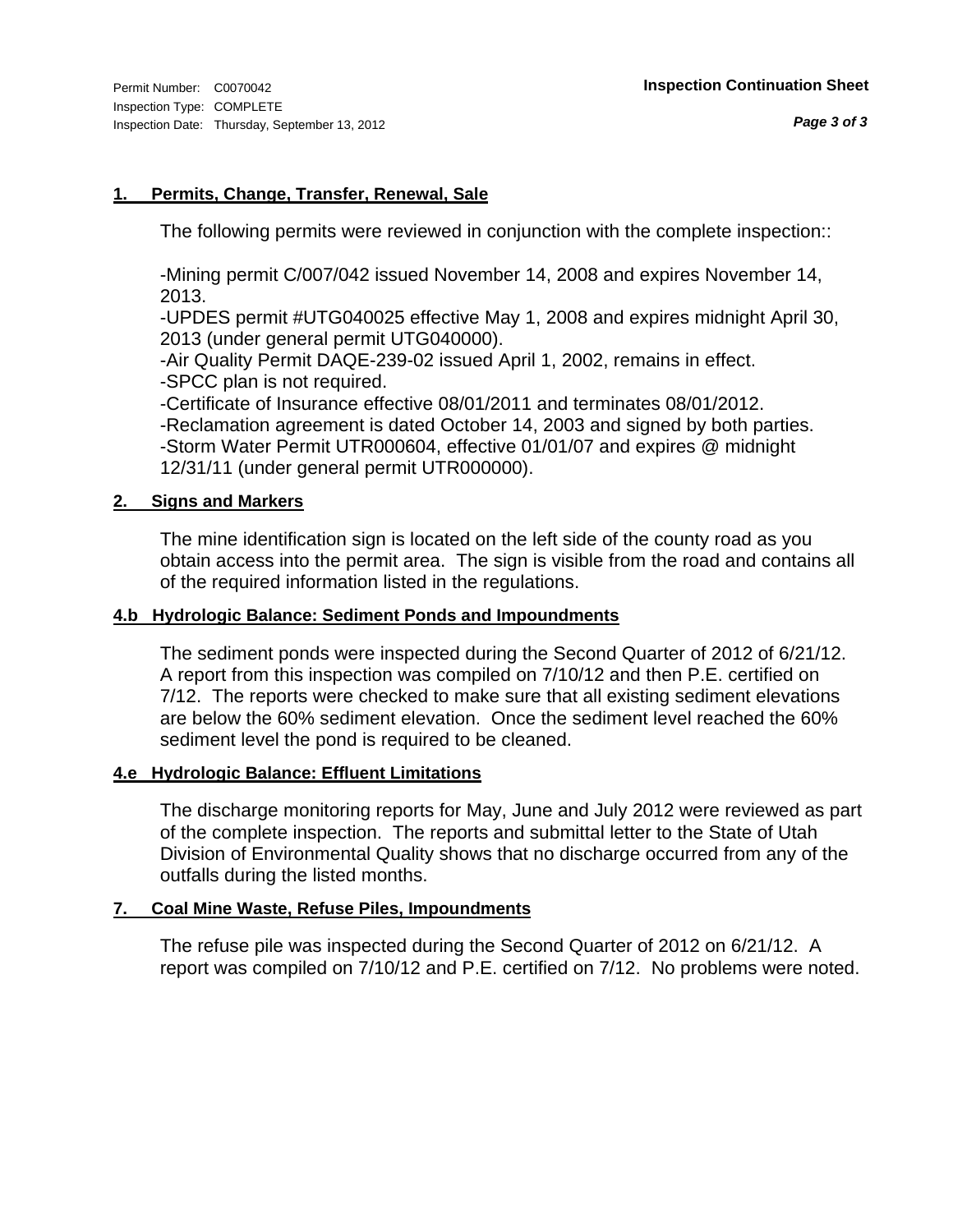

# **State of Utah**

**DEPARTMENT OF NATURAL RESOURCES** 

**MICHAEL R. STYLER Executive Director** 

#### Division of Oil, Gas and Mining

**JOHN R. BAZA Division Director** 

| Representatives Present During the Inspection: |  |
|------------------------------------------------|--|
| OGM Pete Hess                                  |  |

### **Inspection Report**

| Permit Number:   | C0070045                    |
|------------------|-----------------------------|
| Inspection Type: | <b>PARTIAL</b>              |
| Inspection Date: | Tuesday, September 11, 2012 |
| Start Date/Time: | 9/11/2012 10:30:00 AM       |
| End Date/Time:   | 9/11/2012 11:00:00 AM       |
| Last Inspection: | Monday, August 06, 2012     |

Inspector: Pete Hess,

Weather: Cool 64 degrees. Overcast; thunderstorms over nit

InspectionID Report Number: 3229

Accepted by:

|                         | Permitee: HEADWATERS ENERGY SERVICES                                     |                            |  |
|-------------------------|--------------------------------------------------------------------------|----------------------------|--|
|                         | <b>Operator: HEADWATERS ENERGY SERVICES</b>                              |                            |  |
| Site: COVOL SITE        |                                                                          |                            |  |
|                         | Address: 10653 SOUTH RIVER FRONT PARKWAY, SUITE 300, SOUTH JORDAN UT 840 |                            |  |
| County: <b>CARBON</b>   |                                                                          |                            |  |
|                         | Permit Type: PERMANENT COAL PROGRAM                                      |                            |  |
| Permit Status: ACTIVE   |                                                                          |                            |  |
| <b>Current Acreages</b> | <b>Mineral Ownership</b>                                                 | <b>Types of Operations</b> |  |
| 30.00 Total Permitted   | Federal                                                                  | <b>Underground</b>         |  |
| 30.00 Total Disturbed   | <b>State</b>                                                             | <b>Surface</b>             |  |
| Phase I                 | County                                                                   | Loadout                    |  |
| <b>Phase II</b>         | <b>Fee</b>                                                               | Processing                 |  |
| <b>Phase III</b>        | Other                                                                    | Reprocessing               |  |

**Report summary and status for pending enforcement actions, permit conditions, Division Orders, and amendments:**

The site is working 7 days a week; about a 100,000 tons of feed stock are at the site for processing. The site received rainfall over night.

Mr. Kyle Edwards, site manager, represented the Permittee during todays instantaneous inspection.



**Inspector's Signature:**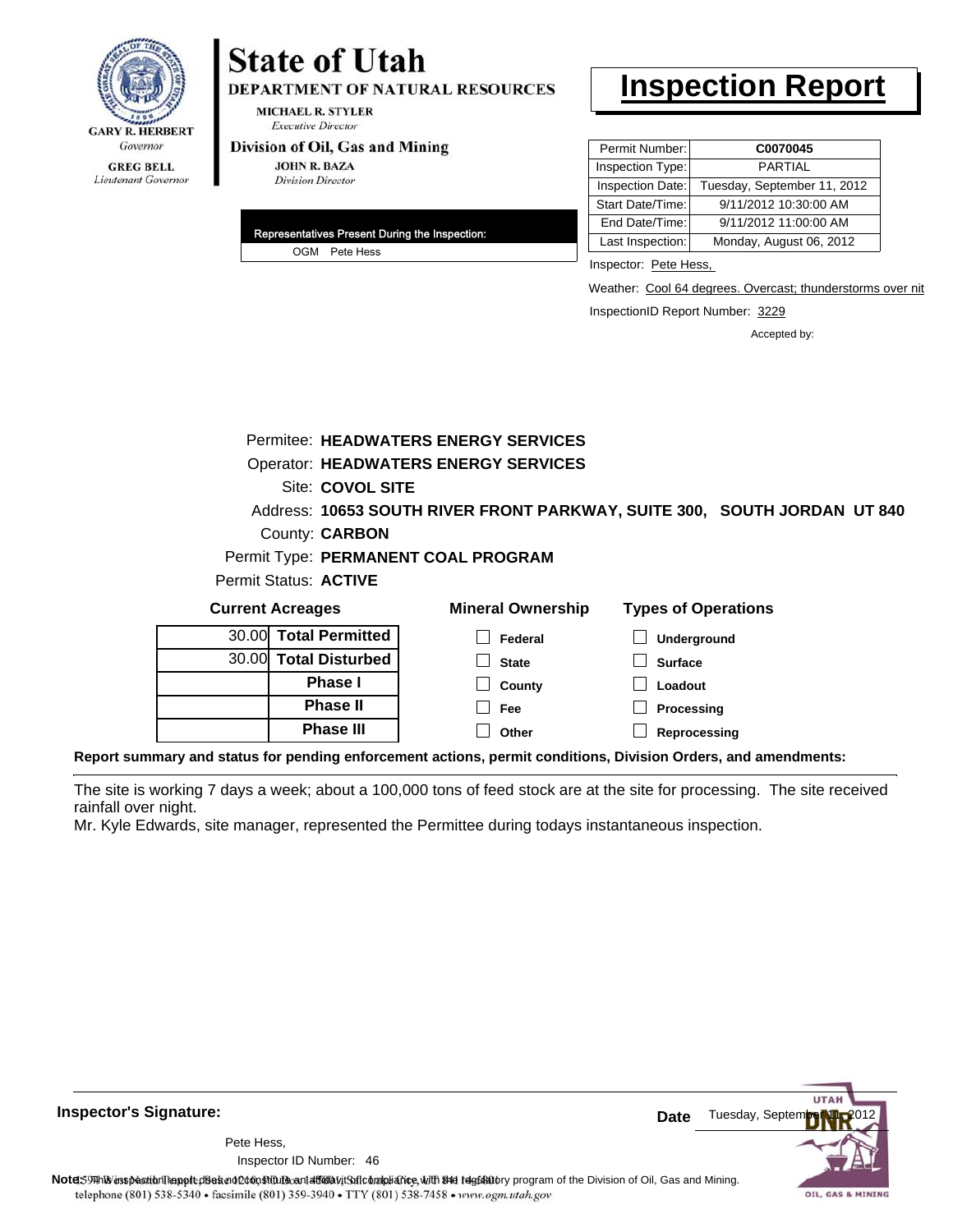#### *REVIEW OF PERMIT, PERFORMANCE STANDARDS PERMIT CONDITION REQUIREMENTS*

*1. Substantiate the elements on this inspection by checking the appropriate performance standard.*

 *a. For COMPLETE inspections provide narrative justification for any elements not fully inspected unless element is not appropriate to the site, in which case check Not Applicable.*

 *b. For PARTIAL inspections check only the elements evaluated.*

*2. Document any noncompliance situation by reference the NOV issued at the appropriate performance standard listed below.*

*3. Reference any narratives written in conjunction with this inspection at the appropriate performace standard listed below.*

*4. Provide a brief status report for all pending enforcement actions, permit conditions, Divison Orders, and amendments.*

|     |                                                               | Evaluated               | Not Applicable Comment          |                      | Enforcement |
|-----|---------------------------------------------------------------|-------------------------|---------------------------------|----------------------|-------------|
| 1.  | Permits, Change, Transfer, Renewal, Sale                      |                         |                                 |                      |             |
| 2.  | Signs and Markers                                             | $\overline{\mathbf{v}}$ |                                 |                      |             |
| 3.  | Topsoil                                                       | $\overline{\mathbf{v}}$ |                                 |                      |             |
| 4.a | Hydrologic Balance: Diversions                                | $\blacktriangledown$    |                                 | $\blacktriangledown$ |             |
| 4.b | Hydrologic Balance: Sediment Ponds and Impoundments           | $\blacktriangledown$    |                                 | $\blacktriangledown$ |             |
| 4.C | Hydrologic Balance: Other Sediment Control Measures           | $\checkmark$            |                                 |                      |             |
| 4.d | Hydrologic Balance: Water Monitoring                          |                         | ✓                               | $\blacktriangledown$ |             |
| 4.e | Hydrologic Balance: Effluent Limitations                      | $\overline{\mathbf{v}}$ |                                 | $\blacktriangledown$ |             |
| 5.  | Explosives                                                    |                         | $\overline{\mathbf{v}}$         |                      |             |
| 6.  | Disposal of Excess Spoil, Fills, Benches                      |                         | $\blacktriangledown$            |                      |             |
| 7.  | Coal Mine Waste, Refuse Piles, Impoundments                   |                         | $\blacktriangledown$            |                      |             |
| 8.  | Noncoal Waste                                                 | $\overline{\mathsf{v}}$ |                                 |                      |             |
| 9.  | Protection of Fish, Wildlife and Related Environmental Issues | $\blacktriangledown$    |                                 | ✓                    |             |
| 10. | Slides and Other Damage                                       |                         | $\overline{\mathsf{v}}$         |                      |             |
| 11. | Contemporaneous Reclamation                                   |                         | ⊻                               |                      |             |
| 12. | <b>Backfilling And Grading</b>                                |                         | $\overline{\mathbf{v}}$         |                      |             |
| 13. | Revegetation                                                  |                         | $\overline{\blacktriangledown}$ |                      |             |
| 14. | Subsidence Control                                            |                         | $\overline{\mathbf{v}}$         |                      |             |
|     | 15. Cessation of Operations                                   |                         | $\blacktriangleright$           |                      |             |
|     | 16.a Roads: Construction, Maintenance, Surfacing              | ⊽                       |                                 |                      |             |
|     | 16.b Roads: Drainage Controls                                 | $\overline{\mathbf{v}}$ |                                 |                      |             |
|     | 17. Other Transportation Facilities                           |                         |                                 |                      |             |
| 18. | Support Facilities, Utility Installations                     | $\overline{\mathbf{v}}$ |                                 |                      |             |
|     | 19. AVS Check                                                 |                         |                                 |                      |             |
| 20. | <b>Air Quality Permit</b>                                     |                         |                                 |                      |             |
| 21. | Bonding and Insurance                                         |                         |                                 |                      |             |
|     | 22. Other                                                     |                         |                                 |                      |             |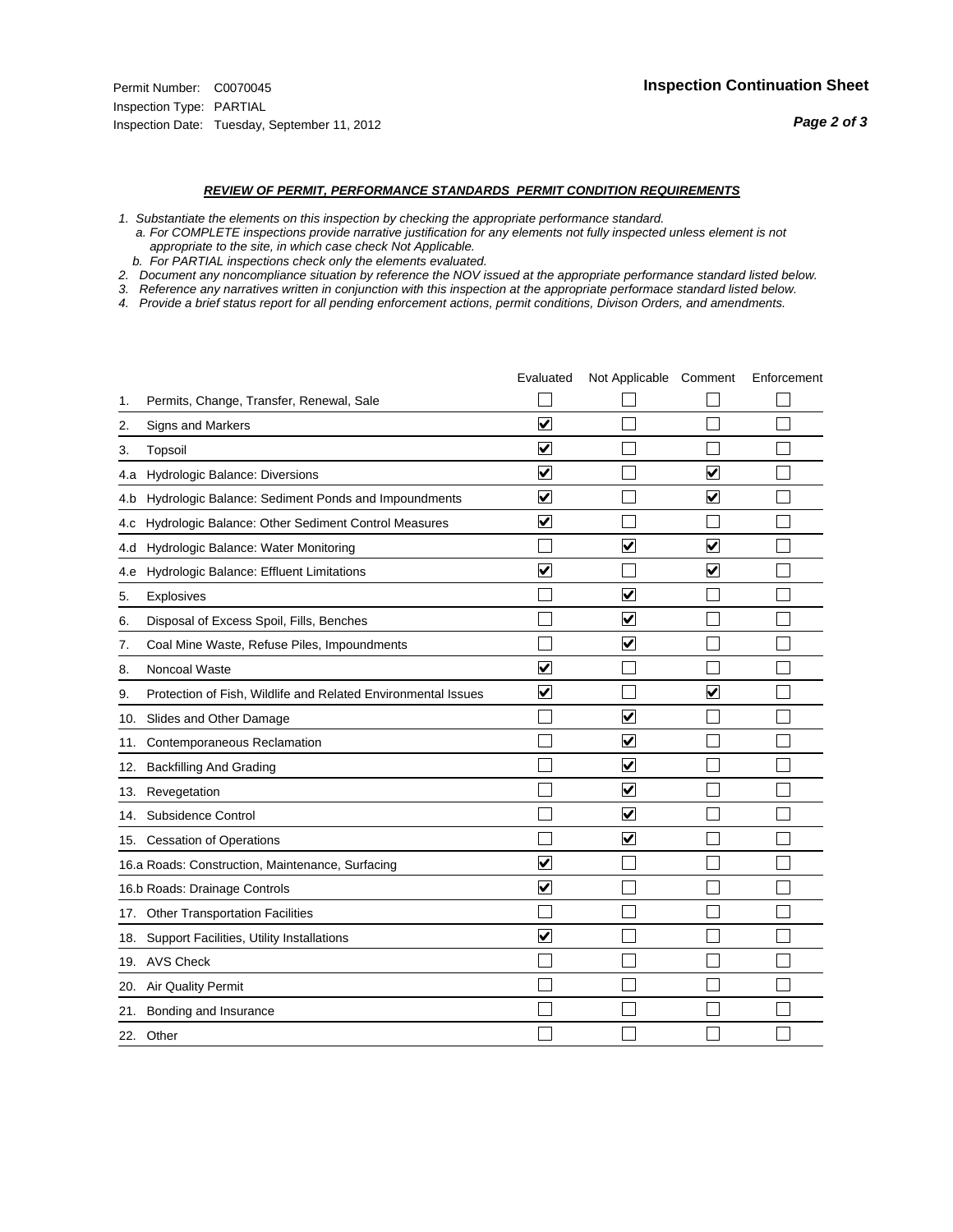#### **4.a Hydrologic Balance: Diversions**

The Permittee is in the process of having all of the ditches redefined. The contractor, Nielson Construction, has asked the Permittee to have the site "blue staked" to identify all utility lines to prevent problems.

#### **4.b Hydrologic Balance: Sediment Ponds and Impoundments**

The East and West ponds were both inspected. The East pond had a recent water depth of about 4 feet, but this had dropped about 3 feet, as observed during today's inspection. The open channel spillways were capable of functioning, as were the inlet culverts and ditches. The pond bottom in the west pond was saturated; no water volume was observed.

#### **4.d Hydrologic Balance: Water Monitoring**

Monitoring of the single ground water well is not required until reclamation of the site is initiated.

#### **4.e Hydrologic Balance: Effluent Limitations**

Neither pond was close to the discharge elevation.

#### **9. Protection of Fish, Wildlife and Related Environmental Issues**

No wildlife was observed within or over the permit boundary.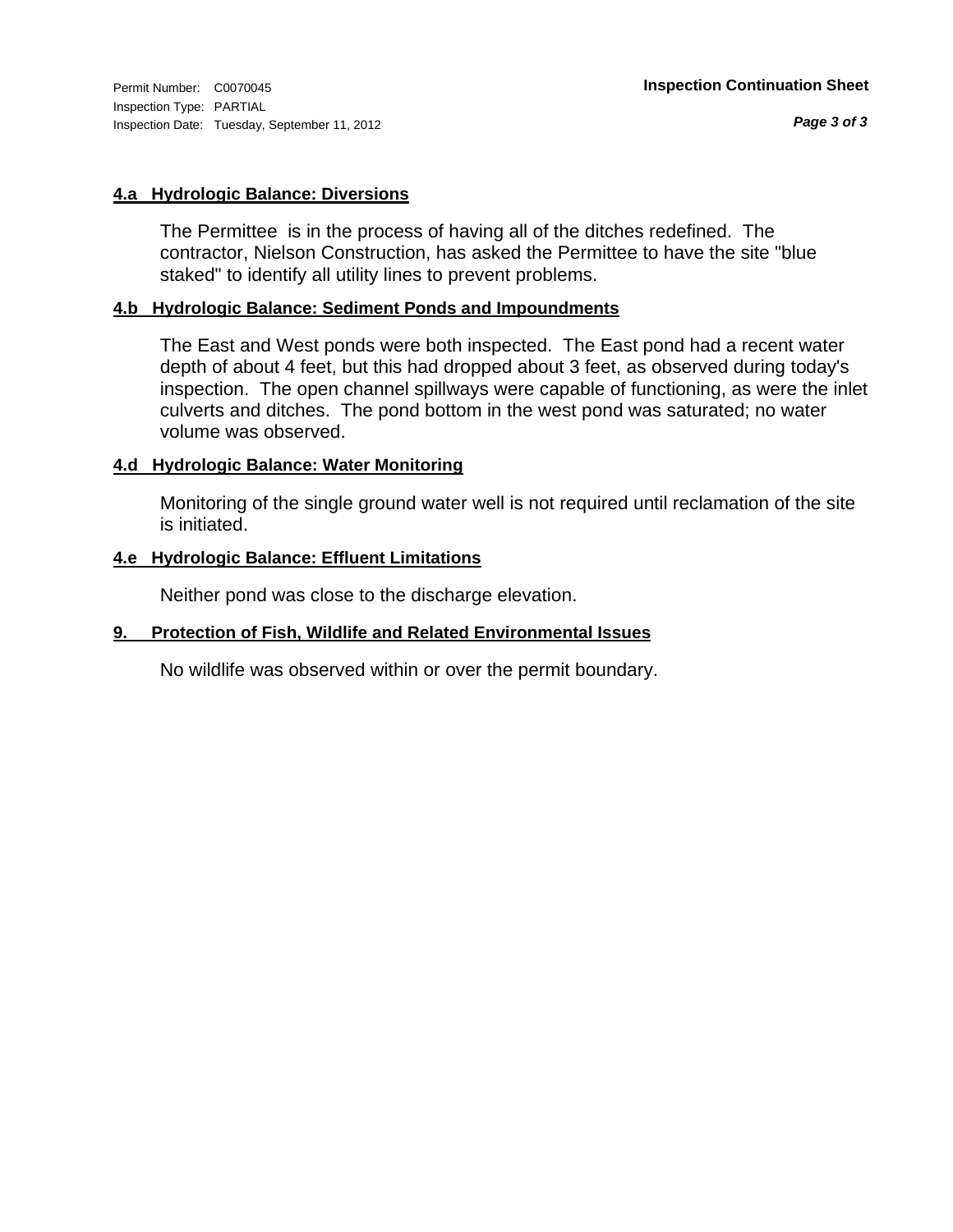

Lieutenant Governor

## **State of Utah**

**DEPARTMENT OF NATURAL RESOURCES** 

**MICHAEL R. STYLER Executive Director** 

#### Division of Oil, Gas and Mining

**JOHN R. BAZA Division Director** 

### **Inspection Report**

| Permit Number:   | C0150007                    |
|------------------|-----------------------------|
| Inspection Type: | <b>PARTIAL</b>              |
| Inspection Date: | Tuesday, September 18, 2012 |
| Start Date/Time: | 9/18/2012 7:30:00 AM        |
| End Date/Time:   | 9/18/2012 1:00:00 PM        |
| Last Inspection: | Wednesday, August 22, 2012  |

Inspector: Karl Houskeeper,

Weather: Hazy/Smokey, Temp. 62 Deg. F.

InspectionID Report Number: 3238

**Reprocessing**

Accepted by:

|                                        |                                 | Permitee: CONSOLIDATION COAL CO      |                            |  |  |  |  |
|----------------------------------------|---------------------------------|--------------------------------------|----------------------------|--|--|--|--|
| <b>Operator: CONSOLIDATION COAL CO</b> |                                 |                                      |                            |  |  |  |  |
|                                        | Site: HIDDEN VALLEY MINE        |                                      |                            |  |  |  |  |
|                                        |                                 | Address: PO BOX 566, SESSER IL 62884 |                            |  |  |  |  |
|                                        | County: <b>EMERY</b>            |                                      |                            |  |  |  |  |
|                                        |                                 | Permit Type: PERMANENT COAL PROGRAM  |                            |  |  |  |  |
|                                        | <b>Permit Status: RECLAIMED</b> |                                      |                            |  |  |  |  |
|                                        | <b>Current Acreages</b>         | <b>Mineral Ownership</b>             | <b>Types of Operations</b> |  |  |  |  |
|                                        | 960.00 Total Permitted          | Federal                              | ⊻<br>Underground           |  |  |  |  |
|                                        | 6.70 Total Disturbed            | <b>State</b>                         | <b>Surface</b>             |  |  |  |  |
| 6.70                                   | Phase I                         | County                               | Loadout                    |  |  |  |  |
|                                        | <b>Phase II</b>                 | M<br>Fee                             | Processing                 |  |  |  |  |
|                                        | <b>Phase III</b>                | Other                                | Reprocessing               |  |  |  |  |

**Report summary and status for pending enforcement actions, permit conditions, Division Orders, and amendments:**

Checked in at the Main Office located at the Emery Deep Mine. Lester Jorgensen went to the Hidden Valley Mine site on the partial inspection with the Division Inspector.

**Other**

**Inspector's Signature:**

49 Inspector ID Number:Karl Houskeeper,



Note: This inspection report does not constitute and affidavit for compliance, with the regulatory program of the Division of Oil, Gas and Mining. telephone (801) 538-5340 · facsimile (801) 359-3940 · TTY (801) 538-7458 · www.ogm.utah.gov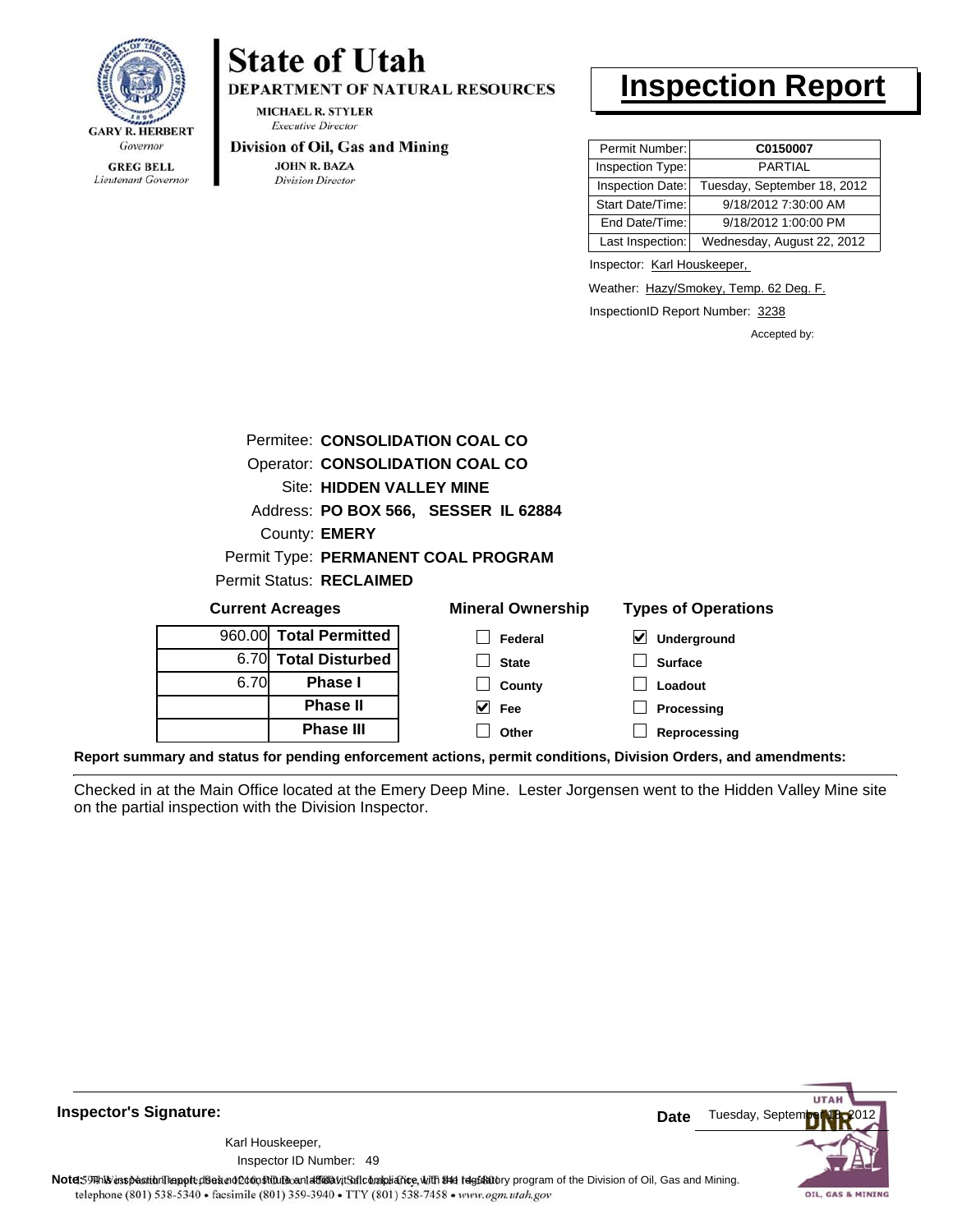#### *REVIEW OF PERMIT, PERFORMANCE STANDARDS PERMIT CONDITION REQUIREMENTS*

- *1. Substantiate the elements on this inspection by checking the appropriate performance standard.*
- *a. For COMPLETE inspections provide narrative justification for any elements not fully inspected unless element is not appropriate to the site, in which case check Not Applicable.*
- *b. For PARTIAL inspections check only the elements evaluated.*
- *2. Document any noncompliance situation by reference the NOV issued at the appropriate performance standard listed below.*
- *3. Reference any narratives written in conjunction with this inspection at the appropriate performace standard listed below.*
- *4. Provide a brief status report for all pending enforcement actions, permit conditions, Divison Orders, and amendments.*

|     |                                                               | Evaluated               | Not Applicable Comment |                         | Enforcement |
|-----|---------------------------------------------------------------|-------------------------|------------------------|-------------------------|-------------|
| 1.  | Permits, Change, Transfer, Renewal, Sale                      |                         |                        |                         |             |
| 2.  | <b>Signs and Markers</b>                                      | $\overline{\mathbf{v}}$ |                        | $\blacktriangledown$    |             |
| 3.  | Topsoil                                                       |                         |                        |                         |             |
| 4.a | Hydrologic Balance: Diversions                                | $\blacktriangledown$    |                        |                         |             |
| 4.b | Hydrologic Balance: Sediment Ponds and Impoundments           |                         |                        |                         |             |
| 4.c | Hydrologic Balance: Other Sediment Control Measures           | $\overline{\mathbf{v}}$ |                        | $\overline{\mathbf{v}}$ |             |
| 4.d | Hydrologic Balance: Water Monitoring                          |                         |                        |                         |             |
| 4.e | Hydrologic Balance: Effluent Limitations                      |                         |                        |                         |             |
| 5.  | <b>Explosives</b>                                             |                         |                        |                         |             |
| 6.  | Disposal of Excess Spoil, Fills, Benches                      |                         |                        |                         |             |
| 7.  | Coal Mine Waste, Refuse Piles, Impoundments                   |                         |                        |                         |             |
| 8.  | Noncoal Waste                                                 |                         |                        |                         |             |
| 9.  | Protection of Fish, Wildlife and Related Environmental Issues |                         |                        |                         |             |
|     | 10. Slides and Other Damage                                   |                         |                        |                         |             |
| 11. | Contemporaneous Reclamation                                   |                         |                        |                         |             |
| 12. | <b>Backfilling And Grading</b>                                |                         |                        |                         |             |
| 13. | Revegetation                                                  |                         |                        |                         |             |
| 14. | Subsidence Control                                            |                         |                        |                         |             |
|     | 15. Cessation of Operations                                   |                         |                        |                         |             |
|     | 16.a Roads: Construction, Maintenance, Surfacing              |                         |                        |                         |             |
|     | 16.b Roads: Drainage Controls                                 |                         |                        |                         |             |
|     | 17. Other Transportation Facilities                           |                         |                        |                         |             |
| 18. | Support Facilities, Utility Installations                     |                         |                        |                         |             |
|     | 19. AVS Check                                                 |                         |                        |                         |             |
| 20. | Air Quality Permit                                            |                         |                        |                         |             |
| 21. | Bonding and Insurance                                         |                         |                        |                         |             |
|     | 22. Other                                                     | $\overline{\mathbf{v}}$ |                        | $\overline{\mathbf{v}}$ |             |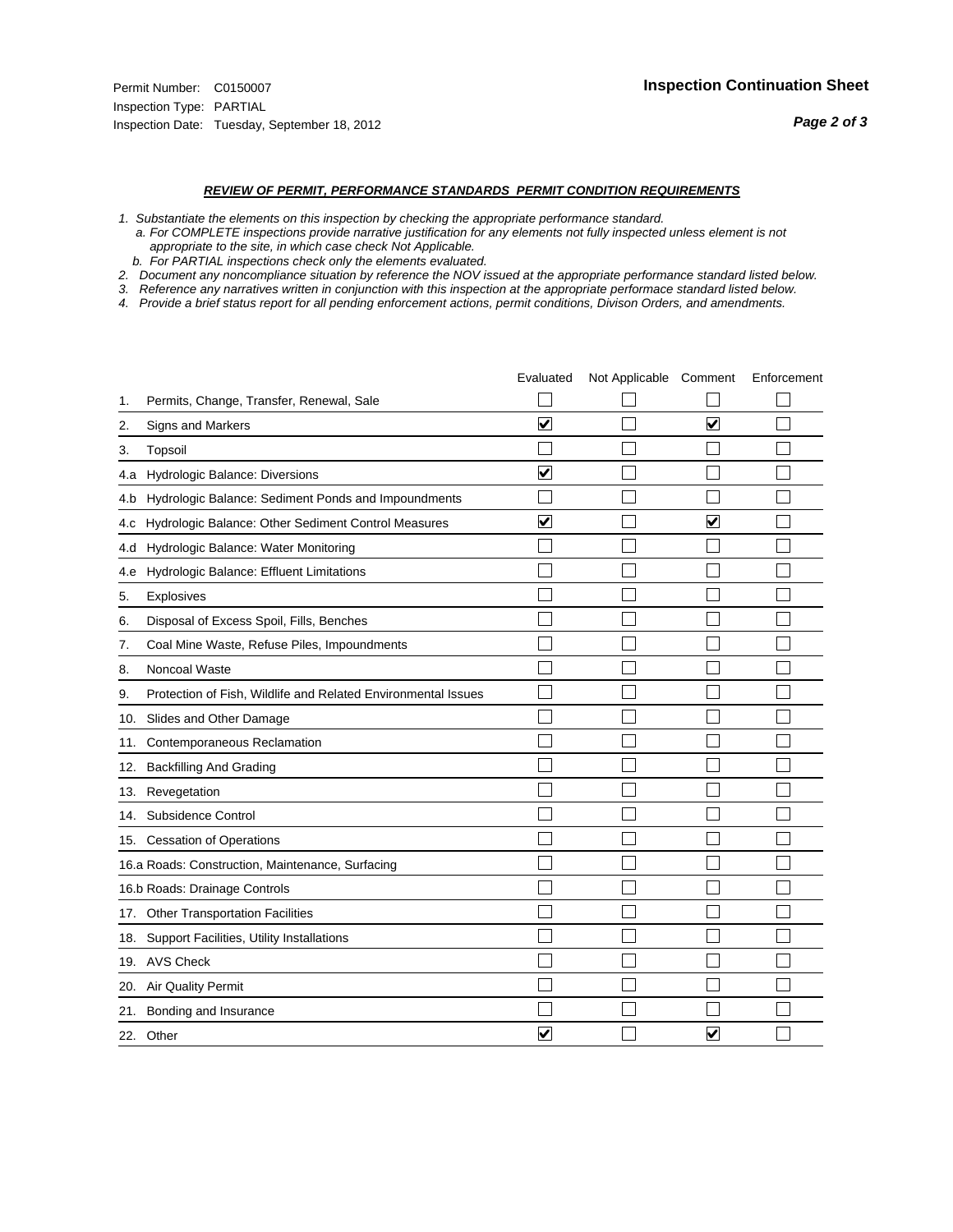#### **2. Signs and Markers**

The mine identification sign is in place at the end of the county road and the entrance into the permit area. The sign contains all of the required information.

#### **4.c Hydrologic Balance: Other Sediment Control Measures**

The silt fence that is located adjacent to the mine identification sign was found to be in good repair and functional.

#### **22. Other**

The three artesian wells are still in place. Interim seeding was done around the wells. Sparse vegetation is present.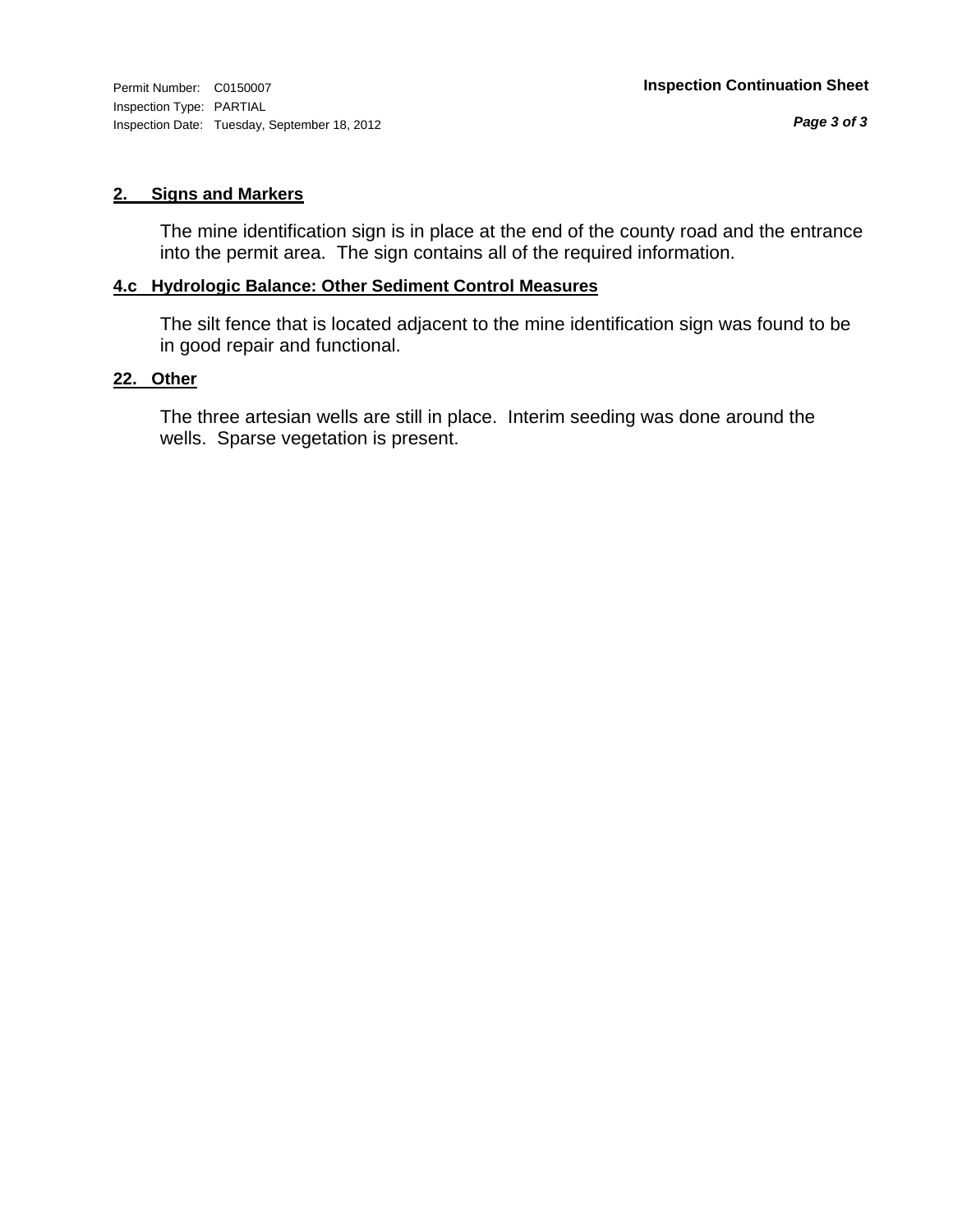

Lieutenant Governor

# **State of Utah**

**DEPARTMENT OF NATURAL RESOURCES** 

**MICHAEL R. STYLER Executive Director** 

#### Division of Oil, Gas and Mining

**JOHN R. BAZA Division Director** 

| Representatives Present During the Inspection: |                   |  |  |  |
|------------------------------------------------|-------------------|--|--|--|
|                                                | Company Guy Davis |  |  |  |
|                                                | OGM Pete Hess     |  |  |  |

### **Inspection Report**

| Permit Number:   | C0150009                    |
|------------------|-----------------------------|
| Inspection Type: | <b>COMPLETE</b>             |
| Inspection Date: | Tuesday, September 25, 2012 |
| Start Date/Time: | 9/25/2012 10:20:00 AM       |
| End Date/Time:   | 9/25/2012 1:00:00 PM        |
| Last Inspection: | Thursday, June 14, 2012     |
|                  |                             |

Inspector: Pete Hess,

Weather: Clear in AM; clouds and some rain in PM.

InspectionID Report Number: 3243

**Loadout Processing** Accepted by:

|                         | Permitee: PACIFICORP                   |   |                                          |                            |
|-------------------------|----------------------------------------|---|------------------------------------------|----------------------------|
|                         | <b>Operator: ENERGY WEST MINING CO</b> |   |                                          |                            |
|                         | <b>Site: TRAIL MOUNTAIN MINE</b>       |   |                                          |                            |
|                         |                                        |   | Address: PO BOX 310, HUNTINGTON UT 84528 |                            |
|                         | County: <b>EMERY</b>                   |   |                                          |                            |
|                         | Permit Type: PERMANENT COAL PROGRAM    |   |                                          |                            |
|                         | Permit Status: ACTIVE                  |   |                                          |                            |
| <b>Current Acreages</b> |                                        |   | <b>Mineral Ownership</b>                 | <b>Types of Operations</b> |
|                         | 3,538.98 Total Permitted               | V | Federal                                  | Underground                |
|                         | 10.39 Total Disturbed                  |   | <b>State</b>                             | <b>Surface</b>             |

**County Fee Other**

**Reprocessing Report summary and status for pending enforcement actions, permit conditions, Division Orders, and amendments:**

**Phase I Phase II Phase III**

The Trail Mountain Mine remains in temporary cessation status. The Mine was idled in March 2001. The site received rain overnight.

There are no annual report commitments in place at this time for the Trail Mountain Mine permit area.



**Inspector's Signature:**

46 Inspector ID Number:Pete Hess,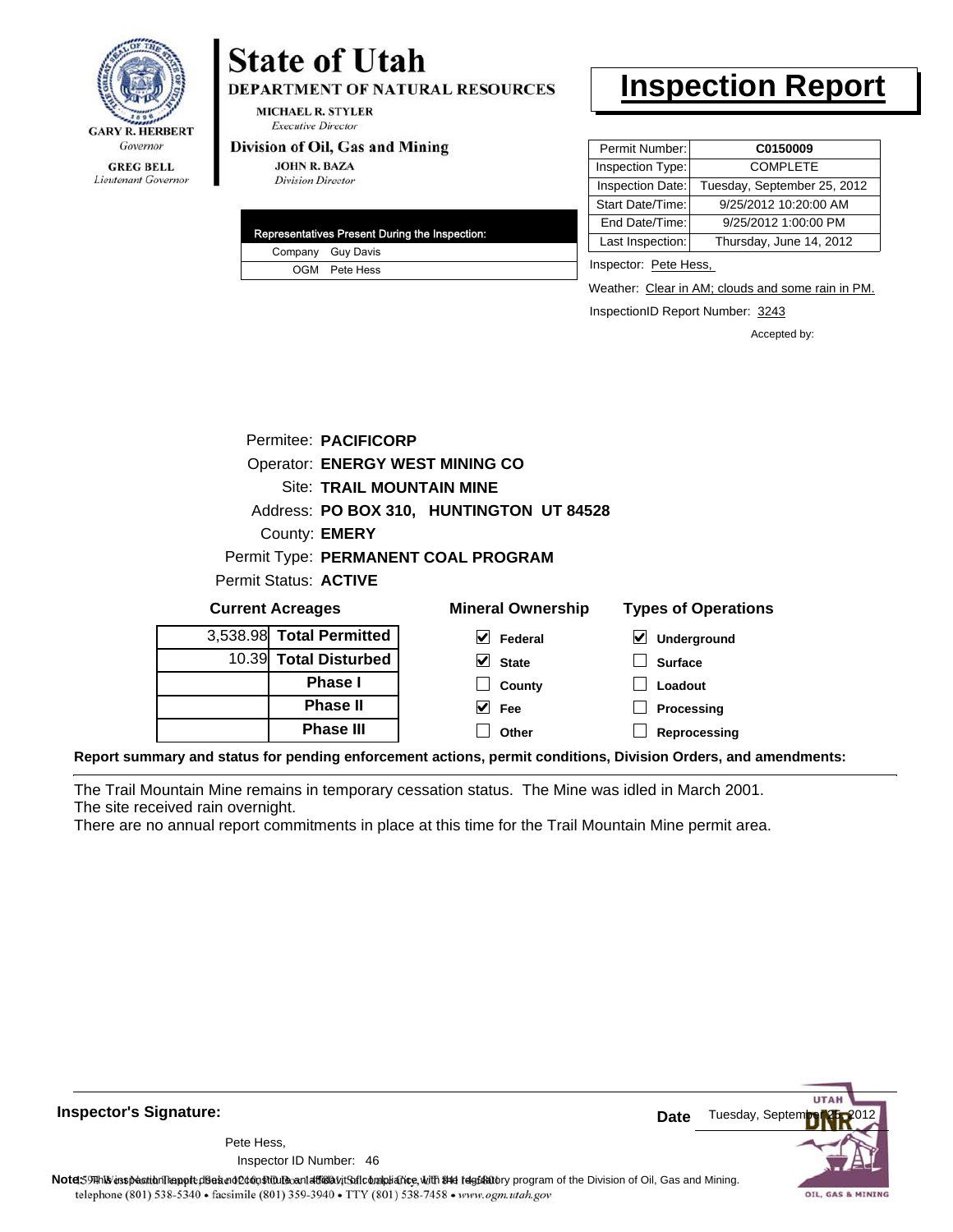#### *REVIEW OF PERMIT, PERFORMANCE STANDARDS PERMIT CONDITION REQUIREMENTS*

*1. Substantiate the elements on this inspection by checking the appropriate performance standard.*

 *a. For COMPLETE inspections provide narrative justification for any elements not fully inspected unless element is not appropriate to the site, in which case check Not Applicable.*

 *b. For PARTIAL inspections check only the elements evaluated.*

*2. Document any noncompliance situation by reference the NOV issued at the appropriate performance standard listed below.*

*3. Reference any narratives written in conjunction with this inspection at the appropriate performace standard listed below.*

*4. Provide a brief status report for all pending enforcement actions, permit conditions, Divison Orders, and amendments.*

|     |                                                               | Evaluated               | Not Applicable Comment          |                         | Enforcement |
|-----|---------------------------------------------------------------|-------------------------|---------------------------------|-------------------------|-------------|
| 1.  | Permits, Change, Transfer, Renewal, Sale                      | $\overline{\mathbf{v}}$ |                                 | V                       |             |
| 2.  | Signs and Markers                                             | $\overline{\mathbf{v}}$ |                                 |                         |             |
| 3.  | Topsoil                                                       | $\overline{\mathbf{v}}$ |                                 |                         |             |
| 4.a | Hydrologic Balance: Diversions                                | $\overline{\mathbf{v}}$ |                                 | $\overline{\mathbf{v}}$ |             |
| 4.b | Hydrologic Balance: Sediment Ponds and Impoundments           | $\blacktriangledown$    |                                 | ⊻                       |             |
| 4.C | Hydrologic Balance: Other Sediment Control Measures           | $\overline{\mathbf{v}}$ |                                 |                         |             |
| 4.d | Hydrologic Balance: Water Monitoring                          | $\overline{\mathbf{v}}$ |                                 | $\overline{\mathbf{v}}$ |             |
| 4.e | Hydrologic Balance: Effluent Limitations                      | $\overline{\mathbf{v}}$ |                                 | $\blacktriangledown$    |             |
| 5.  | <b>Explosives</b>                                             |                         | ⊽                               | ☑                       |             |
| 6.  | Disposal of Excess Spoil, Fills, Benches                      |                         | $\blacktriangledown$            |                         |             |
| 7.  | Coal Mine Waste, Refuse Piles, Impoundments                   | $\overline{\mathbf{v}}$ |                                 | $\overline{\mathbf{v}}$ |             |
| 8.  | Noncoal Waste                                                 | $\overline{\mathbf{v}}$ |                                 |                         |             |
| 9.  | Protection of Fish, Wildlife and Related Environmental Issues | $\overline{\mathbf{v}}$ |                                 |                         |             |
|     | 10. Slides and Other Damage                                   | $\overline{\mathbf{v}}$ |                                 | $\overline{\mathbf{v}}$ |             |
| 11. | Contemporaneous Reclamation                                   |                         | ☑                               |                         |             |
| 12. | <b>Backfilling And Grading</b>                                |                         | $\overline{\mathbf{v}}$         |                         |             |
| 13. | Revegetation                                                  |                         | $\overline{\blacktriangledown}$ |                         |             |
| 14. | Subsidence Control                                            | $\overline{\mathbf{v}}$ |                                 | $\overline{\mathbf{v}}$ |             |
|     | 15. Cessation of Operations                                   | $\overline{\mathbf{v}}$ |                                 | $\blacktriangledown$    |             |
|     | 16.a Roads: Construction, Maintenance, Surfacing              | $\blacktriangledown$    |                                 | $\blacktriangledown$    |             |
|     | 16.b Roads: Drainage Controls                                 | $\overline{\mathbf{v}}$ |                                 |                         |             |
|     | 17. Other Transportation Facilities                           | $\overline{\mathbf{v}}$ |                                 |                         |             |
| 18. | Support Facilities, Utility Installations                     | $\overline{\mathbf{v}}$ |                                 |                         |             |
|     | 19. AVS Check                                                 | $\overline{\mathbf{v}}$ |                                 | $\overline{\mathsf{v}}$ |             |
| 20. | <b>Air Quality Permit</b>                                     | $\checkmark$            |                                 | $\blacktriangledown$    |             |
| 21. | Bonding and Insurance                                         | $\overline{\mathbf{v}}$ |                                 | $\blacktriangledown$    |             |
|     | 22. Other                                                     |                         |                                 |                         |             |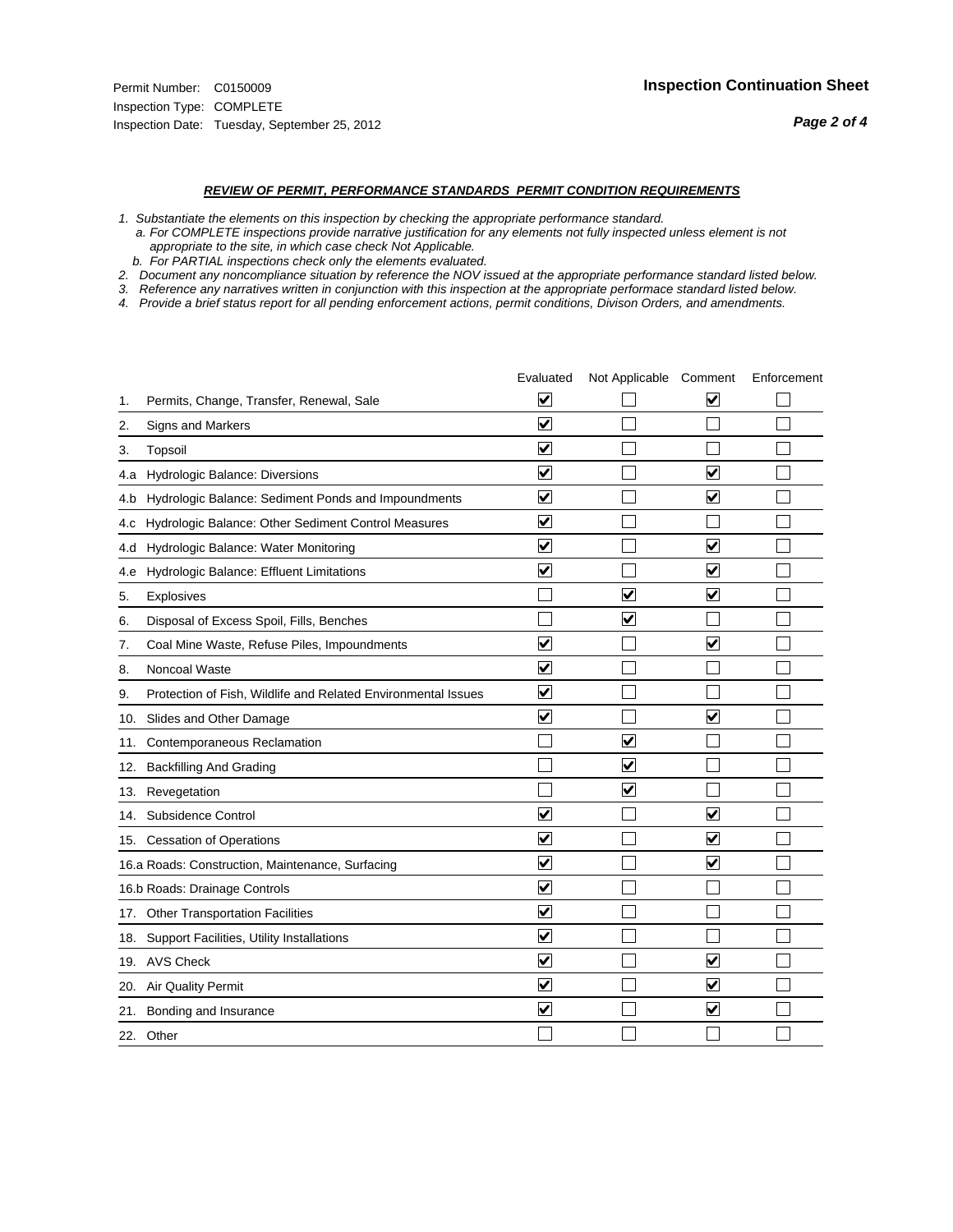#### **1. Permits, Change, Transfer, Renewal, Sale**

The Permittee has updated the signatory pages of the SPCC and the SWPPP with the signature of the newly responsible person, Mr. Rick Paulsen. This was requested by the Division inspector during the June 14, 2012 complete inspection. The current DOGM permit remains in effect through February 20, 2015.

#### **4.a Hydrologic Balance: Diversions**

The undisturbed culvert inlets in Fan Canyon and Cottonwood Canyon were not flowing; both trash racks were clear and capable of functioning.

#### **4.b Hydrologic Balance: Sediment Ponds and Impoundments**

The Mine site sediment pond contained some water, although the elevation of the volume was well below the discharge elevation of the primary spillway. The pond is incised; there were no indications of hazards or signs of instability. The 2nd Quarter 2012 impoundment inspection was completed on June 18, 2012 by Mr. Mark Reynolds, Utah P.E., and Mr. Rick Cullum, Utah registered land surveyor. The inspection report received Mr. Reynolds P.E. certification on June 27, 2012. Mr. Davis stated that the 3rd Quarter 2012 inspection had been completed, but to date, the reports had not been finalized.

#### **4.d Hydrologic Balance: Water Monitoring**

1st Quarter 2012 data for the Trail Mountain Mine permit area has been uploaded into the DOGM permanent data base. 2nd Quarter data is currently being entered into the data base pipeline.

#### **4.e Hydrologic Balance: Effluent Limitations**

Neither UPDES outfall 001A (Mine site pond) nor 002A (mine water discharge outfall) discharged during the months of June, July or August 2012.

#### **5. Explosives**

There are no explosives or detonators in storage at Trail Mountain.

#### **7. Coal Mine Waste, Refuse Piles, Impoundments**

The mine site sediment pond was cleaned in June, 2012. The material was hauled to the Cottonwood / Wilberg active waste rock site for disposal. As observed this day, the material should be spread and compacted.

#### **10. Slides and Other Damage**

A minor rock fall has occurred on the portal access road near the two most southern portals. The area where shot crete has spalled from the face of the burn area near the fan installation remains unchanged.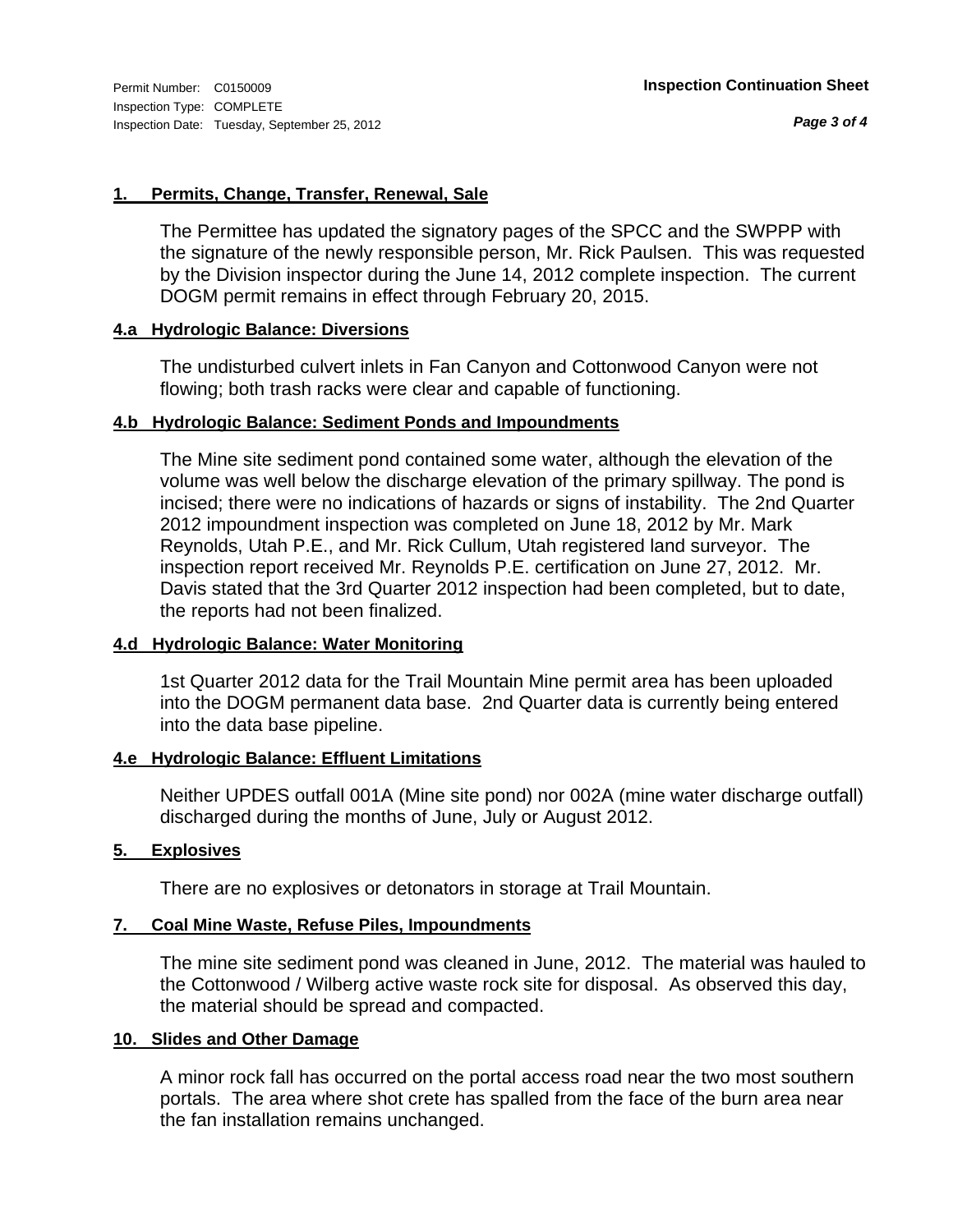#### **14. Subsidence Control**

The mine was idled in 2001; the Permittee submits subsidence monitoring data with each annual report.

#### **15. Cessation of Operations**

The temporary cessation status of this site remains unchanged.

#### **16.a Roads: Construction, Maintenance, Surfacing**

Rainfall events from July through September have caused some erosion to occur, particularly on the southern end of the distrubed area. Mr. Davis has hired Nielsen Constuction to address the erosion issues, starting the week of October 1. Most of the damage has occurred to the temporary diversions west of the concrete perimeter ditch, and at the lower gate crossing. Mr. Davis indicated the repairs would be complete by winter.

#### **19. AVS Check**

There has been no change in the ownership and control information for this Permittee.

#### **20. Air Quality Permit**

The last update to the air quality permit was done in August 1995.

#### **21. Bonding and Insurance**

The current general liability coverage will expire October 1, 2012. A new policy providing coverage from October 1 to October 1, 2013 will be provided at that time. All current insurance requirements are being met. A midterm review of the MRP including a reclamation cost estimate evaluation was performed as Task ID # 4106 and completed on august 20, 2012. The review determined that the posted bond amount has an excess of \$ 532,000. The Permittee intends to apply for a bond reduction in the near future.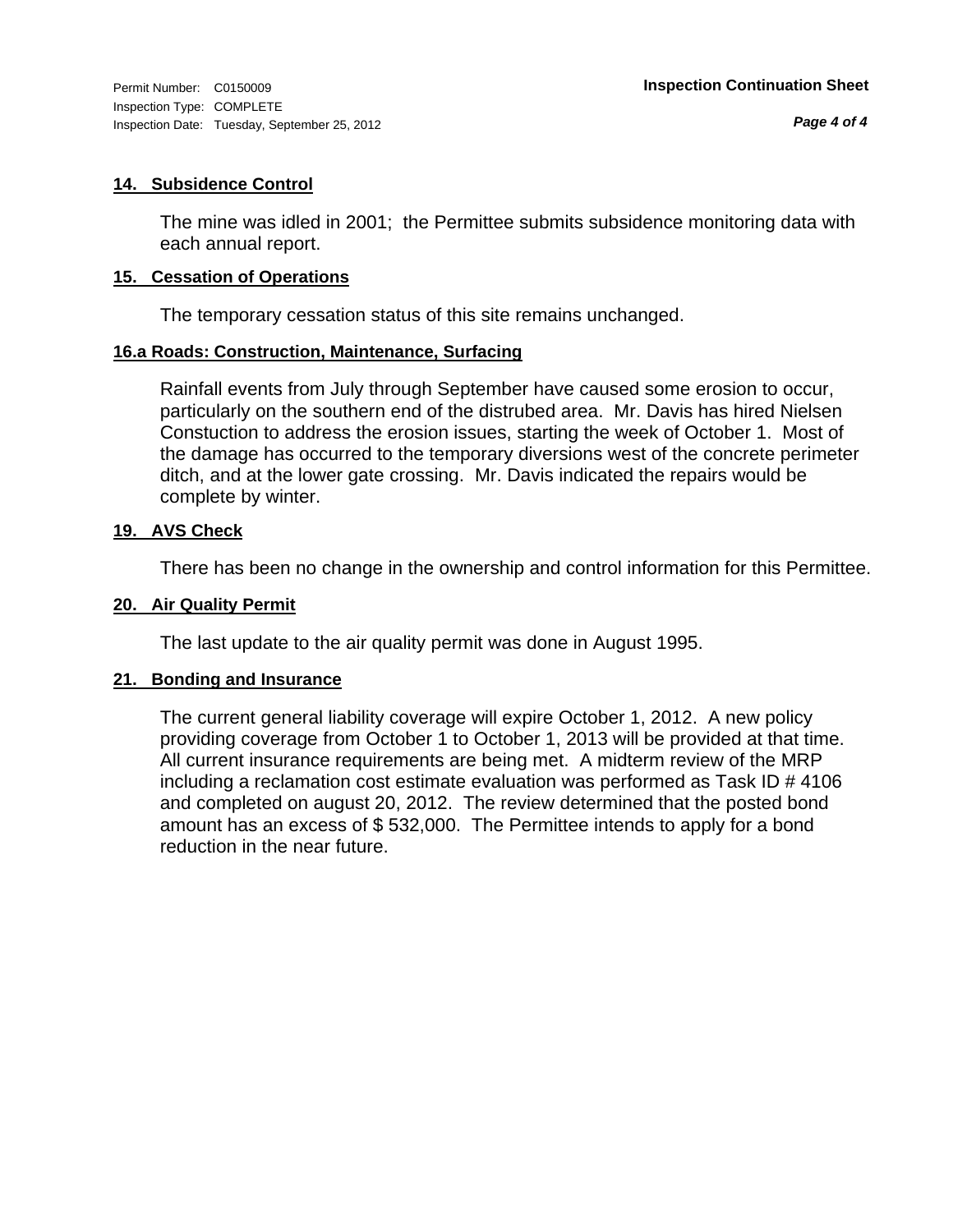

# **State of Utah**

**DEPARTMENT OF NATURAL RESOURCES** 

**MICHAEL R. STYLER Executive Director** 

#### Division of Oil, Gas and Mining

**JOHN R. BAZA Division Director** 

| Representatives Present During the Inspection: |
|------------------------------------------------|
| OGM Karl Houskeeper                            |

### **Inspection Report**

| Permit Number:   | C0150015                    |
|------------------|-----------------------------|
| Inspection Type: | <b>PARTIAL</b>              |
| Inspection Date: | Tuesday, September 11, 2012 |
| Start Date/Time: | 9/11/2012 8:00:00 AM        |
| End Date/Time:   | 9/11/2012 1:00:00 PM        |
| Last Inspection: | Wednesday, August 01, 2012  |
|                  |                             |

Inspector: Karl Houskeeper,

Weather: Overcast/Cloudy, Temp. 64 Deg. F.

InspectionID Report Number: 3230

**Reprocessing**

Accepted by:

|                                                          |                         | Permitee: CONSOLIDATION COAL CO        |                            |  |  |  |  |
|----------------------------------------------------------|-------------------------|----------------------------------------|----------------------------|--|--|--|--|
|                                                          |                         | <b>Operator: CONSOLIDATION COAL CO</b> |                            |  |  |  |  |
|                                                          | Site: EMERY DEEP MINE   |                                        |                            |  |  |  |  |
|                                                          |                         | Address: PO BOX 566, SESSER IL 62884   |                            |  |  |  |  |
|                                                          | County: <b>EMERY</b>    |                                        |                            |  |  |  |  |
|                                                          |                         | Permit Type: PERMANENT COAL PROGRAM    |                            |  |  |  |  |
|                                                          | Permit Status: ACTIVE   |                                        |                            |  |  |  |  |
|                                                          | <b>Current Acreages</b> | <b>Mineral Ownership</b>               | <b>Types of Operations</b> |  |  |  |  |
|                                                          | 442.50 Total Permitted  | M<br>Federal                           | V<br><b>Underground</b>    |  |  |  |  |
| 248.50 Total Disturbed<br><b>Surface</b><br><b>State</b> |                         |                                        |                            |  |  |  |  |
| <b>Phase I</b>                                           |                         | County                                 | Loadout                    |  |  |  |  |
|                                                          | <b>Phase II</b>         | Fee                                    | Processing                 |  |  |  |  |

**Other**

**Report summary and status for pending enforcement actions, permit conditions, Division Orders, and amendments:**

Checked in at the main office located at Emery Deep. No personnel available to accompany DOGM Inspector. Conducted inspection un-attended.

**Inspector's Signature:**

49 Inspector ID Number:Karl Houskeeper,

**Phase III**



Note: This inspection report does not constitute and affidavit for compliance, with the regulatory program of the Division of Oil, Gas and Mining. telephone (801) 538-5340 · facsimile (801) 359-3940 · TTY (801) 538-7458 · www.ogm.utah.gov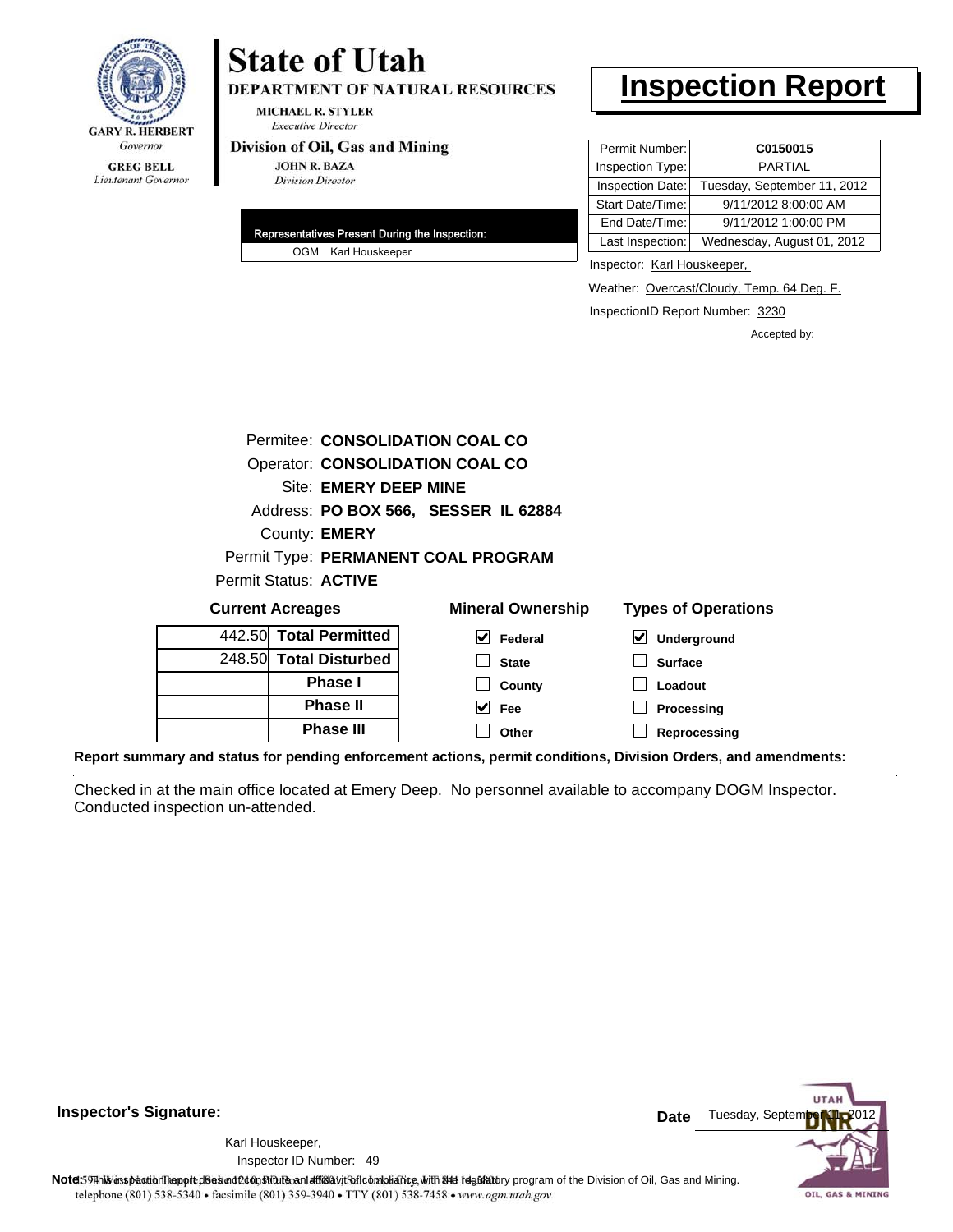#### *REVIEW OF PERMIT, PERFORMANCE STANDARDS PERMIT CONDITION REQUIREMENTS*

- *1. Substantiate the elements on this inspection by checking the appropriate performance standard.*
- *a. For COMPLETE inspections provide narrative justification for any elements not fully inspected unless element is not appropriate to the site, in which case check Not Applicable.*
- *b. For PARTIAL inspections check only the elements evaluated.*
- *2. Document any noncompliance situation by reference the NOV issued at the appropriate performance standard listed below.*
- *3. Reference any narratives written in conjunction with this inspection at the appropriate performace standard listed below.*
- *4. Provide a brief status report for all pending enforcement actions, permit conditions, Divison Orders, and amendments.*

|     |                                                               | Evaluated               | Not Applicable Comment |                         | Enforcement |
|-----|---------------------------------------------------------------|-------------------------|------------------------|-------------------------|-------------|
| 1.  | Permits, Change, Transfer, Renewal, Sale                      |                         |                        |                         |             |
| 2.  | <b>Signs and Markers</b>                                      | $\overline{\mathbf{v}}$ |                        | $\overline{\mathbf{v}}$ |             |
| 3.  | Topsoil                                                       |                         |                        |                         |             |
| 4.a | Hydrologic Balance: Diversions                                |                         |                        |                         |             |
| 4.b | Hydrologic Balance: Sediment Ponds and Impoundments           |                         |                        |                         |             |
| 4.C | Hydrologic Balance: Other Sediment Control Measures           |                         |                        |                         |             |
| 4.d | Hydrologic Balance: Water Monitoring                          |                         |                        |                         |             |
| 4.e | Hydrologic Balance: Effluent Limitations                      |                         |                        |                         |             |
| 5.  | Explosives                                                    | $\overline{\mathbf{v}}$ |                        | $\overline{\mathbf{v}}$ |             |
| 6.  | Disposal of Excess Spoil, Fills, Benches                      |                         |                        |                         |             |
| 7.  | Coal Mine Waste, Refuse Piles, Impoundments                   |                         |                        |                         |             |
| 8.  | Noncoal Waste                                                 | $\overline{\mathbf{v}}$ |                        | $\overline{\mathbf{v}}$ |             |
| 9.  | Protection of Fish, Wildlife and Related Environmental Issues |                         |                        |                         |             |
|     | 10. Slides and Other Damage                                   |                         |                        |                         |             |
| 11. | Contemporaneous Reclamation                                   |                         |                        |                         |             |
| 12. | <b>Backfilling And Grading</b>                                |                         |                        |                         |             |
| 13. | Revegetation                                                  |                         |                        |                         |             |
| 14. | Subsidence Control                                            |                         |                        |                         |             |
|     | 15. Cessation of Operations                                   |                         |                        |                         |             |
|     | 16.a Roads: Construction, Maintenance, Surfacing              | $\overline{\mathsf{v}}$ |                        | V                       |             |
|     | 16.b Roads: Drainage Controls                                 |                         |                        |                         |             |
|     | 17. Other Transportation Facilities                           |                         |                        |                         |             |
| 18. | Support Facilities, Utility Installations                     |                         |                        |                         |             |
|     | 19. AVS Check                                                 |                         |                        |                         |             |
| 20. | <b>Air Quality Permit</b>                                     |                         |                        |                         |             |
|     | 21. Bonding and Insurance                                     |                         |                        |                         |             |
|     | 22. Other                                                     |                         |                        |                         |             |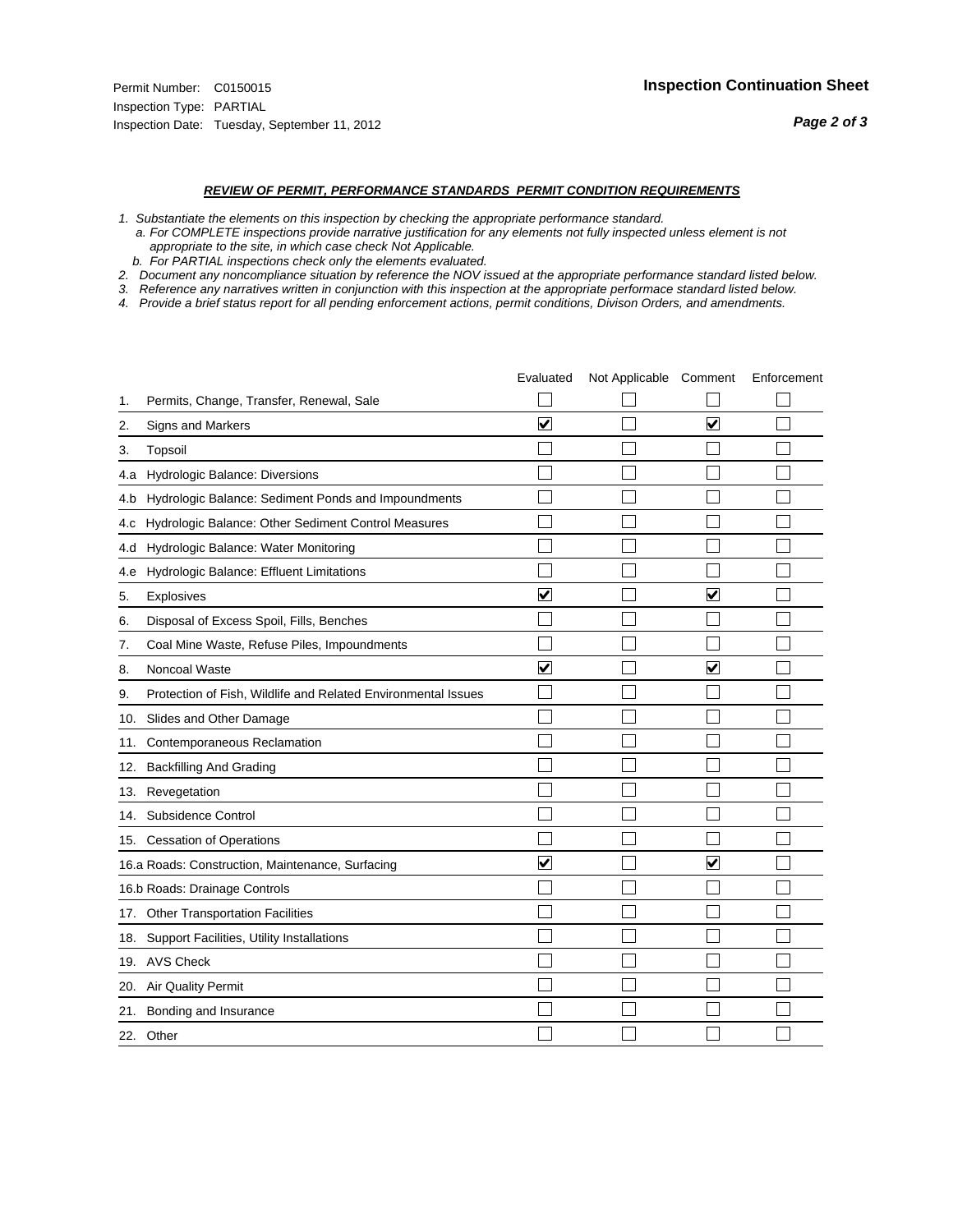*Page 3 of 3*

#### **2. Signs and Markers**

Observed the mine identification signs located at the main facilities and at the 4th East Portal area. All signs observed contained the required information in compliance with the Utah R645 Coal Rules.

#### **5. Explosives**

Magazines are properly signed and grounded.

#### **8. Noncoal Waste**

Mine site was found to be free of noncoal waste items.

#### **16.a Roads: Construction, Maintenance, Surfacing**

Underground cables that have been removed from the workings prior to placement of the seals at the portals are currently laid along side of the roadways.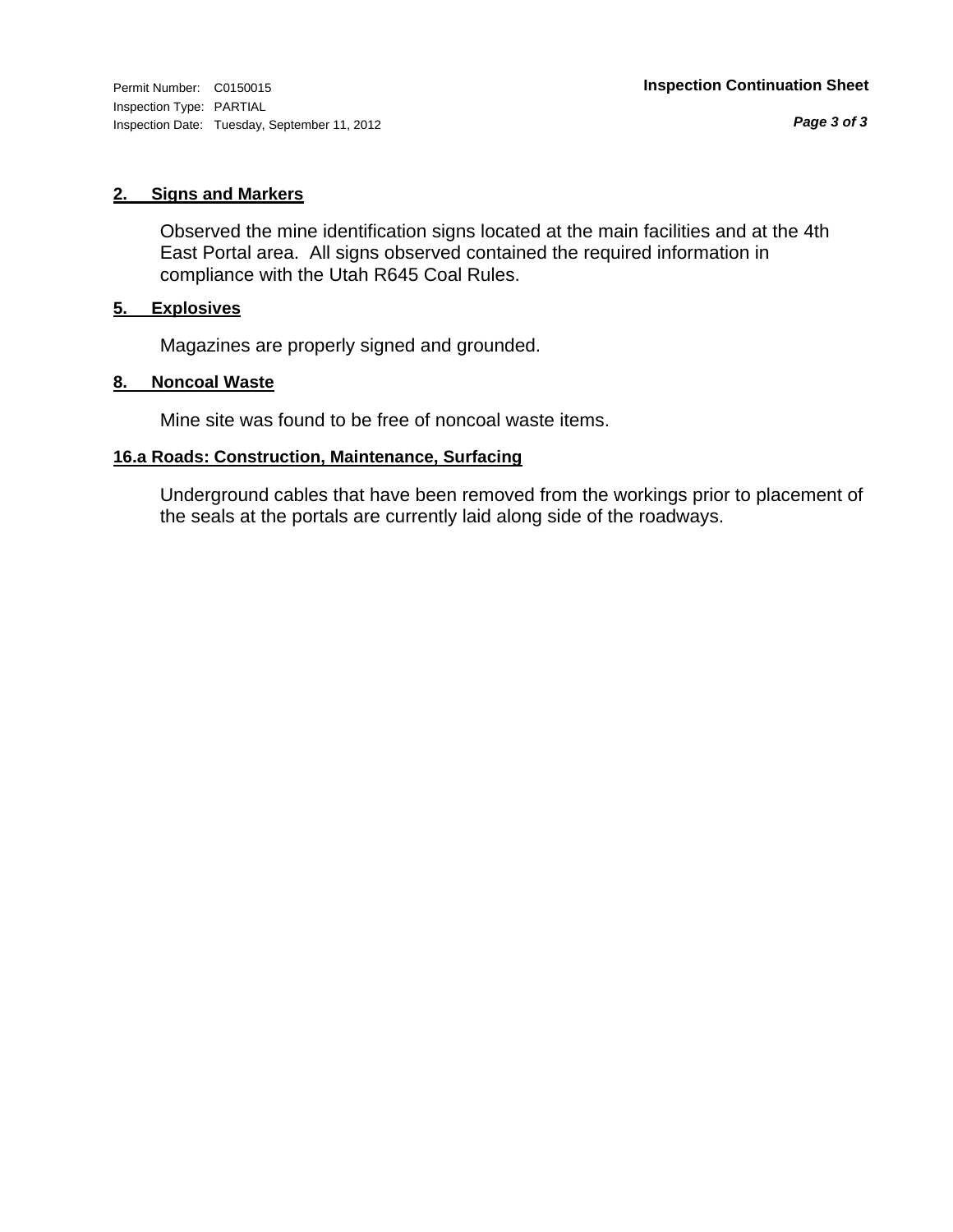

#### **GREG BELL** Lieutenant Governor

# **State of Utah**

DEPARTMENT OF NATURAL RESOURCES

**MICHAEL R. STYLER Executive Director** 

### Division of Oil, Gas and Mining

**JOHN R. BAZA Division Director** 

|  | <b>Representatives Present During the Inspection:</b> |
|--|-------------------------------------------------------|
|  | Company Guy Davis                                     |
|  | OGM Steve Demczak                                     |

### **Inspection Report**

| Permit Number:   | C0150017                                       |
|------------------|------------------------------------------------|
| Inspection Type: | <b>PARTIAL</b>                                 |
|                  | Inspection Date: Wednesday, September 26, 2012 |
| Start Date/Time: | 9/26/2012 10:00:00 AM                          |
| End Date/Time:   | 9/26/2012 12:00:00 PM                          |
| Last Inspection: | Thursday, August 02, 2012                      |

Inspector: Steve Demczak,

Weather: Raining, 60's

InspectionID Report Number: 3244

**Reprocessing**

Accepted by:

|        | Permitee: PACIFICORP                   |                                          |                                     |  |  |  |  |
|--------|----------------------------------------|------------------------------------------|-------------------------------------|--|--|--|--|
|        | <b>Operator: ENERGY WEST MINING CO</b> |                                          |                                     |  |  |  |  |
|        | Site: DES BEE DOVE MINE                |                                          |                                     |  |  |  |  |
|        |                                        | Address: PO BOX 310, HUNTINGTON UT 84528 |                                     |  |  |  |  |
|        | County: <b>EMERY</b>                   |                                          |                                     |  |  |  |  |
|        |                                        | Permit Type: PERMANENT COAL PROGRAM      |                                     |  |  |  |  |
|        | <b>Permit Status: RECLAIMED</b>        |                                          |                                     |  |  |  |  |
|        | <b>Current Acreages</b>                | <b>Mineral Ownership</b>                 | <b>Types of Operations</b>          |  |  |  |  |
|        | 133.90 Total Permitted                 | $\vert \mathbf{v} \vert$ Federal         | $\blacktriangledown$<br>Underground |  |  |  |  |
| 40.90  | <b>Total Disturbed</b>                 | <b>State</b>                             | <b>Surface</b>                      |  |  |  |  |
| 136.58 | <b>Phase I</b>                         | County                                   | Loadout                             |  |  |  |  |
| 95.70  | <b>Phase II</b>                        | Fee                                      | <b>Processing</b>                   |  |  |  |  |

**Other**

**Report summary and status for pending enforcement actions, permit conditions, Division Orders, and amendments:**

No violation were issued.

95.70

**Phase III**



**Inspector's Signature:**

Inspector ID Number: 39 Steve Demczak,

Note: 59 This inspection report does not do an affidavit Suite and Affidavit Constitute and Division of Coli, Gas and Mining.<br>telephone (801) 538-5340 • facsimile (801) 359-3940 • TTY (801) 538-7458 • www.ogm.utah.gov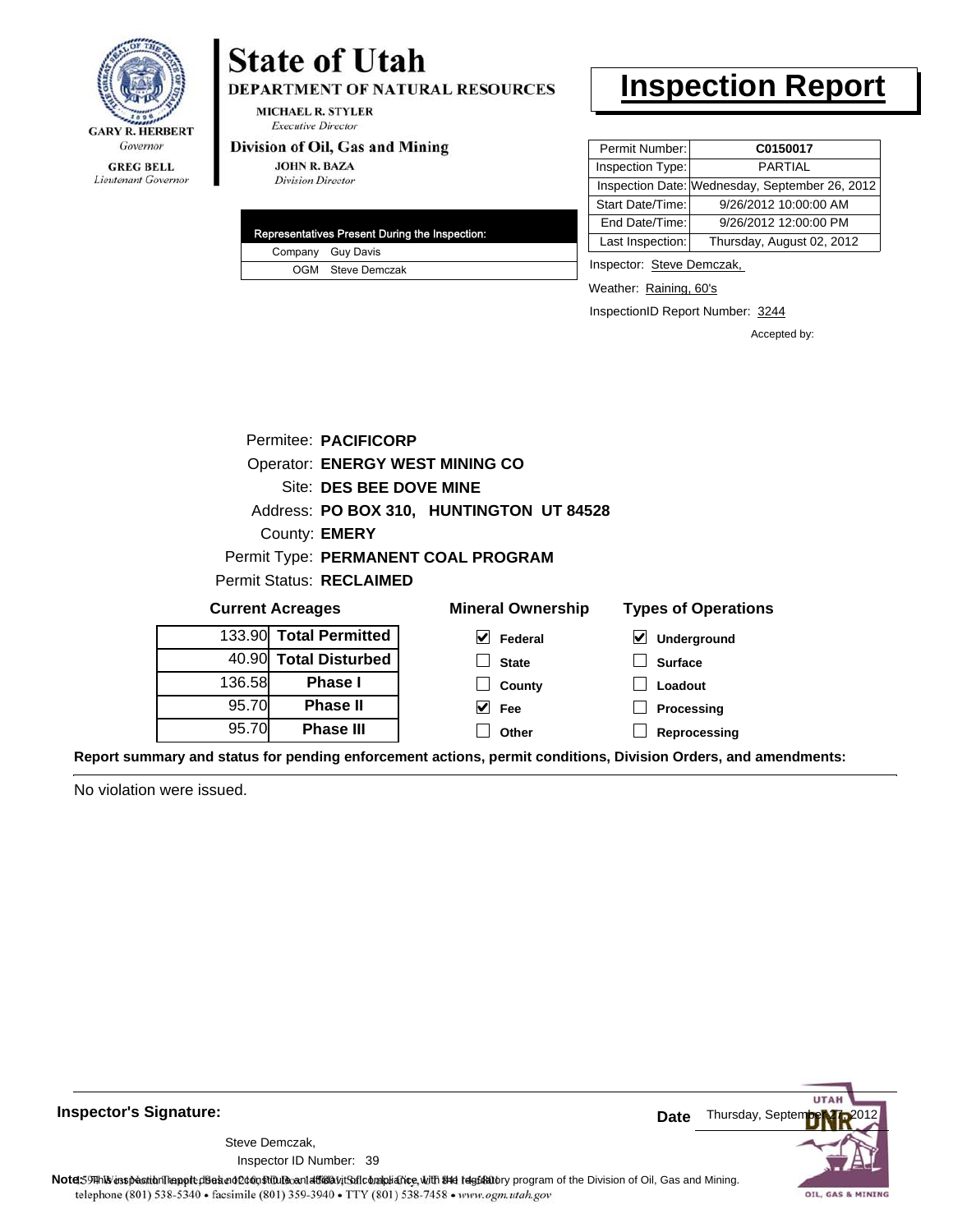#### *REVIEW OF PERMIT, PERFORMANCE STANDARDS PERMIT CONDITION REQUIREMENTS*

*1. Substantiate the elements on this inspection by checking the appropriate performance standard.*

 *a. For COMPLETE inspections provide narrative justification for any elements not fully inspected unless element is not appropriate to the site, in which case check Not Applicable.*

 *b. For PARTIAL inspections check only the elements evaluated.*

*2. Document any noncompliance situation by reference the NOV issued at the appropriate performance standard listed below.*

*3. Reference any narratives written in conjunction with this inspection at the appropriate performace standard listed below.*

*4. Provide a brief status report for all pending enforcement actions, permit conditions, Divison Orders, and amendments.*

|     |                                                               | Evaluated               | Not Applicable Comment |                         | Enforcement |
|-----|---------------------------------------------------------------|-------------------------|------------------------|-------------------------|-------------|
| 1.  | Permits, Change, Transfer, Renewal, Sale                      |                         |                        |                         |             |
| 2.  | Signs and Markers                                             | $\overline{\mathbf{v}}$ |                        | $\blacktriangledown$    |             |
| 3.  | Topsoil                                                       | $\overline{\mathbf{v}}$ |                        | $\blacktriangledown$    |             |
| 4.a | Hydrologic Balance: Diversions                                | $\blacktriangledown$    |                        | $\overline{\mathbf{v}}$ |             |
| 4.b | Hydrologic Balance: Sediment Ponds and Impoundments           |                         | V                      |                         |             |
| 4.c | Hydrologic Balance: Other Sediment Control Measures           | $\overline{\mathbf{v}}$ |                        | $\blacktriangledown$    |             |
| 4.d | Hydrologic Balance: Water Monitoring                          |                         |                        |                         |             |
| 4.e | Hydrologic Balance: Effluent Limitations                      |                         |                        |                         |             |
| 5.  | <b>Explosives</b>                                             |                         |                        |                         |             |
| 6.  | Disposal of Excess Spoil, Fills, Benches                      |                         |                        |                         |             |
| 7.  | Coal Mine Waste, Refuse Piles, Impoundments                   |                         |                        |                         |             |
| 8.  | Noncoal Waste                                                 | $\overline{\mathsf{v}}$ |                        | $\overline{\mathbf{v}}$ |             |
| 9.  | Protection of Fish, Wildlife and Related Environmental Issues |                         |                        |                         |             |
|     | 10. Slides and Other Damage                                   | $\blacktriangledown$    |                        | ⊽                       |             |
| 11. | Contemporaneous Reclamation                                   |                         |                        |                         |             |
| 12. | <b>Backfilling And Grading</b>                                | $\overline{\mathbf{v}}$ |                        | $\blacktriangledown$    |             |
| 13. | Revegetation                                                  |                         |                        |                         |             |
| 14. | Subsidence Control                                            |                         |                        |                         |             |
|     | 15. Cessation of Operations                                   |                         |                        |                         |             |
|     | 16.a Roads: Construction, Maintenance, Surfacing              |                         |                        |                         |             |
|     | 16.b Roads: Drainage Controls                                 |                         |                        |                         |             |
| 17. | <b>Other Transportation Facilities</b>                        |                         |                        |                         |             |
| 18. | Support Facilities, Utility Installations                     |                         |                        |                         |             |
|     | 19. AVS Check                                                 | $\blacktriangledown$    |                        | $\blacktriangledown$    |             |
| 20. | Air Quality Permit                                            |                         |                        |                         |             |
| 21. | Bonding and Insurance                                         |                         |                        |                         |             |
|     | 22. Other                                                     |                         |                        |                         |             |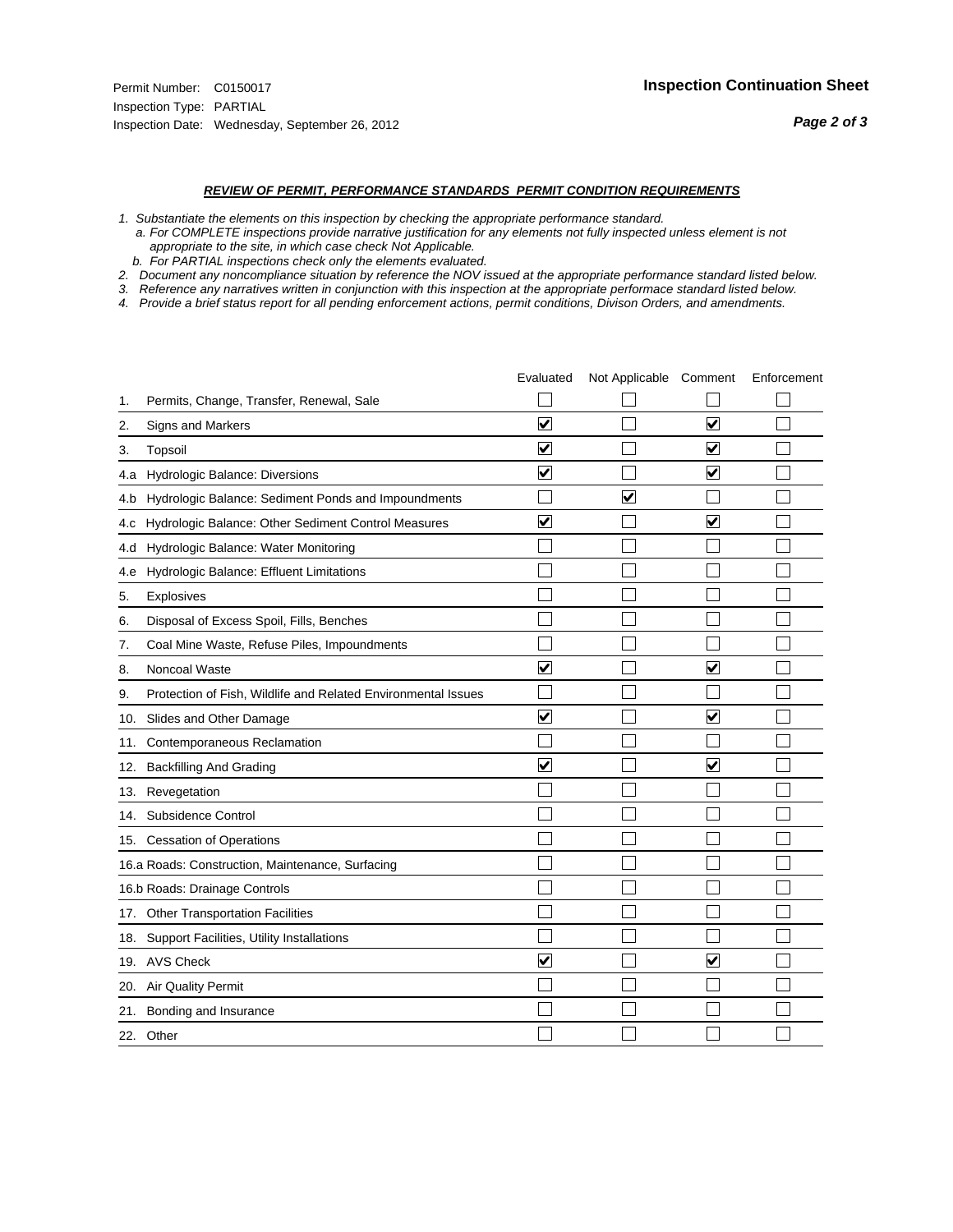*Page 3 of 3*

### **2. Signs and Markers**

The identification signs is located on the trail to the mine site.

### **3. Topsoil**

All topsoil was used in reclamation.

### **4.a Hydrologic Balance: Diversions**

It was raining but diversions did not have water flow.

### **4.c Hydrologic Balance: Other Sediment Control Measures**

The mine site is pocked to control sediment control. No signs of sediment going of site.

### **8. Noncoal Waste**

The site was clear of non-coal waste material.

### **10. Slides and Other Damage**

No slides or other damage was noticed during the inspection.

### **12. Backfilling And Grading**

The site was backfilled and graded.

### **19. AVS Check**

This is made in Salt Lake City.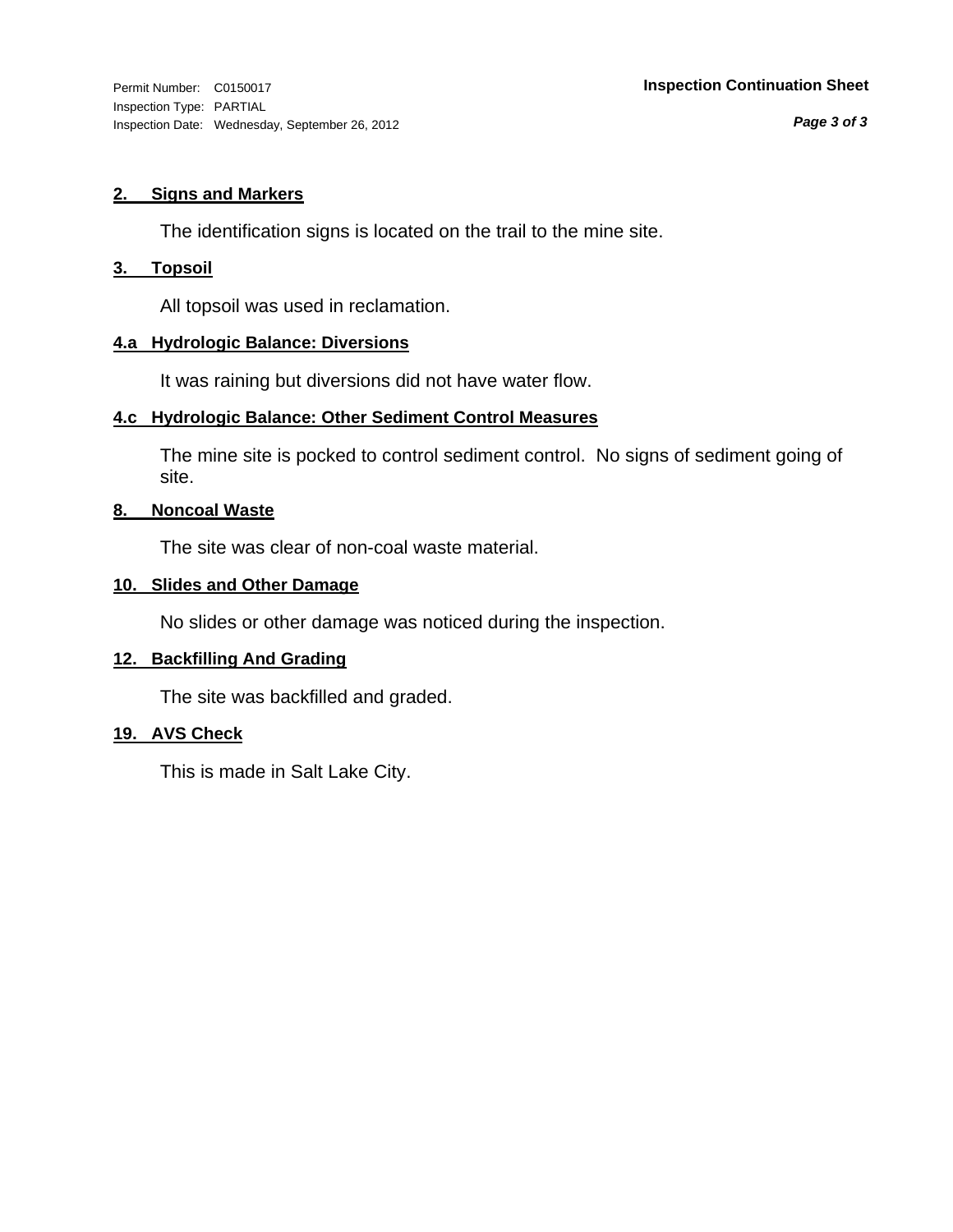

### Lieutenant Governor

# **State of Utah**

DEPARTMENT OF NATURAL RESOURCES

**MICHAEL R. STYLER Executive Director** 

### Division of Oil, Gas and Mining

**JOHN R. BAZA Division Director** 

| Representatives Present During the Inspection: |
|------------------------------------------------|
| Company Guy Davis                              |
| OGM Karl Houskeeper                            |

### **Inspection Report**

| Permit Number:   | C0150018                                       |
|------------------|------------------------------------------------|
| Inspection Type: | <b>COMPLETE</b>                                |
|                  | Inspection Date: Wednesday, September 19, 2012 |
| Start Date/Time: | 9/19/2012 8:30:00 AM                           |
| End Date/Time:   | 9/19/2012 12:30:00 PM                          |
| Last Inspection: | Wednesday, August 15, 2012                     |

Inspector: Karl Houskeeper,

Weather: Hazy/Smokey, Temp. 66 Deg. F.

InspectionID Report Number: 3239

Accepted by:

|       | Permitee: PACIFICORP                   |                                          |                            |
|-------|----------------------------------------|------------------------------------------|----------------------------|
|       | <b>Operator: ENERGY WEST MINING CO</b> |                                          |                            |
|       | Site: DEER CREEK MINE                  |                                          |                            |
|       |                                        | Address: PO BOX 310, HUNTINGTON UT 84528 |                            |
|       | County: <b>EMERY</b>                   |                                          |                            |
|       |                                        | Permit Type: PERMANENT COAL PROGRAM      |                            |
|       | Permit Status: ACTIVE                  |                                          |                            |
|       | <b>Current Acreages</b>                | <b>Mineral Ownership</b>                 | <b>Types of Operations</b> |
|       | 19,936.88 Total Permitted              | $\vert \mathbf{v} \vert$ Federal         | $\vee$ Underground         |
| 91.63 | <b>Total Disturbed</b>                 | ⊻<br><b>State</b>                        | <b>Surface</b>             |
| 0.60  | <b>Phase I</b>                         | County                                   | Loadout                    |
| 0.60  | <b>Phase II</b>                        | $\sqrt{ }$ Fee                           | Processing                 |
| 0.60  | <b>Phase III</b>                       | Other                                    | Reprocessing               |

**Report summary and status for pending enforcement actions, permit conditions, Division Orders, and amendments:**

**Inspector's Signature:**

49 Inspector ID Number:Karl Houskeeper,



**Note**:59 This inspection report disean of constitute and affidavit Saft compliance, with the desidatory program of the Division of Oil, Gas and Mining. telephone (801) 538-5340 · facsimile (801) 359-3940 · TTY (801) 538-7458 · www.ogm.utah.gov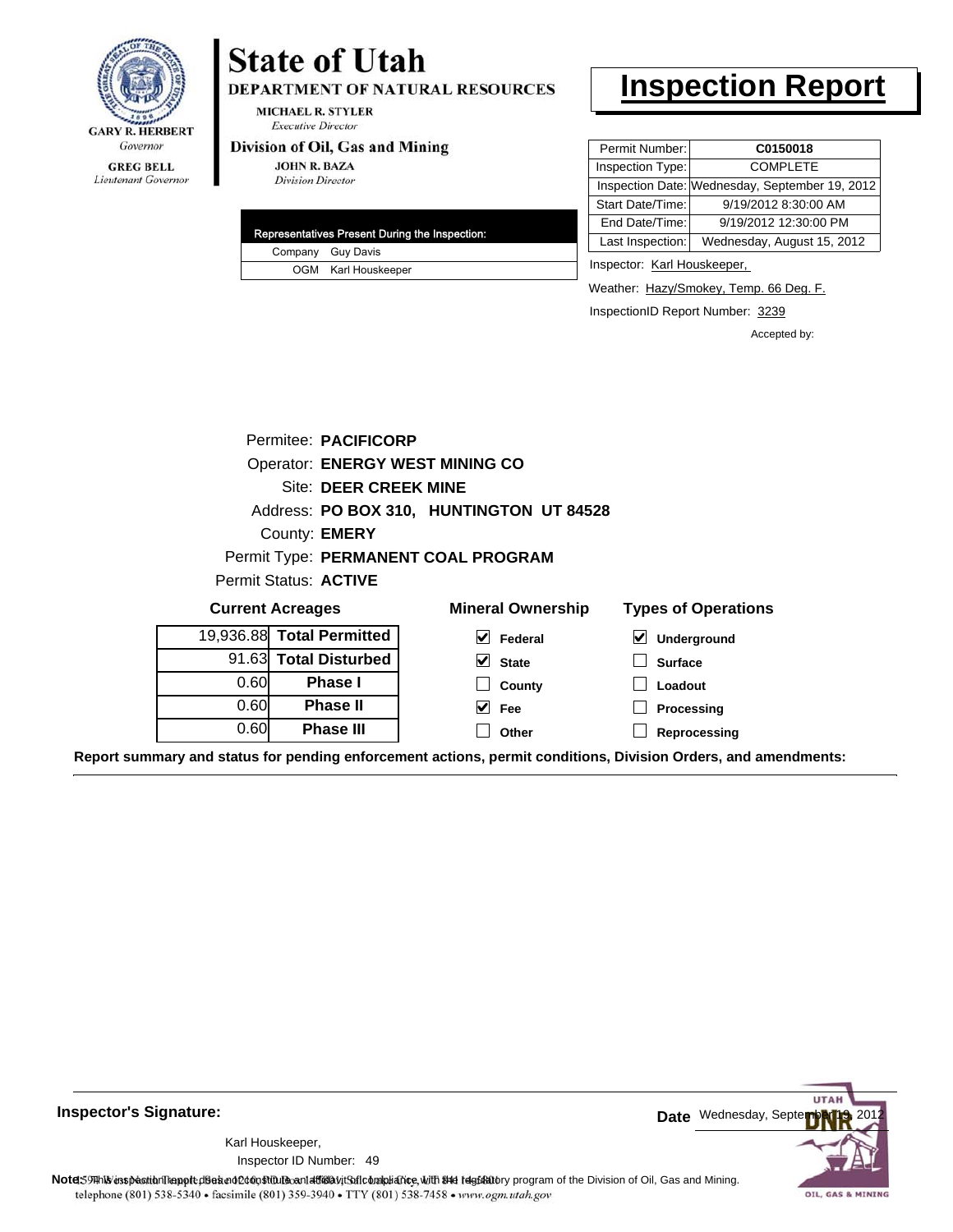#### *REVIEW OF PERMIT, PERFORMANCE STANDARDS PERMIT CONDITION REQUIREMENTS*

*1. Substantiate the elements on this inspection by checking the appropriate performance standard.*

 *a. For COMPLETE inspections provide narrative justification for any elements not fully inspected unless element is not appropriate to the site, in which case check Not Applicable.*

 *b. For PARTIAL inspections check only the elements evaluated.*

*2. Document any noncompliance situation by reference the NOV issued at the appropriate performance standard listed below.*

*3. Reference any narratives written in conjunction with this inspection at the appropriate performace standard listed below.*

*4. Provide a brief status report for all pending enforcement actions, permit conditions, Divison Orders, and amendments.*

|     |                                                               | Evaluated               | Not Applicable Comment |                         | Enforcement |
|-----|---------------------------------------------------------------|-------------------------|------------------------|-------------------------|-------------|
| 1.  | Permits, Change, Transfer, Renewal, Sale                      | $\overline{\mathbf{v}}$ |                        | V                       |             |
| 2.  | Signs and Markers                                             | $\overline{\mathbf{v}}$ |                        | $\blacktriangledown$    |             |
| 3.  | Topsoil                                                       | $\overline{\mathbf{v}}$ |                        |                         |             |
| 4.a | Hydrologic Balance: Diversions                                | $\overline{\mathbf{v}}$ |                        |                         |             |
| 4.b | Hydrologic Balance: Sediment Ponds and Impoundments           | $\blacktriangledown$    |                        | V                       |             |
| 4.C | Hydrologic Balance: Other Sediment Control Measures           | $\overline{\mathbf{v}}$ |                        |                         |             |
| 4.d | Hydrologic Balance: Water Monitoring                          | $\overline{\mathbf{v}}$ |                        |                         |             |
| 4.e | Hydrologic Balance: Effluent Limitations                      | $\overline{\mathbf{v}}$ |                        | $\blacktriangledown$    |             |
| 5.  | <b>Explosives</b>                                             | $\overline{\mathbf{v}}$ |                        |                         |             |
| 6.  | Disposal of Excess Spoil, Fills, Benches                      | $\blacktriangledown$    |                        |                         |             |
| 7.  | Coal Mine Waste, Refuse Piles, Impoundments                   | $\overline{\mathbf{v}}$ |                        | $\overline{\mathbf{v}}$ |             |
| 8.  | Noncoal Waste                                                 | $\overline{\mathbf{v}}$ |                        | $\overline{\mathbf{v}}$ |             |
| 9.  | Protection of Fish, Wildlife and Related Environmental Issues | $\overline{\mathbf{v}}$ |                        |                         |             |
|     | 10. Slides and Other Damage                                   | $\overline{\mathbf{v}}$ |                        |                         |             |
| 11. | Contemporaneous Reclamation                                   | ⊽                       |                        |                         |             |
| 12. | <b>Backfilling And Grading</b>                                | $\overline{\mathbf{v}}$ |                        |                         |             |
| 13. | Revegetation                                                  | $\overline{\mathbf{v}}$ |                        |                         |             |
| 14. | Subsidence Control                                            | $\overline{\mathbf{v}}$ |                        |                         |             |
|     | 15. Cessation of Operations                                   | $\overline{\mathbf{v}}$ |                        |                         |             |
|     | 16.a Roads: Construction, Maintenance, Surfacing              | $\blacktriangledown$    |                        |                         |             |
|     | 16.b Roads: Drainage Controls                                 | $\overline{\mathbf{v}}$ |                        |                         |             |
| 17. | <b>Other Transportation Facilities</b>                        | $\overline{\mathbf{v}}$ |                        |                         |             |
| 18. | Support Facilities, Utility Installations                     | $\overline{\mathbf{v}}$ |                        |                         |             |
|     | 19. AVS Check                                                 | $\overline{\mathbf{v}}$ |                        |                         |             |
| 20. | <b>Air Quality Permit</b>                                     | $\checkmark$            |                        | $\blacktriangledown$    |             |
| 21. | Bonding and Insurance                                         | $\blacktriangledown$    |                        | $\blacktriangledown$    |             |
|     | 22. Other                                                     | $\overline{\mathbf{v}}$ |                        |                         |             |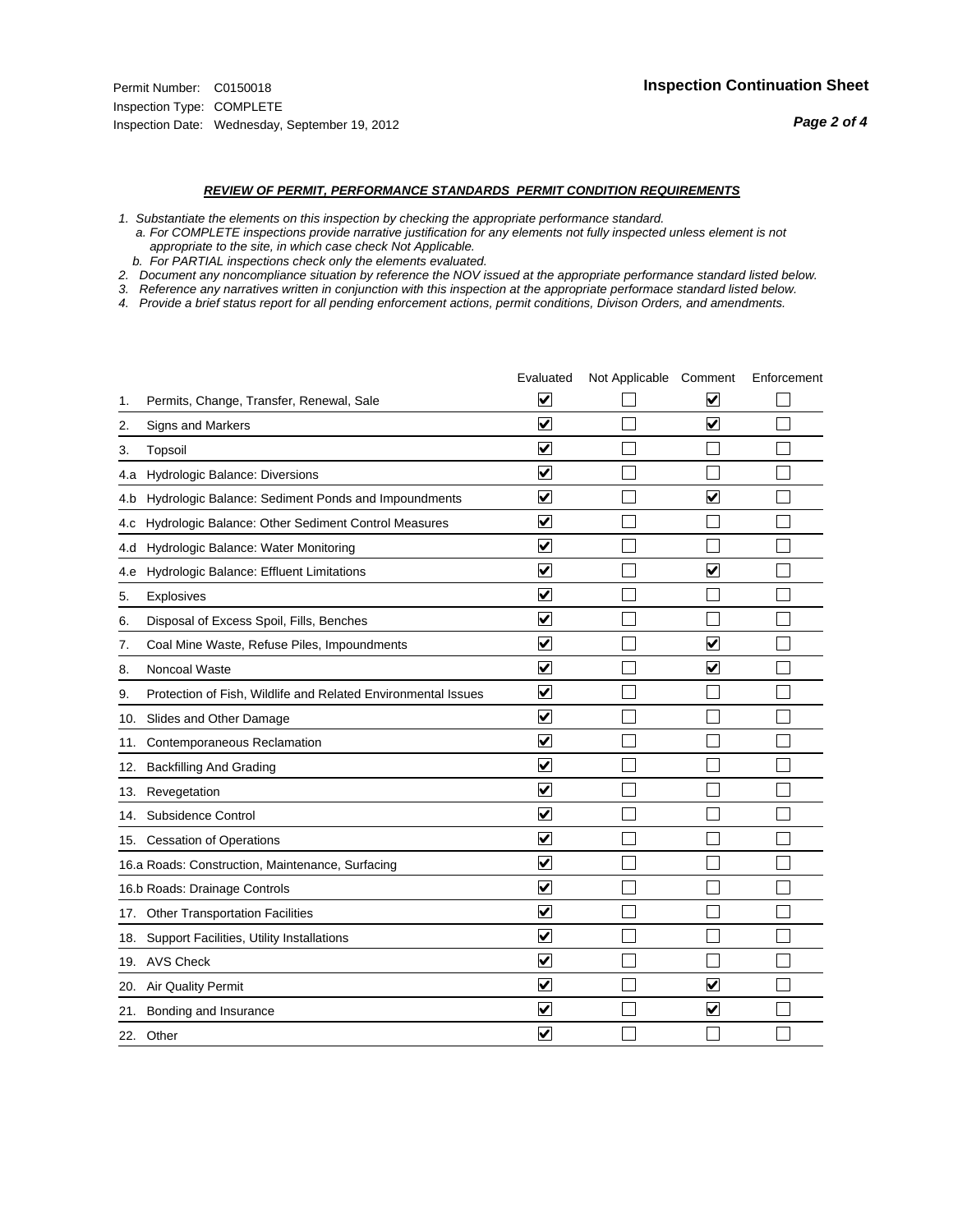### **1. Permits, Change, Transfer, Renewal, Sale**

The current DOGM permit C/015/0018 was issued effective 02/07/2011 and expires 02/07/2016.

-Certificate of Insurance policy number X0720A1A11, issued 08/28/2011 and terminates 10/01/2012.

-UPDES permit # UT0023604 effective 12/01/2007 and expires @ midnight 11/30/2012.

-Air Quality permit DAQE-AN0239003-02, issued June 14, 2002. -SPCC Plan dated 01/27/2009. The Plan is P.E. certified, stamped, signed and dated by a Utah P.E.

### **2. Signs and Markers**

The mine identification signs are located at all points of public access into the various permit areas. The signs contain the required information.

### **4.b Hydrologic Balance: Sediment Ponds and Impoundments**

The second quarter 2012 sediment pond inspections were done on 06/18/2012 and compiled into a report dated 07/06/2012. He main sediment pond Existing sediment elevation is 7213.5' and the 60% sediment elevation is 8213.1'. This information shows that the pond needs to be cleaned. Guy Davis put in a call to Mark Reynolds to see if the pond is scheduled to be cleaned this fall. Mark was not available during the inspection. Need to follow up to insure that the cleaning takes place.

### **4.e Hydrologic Balance: Effluent Limitations**

The discharge monitoring reports for July and August 2012 were reviewed. No exceeded parameters were noted,

### **7. Coal Mine Waste, Refuse Piles, Impoundments**

The second quarter 2012 refuse pile inspections were done on 06/18/12 and compiled into a report dated 06/27/12. The reports were P.E. dated, stamped and signed by a Utah P.E. No problems were noted on the inspection.

### **8. Noncoal Waste**

A marked improvement from the previous inspection was observed during the inspection of noncoal waste items in and around the surface facilities. A few items were observed, but nothing close to the magnitude of the prior inspection.

### **20. Air Quality Permit**

Approval order AN0239003-02 was issued on 06/14/2002 and remains in effect.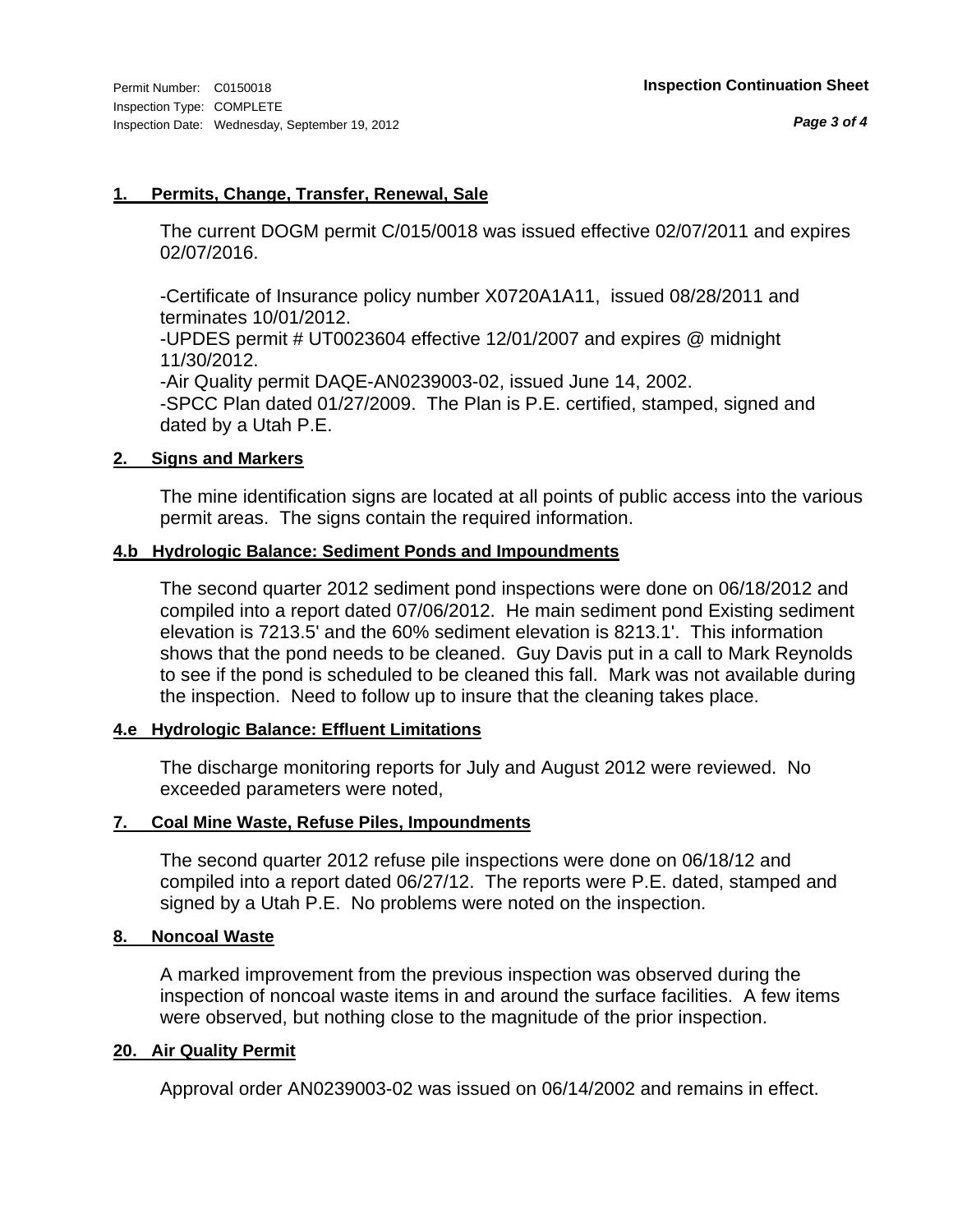*Page 4 of 4*

### **21. Bonding and Insurance**

The bond is set at \$4,113,000. It includes the new Rilda Facilities. The bond was recently raised by \$5,000 by the installation of the approved switch gear in Rilda Canyon. There are 19,722.21 permitted acres of which 98.05 are disturbed acres.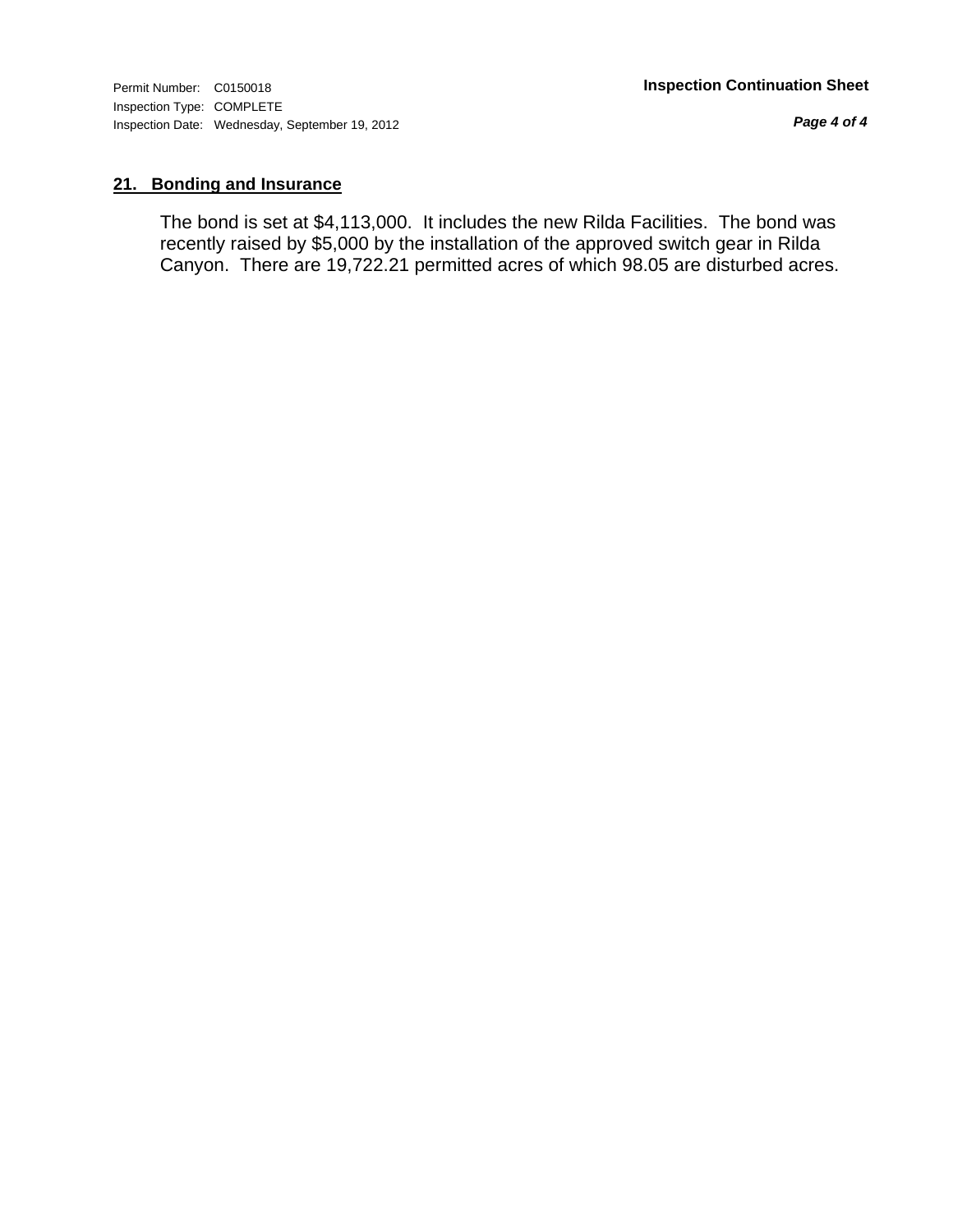

4,

21.29

**Phase II Phase III**

Lieutenant Governor

# **State of Utah**

**DEPARTMENT OF NATURAL RESOURCES** 

**MICHAEL R. STYLER Executive Director** 

### Division of Oil, Gas and Mining

**JOHN R. BAZA Division Director** 

| Representatives Present During the Inspection: |
|------------------------------------------------|
| Company Guy Davis                              |
| OGM Pete Hess                                  |

## **Inspection Report**

| Permit Number:   | C0150019                    |
|------------------|-----------------------------|
| Inspection Type: | <b>COMPLETE</b>             |
| Inspection Date: | Tuesday, September 25, 2012 |
| Start Date/Time: | 9/25/2012 7:40:00 AM        |
| End Date/Time:   | 9/25/2012 10:20:00 AM       |
| Last Inspection: | Thursday, June 14, 2012     |
|                  |                             |

Inspector: Pete Hess,

Weather: Clear, cool. Some rain overnight.

InspectionID Report Number: 3242

**Processing Reprocessing** Accepted by:

|       | Permitee: PACIFICORP                   |                                          |                                          |
|-------|----------------------------------------|------------------------------------------|------------------------------------------|
|       | <b>Operator: ENERGY WEST MINING CO</b> |                                          |                                          |
|       |                                        | Site: COTTONWOOD/ WILBERG                |                                          |
|       |                                        | Address: PO BOX 310, HUNTINGTON UT 84528 |                                          |
|       | County: <b>EMERY</b>                   |                                          |                                          |
|       |                                        | Permit Type: PERMANENT COAL PROGRAM      |                                          |
|       | <b>Permit Status: ACTIVE</b>           |                                          |                                          |
|       | <b>Current Acreages</b>                | <b>Mineral Ownership</b>                 | <b>Types of Operations</b>               |
|       | 4,114.18 Total Permitted               | V<br>Federal                             | $\boldsymbol{\mathsf{v}}$<br>Underground |
|       | 45.27 Total Disturbed                  | <b>State</b>                             | <b>Surface</b>                           |
| 21.29 | <b>Phase I</b>                         | County                                   | Loadout                                  |
| 21.29 | <b>Phase II</b>                        | M<br>Fee                                 | <b>Processing</b>                        |

**Fee Other**

**Report summary and status for pending enforcement actions, permit conditions, Division Orders, and amendments:**

The Cottonwood / Wilberg Mine remains in temporary cessation status; there is no activity at the site. All electrical power has been disconnected, and there are no reclamation activities occurring.



**Inspector's Signature:**

46 Inspector ID Number:Pete Hess,

Note: This inspection report does not constitute and affidavit for compliance, with the regulatory program of the Division of Oil, Gas and Mining. telephone (801) 538-5340 · facsimile (801) 359-3940 · TTY (801) 538-7458 · www.ogm.utah.gov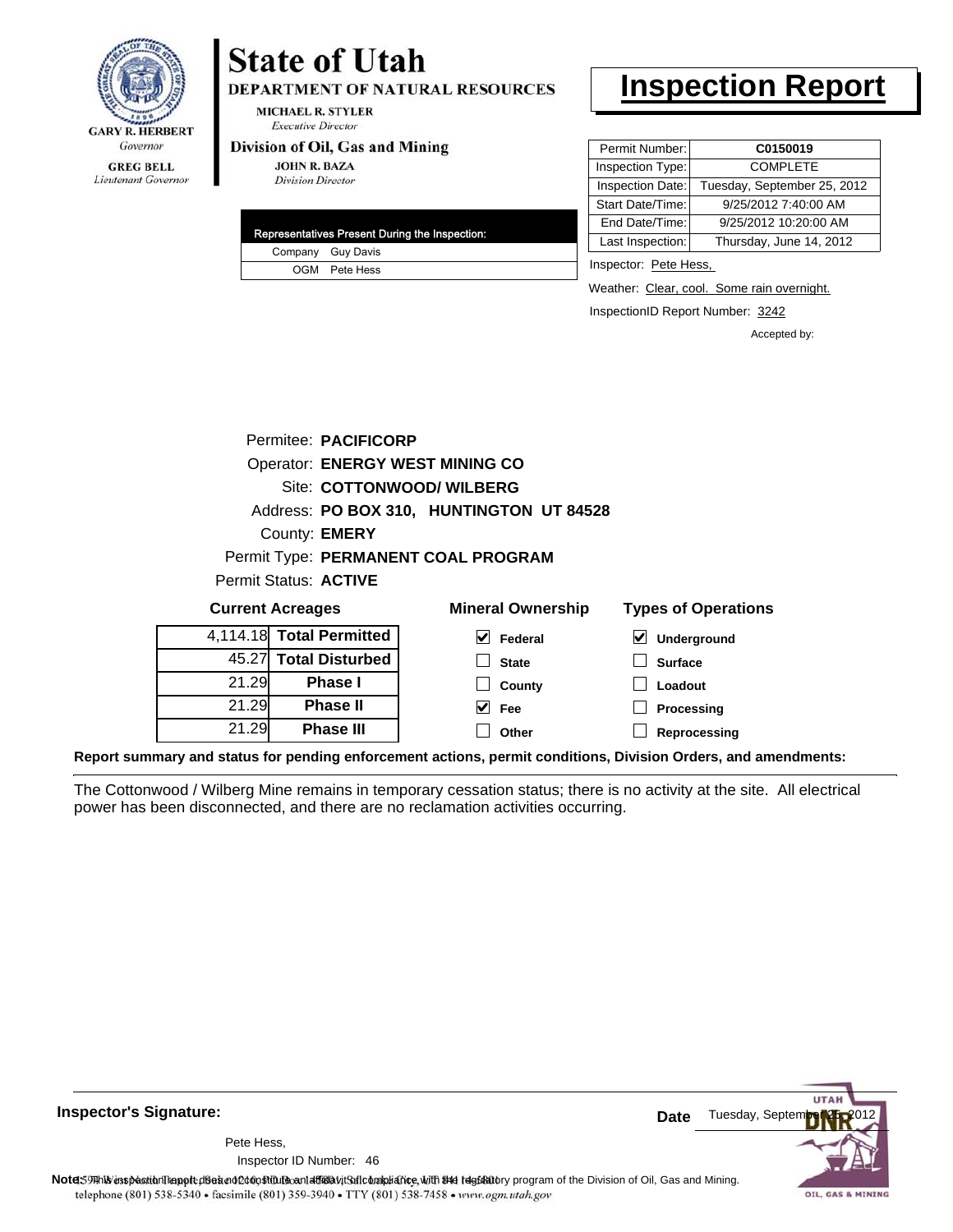#### *REVIEW OF PERMIT, PERFORMANCE STANDARDS PERMIT CONDITION REQUIREMENTS*

*1. Substantiate the elements on this inspection by checking the appropriate performance standard.*

 *a. For COMPLETE inspections provide narrative justification for any elements not fully inspected unless element is not appropriate to the site, in which case check Not Applicable.*

 *b. For PARTIAL inspections check only the elements evaluated.*

*2. Document any noncompliance situation by reference the NOV issued at the appropriate performance standard listed below.*

*3. Reference any narratives written in conjunction with this inspection at the appropriate performace standard listed below.*

*4. Provide a brief status report for all pending enforcement actions, permit conditions, Divison Orders, and amendments.*

|     |                                                               | Evaluated               | Not Applicable Comment          |                         | Enforcement |
|-----|---------------------------------------------------------------|-------------------------|---------------------------------|-------------------------|-------------|
| 1.  | Permits, Change, Transfer, Renewal, Sale                      | ⊻                       |                                 | V                       |             |
| 2.  | <b>Signs and Markers</b>                                      | $\overline{\mathbf{v}}$ |                                 | $\blacktriangledown$    |             |
| 3.  | Topsoil                                                       | $\overline{\mathbf{v}}$ |                                 |                         |             |
| 4.a | Hydrologic Balance: Diversions                                | ⊽                       |                                 | $\overline{\mathbf{v}}$ |             |
| 4.b | Hydrologic Balance: Sediment Ponds and Impoundments           | $\blacktriangledown$    |                                 | ⊻                       |             |
| 4.C | Hydrologic Balance: Other Sediment Control Measures           | $\overline{\mathbf{v}}$ |                                 | $\blacktriangledown$    |             |
| 4.d | Hydrologic Balance: Water Monitoring                          | $\overline{\mathbf{v}}$ |                                 | $\blacktriangledown$    |             |
| 4.e | Hydrologic Balance: Effluent Limitations                      | $\overline{\mathbf{v}}$ |                                 | $\overline{\mathbf{v}}$ |             |
| 5.  | Explosives                                                    |                         | $\overline{\mathbf{v}}$         | $\blacktriangledown$    |             |
| 6.  | Disposal of Excess Spoil, Fills, Benches                      |                         | $\blacktriangledown$            |                         |             |
| 7.  | Coal Mine Waste, Refuse Piles, Impoundments                   | $\overline{\mathbf{v}}$ |                                 | $\overline{\mathbf{v}}$ |             |
| 8.  | Noncoal Waste                                                 | $\overline{\mathbf{v}}$ |                                 |                         |             |
| 9.  | Protection of Fish, Wildlife and Related Environmental Issues | $\blacktriangledown$    |                                 | $\overline{\mathsf{v}}$ |             |
|     | 10. Slides and Other Damage                                   |                         | ☑                               |                         |             |
| 11. | Contemporaneous Reclamation                                   |                         | ☑                               |                         |             |
| 12. | <b>Backfilling And Grading</b>                                |                         | $\overline{\mathbf{v}}$         |                         |             |
| 13. | Revegetation                                                  |                         | $\overline{\blacktriangledown}$ |                         |             |
| 14. | Subsidence Control                                            | $\overline{\mathbf{v}}$ |                                 |                         |             |
|     | 15. Cessation of Operations                                   | $\blacktriangledown$    |                                 | $\blacktriangledown$    |             |
|     | 16.a Roads: Construction, Maintenance, Surfacing              | $\checkmark$            |                                 | $\blacktriangledown$    |             |
|     | 16.b Roads: Drainage Controls                                 | $\blacktriangledown$    |                                 | $\blacktriangledown$    |             |
|     | 17. Other Transportation Facilities                           | $\overline{\mathbf{v}}$ |                                 |                         |             |
| 18. | Support Facilities, Utility Installations                     | $\overline{\mathbf{v}}$ |                                 | $\blacktriangledown$    |             |
|     | 19. AVS Check                                                 | $\overline{\mathbf{v}}$ |                                 |                         |             |
| 20. | Air Quality Permit                                            | $\blacktriangledown$    |                                 | $\blacktriangledown$    |             |
|     | 21. Bonding and Insurance                                     | $\overline{\mathbf{v}}$ |                                 | $\blacktriangledown$    |             |
|     | 22. Other                                                     |                         |                                 |                         |             |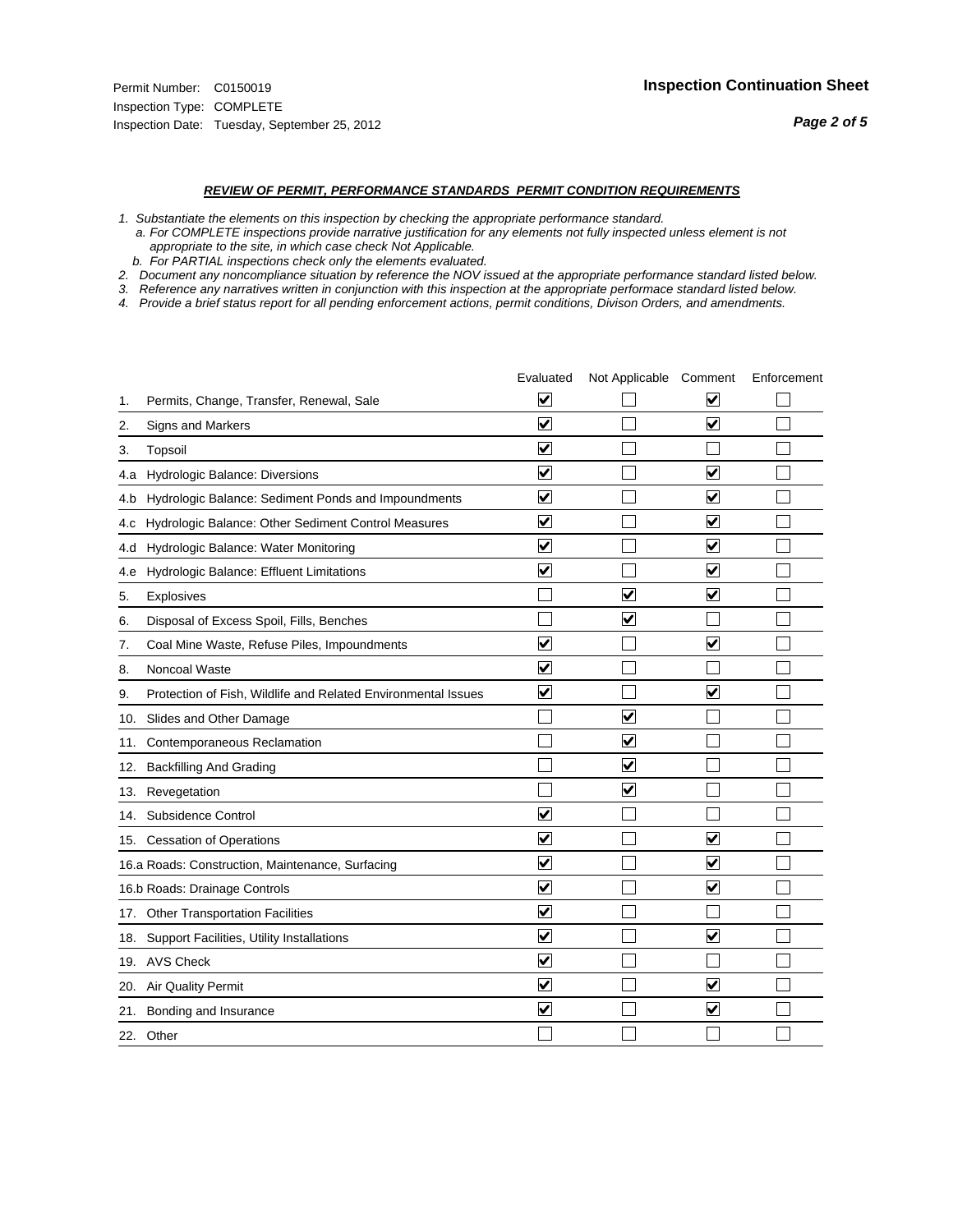*Page 3 of 5*

### **1. Permits, Change, Transfer, Renewal, Sale**

The Permittee has updated the responsible party signatory pages for the spill prevention control and countermeasure plan and the storm water pollution and prevention plan as requested by the Division inspector during the 6/14/2012 inspection. Mr. James Paulsen, Mine Manager at the Deer Creek Mine is the current responsible official.

### **2. Signs and Markers**

New permittee identification signs have been placed at the main Mine gate, as well as the active waste rock gate access point. Both new signs have received bullet holes. It was suggested that one additional disturbed area perimeter marker / sign be placed at the Trail Mountain Access disturbed area (located in Cottonwood Canyon) to delineate the DAB on the south side of the belt conveyor tube. Mr. Davis agreed to address this.

### **4.a Hydrologic Balance: Diversions**

The Permittee has scheduled the cleaning of the ditch across the road from the Bin wall. Several dead trees and rocks have gravitated into the ditch, which is still capable of functioning.

### **4.b Hydrologic Balance: Sediment Ponds and Impoundments**

The second quarter 2012 impoundment inspections for the North and South ponds, as well as the active waste rock site pond were completed by Mr. Mark Reynolds, P.E. and Mr. Rick Cullum, Utah registered land surveyor on June 18, 2012. There were no signs of structural hazard or signs of instability identified for any of the impoundments. Both the North and South ponds were reported as having 0.24 AF of sediment storage capacity remaining below the 60 % cleanout elevation. The waste rock pond was reported as having 0.19 AF of storage capacity remaining. All spillways and inlet ditches were reported as capable of functioning as designed. As observed this day, the South pond was dry, and the North pond contained 4-5 inches of water. The waste rock pond had recently received a water volume as the bottom was damp; all volume had drained into the multiple cracks in the pond bottom. Mr. Davis indicated that the 3rd Quarter 2012 impoundment inspections had been completed as of this day, but the engineering reports had not been completed. The monthly inspections for the North and South ponds (MSHA ponds) were current, with the last being completed on September 21, 2012. No issues were identified. Mr. Davis is the MSHA certified impoundment inspector for the Permittee.

### **4.c Hydrologic Balance: Other Sediment Control Measures**

The basin / waddle installation at the end of the ditch dropping into the active waste rock site pond had about 2 inches of freeboard remaining. The Permittee was asked to clean this out to allow more treatment area on the inby side of the waddle.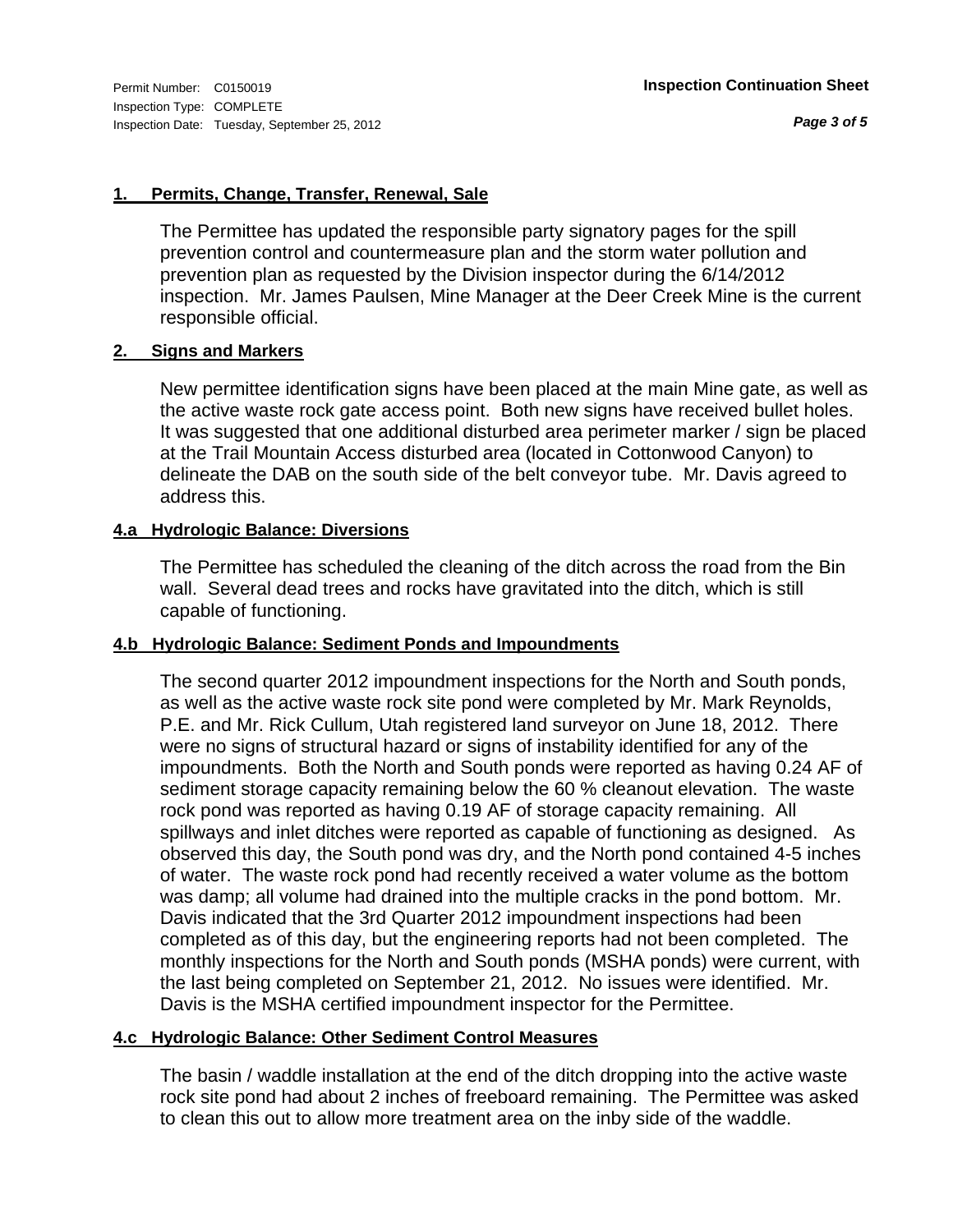### **4.d Hydrologic Balance: Water Monitoring**

The Permittee is currently entering 2nd Quarter 2012 water monitoring data into the DOGM electronic data base pipeline. All data is due by September 30, 2012. The left and right fork of Grimes Wash were observed as "no flow".

### **4.e Hydrologic Balance: Effluent Limitations**

The current UPDES permit is due to expire October 31, 2012. The Permittee submitted an application for renewal on February 15, 2012 to the Utah DWQ. All of the Permittees UPDES permits come due at the same time. Due to the devastation caused by the Seeley fire during the summer, the Permittee has hired a consultant to revise sections of the Deer Creek UPDES permit, before that permit can be renewed. Energy West has requested that the Utah DWQ extend the conditions and parameters of the current permit until the requested / proposed changes can be completed (expected to occur by January / February 2013). To date, DWQ has not responded to the Permittees request. Discharge monitoring reports for the four UPDES outfalls associated with the Cottonwood / Wilberg Mine for the month of August 2012 were reviewed. Outfall 001A, (Trail Mountain Access mine water discharge to Cottonwood Creek) was the only outfall to flow in August; no effluent parameters exceedances were noted / reported.

### **5. Explosives**

There are no explosives or detonators in storage at the Cottonwood / Wilberg Mine. 2 magazines are permanently mounted adjacent to the Wilberg Fan installation; these have not been used for many years and are empty. All active storage for explosive materials occurs at the Central Warehouse location near Orangeville.

### **7. Coal Mine Waste, Refuse Piles, Impoundments**

Mr. Mark Reynolds, Utah registered professional engineer, conducted the 2nd Quarter 2012 waste rock pile inspections of the active waste rock and the reclaimed waste rock pile on June 18th and June 27th respectively. No hazards were identified. No material is being placed on the "active" pile at this time, with the exception of pond cleanout material from the 3 Cottonwood / Wilberg ponds and the Trail Mountain mine site pond. The last material placed occurred in June of 2012 when the Trail Mountain mine site sediment pond was cleaned. The material has dried; spreading and compaction needs to be completed. The Permittee continues to inspect the reclaimed waste rock pile (old site); to date, MSHA has not acknowledged that the refuse disposal facility has been reclaimed. The distrubed area at this site (Federal lease # U-37642) contains areas for soil storage and rock storage, and this is why total bond release has not been granted for the area.

### **9. Protection of Fish, Wildlife and Related Environmental Issues**

The Permittee plans to spray the parking area / mine rescue practise field for tamarisk, which have once again sprouted up through the asphalt paving material.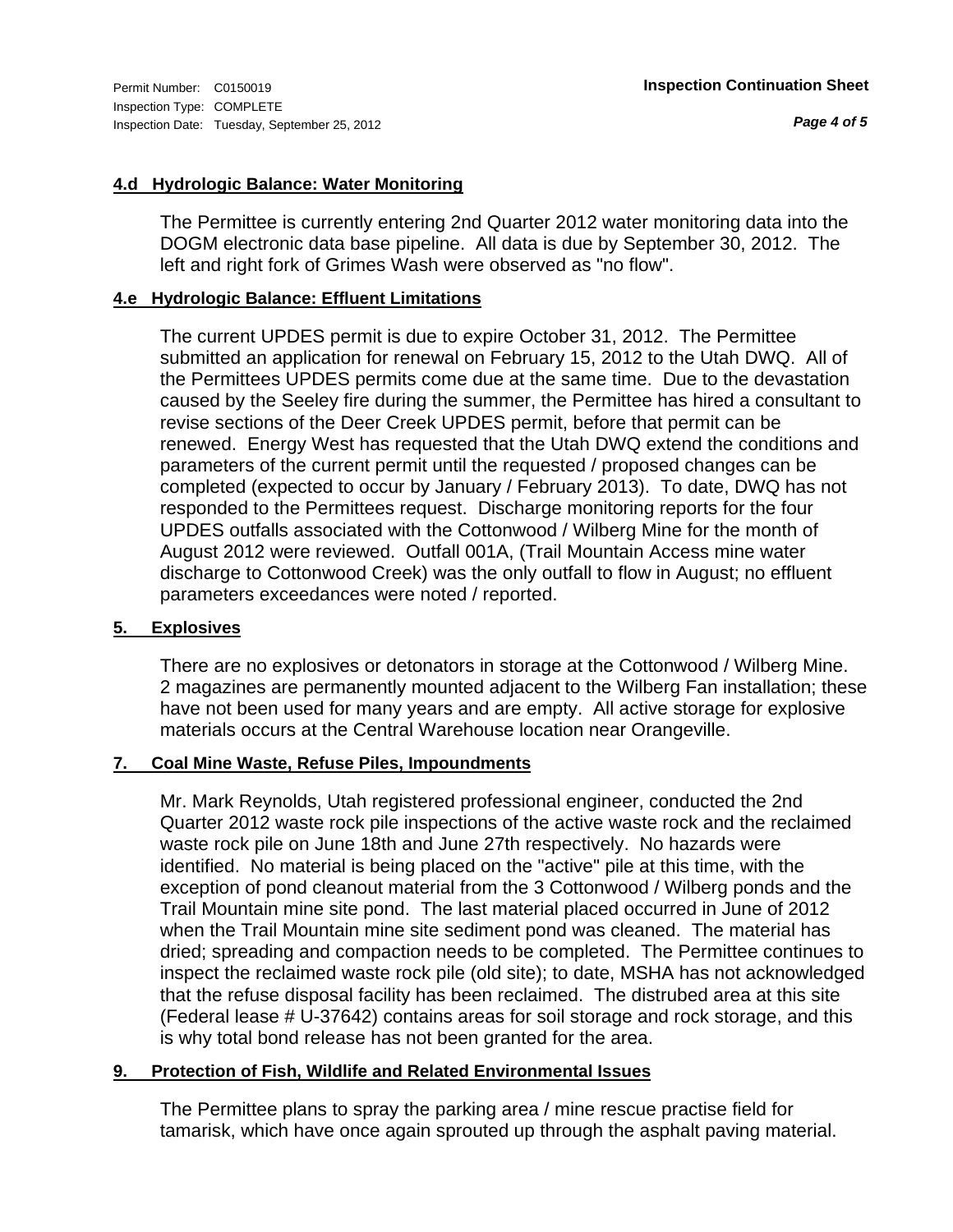Inspection Type: COMPLETE Inspection Date: Tuesday, September 25, 2012

### **15. Cessation of Operations**

There has not been any change in the temporary cessation status of this site.

### **16.a Roads: Construction, Maintenance, Surfacing**

The Permittee's representative pointed out several holes in the asphalt paving where holes have developed, flushing the supporting road base down gradient. Nielson Construction has been scheduled to make the needed repairs to these voids to prevent further road damage.

### **16.b Roads: Drainage Controls**

Several catch basins within the Mine facilities area have been cleaned of sediment (one north of North Pond) and one other. All grates on drop drains observed were capable of functioning. Roto-Mill berms have been utilized along several reaches of road to divert water away from slopes, and reduce sediment loading.

### **18. Support Facilities, Utility Installations**

All AC power has been disconnected for many years.

### **20. Air Quality Permit**

DAQE-694-95 was last revised in August of 1995.

### **21. Bonding and Insurance**

The Permittee has changed the term of its fiscal operating year to go from October 1 to September 30. Previous general liability coverage ran from August 28th to the Following year. As a result of the operating fiscal year change, a new term policy coverage period has been installed to cover the period from August 28 through to October 1, 2012. At that time or immediately priot to, a new policy will be implemented to provide annual liability coverage from October 1st to September 30th for each year coverage shall be required. Coverage amounts for each occurrence and general aggregate amount to \$ 2,000,000 for each. The cancellation clause is adequate. Coverage for damage incurred from the use of explosives is provided, as is coverage for the repair of subsidence damage caused by mining. A Midterm review of the Cottonwood / Wilberg MRP including a re-evaluation of the reclamation cost estimate was completed as part of Task ID # 4078. The reclamation cost, escalated through 2016 was estimated at \$ 2,779,000. The posted bond \$ 2,964,000. Adequate bond coverage is in place.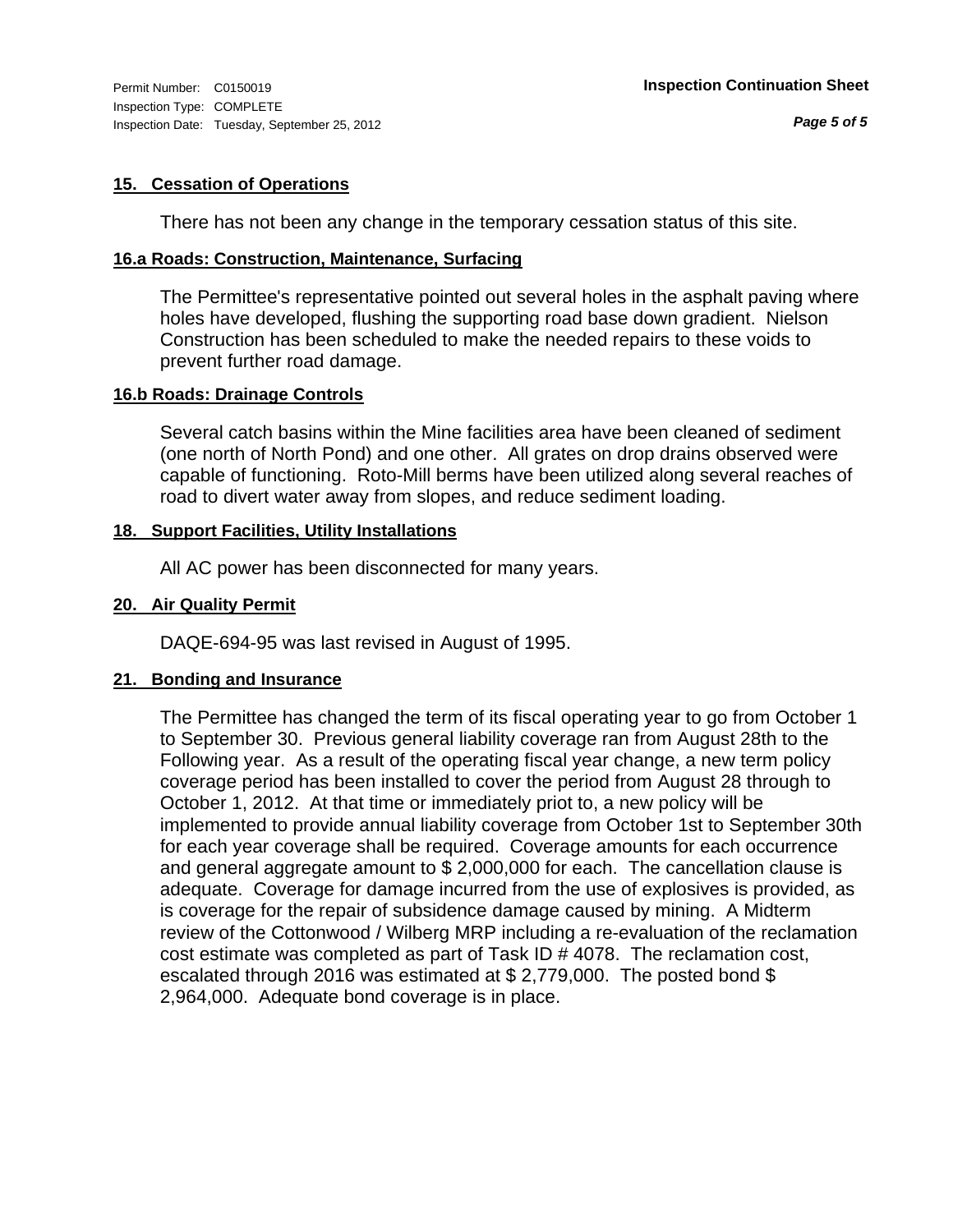

### **GREG BELL**

Lieutenant Governor

# **State of Utah**

DEPARTMENT OF NATURAL RESOURCES

**MICHAEL R. STYLER Executive Director** 

### Division of Oil, Gas and Mining

**JOHN R. BAZA Division Director** 

| Representatives Present During the Inspection: |
|------------------------------------------------|
| Company Jaren Jorgensen                        |
| OGM Karl Houskeeper                            |

## **Inspection Report**

| Permit Number:   | C0150025                    |
|------------------|-----------------------------|
| Inspection Type: | <b>PARTIAL</b>              |
| Inspection Date: | Tuesday, September 25, 2012 |
| Start Date/Time: | 9/25/2012 8:00:00 AM        |
| End Date/Time:   | 9/25/2012 1:00:00 PM        |
| Last Inspection: | Monday, August 27, 2012     |
|                  |                             |

Inspector: Karl Houskeeper,

Weather: Clear Skies, Temp 65 Deg. F.

InspectionID Report Number: 3241

Accepted by:

|                                                                                                                |                      | Permitee: CASTLE VALLEY MINING LLC                              |                            |  |  |  |
|----------------------------------------------------------------------------------------------------------------|----------------------|-----------------------------------------------------------------|----------------------------|--|--|--|
|                                                                                                                |                      | <b>Operator: CASTLE VALLEY MINING LLC</b>                       |                            |  |  |  |
|                                                                                                                |                      | Site: BEAR CANYON MINE                                          |                            |  |  |  |
|                                                                                                                |                      | Address: 2352 NORTH 7TH STREET, UNIT B, GRAND JUNCTION CO 81501 |                            |  |  |  |
|                                                                                                                | County: <b>EMERY</b> |                                                                 |                            |  |  |  |
|                                                                                                                |                      | Permit Type: PERMANENT COAL PROGRAM                             |                            |  |  |  |
| Permit Status: ACTIVE                                                                                          |                      |                                                                 |                            |  |  |  |
| <b>Current Acreages</b>                                                                                        |                      | <b>Mineral Ownership</b>                                        | <b>Types of Operations</b> |  |  |  |
| 10,991.83 Total Permitted                                                                                      |                      | V<br>Federal                                                    | ⊻<br>Underground           |  |  |  |
| 40.46 Total Disturbed                                                                                          |                      | <b>State</b>                                                    | <b>Surface</b>             |  |  |  |
|                                                                                                                | <b>Phase I</b>       | County                                                          | Loadout                    |  |  |  |
|                                                                                                                | <b>Phase II</b>      | $\vee$ Fee                                                      | Processing                 |  |  |  |
|                                                                                                                | <b>Phase III</b>     | Other                                                           | Reprocessing               |  |  |  |
| Report summary and status for pending enforcement actions, permit conditions, Division Orders, and amendments: |                      |                                                                 |                            |  |  |  |



**Inspector's Signature:**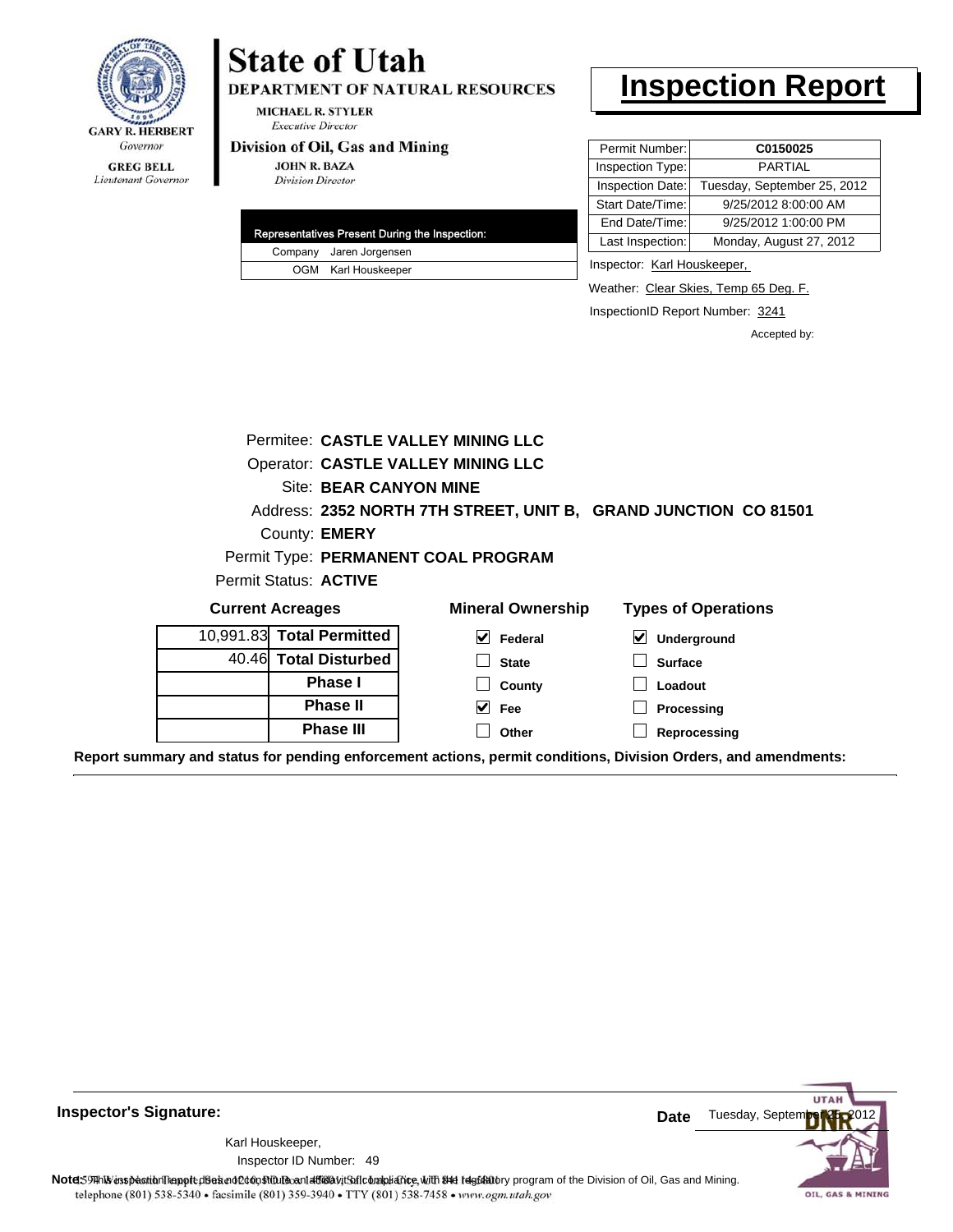#### *REVIEW OF PERMIT, PERFORMANCE STANDARDS PERMIT CONDITION REQUIREMENTS*

- *1. Substantiate the elements on this inspection by checking the appropriate performance standard.*
- *a. For COMPLETE inspections provide narrative justification for any elements not fully inspected unless element is not appropriate to the site, in which case check Not Applicable.*
- *b. For PARTIAL inspections check only the elements evaluated.*
- *2. Document any noncompliance situation by reference the NOV issued at the appropriate performance standard listed below.*
- *3. Reference any narratives written in conjunction with this inspection at the appropriate performace standard listed below.*
- *4. Provide a brief status report for all pending enforcement actions, permit conditions, Divison Orders, and amendments.*

|     |                                                               | Evaluated                       | Not Applicable Comment  |                         | Enforcement |
|-----|---------------------------------------------------------------|---------------------------------|-------------------------|-------------------------|-------------|
| 1.  | Permits, Change, Transfer, Renewal, Sale                      |                                 |                         |                         |             |
| 2.  | <b>Signs and Markers</b>                                      | $\overline{\mathbf{v}}$         |                         | $\overline{\mathbf{v}}$ |             |
| 3.  | Topsoil                                                       |                                 |                         |                         |             |
| 4.a | Hydrologic Balance: Diversions                                |                                 |                         |                         |             |
| 4.b | Hydrologic Balance: Sediment Ponds and Impoundments           | $\overline{\mathbf{v}}$         |                         | $\blacktriangledown$    |             |
| 4.C | Hydrologic Balance: Other Sediment Control Measures           |                                 |                         |                         |             |
| 4.d | Hydrologic Balance: Water Monitoring                          |                                 |                         |                         |             |
| 4.e | Hydrologic Balance: Effluent Limitations                      |                                 |                         |                         |             |
| 5.  | <b>Explosives</b>                                             | $\overline{\mathbf{v}}$         |                         | $\overline{\mathbf{v}}$ |             |
| 6.  | Disposal of Excess Spoil, Fills, Benches                      | $\blacktriangledown$            | $\blacktriangledown$    |                         |             |
| 7.  | Coal Mine Waste, Refuse Piles, Impoundments                   | $\overline{\mathbf{v}}$         | $\overline{\mathbf{v}}$ |                         |             |
| 8.  | Noncoal Waste                                                 | $\overline{\blacktriangledown}$ |                         | $\overline{\mathbf{v}}$ |             |
| 9.  | Protection of Fish, Wildlife and Related Environmental Issues |                                 |                         |                         |             |
| 10. | Slides and Other Damage                                       |                                 |                         |                         |             |
| 11. | Contemporaneous Reclamation                                   |                                 |                         |                         |             |
| 12. | <b>Backfilling And Grading</b>                                |                                 |                         |                         |             |
| 13. | Revegetation                                                  |                                 |                         |                         |             |
| 14. | Subsidence Control                                            |                                 |                         |                         |             |
|     | 15. Cessation of Operations                                   |                                 |                         |                         |             |
|     | 16.a Roads: Construction, Maintenance, Surfacing              |                                 |                         |                         |             |
|     | 16.b Roads: Drainage Controls                                 |                                 |                         |                         |             |
|     | 17. Other Transportation Facilities                           |                                 |                         |                         |             |
| 18. | Support Facilities, Utility Installations                     |                                 |                         |                         |             |
|     | 19. AVS Check                                                 |                                 |                         |                         |             |
| 20. | Air Quality Permit                                            |                                 |                         |                         |             |
|     | 21. Bonding and Insurance                                     |                                 |                         |                         |             |
|     | 22. Other                                                     |                                 |                         |                         |             |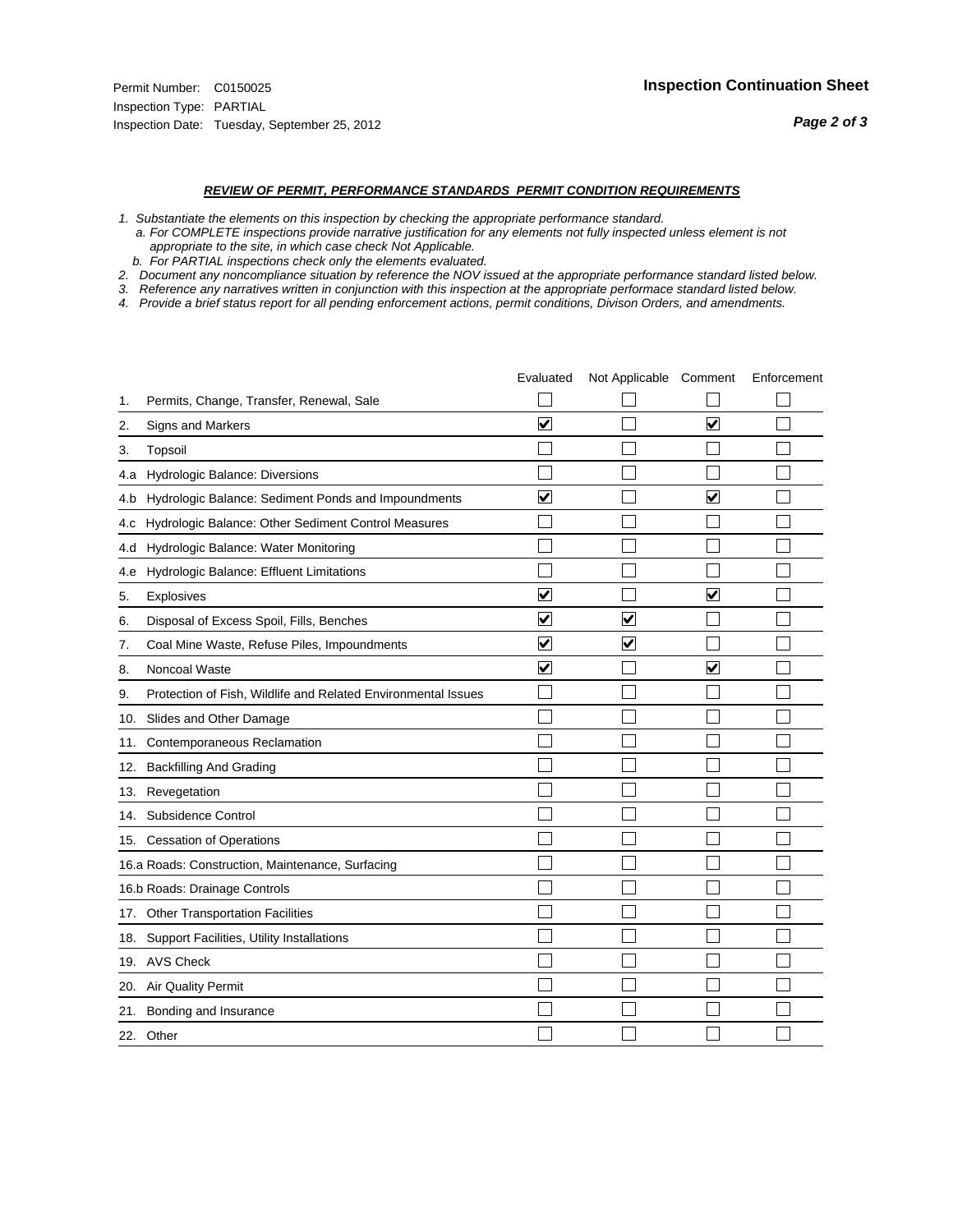### **2. Signs and Markers**

The mine identification sign is placed at the entrance into the permit area and contains the required information.

### **4.b Hydrologic Balance: Sediment Ponds and Impoundments**

Sediment levels in Pond B appear to be increasing. The actual sediment level will need to be verified in the Annual Inspection of Sediment Ponds.

### **5. Explosives**

Explosive magazines are properly signed and grounded.

### **8. Noncoal Waste**

Noncoal waste items were observed in the parking areas around the Office/Bath House Building and portions of the access road leading to the portal area. The items need to be gathered and disposed of properly.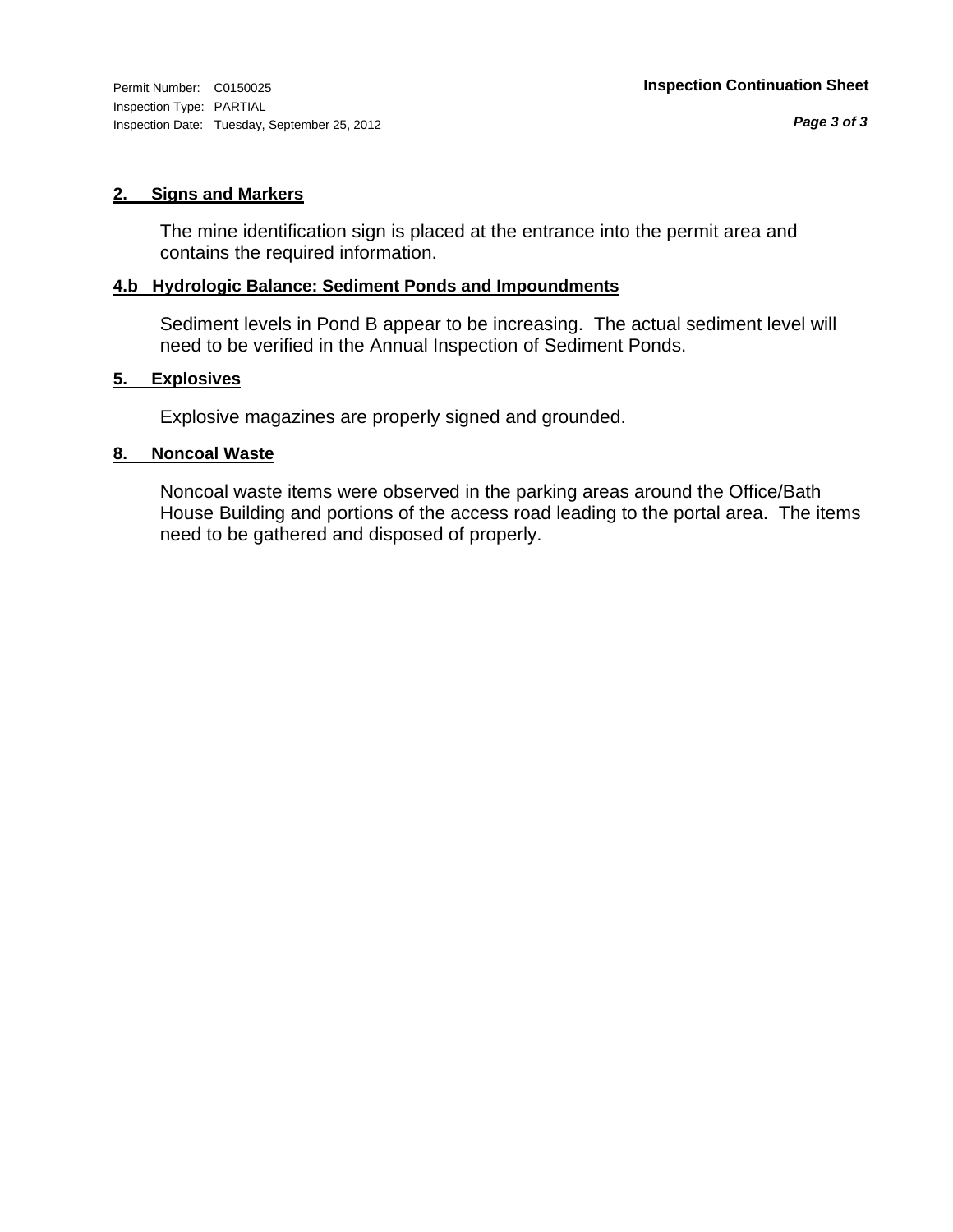

Lieutenant Governor

# **State of Utah**

**DEPARTMENT OF NATURAL RESOURCES** 

**MICHAEL R. STYLER Executive Director** 

### Division of Oil, Gas and Mining

**Phase III**

**JOHN R. BAZA Division Director** 

## **Inspection Report**

| Permit Number:   | C0150032                     |
|------------------|------------------------------|
| Inspection Type: | <b>PARTIAL</b>               |
| Inspection Date: | Thursday, September 06, 2012 |
| Start Date/Time: | 9/6/2012 9:30:00 AM          |
| End Date/Time:   | 9/10/2012 2:30:00 PM         |
| Last Inspection: | Friday, August 31, 2012      |

Inspector: Priscilla Burton,

Weather: partly cloudy 65 F

InspectionID Report Number: 3227

**Reprocessing**

Accepted by:

|                                     | Permitee: GENWAL RESOURCES INC    |   |                                                |                             |                            |
|-------------------------------------|-----------------------------------|---|------------------------------------------------|-----------------------------|----------------------------|
|                                     | Operator: GENWAL RESOURCES INC    |   |                                                |                             |                            |
|                                     | <b>Site: CRANDALL CANYON MINE</b> |   |                                                |                             |                            |
|                                     |                                   |   | Address: PO BOX 910, EAST CARBON UT 84520-0910 |                             |                            |
| County: <b>EMERY</b>                |                                   |   |                                                |                             |                            |
| Permit Type: PERMANENT COAL PROGRAM |                                   |   |                                                |                             |                            |
| Permit Status: <b>ACTIVE</b>        |                                   |   |                                                |                             |                            |
| <b>Current Acreages</b>             |                                   |   | <b>Mineral Ownership</b>                       |                             | <b>Types of Operations</b> |
| 6,235.80 Total Permitted            |                                   | V | Federal                                        | $\vert\bm{\mathsf{v}}\vert$ | Underground                |
| 27.15 Total Disturbed               |                                   |   | <b>State</b>                                   |                             | <b>Surface</b>             |
|                                     | Phase I                           |   | County                                         |                             | Loadout                    |
|                                     | <b>Phase II</b>                   |   | Fee                                            |                             | <b>Processing</b>          |

**Report summary and status for pending enforcement actions, permit conditions, Division Orders, and amendments:**

Met with Kyle Beagley, USFS, and Jay Marshall, UEI, to walk the length of the re-established East Mountain trail, to inspect the trail and confirm its conformance with USFS lease commitments. Mr. Marshall and I continued on down to the slide area to inspect the completed installation of excelsior logs. SCAMP crews had removed all thistle from the slide area and were spreading wood straw and filling a shallow 35 ft. long tension crack (existing since 2002). On Monday September 10, the trail had been reduced to 40 inches, seeded and most of the wood straw had been scattered.

**Other**

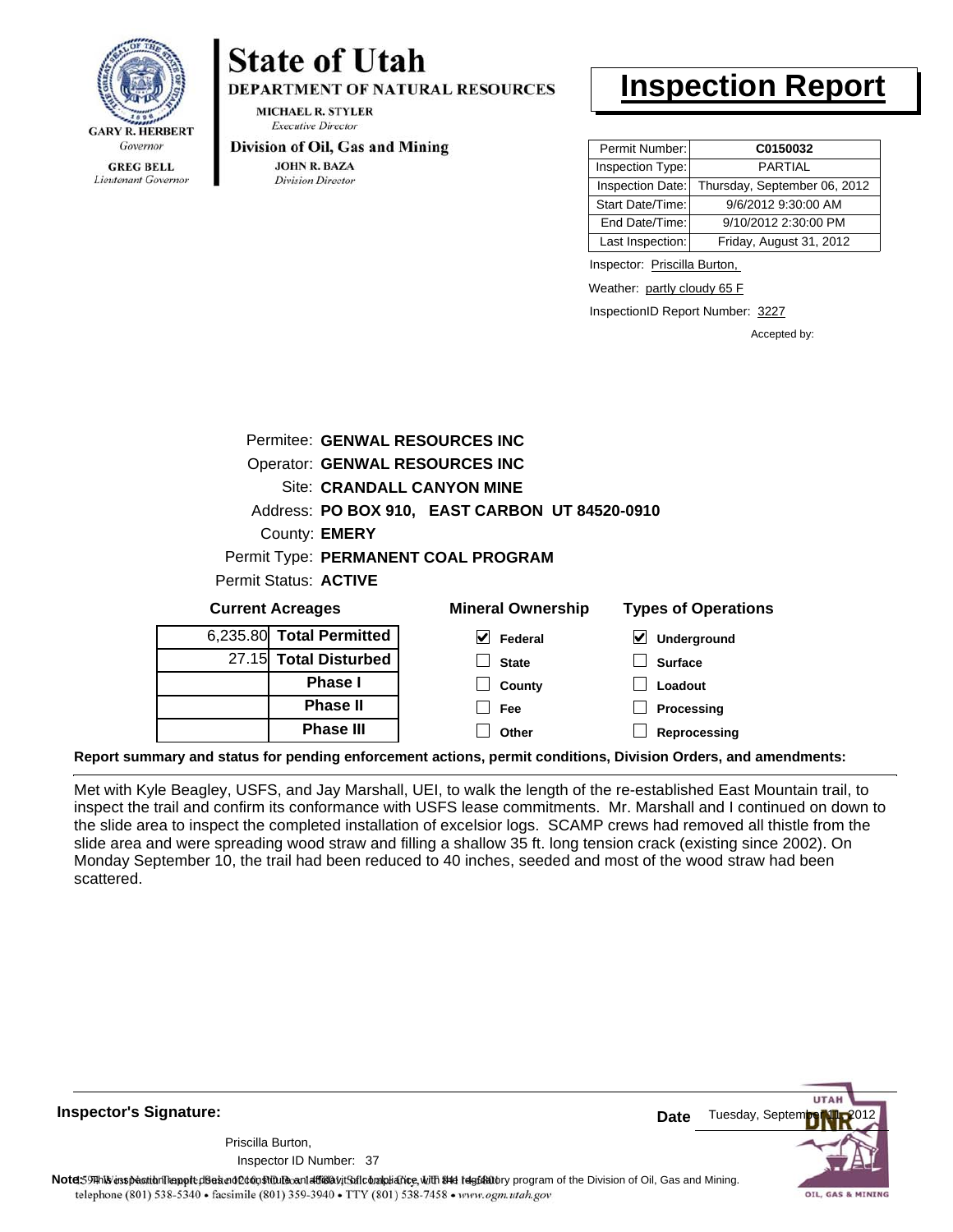#### *REVIEW OF PERMIT, PERFORMANCE STANDARDS PERMIT CONDITION REQUIREMENTS*

- *1. Substantiate the elements on this inspection by checking the appropriate performance standard.*
- *a. For COMPLETE inspections provide narrative justification for any elements not fully inspected unless element is not appropriate to the site, in which case check Not Applicable.*
- *b. For PARTIAL inspections check only the elements evaluated.*
- *2. Document any noncompliance situation by reference the NOV issued at the appropriate performance standard listed below.*
- *3. Reference any narratives written in conjunction with this inspection at the appropriate performace standard listed below.*
- *4. Provide a brief status report for all pending enforcement actions, permit conditions, Divison Orders, and amendments.*

|     |                                                               | Evaluated               | Not Applicable Comment |                         | Enforcement |
|-----|---------------------------------------------------------------|-------------------------|------------------------|-------------------------|-------------|
| 1.  | Permits, Change, Transfer, Renewal, Sale                      |                         |                        |                         |             |
| 2.  | <b>Signs and Markers</b>                                      | $\overline{\mathbf{v}}$ |                        | $\overline{\mathbf{v}}$ |             |
| 3.  | Topsoil                                                       |                         |                        |                         |             |
| 4.a | Hydrologic Balance: Diversions                                |                         |                        |                         |             |
| 4.b | Hydrologic Balance: Sediment Ponds and Impoundments           |                         |                        |                         |             |
| 4.C | Hydrologic Balance: Other Sediment Control Measures           |                         |                        |                         |             |
| 4.d | Hydrologic Balance: Water Monitoring                          |                         |                        |                         |             |
| 4.e | Hydrologic Balance: Effluent Limitations                      |                         |                        |                         |             |
| 5.  | <b>Explosives</b>                                             |                         |                        |                         |             |
| 6.  | Disposal of Excess Spoil, Fills, Benches                      |                         |                        |                         |             |
| 7.  | Coal Mine Waste, Refuse Piles, Impoundments                   |                         |                        |                         |             |
| 8.  | Noncoal Waste                                                 |                         |                        |                         |             |
| 9.  | Protection of Fish, Wildlife and Related Environmental Issues | $\blacktriangledown$    |                        | ✓                       |             |
| 10. | Slides and Other Damage                                       | ⊽                       |                        | $\overline{\mathbf{v}}$ |             |
| 11. | Contemporaneous Reclamation                                   |                         |                        |                         |             |
| 12. | <b>Backfilling And Grading</b>                                | $\overline{\mathbf{v}}$ |                        | $\blacktriangledown$    |             |
| 13. | Revegetation                                                  |                         |                        |                         |             |
| 14. | Subsidence Control                                            |                         |                        |                         |             |
|     | 15. Cessation of Operations                                   |                         |                        |                         |             |
|     | 16.a Roads: Construction, Maintenance, Surfacing              |                         |                        |                         |             |
|     | 16.b Roads: Drainage Controls                                 |                         |                        |                         |             |
|     | 17. Other Transportation Facilities                           |                         |                        |                         |             |
| 18. | Support Facilities, Utility Installations                     |                         |                        |                         |             |
|     | 19. AVS Check                                                 |                         |                        |                         |             |
| 20. | Air Quality Permit                                            |                         |                        |                         |             |
|     | 21. Bonding and Insurance                                     |                         |                        |                         |             |
|     | 22. Other                                                     |                         |                        |                         |             |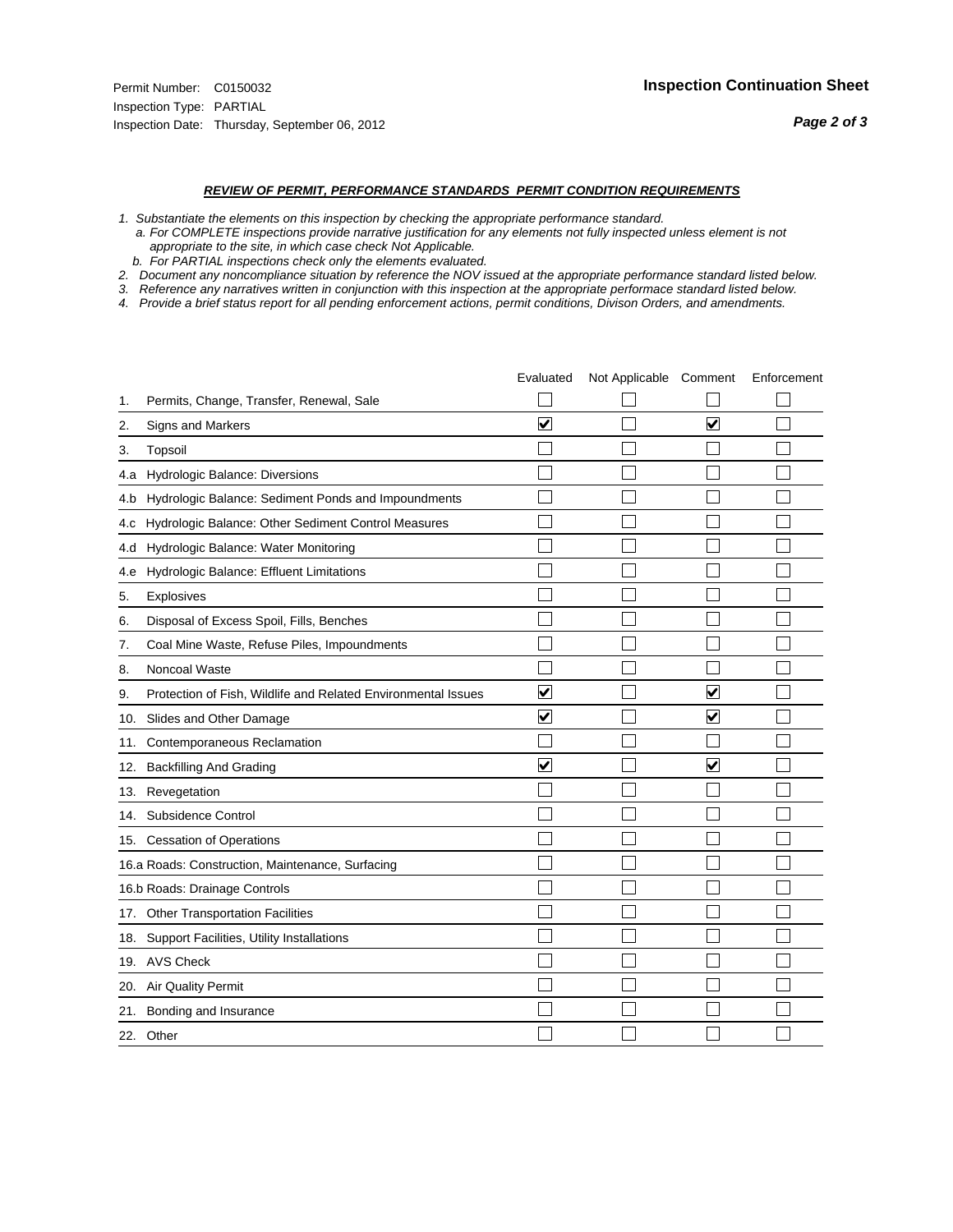### **2. Signs and Markers**

Kyle Beagley stated that the USFS would install trail markers at several locations along the re-routed East Mountain Trail 085. Mr. Beagley was satisfied that the rerouted trail met the USFS standards.

### **9. Protection of Fish, Wildlife and Related Environmental Issues**

SCAMP crews have removed all thistle seed heads and knocked down all standing thistle plants from the disturbed area.

### **10. Slides and Other Damage**

Nine rows of excelsior logs have been staked across the slide area below Pad #6. Seven pine trees were transplanted from the adjacent forest to the loose soil below the headcut of the slide. The slide area was seeded from head cut down to the toe of the slide.

### **12. Backfilling And Grading**

SCAMP crews have touched up the game trail so that a pack animal can pass. The trail is mostly level, leaving from the reclaimed SITLA road approximately one-half mile beyond the SITLA/USFS boundary. Crews are scattering wood straw. The temporary ATV access to the saddle is being reduced to a foot trail. Seed will be scatter from the saddle south to the red gate. Boulders have been brought to the red gate to prevent motorized access.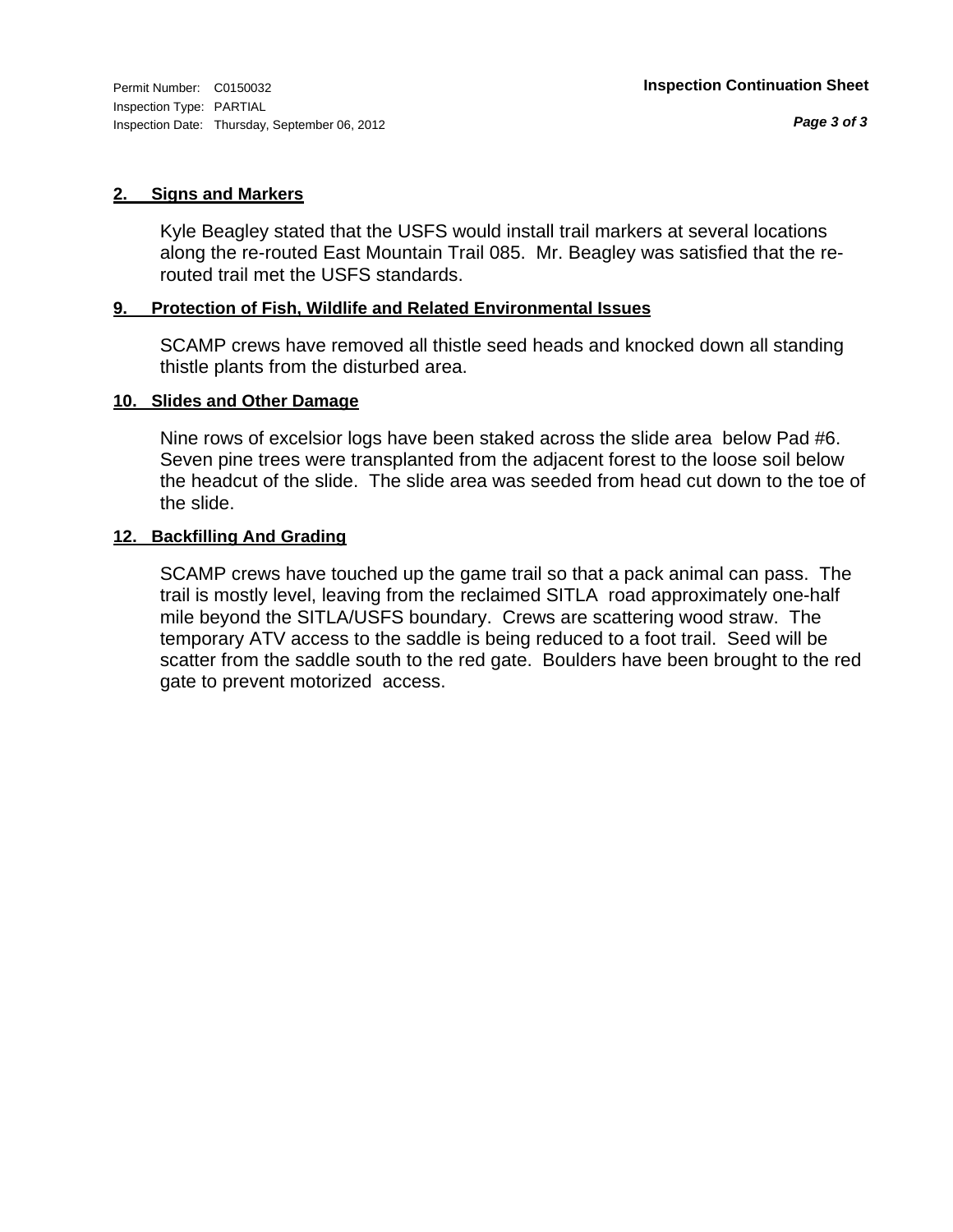

Lieutenant Governor

# **State of Utah**

**DEPARTMENT OF NATURAL RESOURCES** 

**MICHAEL R. STYLER Executive Director** 

### Division of Oil, Gas and Mining

**Phase II Phase III**

**JOHN R. BAZA Division Director** 

| Representatives Present During the Inspection: |
|------------------------------------------------|
| OGM Karl Houskeeper                            |
| OGM Steve Demczak                              |

### **Inspection Report**

| Permit Number:   | C0150032                   |
|------------------|----------------------------|
| Inspection Type: | <b>PARTIAL</b>             |
| Inspection Date: | Monday, September 17, 2012 |
| Start Date/Time: | 9/17/2012 11:00:00 AM      |
| End Date/Time:   | 9/17/2012 3:00:00 PM       |
| Last Inspection: | Tuesday, August 21, 2012   |

Inspector: Karl Houskeeper,

Weather: Clear Skies Temp. 66 Deg. F.

InspectionID Report Number: 3237

**Processing Reprocessing** Accepted by:

|                         |                              | Permitee: GENWAL RESOURCES INC                 |                            |
|-------------------------|------------------------------|------------------------------------------------|----------------------------|
|                         |                              | <b>Operator: GENWAL RESOURCES INC</b>          |                            |
|                         |                              | Site: CRANDALL CANYON MINE                     |                            |
|                         |                              | Address: PO BOX 910, EAST CARBON UT 84520-0910 |                            |
|                         | County: <b>EMERY</b>         |                                                |                            |
|                         |                              | Permit Type: PERMANENT COAL PROGRAM            |                            |
|                         | Permit Status: <b>ACTIVE</b> |                                                |                            |
| <b>Current Acreages</b> |                              | <b>Mineral Ownership</b>                       | <b>Types of Operations</b> |
|                         | 6.235.80 Total Permitted     | V<br><b>Federal</b>                            | V<br><b>Underground</b>    |
|                         | 27.15 Total Disturbed        | <b>State</b>                                   | <b>Surface</b>             |
|                         | <b>Phase I</b>               | County                                         | Loadout                    |

**Fee Other**

**Report summary and status for pending enforcement actions, permit conditions, Division Orders, and amendments:**

Checked in at the main office located at the West Ridge Mine. Spoke to J.D. Leonard. J.D. not able to be present for the Crandall inspection.

**Inspector's Signature:**

49 Inspector ID Number:Karl Houskeeper,

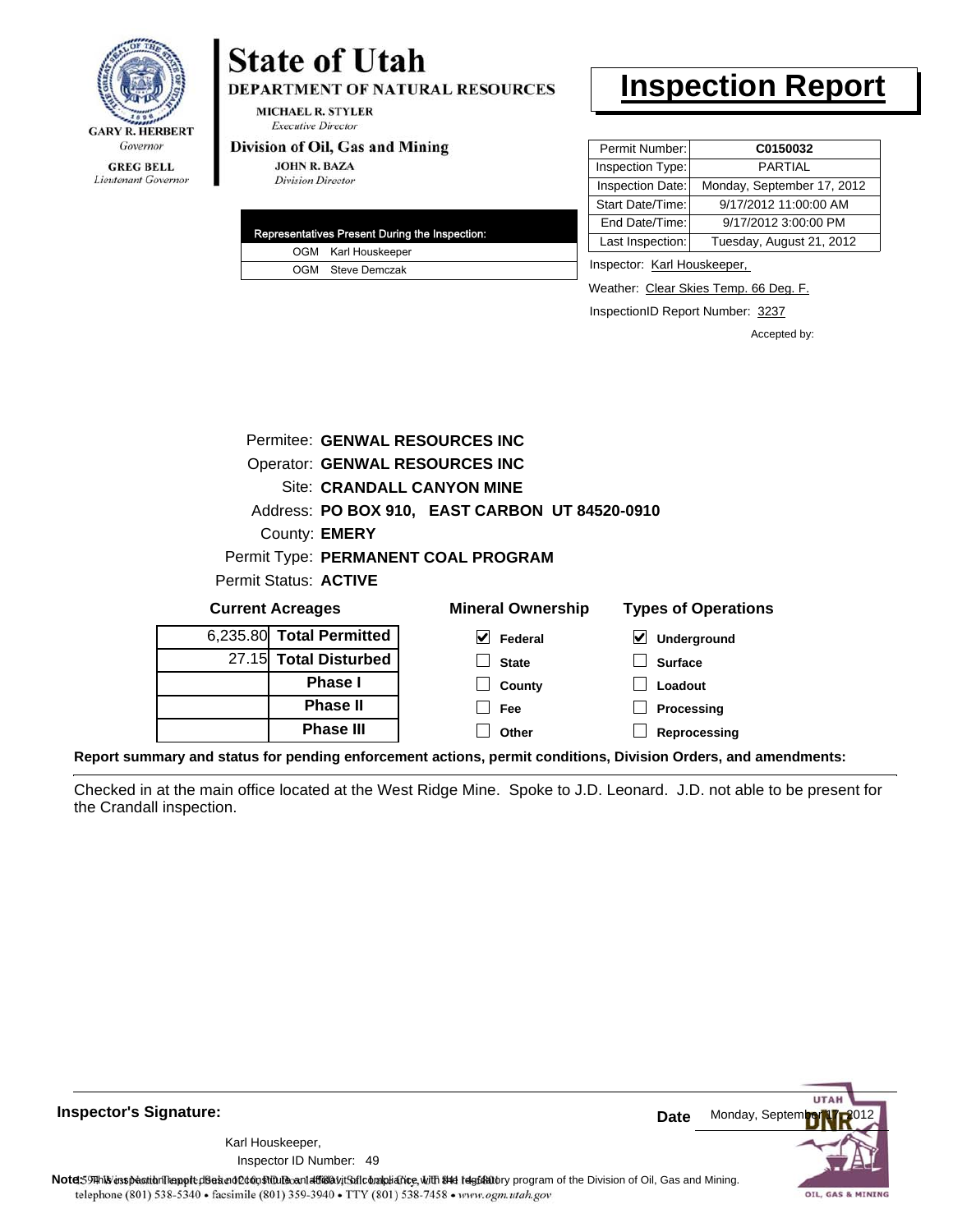#### *REVIEW OF PERMIT, PERFORMANCE STANDARDS PERMIT CONDITION REQUIREMENTS*

- *1. Substantiate the elements on this inspection by checking the appropriate performance standard.*
- *a. For COMPLETE inspections provide narrative justification for any elements not fully inspected unless element is not appropriate to the site, in which case check Not Applicable.*
- *b. For PARTIAL inspections check only the elements evaluated.*
- *2. Document any noncompliance situation by reference the NOV issued at the appropriate performance standard listed below.*
- *3. Reference any narratives written in conjunction with this inspection at the appropriate performace standard listed below.*
- *4. Provide a brief status report for all pending enforcement actions, permit conditions, Divison Orders, and amendments.*

|     |                                                               | Evaluated               | Not Applicable Comment |                         | Enforcement |
|-----|---------------------------------------------------------------|-------------------------|------------------------|-------------------------|-------------|
| 1.  | Permits, Change, Transfer, Renewal, Sale                      |                         |                        |                         |             |
| 2.  | <b>Signs and Markers</b>                                      |                         |                        |                         |             |
| 3.  | Topsoil                                                       |                         |                        |                         |             |
| 4.a | Hydrologic Balance: Diversions                                | $\overline{\mathsf{v}}$ |                        | $\blacktriangledown$    |             |
| 4.b | Hydrologic Balance: Sediment Ponds and Impoundments           |                         |                        |                         |             |
| 4.c | Hydrologic Balance: Other Sediment Control Measures           |                         |                        |                         |             |
| 4.d | Hydrologic Balance: Water Monitoring                          |                         |                        |                         |             |
| 4.e | Hydrologic Balance: Effluent Limitations                      |                         |                        |                         |             |
| 5.  | <b>Explosives</b>                                             |                         |                        |                         |             |
| 6.  | Disposal of Excess Spoil, Fills, Benches                      |                         |                        |                         |             |
| 7.  | Coal Mine Waste, Refuse Piles, Impoundments                   |                         |                        |                         |             |
| 8.  | Noncoal Waste                                                 | $\overline{\mathbf{v}}$ |                        | $\overline{\mathsf{v}}$ |             |
| 9.  | Protection of Fish, Wildlife and Related Environmental Issues |                         |                        |                         |             |
|     | 10. Slides and Other Damage                                   |                         |                        |                         |             |
| 11. | Contemporaneous Reclamation                                   |                         |                        |                         |             |
| 12. | <b>Backfilling And Grading</b>                                |                         |                        |                         |             |
| 13. | Revegetation                                                  |                         |                        |                         |             |
| 14. | Subsidence Control                                            |                         |                        |                         |             |
|     | 15. Cessation of Operations                                   |                         |                        |                         |             |
|     | 16.a Roads: Construction, Maintenance, Surfacing              |                         |                        |                         |             |
|     | 16.b Roads: Drainage Controls                                 |                         |                        |                         |             |
|     | 17. Other Transportation Facilities                           |                         |                        |                         |             |
| 18. | Support Facilities, Utility Installations                     |                         |                        |                         |             |
|     | 19. AVS Check                                                 |                         |                        |                         |             |
| 20. | Air Quality Permit                                            |                         |                        |                         |             |
| 21. | Bonding and Insurance                                         |                         |                        |                         |             |
|     | 22. Other                                                     | $\overline{\mathbf{v}}$ |                        | $\overline{\mathbf{v}}$ |             |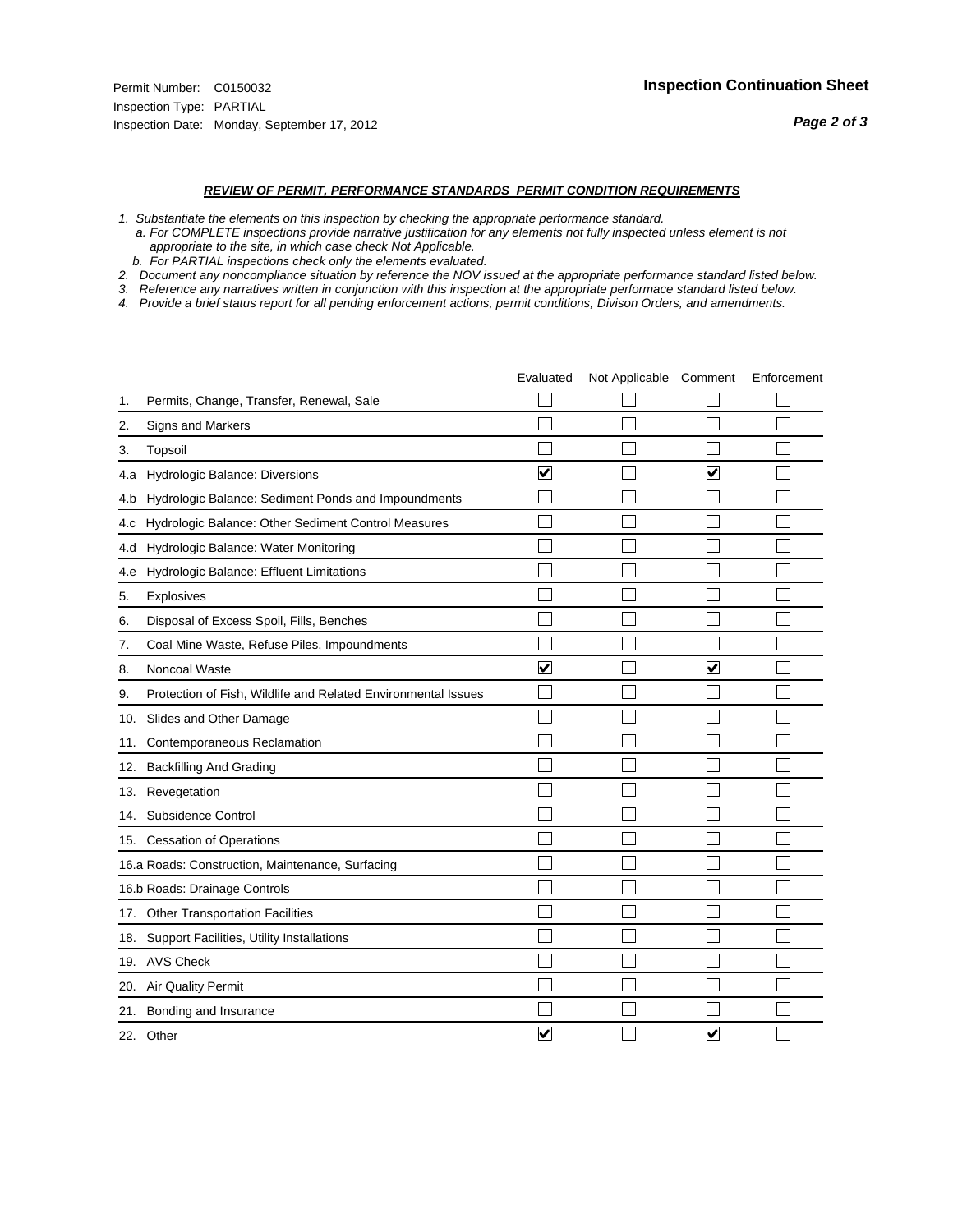Inspection Type: PARTIAL Inspection Date: Monday, September 17, 2012

*Page 3 of 3*

### **4.a Hydrologic Balance: Diversions**

The diversions and culvert inlets and outlets were found to be functional.

### **8. Noncoal Waste**

Mine site was free of noncoal waste items and material.

### **22. Other**

Several thistle plants are present around the pond interior area.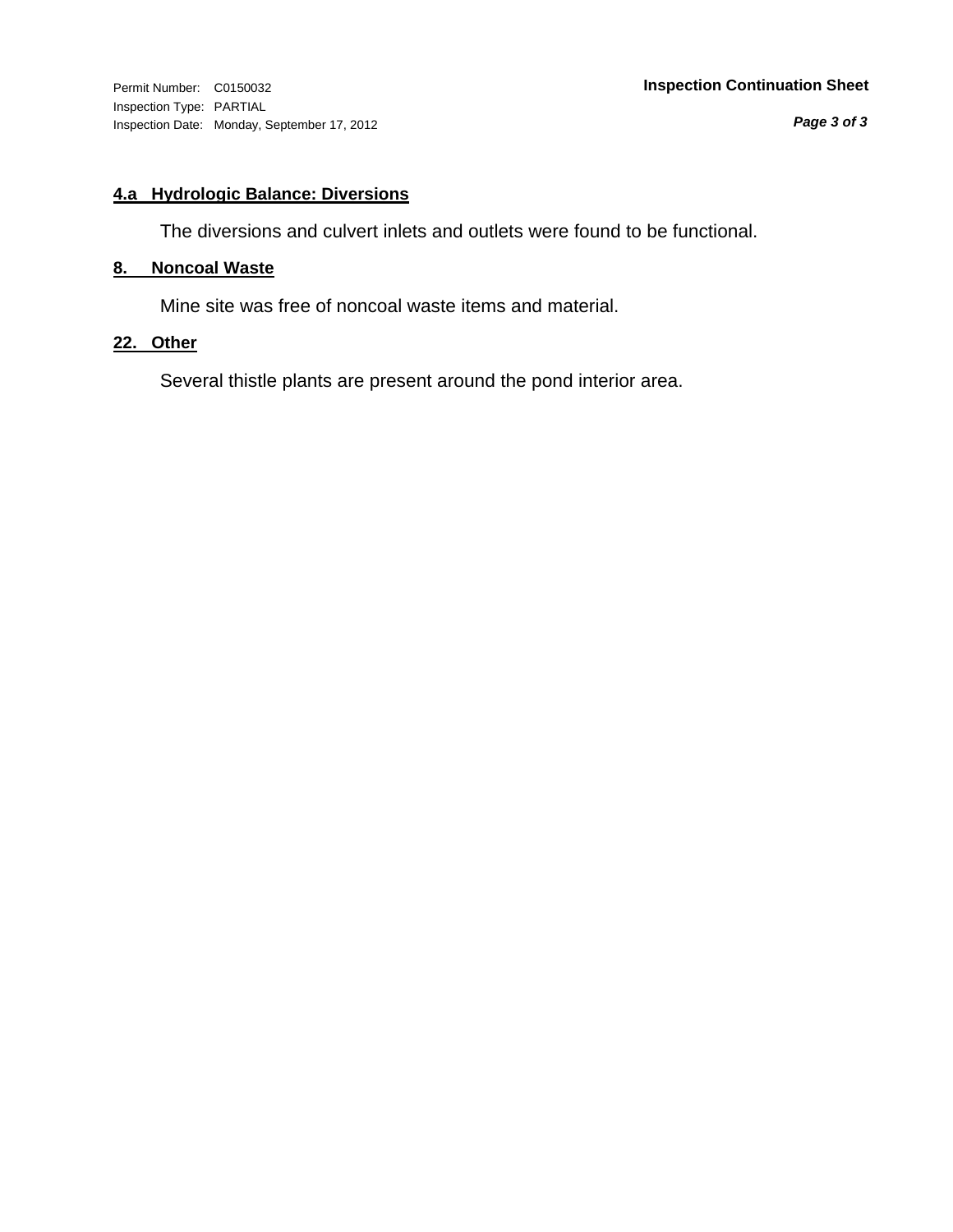

### **MICHAEL R. STYLER Executive Director**

### Division of Oil, Gas and Mining

**JOHN R. BAZA** 

**Division Director** 

**State of Utah** 

Lieutenant Governor

|  | Representatives Present During the Inspection: |
|--|------------------------------------------------|
|  | Company Kirk Nicholes                          |
|  | OGM Karl Houskeeper                            |

**DEPARTMENT OF NATURAL RESOURCES** 

### **Inspection Report**

| Permit Number:   | C0250005                                       |
|------------------|------------------------------------------------|
| Inspection Type: | PARTIAL                                        |
|                  | Inspection Date: Wednesday, September 05, 2012 |
| Start Date/Time: | 9/5/2012 8:00:00 AM                            |
| End Date/Time:   | 9/5/2012 1:00:00 PM                            |
| Last Inspection: | Tuesday, August 07, 2012                       |

Inspector: Karl Houskeeper,

Weather: Clear Skies, Temp. 68 Deg. F.

InspectionID Report Number: 3226

Accepted by:

|                         | Permitee: ALTON COAL DEVELOPMENT LLC                      |                            |  |
|-------------------------|-----------------------------------------------------------|----------------------------|--|
|                         | Operator: ALTON COAL DEVELOPMENT LLC                      |                            |  |
| Site: COAL HOLLOW       |                                                           |                            |  |
|                         | Address: 463 North 100 West, Suite 1, CEDAR CITY UT 84720 |                            |  |
| County: <b>KANE</b>     |                                                           |                            |  |
|                         | Permit Type: PERMANENT COAL PROGRAM                       |                            |  |
| Permit Status: ACTIVE   |                                                           |                            |  |
| <b>Current Acreages</b> | <b>Mineral Ownership</b>                                  | <b>Types of Operations</b> |  |
| 635.64 Total Permitted  | Federal                                                   | <b>Underground</b>         |  |

| 635.64 Total Permitted |  |
|------------------------|--|
| 289.00 Total Disturbed |  |
| <b>Phase I</b>         |  |
| <b>Phase II</b>        |  |
| <b>Phase III</b>       |  |

| $\Box$ Underground |
|--------------------|
| $\vee$ Surface     |
| Loadout            |
|                    |

**Processing**

**Reprocessing Other**

**Report summary and status for pending enforcement actions, permit conditions, Division Orders, and amendments:**

Mining in Pit #7 is currently taking place. Overburden material is being stripped from Pit #6 and this material is being placed in Pit #5

**State County Fee**

**Inspector's Signature:**

49 Inspector ID Number:Karl Houskeeper,

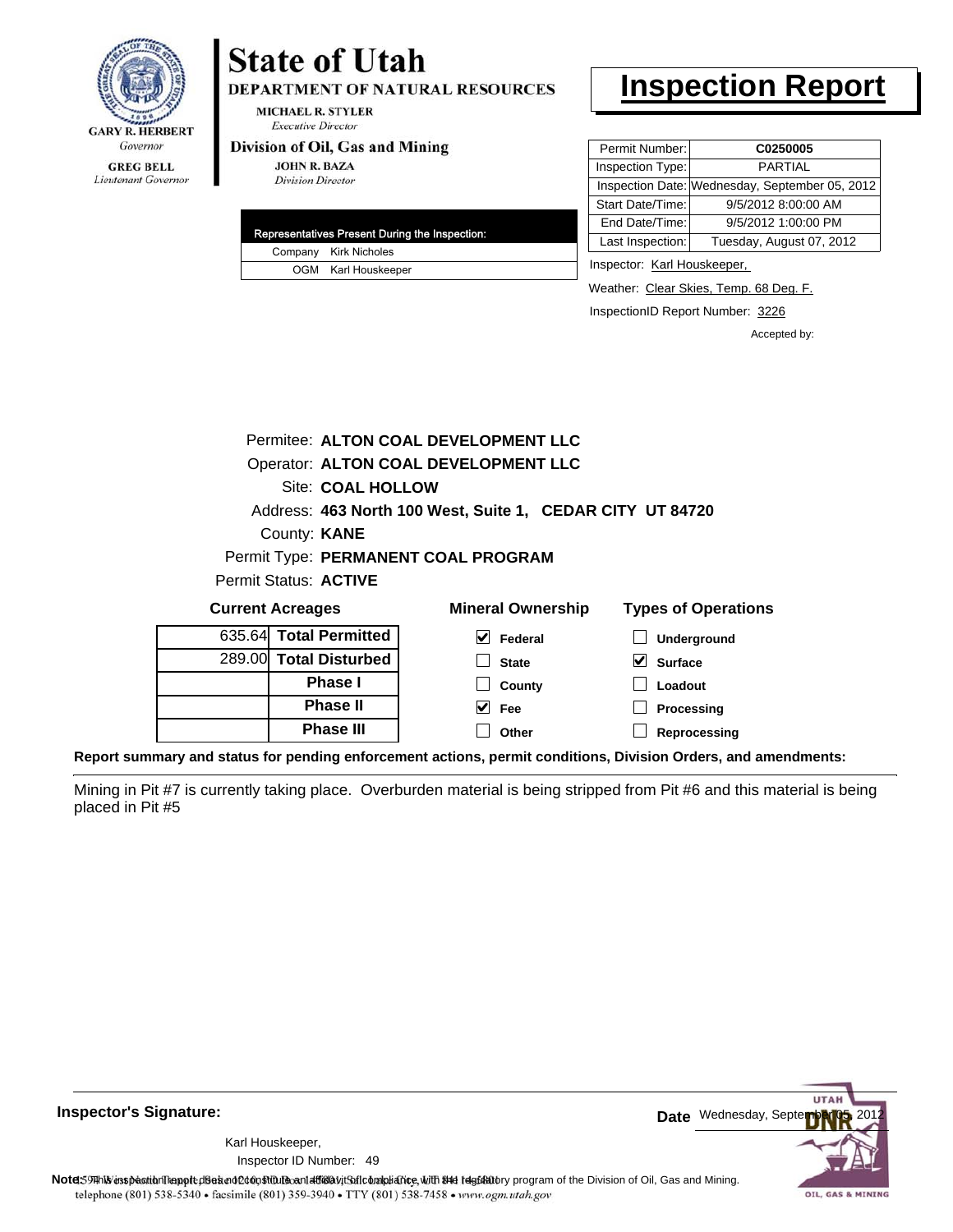#### *REVIEW OF PERMIT, PERFORMANCE STANDARDS PERMIT CONDITION REQUIREMENTS*

*1. Substantiate the elements on this inspection by checking the appropriate performance standard.*

 *a. For COMPLETE inspections provide narrative justification for any elements not fully inspected unless element is not appropriate to the site, in which case check Not Applicable.*

 *b. For PARTIAL inspections check only the elements evaluated.*

*2. Document any noncompliance situation by reference the NOV issued at the appropriate performance standard listed below.*

*3. Reference any narratives written in conjunction with this inspection at the appropriate performace standard listed below.*

*4. Provide a brief status report for all pending enforcement actions, permit conditions, Divison Orders, and amendments.*

|     |                                                               | Evaluated               | Not Applicable Comment |                         | Enforcement |
|-----|---------------------------------------------------------------|-------------------------|------------------------|-------------------------|-------------|
| 1.  | Permits, Change, Transfer, Renewal, Sale                      |                         |                        |                         |             |
| 2.  | Signs and Markers                                             | $\overline{\mathbf{v}}$ |                        | $\overline{\mathbf{v}}$ |             |
| 3.  | Topsoil                                                       |                         |                        |                         |             |
| 4.a | Hydrologic Balance: Diversions                                | $\blacktriangledown$    |                        | $\overline{\mathbf{v}}$ |             |
| 4.b | Hydrologic Balance: Sediment Ponds and Impoundments           | $\blacktriangledown$    |                        | V                       |             |
| 4.c | Hydrologic Balance: Other Sediment Control Measures           |                         |                        |                         |             |
| 4.d | Hydrologic Balance: Water Monitoring                          |                         |                        |                         |             |
| 4.e | Hydrologic Balance: Effluent Limitations                      |                         |                        |                         |             |
| 5.  | <b>Explosives</b>                                             | ⊽                       |                        | ⊽                       |             |
| 6.  | Disposal of Excess Spoil, Fills, Benches                      | $\overline{\mathbf{v}}$ |                        | $\blacktriangledown$    |             |
| 7.  | Coal Mine Waste, Refuse Piles, Impoundments                   |                         |                        |                         |             |
| 8.  | Noncoal Waste                                                 | $\overline{\mathsf{v}}$ |                        | $\overline{\mathbf{v}}$ |             |
| 9.  | Protection of Fish, Wildlife and Related Environmental Issues |                         |                        |                         |             |
|     | 10. Slides and Other Damage                                   |                         |                        |                         |             |
| 11. | Contemporaneous Reclamation                                   |                         |                        |                         |             |
| 12. | <b>Backfilling And Grading</b>                                |                         |                        |                         |             |
| 13. | Revegetation                                                  | $\overline{\mathbf{v}}$ |                        | $\overline{\mathsf{v}}$ |             |
| 14. | Subsidence Control                                            |                         |                        |                         |             |
|     | 15. Cessation of Operations                                   |                         |                        |                         |             |
|     | 16.a Roads: Construction, Maintenance, Surfacing              | ⊽                       |                        | $\overline{\mathbf{v}}$ |             |
|     | 16.b Roads: Drainage Controls                                 |                         |                        |                         |             |
|     | 17. Other Transportation Facilities                           |                         |                        |                         |             |
| 18. | Support Facilities, Utility Installations                     |                         |                        |                         |             |
|     | 19. AVS Check                                                 |                         |                        |                         |             |
| 20. | Air Quality Permit                                            |                         |                        |                         |             |
| 21. | Bonding and Insurance                                         |                         |                        |                         |             |
|     | 22. Other                                                     |                         |                        |                         |             |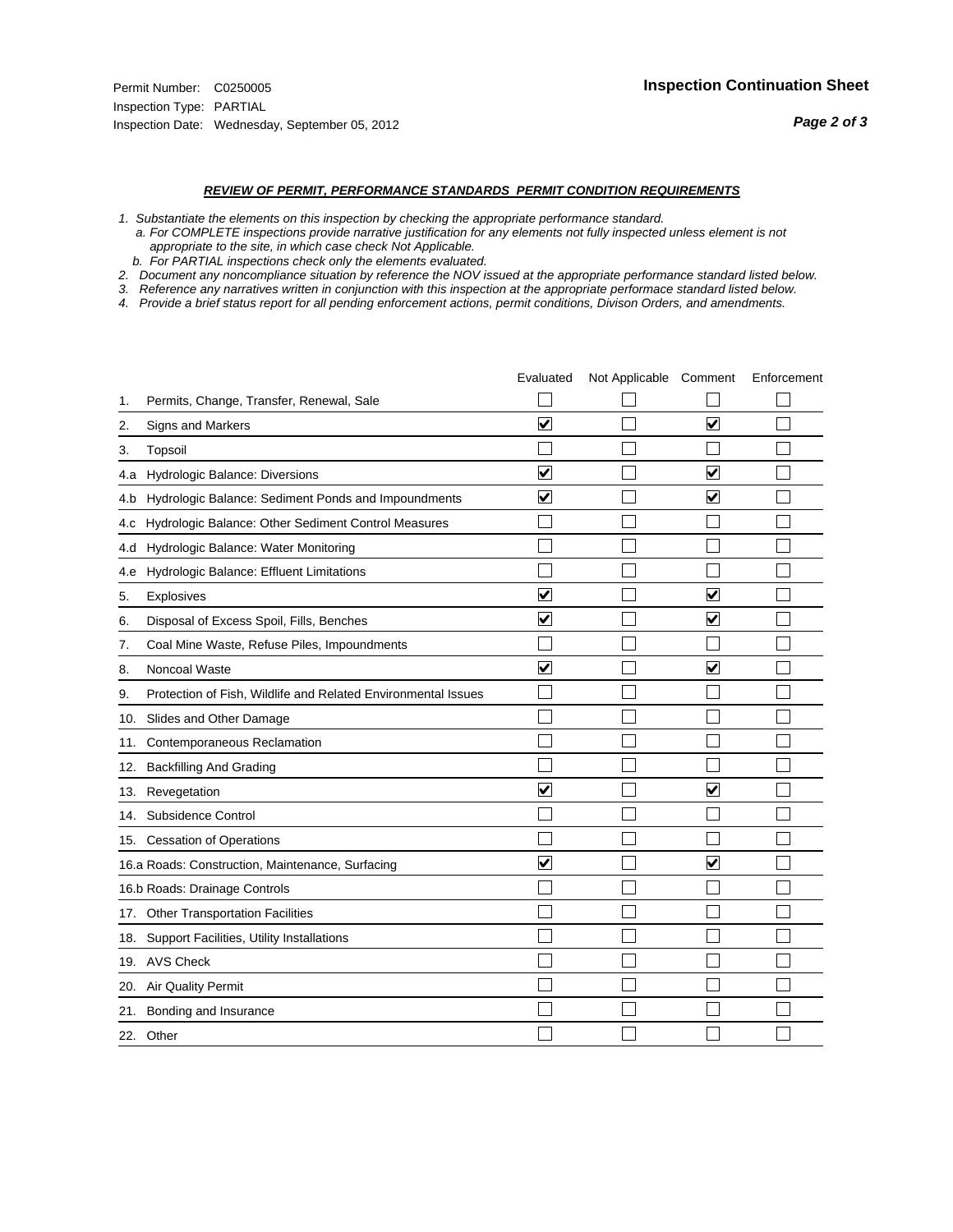### **2. Signs and Markers**

Mine identification signs are posted at all poionts of public access into the permit area. The signs contain the information set forth in the R645 Coal Rules of the State of Utah.

### **4.a Hydrologic Balance: Diversions**

No further work on the Robinson Creek by pass channel (rip rap) has taken place since the previous inspection. The operator was waiting to hear from Ken Hoffman DOGM. Ken has been off due to an injury. Encouraged the operator not to wait, but to take action to either supplement the rip rap with the currently approved size or submit an amendment requesting a change in the size of rip rap required for the upper portion with the proper documentation and calculations to substantiate the change.

### **4.b Hydrologic Balance: Sediment Ponds and Impoundments**

Pictures were taken of all of the sediment ponds and are included as part of this partial inspection report.

### **5. Explosives**

Blasting is scheduled for next week in Pit #7 which is currently being mined and in Pit #6 where the overburden material is being stripped.

### **6. Disposal of Excess Spoil, Fills, Benches**

Seeding of a portion of the excess spoil pile is scheduled to take place some time in October of 2012. Pictures of the excess spoil pile that is covered with subsoil and topsoil are included as part of this partial inspection.

### **8. Noncoal Waste**

The mine site was found to be free of noncoal waste items.

### **13. Revegetation**

A portion of the excess spoil pile is scheduled to be seeded along with re-seeding of the topsoil pile on the east side of the site. This seeding is scheduled for October 2012.

### **16.a Roads: Construction, Maintenance, Surfacing**

Primary roads through out the site were graded and maintained.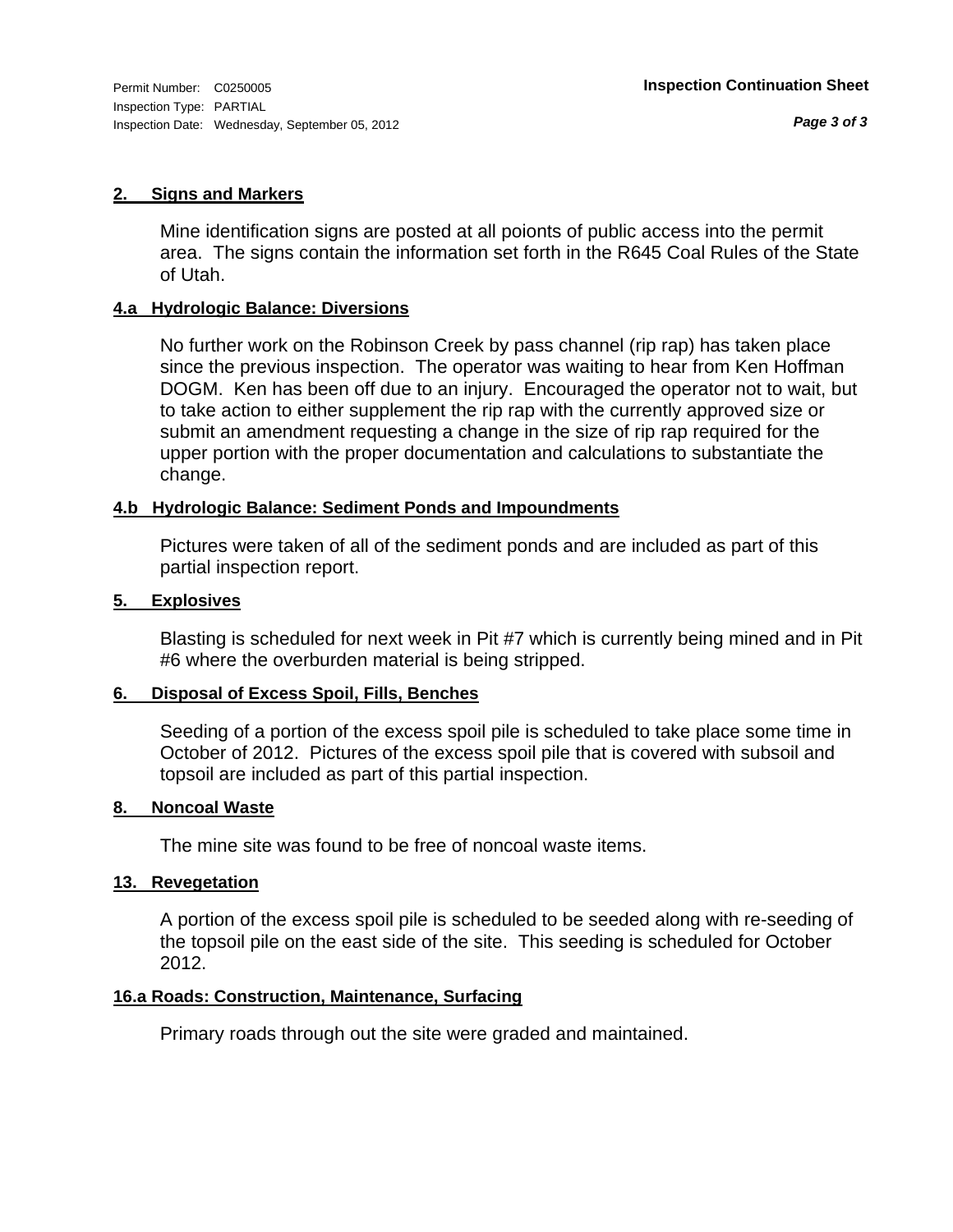

### **GREG BELL**

Lieutenant Governor

# **State of Utah**

**DEPARTMENT OF NATURAL RESOURCES** 

**MICHAEL R. STYLER Executive Director** 

### Division of Oil, Gas and Mining

**JOHN R. BAZA Division Director** 

| Representatives Present During the Inspection: |
|------------------------------------------------|
| Company Amanda Richard                         |
| OGM Joe Helfrich                               |
| Company Mike Davis                             |

## **Inspection Report**

| Permit Number:   | C0410002                    |
|------------------|-----------------------------|
| Inspection Type: | <b>COMPLETE</b>             |
| Inspection Date: | Tuesday, September 25, 2012 |
| Start Date/Time: | 9/25/2012 2:00:00 PM        |
| End Date/Time:   | 9/26/2012 11:30:00 AM       |
| Last Inspection: | Tuesday, August 14, 2012    |
|                  |                             |

Inspector: Joe Helfrich,

Weather: Sunny warm, slight breeze

InspectionID Report Number: 3252

Accepted by:

|                         |                  | Permitee: CANYON FUEL COMPANY            |                            |
|-------------------------|------------------|------------------------------------------|----------------------------|
|                         |                  | <b>Operator: CANYON FUEL COMPANY</b>     |                            |
|                         | Site: SUFCO MINE |                                          |                            |
|                         |                  | Address: 597 SOUTH SR24, SALINA UT 84654 |                            |
|                         | County: SEVIER   |                                          |                            |
|                         |                  | Permit Type: PERMANENT COAL PROGRAM      |                            |
| Permit Status: ACTIVE   |                  |                                          |                            |
| <b>Current Acreages</b> |                  | <b>Mineral Ownership</b>                 | <b>Types of Operations</b> |
| 720.48 Total Permitted  |                  | Federal                                  | <b>Underground</b>         |

| 720.48 Total Permitted |
|------------------------|
| 48.43 Total Disturbed  |
| <b>Phase I</b>         |
| <b>Phase II</b>        |
| <b>Phase III</b>       |

| eral Ownership    | <b>Types of Operat</b>       |  |  |
|-------------------|------------------------------|--|--|
| $\sqrt{}$ Federal | $\triangleright$ Underground |  |  |
| $\vee$ State      | $\Box$ Surface               |  |  |
| $\Box$ County     | $\Box$ Loadout               |  |  |
| $\Box$ Fee        | $\Box$ Processing            |  |  |
| Other             | $\Box$ Reprocessing          |  |  |

**Report summary and status for pending enforcement actions, permit conditions, Division Orders, and amendments:**

The purpose of this site visit was to conduct a complete inspection at the convusion canyon mine. The mine is currently active and some mining has started in the west lease area. More wasterock than was anticipated was removed from the old workings in developing the west lease area.

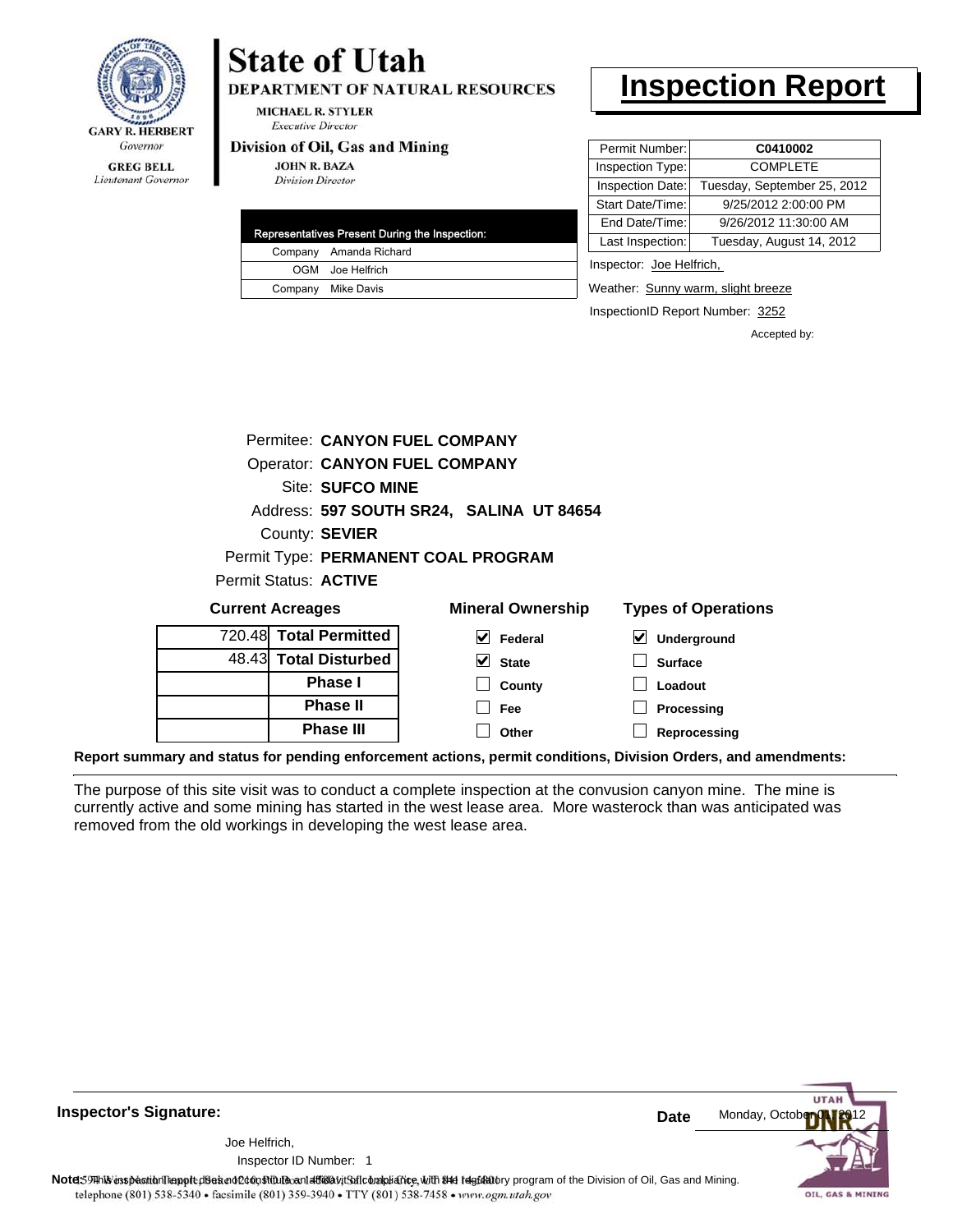#### *REVIEW OF PERMIT, PERFORMANCE STANDARDS PERMIT CONDITION REQUIREMENTS*

*1. Substantiate the elements on this inspection by checking the appropriate performance standard.*

 *a. For COMPLETE inspections provide narrative justification for any elements not fully inspected unless element is not appropriate to the site, in which case check Not Applicable.*

 *b. For PARTIAL inspections check only the elements evaluated.*

*2. Document any noncompliance situation by reference the NOV issued at the appropriate performance standard listed below.*

*3. Reference any narratives written in conjunction with this inspection at the appropriate performace standard listed below.*

*4. Provide a brief status report for all pending enforcement actions, permit conditions, Divison Orders, and amendments.*

|     |                                                               | Evaluated               | Not Applicable Comment  |                         | Enforcement |
|-----|---------------------------------------------------------------|-------------------------|-------------------------|-------------------------|-------------|
| 1.  | Permits, Change, Transfer, Renewal, Sale                      | $\overline{\mathbf{v}}$ |                         | V                       |             |
| 2.  | Signs and Markers                                             | $\overline{\mathbf{v}}$ |                         | $\blacktriangledown$    |             |
| 3.  | Topsoil                                                       | $\overline{\mathbf{v}}$ |                         | $\overline{\mathsf{v}}$ |             |
| 4.a | Hydrologic Balance: Diversions                                | $\overline{\mathbf{v}}$ |                         | $\blacktriangledown$    |             |
| 4.b | Hydrologic Balance: Sediment Ponds and Impoundments           | $\blacktriangledown$    |                         | V                       |             |
| 4.C | Hydrologic Balance: Other Sediment Control Measures           | $\overline{\mathbf{v}}$ |                         | $\blacktriangledown$    |             |
| 4.d | Hydrologic Balance: Water Monitoring                          | $\overline{\mathbf{v}}$ |                         | $\blacktriangledown$    |             |
| 4.e | Hydrologic Balance: Effluent Limitations                      | $\overline{\mathbf{v}}$ |                         | $\blacktriangledown$    |             |
| 5.  | <b>Explosives</b>                                             |                         | ⊽                       |                         |             |
| 6.  | Disposal of Excess Spoil, Fills, Benches                      | $\blacktriangledown$    |                         | $\blacktriangledown$    |             |
| 7.  | Coal Mine Waste, Refuse Piles, Impoundments                   | $\overline{\mathbf{v}}$ |                         | $\overline{\mathbf{v}}$ |             |
| 8.  | Noncoal Waste                                                 | $\overline{\mathbf{v}}$ |                         | $\overline{\mathbf{v}}$ |             |
| 9.  | Protection of Fish, Wildlife and Related Environmental Issues | $\blacktriangledown$    |                         |                         |             |
|     | 10. Slides and Other Damage                                   |                         | ⊽                       |                         |             |
| 11. | Contemporaneous Reclamation                                   |                         | ☑                       |                         |             |
| 12. | <b>Backfilling And Grading</b>                                |                         | $\overline{\mathbf{v}}$ |                         |             |
| 13. | Revegetation                                                  | $\overline{\mathbf{v}}$ |                         | $\overline{\mathsf{v}}$ |             |
| 14. | Subsidence Control                                            | $\overline{\mathbf{v}}$ |                         |                         |             |
|     | 15. Cessation of Operations                                   |                         | $\blacktriangledown$    |                         |             |
|     | 16.a Roads: Construction, Maintenance, Surfacing              | ⊽                       |                         | $\overline{\mathbf{v}}$ |             |
|     | 16.b Roads: Drainage Controls                                 | $\overline{\mathbf{v}}$ |                         | $\overline{\mathbf{v}}$ |             |
|     | 17. Other Transportation Facilities                           |                         | $\overline{\mathbf{v}}$ |                         |             |
| 18. | Support Facilities, Utility Installations                     | $\overline{\mathbf{v}}$ |                         | $\blacktriangledown$    |             |
|     | 19. AVS Check                                                 | $\overline{\mathbf{v}}$ |                         | $\blacktriangledown$    |             |
| 20. | <b>Air Quality Permit</b>                                     | $\checkmark$            |                         | $\blacktriangledown$    |             |
| 21. | Bonding and Insurance                                         | $\overline{\mathbf{v}}$ |                         | $\blacktriangledown$    |             |
|     | 22. Other                                                     |                         |                         |                         |             |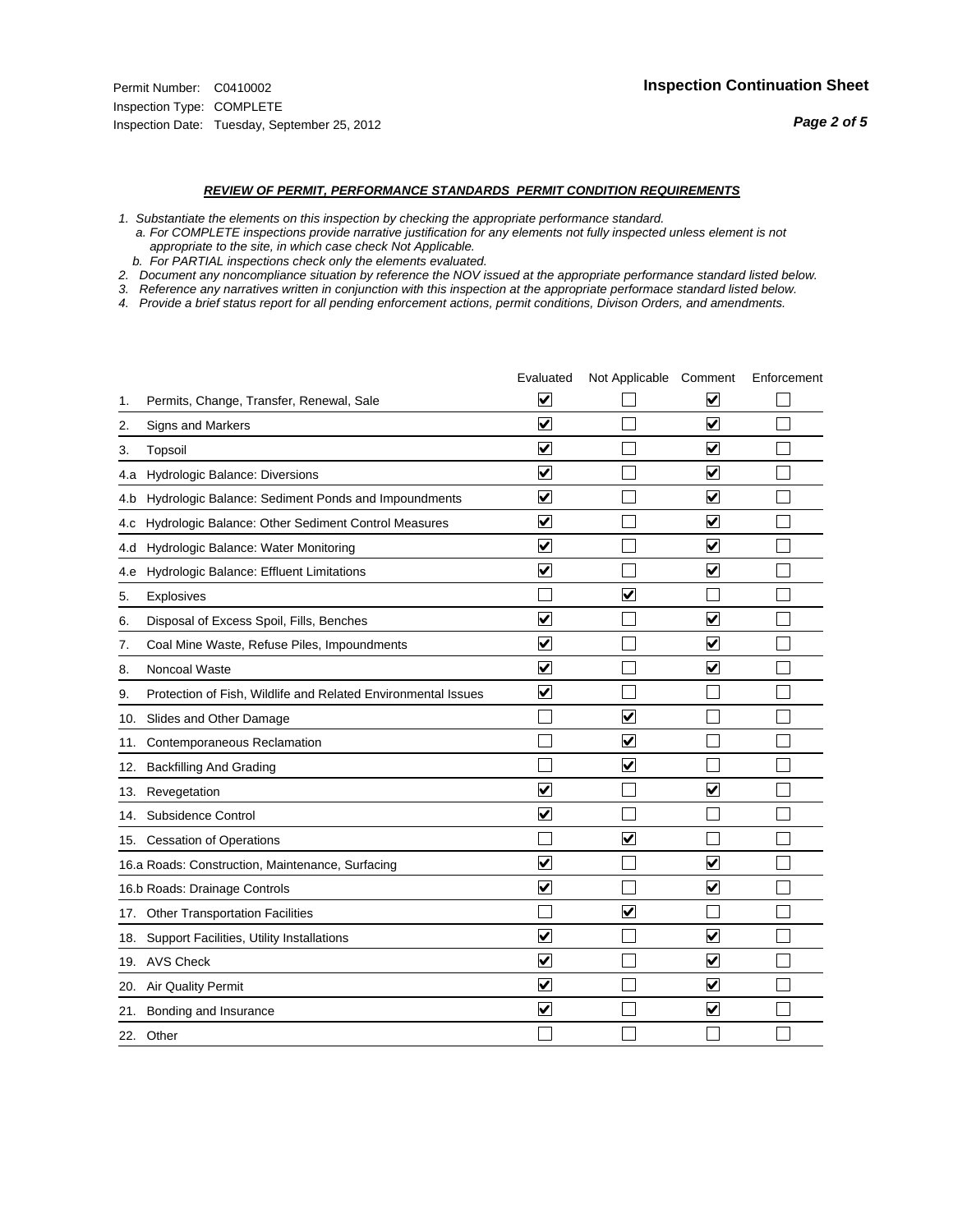### **1. Permits, Change, Transfer, Renewal, Sale**

The permit was issued on 5/21/2007 and renewed effective 5/21/2012 for five years. The South Fork of Quitchupah amendment, (task # 3950), was received by the Division on 11/04/2011. A list of deficiencies was sent to the permittee on 12/21/2011. The deficiencies were discussed with Chris Hansen, Erik Petersen, and Mike Davis at the Division's Salt Lake office on January 19th, 2012. On January 25 th Mike Davis and Joe Helfrich met at the Forest Service office in Richfield with Allen Rowley, Jason Kling, Dianne Freeman and Jim Wehlen. The discussion included a summary of the previous meeting with the Division staff. Since that time the Forest Service and FWS through email exchange have provided the division with concurrence and a determination of no effect for the 4 endangered fish species in the Colorado Fish Recovery program. Mitigation plans for the shelter have been reviewed by Bob Leonard, (Archaeologist for the Fish Lake Ntl Forest), and forwarded to the tribes and SHPO for review and concurrence. On September 5th an "E" mail was sent to the company regarding deficiencies and SUFCO's request to withdraw the amendment. SUFCO had also sent the Division an "E" mail on Sept. 9th requesting withdrawl of the amrendment based on the need to revise the PHC to include an additional spring located in the south fork of the Quitchupah watreshed. The company plans to resubmit the application when revisions to the PHC have been completed. Copies of the ":E" mail correspondence to and rom the company can be found in the Division's "M" drive. The fan pad, task # 4161 and generator building task # 4192 were conditionally approved on Sept. 20th. The Northwater mitigation plan task # 4150 was returned to the operator on August 13th noting several deficiencies, there is no due date for the company to respond to the deficiencies noted in the Division's review. The company is working on plans for expanding the waste rock site.

### **2. Signs and Markers**

Signs containing the required information were posted at the entrance to the mine, topsoil and waste rock locations.

### **3. Topsoil**

Some of the subsoil salvaged during the development of the West Lease portals is being returned to the portal area for distribution now that the construction of the portals has been completed. Since the relocated topsoil stockpile was seeded this spring stands of Russian thistle and Kochia have come in, there is also some musk thistle at the waste rock site. Mr. Davis agreed to an application of weed spraying for these species, there was also aminor amount of thistle in the reclaimed area between the sediment ponds. The emerging Russian thistle and Kochia should be sprayed in the spring and the musk thistle should be sprayed this fall and checked in the spring. Consultation regarding the fall application of a herbicide included Mike Davis, Amanda Richard Ingrid Campbell and Priscilla Burton.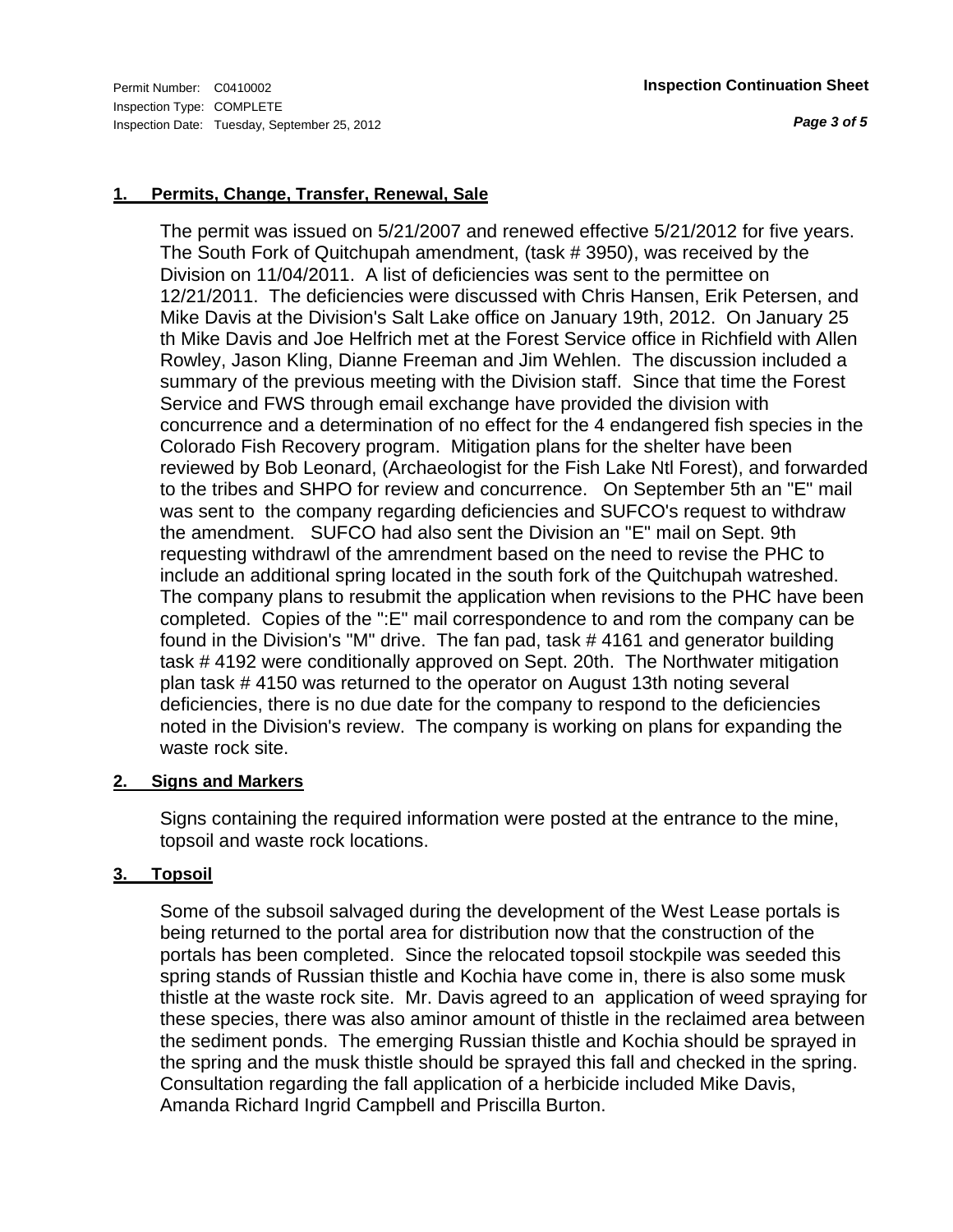### **4.a Hydrologic Balance: Diversions**

The diversions at the mine and waste rock sites were in good repair and functioning adequately.

### **4.b Hydrologic Balance: Sediment Ponds and Impoundments**

The sediment ponds for the main facilities and wasterock and topsoil storage areas were in good repair. The ponds below the surface facilities did contain water, the lower pond was discharging through the flume. The ponds were inspected on June 18th indicating no signs of structural weakness or hazzards. Hard copies of the reports were available on site for inspection.

### **4.c Hydrologic Balance: Other Sediment Control Measures**

The topsoil, subsoil and waterock piles have diversion ditches and catch basins or small sediment ponds to adequately control sediment. A new typ of silt fencing has been installed at the low point of the diversion ditch around the subsoil pile. The permittee needs to demonstrate that the material is adequatelt designed to meest effluent limitations.

### **4.d Hydrologic Balance: Water Monitoring**

Water monitoring for the second quarter was uploaded into the Division's database in Sept.

### **4.e Hydrologic Balance: Effluent Limitations**

The DMR's for the ponds were current through August of 2012.

### **6. Disposal of Excess Spoil, Fills, Benches**

Waste rock from the west portal access through the old workings to the waste rock site is nearly complete but will continue as mining advances in the west lease.

### **7. Coal Mine Waste, Refuse Piles, Impoundments**

Inspections for the second quarter of 2012 were current and no problems were noted.

### **8. Noncoal Waste**

A minor amount of non-coal waste was noted around the upper sediment pond, a plastic jug and several styrafoam cups

### **13. Revegetation**

### **16.a Roads: Construction, Maintenance, Surfacing**

Road maintenance within the disturbed area is adequate.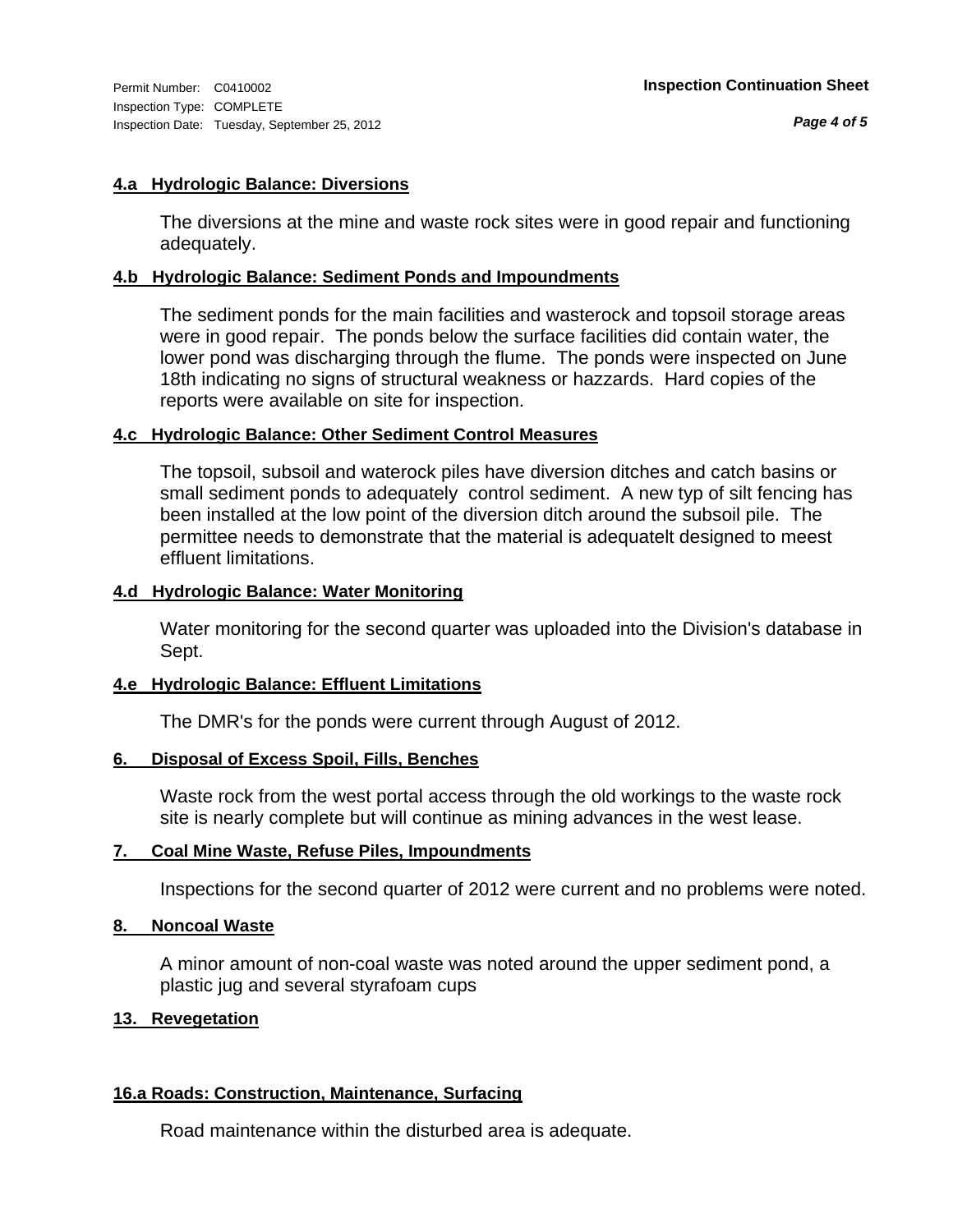Inspection Type: COMPLETE Inspection Date: Tuesday, September 25, 2012

### **16.b Roads: Drainage Controls**

Road drainage within the disturbed area is adequate.

### **18. Support Facilities, Utility Installations**

The new generator building will be located inside the substation.

### **19. AVS Check**

The ownership and control information has been evaluated as part of the annual report review.

### **20. Air Quality Permit**

The air quality permit is in effect as of may 2006 and renewed 03/30/2011 to include the west lease conveyor. The permit is listed as appendix 4-4 in the MRP.

### **21. Bonding and Insurance**

The bond was reduced during the mid-term review to 2,874,000. Insurance is current through 07/31/2013.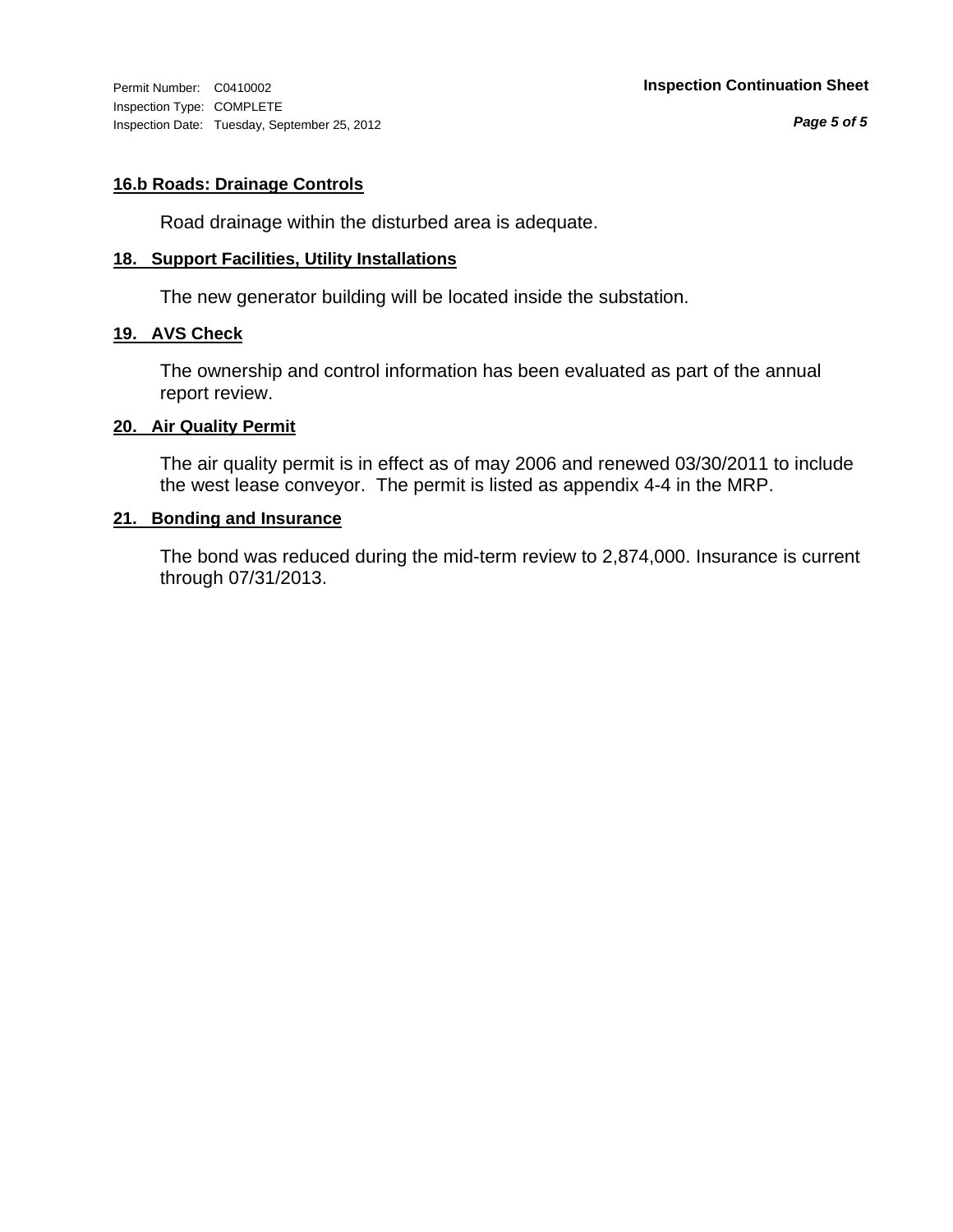### **Suzanne Steab - September 2012 Compliance Report**

| From: | Suzanne Steab                                    |
|-------|--------------------------------------------------|
| To:   | OSMCompliance                                    |
| Date: | 10/1/2012 10:32 AM                               |
|       | <b>Subject:</b> September 2012 Compliance Report |

The Compliance Report dated October 1, 2012 has been uploaded to the web.

https://fs.ogm.utah.gov/GROUPS/OSM/REGULATORY/Compliance%20Reports/September2012Report.pdf

You will need your username and password to access this report.

Thank you!

Suzanne Steab, Engineering Tech Office of Oil, Gas and Mining 1594 West North Temple, Suite 1210 PO Box 145801 Salt Lake City, Utah 84114-5801 (801)538-5265 suzannesteab@utah.gov

Starting Tuesday, September 6, 2011, our agency hours will be 8am - 5pm, Monday - Friday.